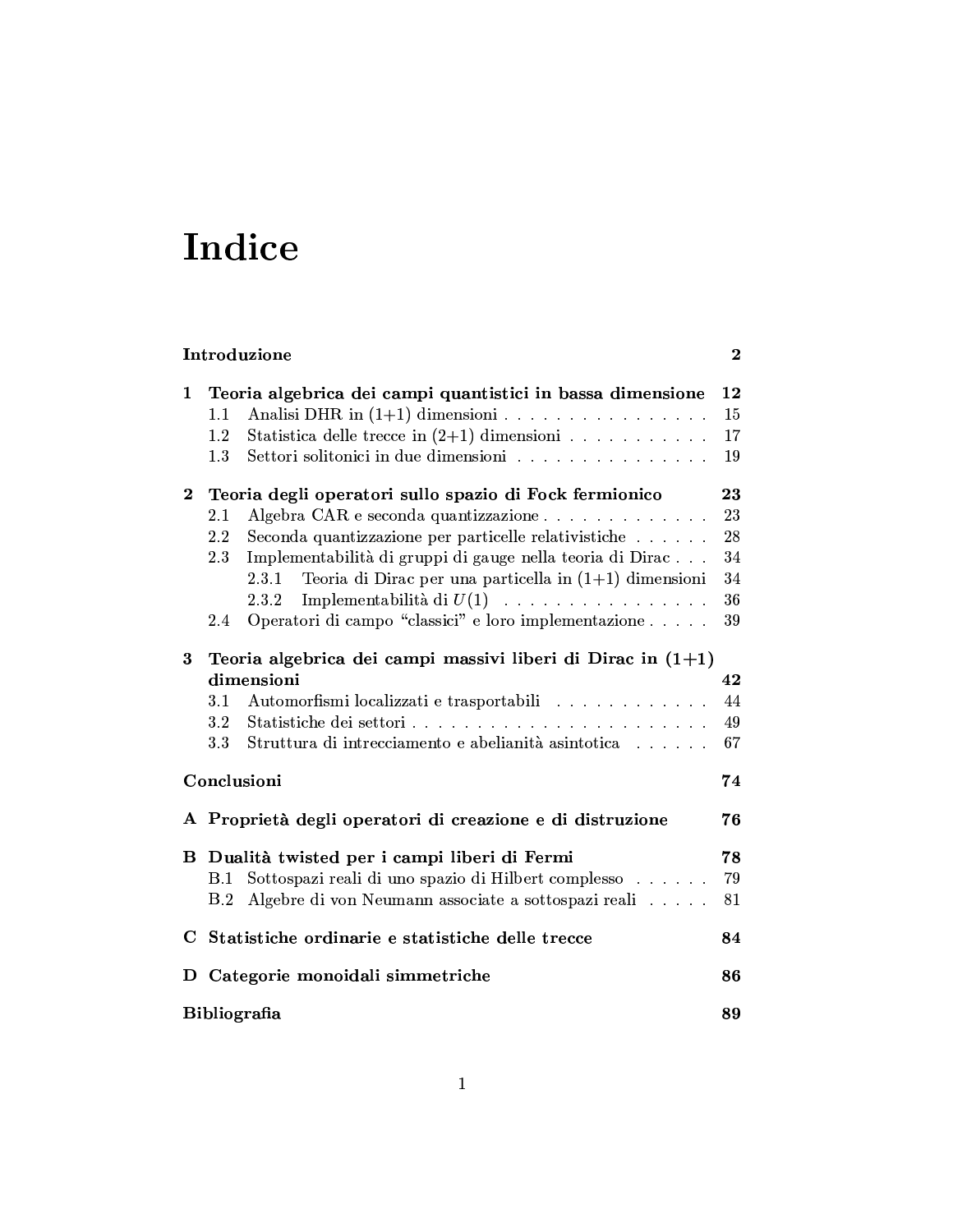## Introduzione

La definizione intrinseca delle statistiche di particelle fornita dai settori di superselezione nell'ambito della Teoria Algebrica dei Campi Quantistici permette di associare in modo naturale ad ogni settore una classe di equivalenza unitaria di rappresentazioni del gruppo delle permutazioni, che descrive le statistiche degli stati multiparticellari. Ma, mentre in uno spazio-tempo  $(3+1)$ -dimensionale campi e particelle rispettano l'alternativa Bose-Fermi, esibendo parastatistiche fermioniche o bosoniche di ordine dato, in uno spazio di Minkowski di dimensione inferiore le statistiche di particelle risultano descritte, in generale, da una rappresentazione del gruppo delle trecce. La discussione dei primi modelli per particelle con una rappresentazione 1-dimensionale del gruppo delle trecce si trovano già in [Wi] dove, tra l'altro, venne coniato il termine *anione* per indicare una particella che esibisce questo nuovo genere di statistica, mentre il termine *plektone* è riservato al caso generale, in cui la rappresentazione irriducibile finito-dimensionale del gruppo delle trecce ha dimensione superiore.

In uno spazio-tempo  $(2+1)$ -dimensionale i campi quantistici strettamente locali (ovvero localizzati in regioni limitate) sono ancora soggetti all'alternativa Bose-Fermi, ma particelle "estese", accoppiate al vuoto da campi localizzati in coni di ampiezze angolari arbitrariamente piccole, possono esibire statistiche intermedie. I settori di superselezione nelle teorie quadridimensionali dei campi quantistici sono classificati da classi di equivalenza di rappresentazioni irriducibili del gruppo compatto delle simmetrie interne [DR90], ma alcuni modelli, elaborati prevalentemente nella teoria  $(1+1)$ dimensionale dei campi conformi, esibiscono una ricca struttura di settori di superselezione che non sembra adattarsi alla teoria delle rappresentazioni di alcun gruppo.

La statistica di un settore descrive gli effetti dello scambio di cariche identiche. Nel caso  $(1+1)$ -dimensionale, la teoria DHR ammette la possibilità di due operatori statistici distinti, l'uno l'inverso dell'altro, come conseguenza del fatto che il complemento causale di regioni limitate dello spazio-tempo è costituito da due componenti connesse. L'operatore statistico è un invariante topologico rispetto alla scelta di una coppia di regioni ausiliarie causalmente disgiunte, purché tali coppie possano essere deformate l'una nell'altra con continuità mantenendo una separazione relativa di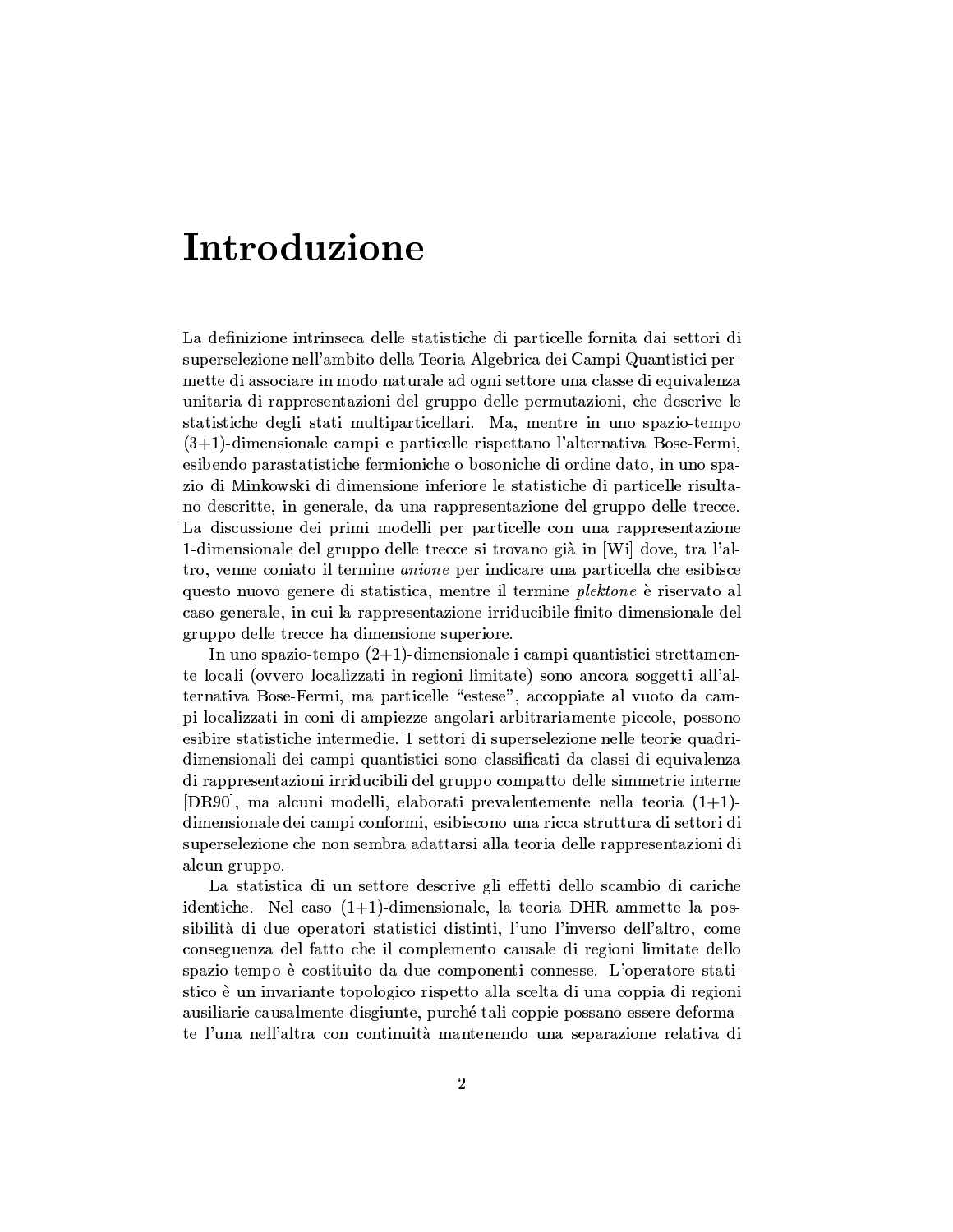tipo spazio. Quindi, il gruppo delle trecce entra in gioco nella descrizione della statistica per cariche di superselezione DHR localizzate in doppi coni  $(1+1)$ -dimensionali (diamanti), nonché in intervalli della retta reale (cono luce), ma anche per teorie  $(2+1)$ -dimensionali con cariche localizzate in coni infiniti di tipo spazio contenuti nel complemento dell'ombra causale di una direzione spacelike di riferimento, che rappresenta il caso generale per particelle massive in almeno  $(2+1)$ -dimensioni.

Una conseguenza della non banalità delle statistiche di particelle in una teoria dei campi in bassa dimensione è il problema della costruzione di uno spazio di Fock plektonico. Nelle teorie locali quadridimensionali, lo spazio di Hilbert dei vettori di stato di un sistema di  $n$  particelle distinguibili è il prodotto tensoriale degli spazi di Hilbert di singola particella. L' $n$ -esima potenza tensoriale simmetrizzata (anti-simmetrizzata) dello spazio di Hilbert di singola particella è lo spazio di una rappresentazione per un sistema di  $n$ bosoni (fermioni) indistinguibili, sul quale le rappresentazioni irriducibili di singola particella determinano, in assenza di interazioni, la rappresentazione del gruppo di rivestimento universale del gruppo di Poincaré. Lo spazio di Fock può dunque essere definito coma la somma diretta su tutte le potenze tensoriali simmetrizzate (antisimmetrizzate) non negative (con le opportune identificazioni). La stessa tecnica, applicata allo spazio di Hilbert di una rappresentazione finito-dimensionale del gruppo delle trecce, non è sufficiente per costruire un analogo delle spazio di Fock per teorie di campo in bassa dimensione, in quanto non si dispone di campi liberi non relativistici covarianti rispetto al gruppo di Galilei e di campi liberi relativistici covarianti per il gruppo di Poincaré e compatibili con una teoria locale ([MS]). Nel caso di statistiche delle permutazioni, lo spazio multiparticellare è ottenuto dalla scelta di una metrica invariante per Poincaré (determinata dalla statistica) sul prodotto tensoriale di rappresentazioni del gruppo di Poincaré su spazi di singola particella, ma questo non è più vero nel caso plektonico in quanto le regole di somma per gli spin coinvolgono le statistiche [Fred89]. Dunque, lo spazio degli stati multiplektonici non è in generale isomorfo ad un prodotto tensoriale di spazi di singola particella in virtù della non banalità delle statistiche decritte dal gruppo delle trecce, ed una descrizione soddisfacente dello spazio dei vettori di scattering in termini di campi asintotici non è disponibile. Tuttavia, strutture plektoniche sono state discusse ed analizzate nel contesto della teoria algebrica dei campi quantistici e si può disporre di una soddisfacente teoria dello scattering alla Haag-Ruelle ad esse associate. La struttura topologico-algebrica ed analitico-differenziale dello spazio di Hilbert plektonico è stata compiutamente caratterizzata nel formalismo dei fibrati vettoriali su varietà regolari nell'ambito di un opportuno processo di quantizzazione. Inoltre, sembra che un modo conveniente di affrontare il problema consista nel considerare il più generale gruppo delle trecce a nastri, che descrive un plektone dotato di un ulteriore grado di libertà interno.

Nel contesto della teoria dell'algebra CAR sullo spazio di Fock fermionico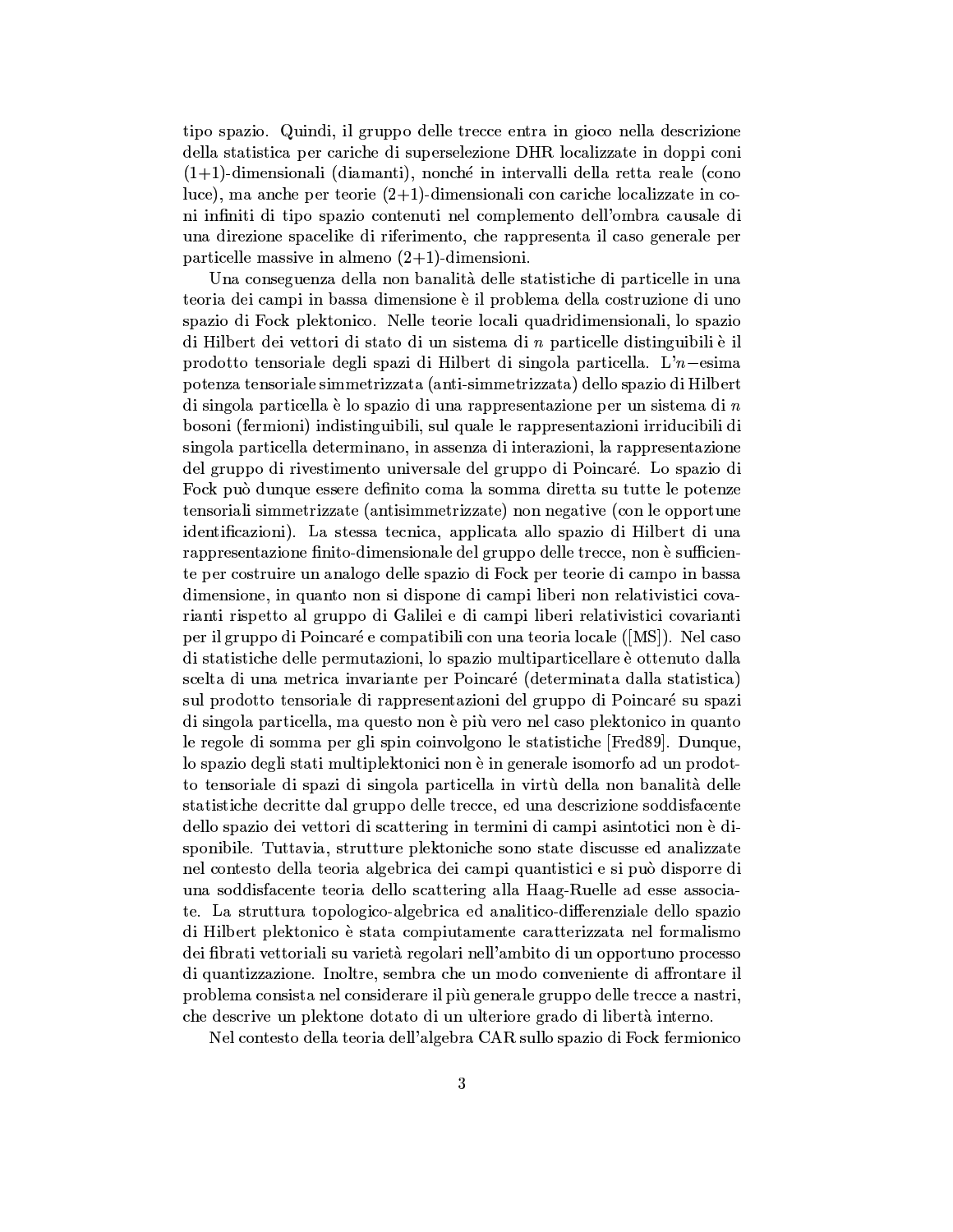esiste una nozione naturale di seconda quantizzazione adattata alla trattazione di particelle relativistiche, più appropriata ad una teoria in cui sorge il problema delle energie negative (non fisiche). I risultati ottenuti nel campo dell'implementabilità di certi gruppi di gauge fermionici possono essere utilizzati per costruire un modello che esibisce statistiche anioniche nell'ambito dell'approccio algebrico ai campi liberi massivi di Dirac in  $(1+1)$ -dimensioni. Una classe di automorfismi di Bogoliubov unitariamente implementabili nella rappresentazione di Fock inducono in modo naturale una famiglia di automorfismi localizzati e trasportabili dell'algebra delle osservabili, indotti da portatori di carica non locali e non appartenenti nemmeno all'algebra dei campi  $\mathscr{F}$ . La statistica dei settori, il cui studio è inizialmente condotto secondo i canoni della teoria DHR, risulta dipendente non solo dalla carica (dal settore), ma anche da un parametro continuo che indicizza una collezione di automorfismi unitariamente implementabili che non portano carica ma che hanno l'effetto anomalo, riscontrabile solo in uno spazio-tempo  $(1+1)$ -dimensionale, di alterare la statistica (Cf. [Sch]). In assenza di tali automorfismi, infatti, la statistica ritorna ad essere quella ordinaria.

Un altro comportamento anomalo che ha origine in un contesto così particolare (spazio-tempo bidimensionale + violazione della dualità di Haag) è rappresentato dal fatto che la statistica del prodotto non coincide necessariamente con il prodotto delle statistiche. Precisamente, la composizione di due automorfismi con statistiche ordinarie può dare luogo ad un automorfismo con statistica delle trecce, fenomeno imputabile al fatto che l'operatore di monodromia, che fornisce una misura di quanto la statistica si discosti da quella delle permutazioni, non è banale. Come è noto [DHR69b], tale possibilità è preclusa in una teoria dei campi  $(3+1)$ -dimensionale che soddisfi alla dualità di Haag, dove la corrispondenza che associa ad ogni settore di superselezione il suo operatore statistico è un autentico omomorfismo fra la famiglia delle classi di equivalenza unitaria di automorfismi localizzati e covarianti ed il gruppo  $\mathbb{Z}_2$  (il cui nucleo si identifica con il sottogruppo dei settori di Bose; il complementare di questo nucleo, costituito dagli elementi mappati in  $-1$ , è l'insieme dei settori di Fermi). Purtroppo, la rete delle osservabili non soddisfa alla dualità di Haag e pertanto una gran parte delle dimostrazioni abitualmente presentate in AQFT non sono adeguate alla presente trattazione, ed in taluni casi non è possibile fornire una dimostrazione alternativa che aggiri tale ostacolo ma, anzi, si possono trovare semplici controesempi. L'operatore statistico, tuttavia, continua ad avere le proprietà formali tipiche delle teorie a dimensione superiore in quanto gli intertwiners unitari continuano ad essere elementi locali di  $\mathscr{A}$ , non risentendo apparentemente della violazione della dualità di Haag. Procedendo formalmente sulla falsa riga della teoria DHR si costruisce un operatore statistico, ma in realtà l'assenza della dualità ed il fatto che gli implementatori unitari (portatori di carica) non sono nell'algebra dei campi lascia insospesa la questione se la statistica di questi settori sia un braiding autentico. Non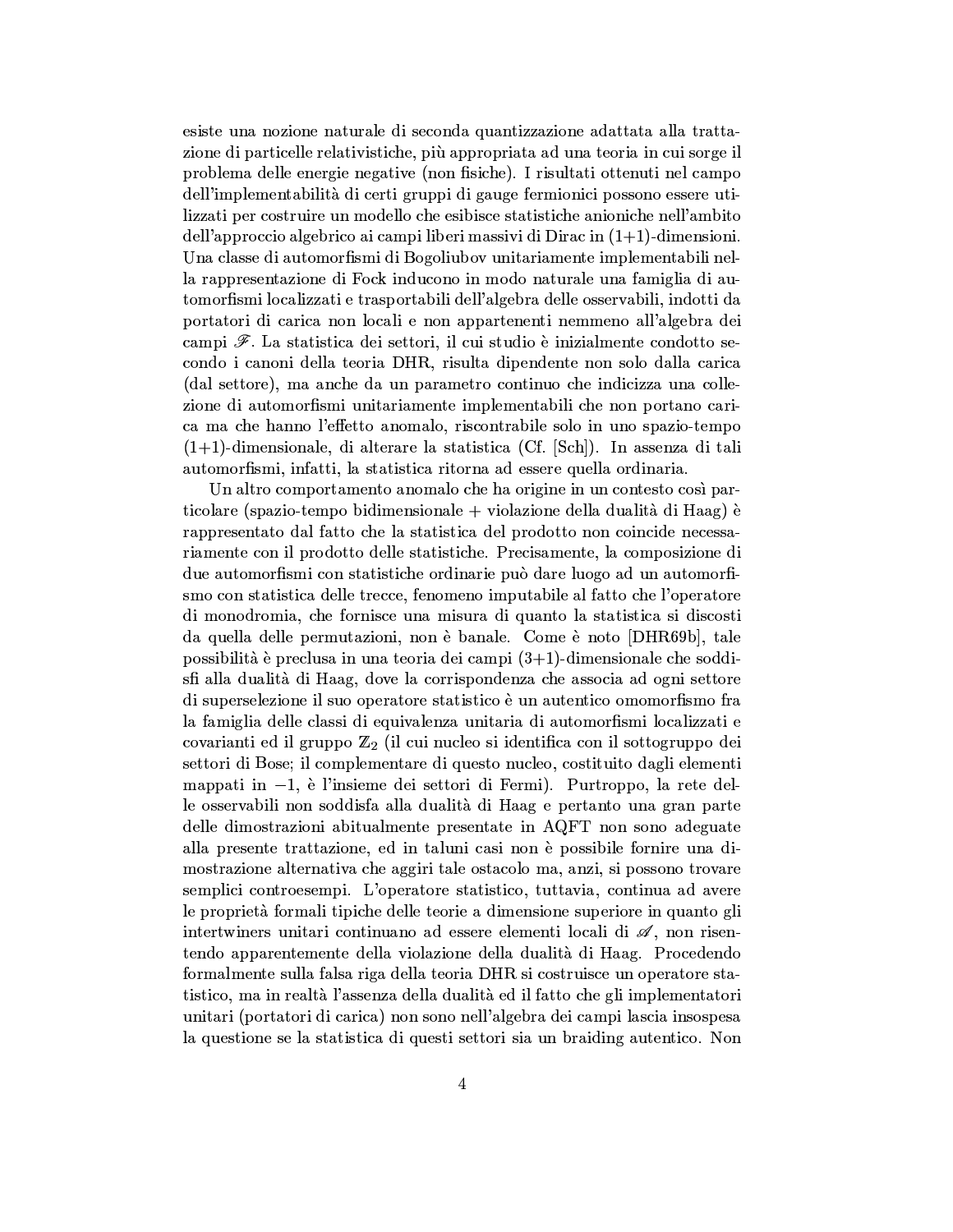è sufficiente, infatti, procedere formalmente applicando passo dopo passo la teoria DHR, in cui si trattano oggetti locali in un teoria, tra l'altro, in cui la dualità di Haag è imprescindibile. In altri termini, nell'ambito della teoria del campo libero massivo di Dirac in  $(1+1)$  dimensioni non è possibile limitarsi alla tecniche esposte in [DHR71] e [DHR74], in cui si passa dalle rappresentazioni selezionate e loro intertwiners agli endomorfismi e loro intertwiners. In quel contesto, una volta stabilito che gli endomorfismi di un'algebra  $C^*$  ed i loro operatori di allacciamento formano una categoria tensoriale, la simmetria poteva essere dedotta analizzando le proprietà di commutazione degli intertwiners. Nel caso di localizzazione in coni di tipo spazio, sebbene gli operatori di allacciamento non appartengano all'algebra delle osservabili, si può costruire comunque una categoria tensoriale simmetrica  $C^*$  [DR90]. Si ricorre, pertanto, ad un diversa nozione di braiding [BDMRSb], con un metodo d'indagine che si estende anche al caso in cui gli interwiners non appartengano all'algebra dove agiscono gli endomorfismi, ed a questi ultimi non si richiede di essere localmente interni, ma solo asintoticamente interni. Grazie alla condizione di abelianità asintotica degli intertwiners è possibile costruire una *braidologia*, e quindi un intrecciamento per una opportuna sottocategoria piena di  $\text{End}(\mathscr{A})$ . A differenza dei modelli  $(2+1)$ -dimensionali, le cui regioni di localizzazione "asintotiche" sono costituite da coni di tipo spazio, nel caso in questione una scelta analoga è rappresentata dai wedges, ma adesso non è più possibile costruire una coppia di braidologie mutuamente cofinali, ovvero appartenenti alla stessa componente connessa per cammini, e questo proprio a causa della geometria dello spazio-tempo  $(1+1)$ -dimensionale.

Per capire meglio da dove hanno origine le difficoltà che si incontrano lavorando in tale contesto, conviene delineare il punto di vista abitualmente adottato in una teoria quantistica locale. Considereremo una teoria dei campi quantistici specificata da una rete di algebre di von Neumann, ovvero una mappa

$$
\mathcal{O} \to \mathscr{F}(\mathcal{O}) \tag{1}
$$

che ad ogni regione limitata nello spazio di Minkowski  $(1+1)$ -dimensionale associa un'algebra di von Neumann su uno stesso spazio di Hilbert  $\mathcal{H}$ , in modo tale che sia soddisfatta la proprietà di isotonia

$$
\mathcal{O}_1 \subset \mathcal{O}_2 \Rightarrow \mathscr{F}(\mathcal{O}_1) \subset \mathscr{F}(\mathcal{O}_2). \tag{2}
$$

Si assume che l'algebra quasi-locale  $\mathscr F$  definita da

$$
\mathscr{F} = \frac{1}{\mathcal{O}\in\mathcal{K}}\mathscr{F}(\mathcal{O})^{\|\cdot\|}
$$
 (3)

sull'insieme K dei doppi coni sia irriducibile,  $\mathscr{F}' = \mathbb{C}1$  e, inoltre, che la rete soddisfi alle relazioni di commutazione di Bose-Fermi: ogni operatore locale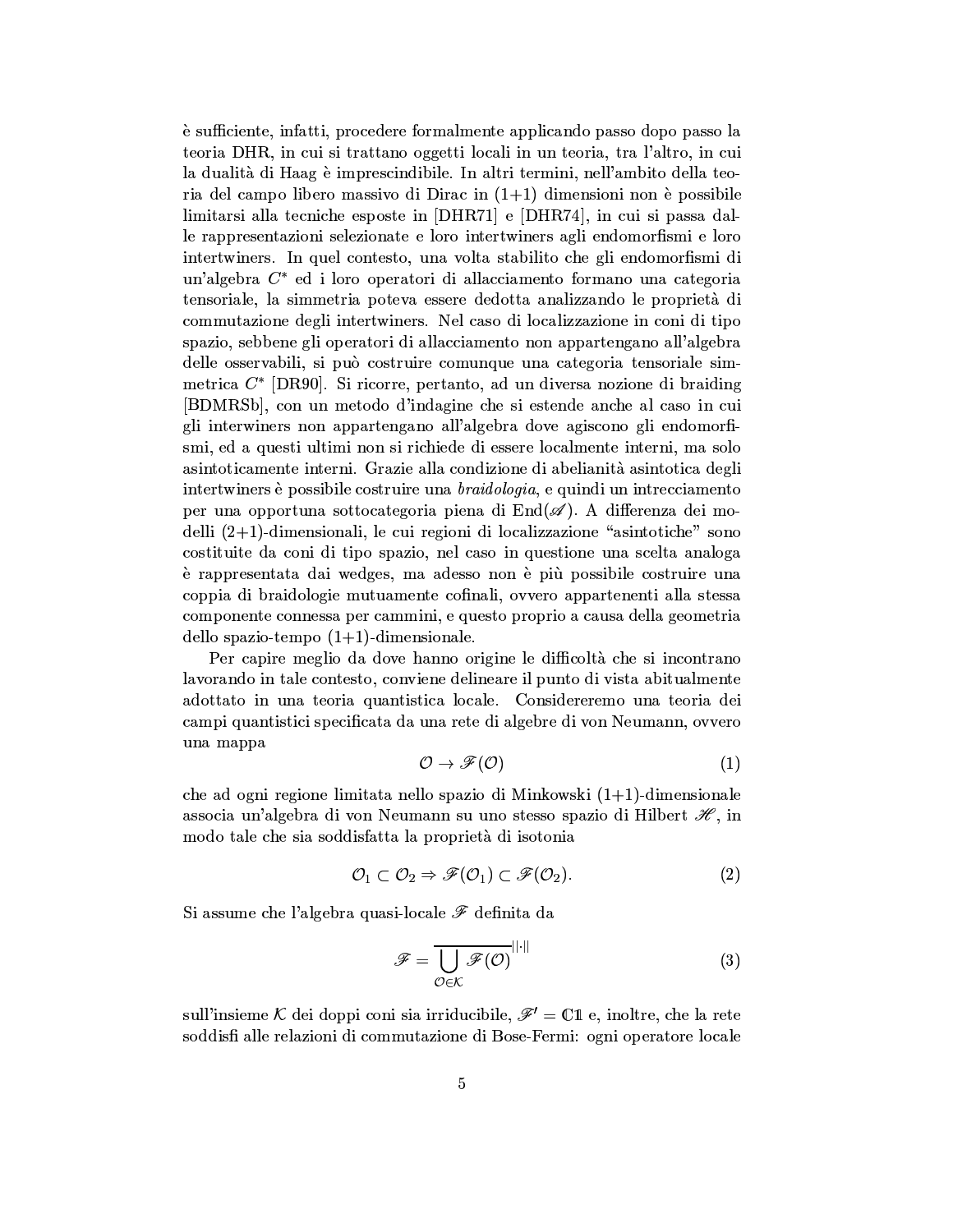si decompone in una parte bosonica ed in una parte fermionica  $F = F_+ + F_$ in modo tale che, per ogni coppia di elementi  $F, G$  spazialmente separati, si ha:

$$
[F_+, G_+] = [F_+, F_-] = [F_-, G_+] = \{F_-, G_-\} = 0.
$$
 (4)

Precisamente,

$$
F_{\pm} = \frac{1}{2}(F \pm Ad_V(F)),
$$
\n(5)

dove  $V = V^* = V^{-1}$  è l'operatore unitario che agisce in modo banale sui vettori bosonici e come -1 sui vettori fermionici. Per formulare in modo più conveniente questa nozione di località si introduce l'operazione di "twisting"  $F^{\tau} = ZFZ^*$ , dove

$$
Z = \frac{1 + iV}{1 + i}.\tag{6}
$$

Applicato separatamente alle parti bosoniche e fermioniche, fornisce  $ZF_+Z^*$  $F_+$ ,  $ZF_-Z^* = iVF_-,$  da cui  $[F,G^{\tau}] = 0$ . Pertanto, la località twisted assume la forma

$$
\mathscr{F}(\mathcal{O})^{\tau} \subset \mathscr{F}(\mathcal{O}')'.\tag{7}
$$

La covarianza rispetto al gruppo di Poincaré  $\mathscr P$  è implementata assumendo l'esistenza di una rappresentazione unitaria fortemente continua su  $\mathscr H$  di  $\mathscr P$ tale che

$$
\alpha_{(\Lambda,a)}(\mathscr{F}(\mathcal{O})) = Ad U(\Lambda,a)(\mathscr{F}(\mathcal{O})) = \mathscr{F}(\Lambda \mathcal{O} + a). \tag{8}
$$

Lo spettro dei generatori delle traslazioni (momenti) deve essere contenuto nella chiusura del cono luce positivo e si assume l'esistenza di un unico vettore di vuoto  $\Omega$  invariante per  $\mathscr{P}$ .

Un ulteriore assioma, relativo alle simmetrie interne della teoria, stabilisce l'esistenza di un gruppo compatto  $G$ , anch'esso rappresentato in modo fortemente continuo da operatori unitari su  $\mathcal{H}$ , che lascia invariante il vuoto e tale che gli automorfismi  $\alpha_q(F) = Ad_{U(q)}(F)$  di  $\mathscr{B}(\mathscr{H})$  rispettano la struttura locale:

$$
\alpha_g(\mathscr{F}(\mathcal{O})) = \mathscr{F}(\mathcal{O}). \tag{9}
$$

Per comodità si può supporre che tale azione sia fedele  $(\alpha_q \neq id \ \forall q \in G^*)$ , senza che ciò costituisca una reale restrizione, in quanto è sempre possibile quozientare rispetto al nucleo dell'omomorfismo  $G \to \text{Aut}(\mathscr{F})$ . Inoltre, non è sempre necessario postulare la compattezza di  $G$  in quanto ciò è conseguenza della proprietà split (laddove questa sia verificata). In particolare, esiste un elemento k di ordine 2 nel centro del gruppo G tale che  $V = U(k)$ . Questo implica che l'algebra delle osservabili locali in  $\mathcal{O}$ , definita come la parte invariante rispetto all'azione di  $G$ 

$$
\mathscr{A}(\mathcal{O}) = \mathscr{F}(\mathcal{O})^G = \mathscr{F}(\mathcal{O}) \cap U(G)',\tag{10}
$$

soddisfa alla località di Haag. In  $(1+1)$  dimensioni le rappresentazioni del gruppo di Poincaré non commutano necessariamente con le rappresentazioni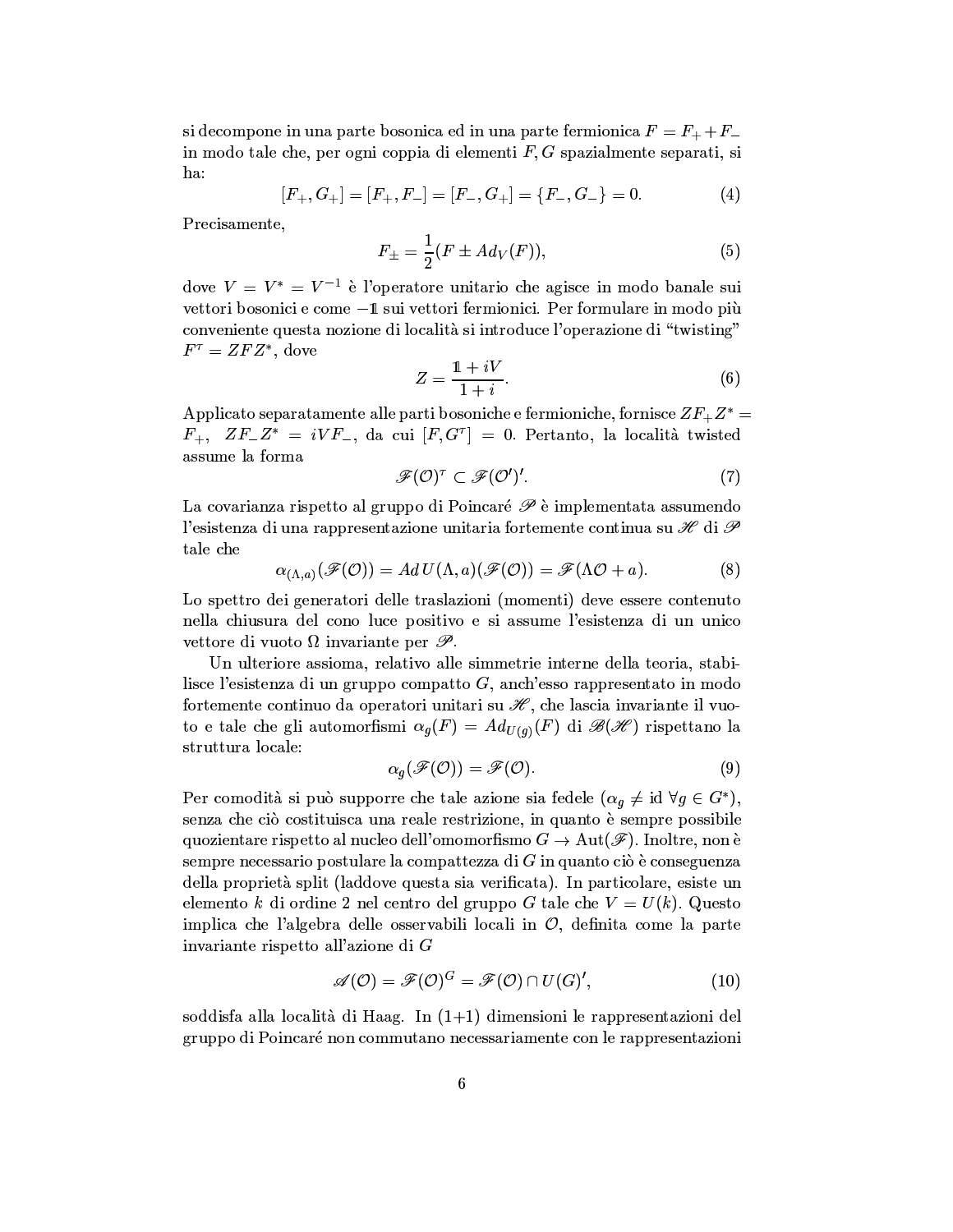del gruppo delle simmetrie interne. Tuttavia, per una larga classe di teorie le traslazioni commutano con le simmetrie interne mentre i boosts agiscono come automorfismi sul gruppo  $G_{\text{max}}$  di tutte le simmetrie interne.

Di cruciale importanza è la nozione di località, che esprime una proprietà di massimalità, nel senso che non si può disporre di algebre locali più grandi, sullo stesso spazio di Hilbert, senza violare la località. Analogamente, l'assioma della dualità twisted per i campi rafforza la proprietà di località twisted, asserendo che

$$
\mathscr{F}(\mathcal{O})^{\tau} = \mathscr{F}(\mathcal{O}')',\tag{11}
$$

ovvero:  $\mathcal{F}(\mathcal{O}')$ , l'algebra di von Neumann generata da tutte le algebre  $\mathcal{F}(\mathcal{O}_1)$ ,  $\mathcal{O}' \supset \mathcal{O}_1 \in \mathcal{K}$ , contiene tutti gli operatori che commutano con l'algebra ottenuta applicando il twisting a  $\mathcal{F}(\mathcal{O})$ . Tale proprietà risulta essere valida per i campi liberi massivi scalari e di Dirac e per i campi di Dirac a massa nulla, in almeno  $(1+1)$  dimensioni, nonchè per i campi scalari liberi in dimensione superiore, oltre che per una vasta classe di teorie con interazione. Una conseguenza della (11) è la dualità dell'algebra delle osservabili nel settore del vuoto

$$
\left(\mathscr{A}(\mathcal{O})\big|_{\mathscr{H}_1}\right)'=\mathscr{A}(\mathcal{O}')\big|_{\mathscr{H}_1}.\tag{12}
$$

Un settore  $\mathcal{H}_1$  è semplice se il gruppo G agisce su di esso come la moltiplicazione per un carattere

$$
U(g)|_{\mathscr{H}_1} = \chi(g) \cdot 1 \, |_{\mathscr{H}_1}.
$$
 (13)

Chiaramente, il settore del vuoto è semplice. Inoltre, le rappresentazioni irriducibili degli osservabili sui settori carichi in  $\mathscr H$  sono fortemente localmente equivalenti, nel senso che per ogni rappresentazione  $\pi(A) = A|_{\mathcal{H}_n}$  e per ogni $\mathcal{O}\in\mathcal{K}$ esiste un operatore unitario $V_{\mathcal{O}}:\mathscr{H}_{0}\to\mathscr{H}_{\pi}$ tale che

$$
V_{\mathcal{O}}\pi_0(A) = \pi(A)V_{\mathcal{O}} \qquad \forall A \in \mathscr{A}(\mathcal{O}'). \tag{14}
$$

Tale condizione (criterio di selezione DHR), unitamente alla dualità di Haag, costituisce il punto di partenza dell'approccio algebrico alla teoria dei settori di superselezione, la cui idea di base è che tutte le informazioni fisicamente rilevanti di una qualunque teoria dei campi quantistici sono deducibili delle osservabili e dalle loro rappresentazioni. Tutte le rappresentazioni fisicamente significative, così come i campi carichi non osservabili che connettono queste rappresentazioni al settore del vuoto, dovrebbero poter essere costruite dalle osservabili. Un ulteriore postulato stabilisce che la rappresentazione del vuoto e le altre rappresentazioni di interesse per la fisica sono tali che

$$
\pi_0(\mathscr{A}(O)) = \pi_0(\mathscr{A}(O'))'
$$
\n(15)

$$
\pi\Big|_{\mathscr{A}(\mathcal{O}')} \quad \simeq \quad \pi_0\Big|_{\mathscr{A}(\mathcal{O}')} \qquad \qquad \forall \mathcal{O} \in \mathcal{K}, \tag{16}
$$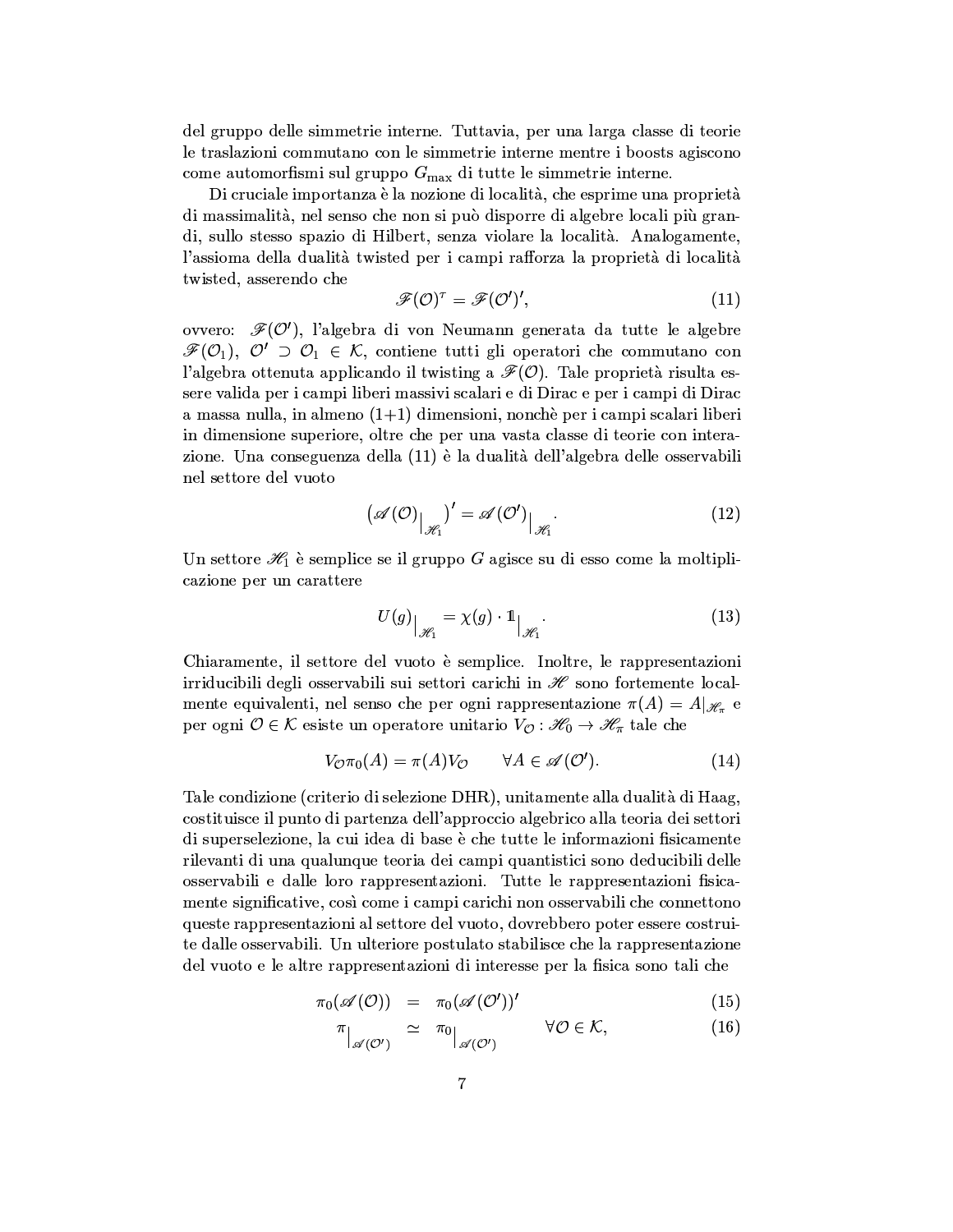rispettivamente. Nell'ambito dell'approccio algebrico è stato possibile dimostrare l'esistenza di una rete (essenzialmente unica) di algebre di campi, con un unico gruppo compatto di simmetrie interne  $G$ , per i quali esiste un morfismo tra la categoria monoidale stretta simmetrica dei settori di superselezione soddisfacenti la (16), dotata della struttura di prodotto stabilita in  $[DHR71]$ , e la categoria delle rappresentazioni finito-dimensionali di G.

Esiste, inoltre, un legame stretto tra la dualità di Haag ed il fenomeno della rottura spontanea di simmetria. Se si assume che solo un sottogruppo proprio  $G_0$  di G sia unitariamente implementato su  $\mathcal{H}$ , allora la rete  $\mathscr{B}(\mathcal{O}) = \mathscr{F}(\mathcal{O})^{G_0}$  soddisfa alla dualità di Haag allorchè ristretta a  $\mathscr{H}_0 = \mathscr{H}^{\dot{G}_0}$ , laddove  $\mathscr{A}(\mathcal{O}) = \mathscr{F}(\mathcal{O})^G$ , essendo una sottorete propria di  $\mathscr{B}$ , viola questa proprietà. Definendo, allora, la rete duale (su  $\mathcal{H}_0$ )

$$
\mathscr{A}^d(\mathcal{O}) = \mathscr{A}(\mathcal{O}')',\tag{17}
$$

la rete dei punti fissi  $\mathscr A$  soddisfa alla dualità essenziale

$$
\mathscr{A}^{d}(\mathcal{O}) = \mathscr{A}^{dd}(\mathcal{O}),\tag{18}
$$

(la dualità alla Haag si riduce alla condizione  $\mathscr{A}(\mathcal{O}) = \mathscr{A}^d(\mathcal{O})$ ) e coincide con la rete  $\mathscr{B}$ , ovvero  $\mathscr{A}^d(\mathcal{O}) = \mathscr{B}(\mathcal{O})$ .

In uno spazio-tempo  $(1+1)$ -dimensionale gran parte dell'analisi appena accennata non è più valida, a causa di alcune peculiarità topologiche tipiche delle spazio di Minkowski bidimensionale. Innanzitutto, in tale contesto esiste una distinzione, invariante per Poincaré, tra destra e sinistra, in quanto per un vettore di tipo spazio x il segno di  $x_1$  è invariante rispetto alla componente connessa dell'identità di  $\mathscr P$ . Tale caratteristica è alla base dell'esistenza dei settori solitonici, studiati nel contesto della teoria generale e costruttiva dei campi quantistici. Un'altra particolarità della topologia di uno spazio di Minkowski  $(1+1)$ -dimensionale consiste nel fatto che il complemento di tipo spazio di una regione limitata e connessa (in particolare, un doppio cono), consiste di due componenti connesse. Le implicazioni di questo fatto sono duplici. In primo luogo, nell'adattamento dell'analisi DHR al caso (1+1)-dimensionale, il gruppo delle permutazioni  $S_{\infty}$ , che regola la statistica, è sostituito dal gruppo delle trecce  $\mathcal{B}_{\infty}$ . La non connessione di  $\mathcal{O}'$  si manifesta anche quando si assume come punto di partenza la rete dei campi  $\mathscr F$  con gruppo di simmetria G unitariamente implementato. È noto come, in dimensione  $\geq (2 + 1)$ , la restrizione della rete dei punti fissi  $\mathscr A$  ai settori semplici in He soddisfa la dualità di Haag non appena la rete dei campi  $\mathscr F$  soddisfi la dualità twisted. Ma il passaggio dalla (11) alla (16) non è sempre possibile in  $(1+1)$  dimensioni e pertanto non si può dedurre, dalla dualità twisted dei campi, la dualità di Haag per le osservabili nei settori semplici (operazione possibile nelle teorie conformi). Per comprendere le origini di questo fenomeno, si fissi un  $\mathcal{O} \in \mathcal{K}$ . È possibile costruire operatori gauge-invarianti in  $\mathscr{F}(\mathcal{O}')$  che sono ovviamente contenuti in  $\mathscr{A}(\mathcal{O})'$  ma non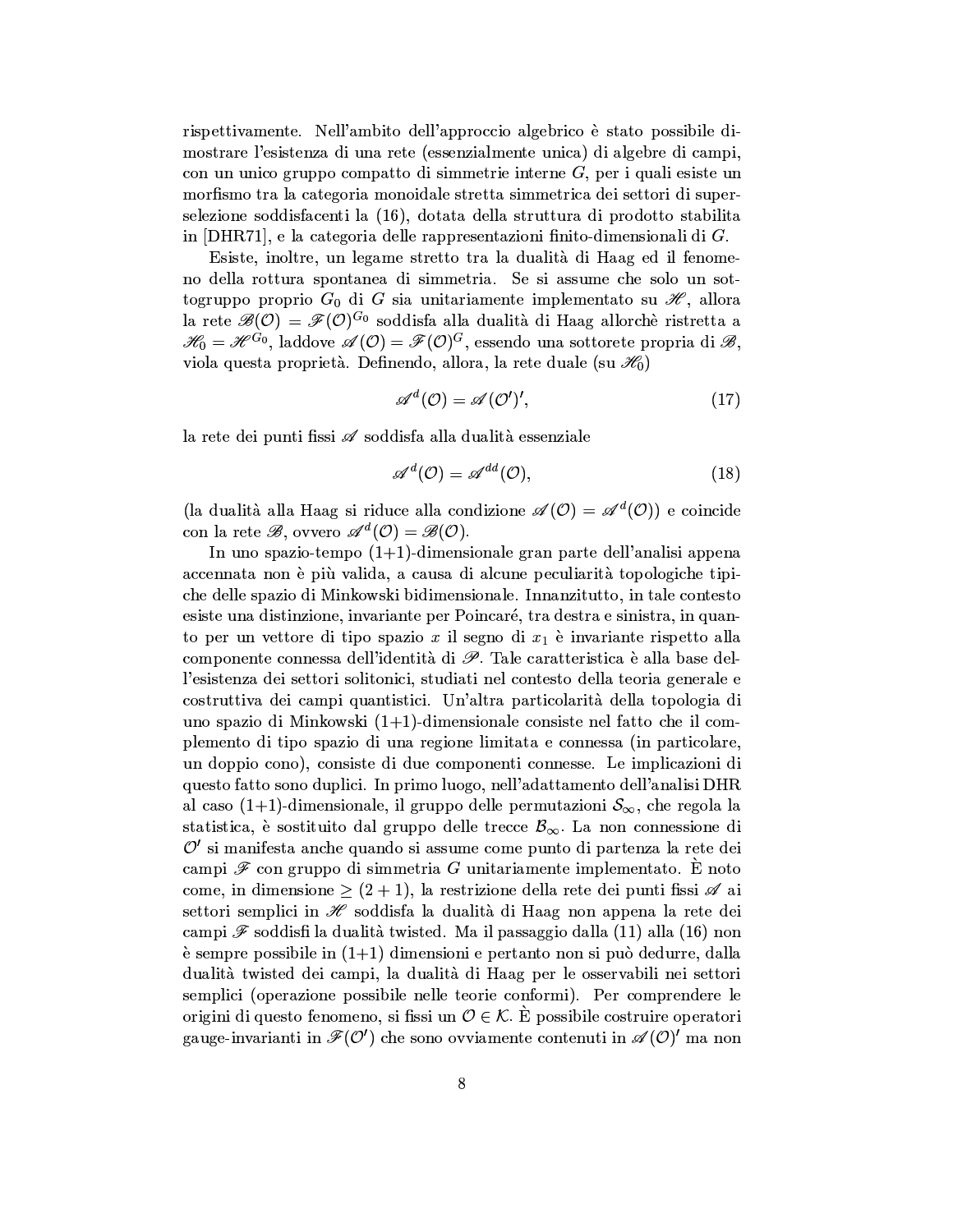in  $\mathscr{A}(\mathcal{O}')$ , in quanto quest'ultima algebra, essendo associata ad una regione non connessa, è generata, per definizione, dalle algebre degli osservabili associate alla componente di destra e di sinistra del complemento causale di  $\mathcal{O}$ , rispettivamente. Quest'algebra non contiene operatori gauge-invarianti costruiti usando campi localizzati in entrambe le componenti.

Altre evidenze suggeriscono che in  $(1+1)$  dimensioni la dualità di Haag non può essere soddisfatta dalla rete dei punti fissi (di una rete di campi) rispetto all'azione di un gruppo di gauge globale, nemmeno nei settori semplici (cosa non più vera in dimensione  $\geq (2 + 1)$ ). Tale fenomeno è stato analizzato specialmente sotto l'ipotesi aggiuntiva che i campi soddisfino la proprità split per i wedge, che nella teoria massiva di Dirac (e non solo) è stata verificata. La dualità di Haag, unitamente a tale proprietà split, preclude l'esistenza di settori di superselezione generati localmente. Più precisamente, se la rappresentazione del vuoto soddisfa la dualità di Haag e la proprietà split per i wedge, ogni rappresentazione DHR irriducibile è unitariamente equivalente alla rappresentazione del vuoto (Cf. [Mue98]). Tale limitazione non è imputabile al fatto che  $\mathcal{O}'$  non è connesso, in quanto il precedente risultato si può estendere anche alle rappresentazioni di tipo wedge (rappresentazioni che sono localizzate solo in regioni wedge).

Tutte queste limitazioni, se da un lato precludono un utilizzo completo della teoria DHR, dall'altro giustificano il comportamento anomalo delle statistiche di particelle. In effetti, ad ulteriore conferma delle peculiarità citate in precedenza, occorre osservare (Cf. [Sch]) che, in uno spazio-tempo bidimensionale, contesto naturale della fisica dei solitoni, non si può affermare a priori che le statistiche del gruppo delle trecce costituiscano una proprietà intrinseca della composizione dei settori di superselezione (regole di fusione) [Fred90]. In effetti, per gli anioni è possibile esibire esempi espliciti di operatori massivi (gli operatori di disordine) che modificano la statistica pur non trasportando carica, dimostrando che la composizione di cariche, a differenza del caso massivo tridimensionale o del caso 1-dimensionale delle teorie conformi chirali, non induce una statistica ben definita in teorie massive in  $(1+1)$  dimensioni.

La tesi è così organizzata. Nel primo capitolo viene delineata la teoria algebrica dei campi quantistici, specializzando la trattazione in funzione dell'analisi DHR in  $(1+1)$  dimensioni, e presentando una breve panoramica del caso  $(2+1)$ -dimensionale al fine di sottolineare la particolarità del contesto nel quale lavoreremo anche rispetto al caso tridimensionale. Poiché lo spazio di Minkovski  $(1+1)$ -dimensionale è il contesto più naturale per la fisica dei solitoni, viene presentata una breve trattazione della teoria dei settori solitonici. Nel secondo capitolo vengono forniti i lineamenti della più specifica teoria matematica qui utilizzata, ovvero un'analisi funzionale sullo spazio di Fock fermionico. Viene introdotta l'algebra delle relazioni di anticommutazione e, accanto alla tradizionale seconda quantizzazione ampiamente utilizzata nel caso non relativistico, un concetto di seconda quantizzazio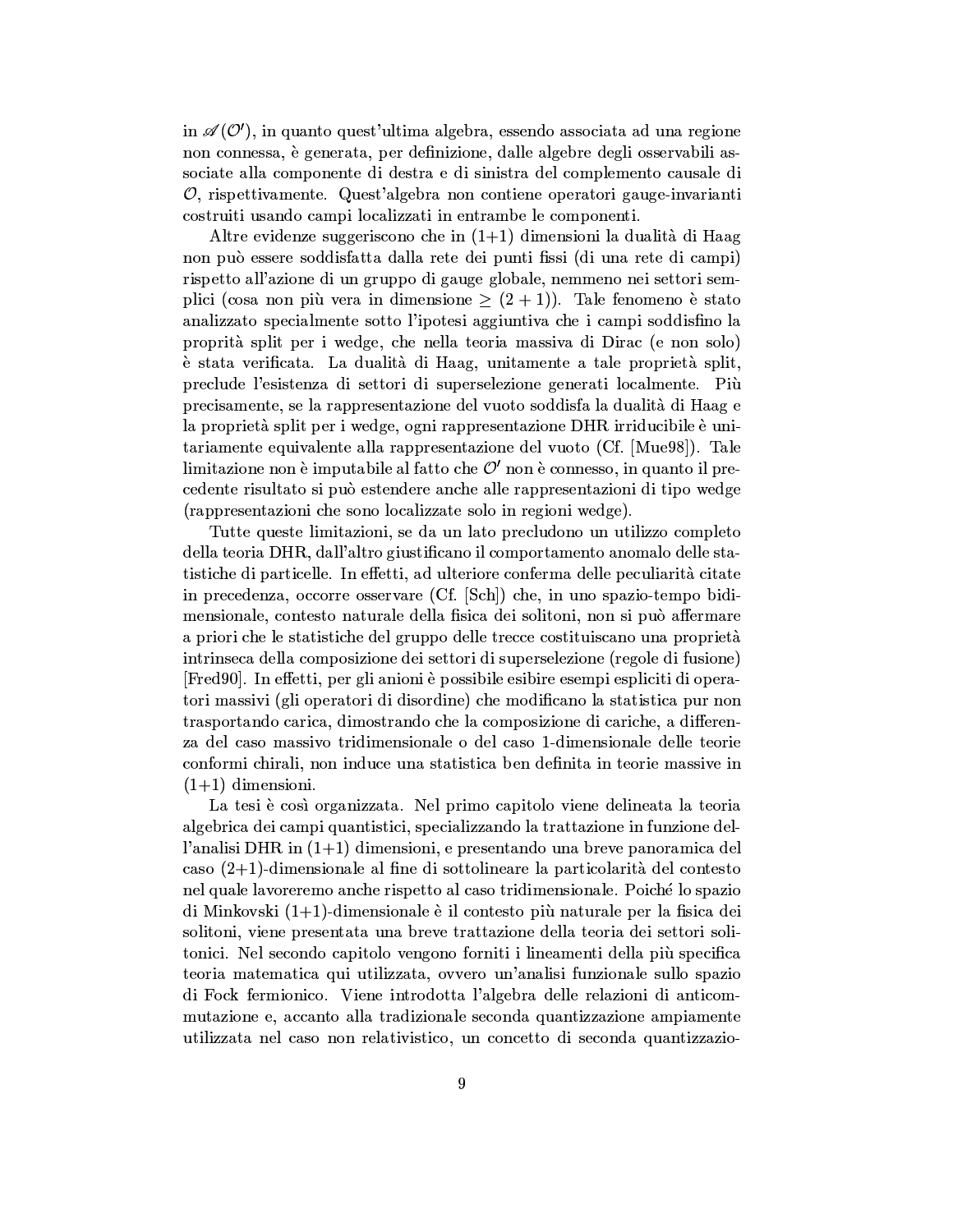ne adeguato al caso di particelle relativistiche e conveniente per trattare il fenomeno delle energie negative. Accanto agli operatori di seconda quantizzazione ed ai loro generatori autoaggiunti, vengono studiate le proprietà dell'operatore "numero di particelle" e dell'operatore "carica", rispetto al quale lo spazio di Fock fermionico viene decomposto come somma diretta di autospazi. Il formalismo viene adattato in funzione degli operatori di Bogoliubov, la cui implementabilità viene studiata sotto condizioni generali, in vista delle applicazioni. Vengono altresì fissate le proprietà di certi implementatori unitari perché avranno il ruolo di portatori di carica nel nostro modello. Risulta necessario, quindi, saper determinare la carica trasportata da questi unitari e poter disporre delle relazioni di commutazione fra gli stessi ed i loro generatori, in quanto la loro conoscienza permetterà di determinare la statistica dei settori. Vengono delineati i fondamenti della teoria matematica del campo libero di Dirac in  $(1+1)$  dimensioni e vengono presentati i criteri per stabilire l'implementabilità di certi gruppi di gauge, anche attraverso l'esempio di alcuni casi concreti. Accanto a questi, seguendo la linea di Ruijsenaars, viene trattata anche una classe di operatori di campo "classici" (kink), per i quali verrà stabilità l'implementabilità. Frequentemente, l'esistenza di operatori kink è alla base della violazione della dualità di Haag in teorie di campo  $(1+1)$ -dimensionali quando non si rileva alcuna rottura spontanea di simmetria.

Nel terzo capitolo vengono esposti i risultati della nostra analisi. La teoria dei gruppi di gauge fermionici viene applicata per costruire un modello che esibisce statistiche non ordinarie. Partendo da un processo di polarizzazione dello spazio di Hilbert di singola particella, in accordo alla parte positiva e negativa dello spettro dell'operatore di Dirac libero, viene introdotta la rappresentazione di Fock-Cook dell'algebra CAR sullo spazio di Fock fermionico e le algebre dei campi locali, la cui parte  $U(1)$ -invariante è l'algebra delle osservabili locali. Definita la classe di unitari che inducono automorfismi dell'algebra CAR implementabili sullo spazio di Fock fermionico, si dimostra che tali automorfismi inducono, per restrizione, una classe di automorfismi dell'algebra delle osservabili, che risultano localizzati in doppi coni e trasportabili. Gli intertwiners unitari di questa teoria, pur in assenza di dualità alla Haag, risultano essere elementi locali dell'algebra degli osservabili. Applicando l'analisi DHR, per ogni settore viene calcolato l'operatore statistico, sia direttamente (in base alla sua definizione), sia tramite le formule di decomposizione per il prodotto di morfismi [FRS92]. Analogamente, viene calcolato l'operatore di monodromia con metodi diversi e verificato che diagonalizzano gli intertwiners di base. La statistica del prodotto risulta non coincidere con il prodotto delle statistiche, e di questo fenomeno (tipicamente  $(1+1)$ -dimensionale) viene fornita la spiegazione teorica, legata alla non banalità dell'operatore di monodromia (segnale della presenza di statistiche non ordinarie, delle quali si ha manifestazione in questo modello). Le motivazioni geometriche di questo fenomeno vengono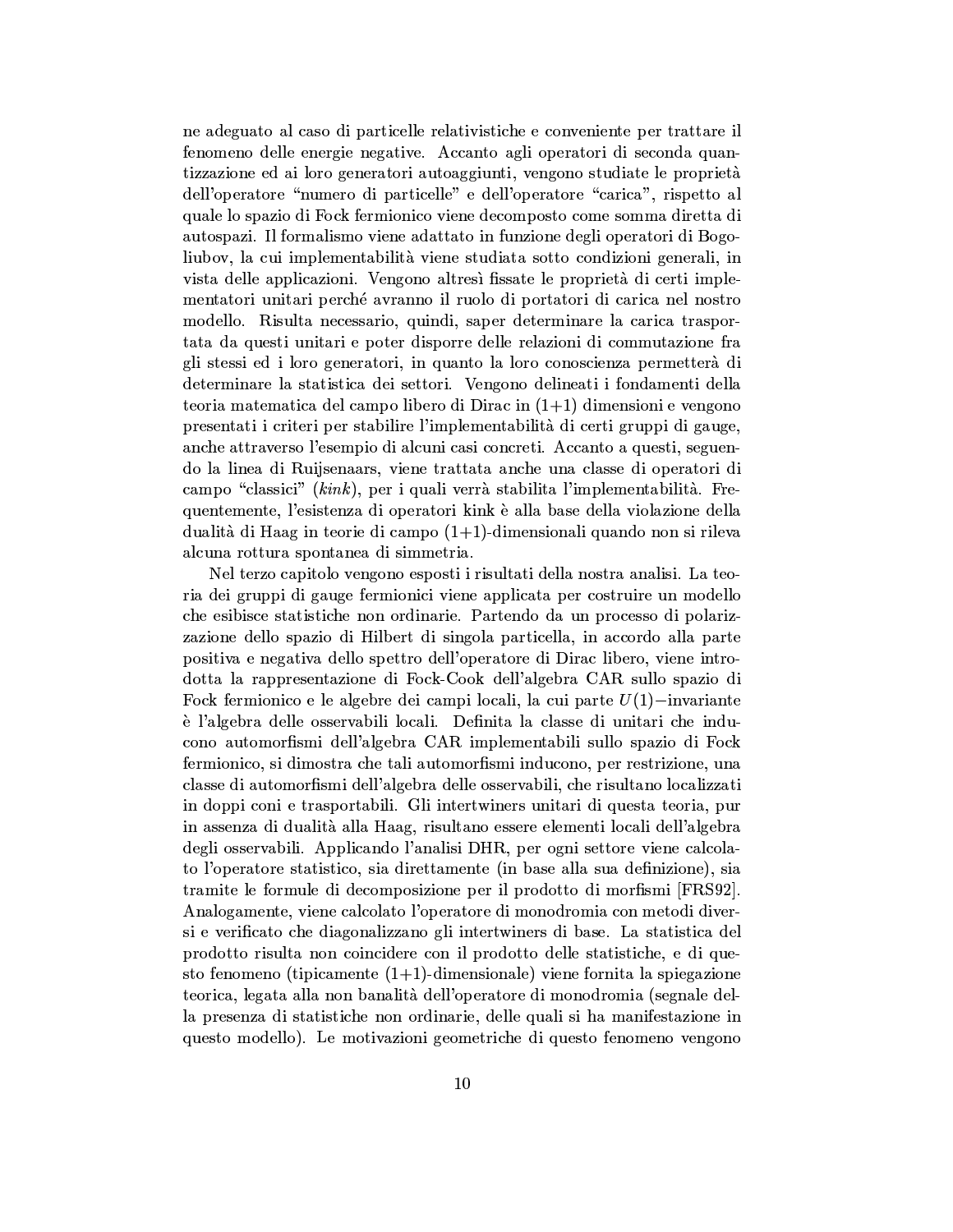studiate analizzando la struttura delle dimostrazioni abitualmente fornite in uno spazio-tempo di dimensione  $\geq 3$ , evidenziando gli ostacoli non aggirabili in dimensione inferiore. Le condizioni "iniziali" che definiscono univocamente il braiding (Cf. [FRS92]) sono tutte verificate, ancora grazie alla località degli intertwiners e pertanto, almeno formalmente, quello costruito è l'operatore statistico previsto per questo modello dalla teoria DHR. I portatori di carica, ovvero gli implementatori unitari che inducono gli automorfismi in oggetto, non sono locali, né appartengono all'algebra dei campi  $\mathscr F$ . Se non portano carica, invece, sono elementi della rete duale (Cf. [Mue98]). Ma l'estensione di un automorfismo a tale rete non è più localizzata e pertanto si ripresenta il problema di come definire la statistica. Si fa quindi ricorso all'interpretazione alternativa fornita nell'ambito della teoria dell'abelianità asintotica degli intertwiner [BDMRSb], elaborata per trattare anche quei casi patologici in cui gli endomorfismi non sono interni (ma solo in senso asintotico), in cui la dualità di Haag non è verificata ed in cui gli intertwiners non appartengono all'algebra dove agiscono gli endomorfismi. Si dimostra che il modello qui analizzato esibisce questa nuova versione di braiding per un'opportuna sottocategoria di  $End(\mathscr{A})$ , costruendo una coppia di braidologie che, per la geometria dello spazio-tempo  $(1+1)$ -dimensionale, non possono essere mutuamente cofinali e che, quindi, non possono indurre una simmetria.

Le appendici sono state inserite al fine di non appesantire ulteriormente la lettura con dettagli matematici già ampiamente noti ed utilizzati in letteratura, quali: le proprietà elementari degli operatori di creazione e di distruzione; la dimostrazione che le algebre locali dei campi fermionici soddisfano alla dualità twisted (solo accennata); il gruppo delle trecce come gruppo fondamentale dello spazio delle configurazioni di un sistema di  $n$ particelle identiche; le definizioni base nella teoria delle categorie monoidali simmetriche.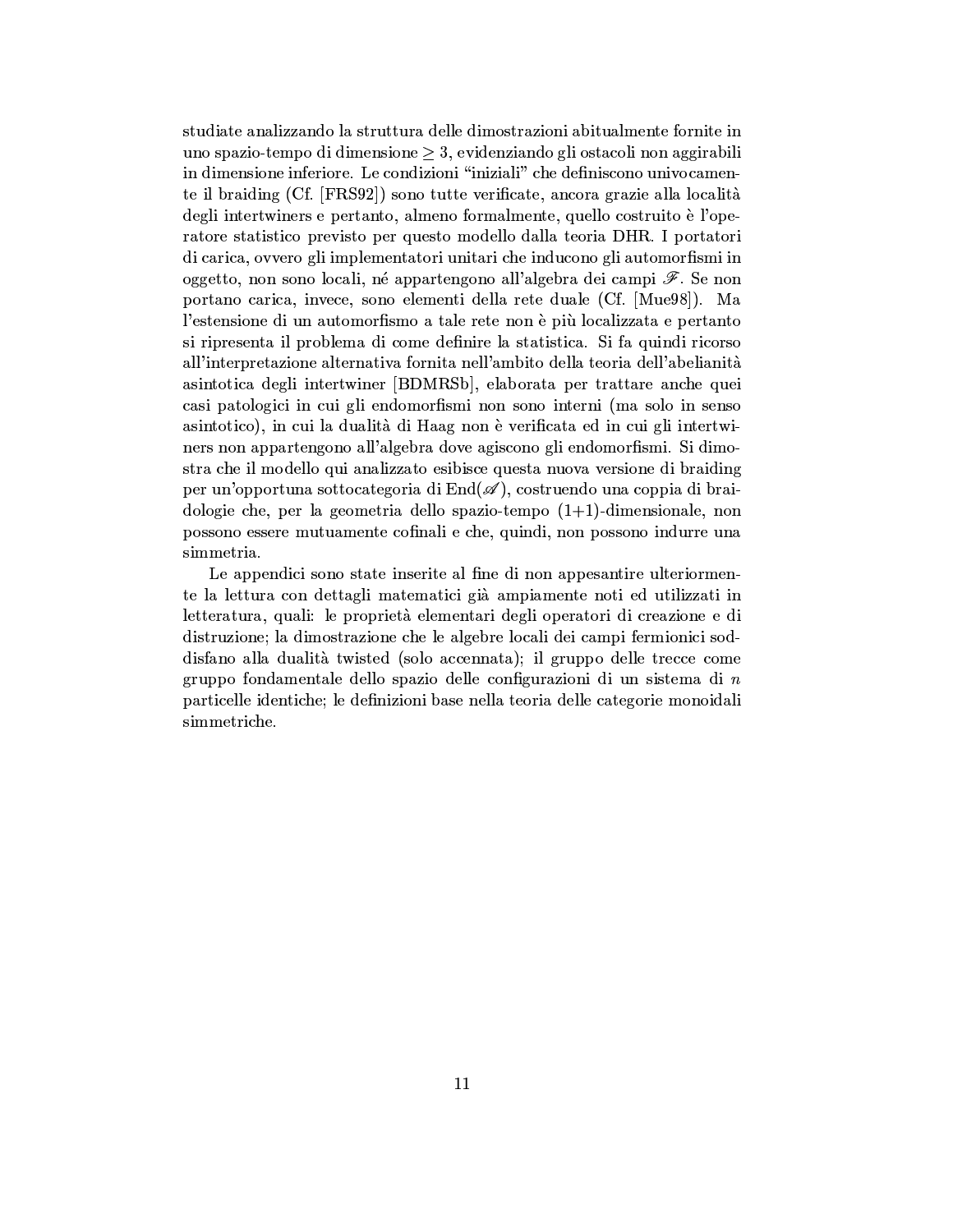## Capitolo 1

# Teoria algebrica dei campi quantistici in bassa dimensione

La struttura generale dei settori di superselezione trova la sua descrizione più naturale nel contesto della teoria algebrica dei campi quantistici. Il punto di partenza è costituito da una famiglia di algebre di von Neumann  $\mathscr{A} = {\mathscr{A}(0)}_{0 \in \mathcal{K}}$ , dove K denota l'insieme dei doppi coni nello spazio di Minkowski.  $\mathscr{A}(0)$  viene interpretata come l'algebra generata da tutte le osservabili che possono essere misurate nella regione  $\mathcal O$  dello spazio-tempo. Nella costruzione dei modelli, spesso quest'algebra viene costruita in termini dei campi di Wightman osservabili  $\phi(x)$ , con  $x \in \mathcal{O}$ . Si assume che la rete  $\mathscr A$  soddisfi agli assiomi di Haag-Kastler:

$$
\mathcal{O}_1 \subset \mathcal{O}_2 \Rightarrow \mathscr{A}(\mathcal{O}_1) \subset \mathscr{A}(\mathcal{O}_2) \qquad \text{(isotonia)},\tag{1.1}
$$

$$
\mathcal{O}_1 \subset \mathcal{O}_2' \Rightarrow \mathscr{A}(\mathcal{O}_1) \subset \mathscr{A}(\mathcal{O}_2)' \quad \text{(località)},\tag{1.2}
$$

dove  $\mathcal{O}_2$ ' denota il complemento causale (ovvero, di tipo spazio) del doppio cono  $\mathcal{O}_2$  e  $\mathscr{A}(\mathcal{O}_2)'$  il commutante dell'algebra  $\mathscr{A}(\mathcal{O}_2)$ . Le traslazioni x sono rappresentate da automorfismi $\alpha_x$ di  ${\mathscr A}$ tali che

$$
\alpha_x(\mathscr{A}(0)) = \mathscr{A}(0+x) \quad \text{(covarianza)} \tag{1.3}
$$

In effetti, poiché si potrebbe avere rottura dell'invarianza rispetto al gruppo di Lorentz, per una rappresentazione fisicamente significativa si richiede che almeno le traslazioni siano unitariamente implementate. Nel contesto della fisica delle particelle assumono particolare interesse le rappresentazioni ad energia positiva (REP) di  $\mathscr A$ , ovvero quelle rappresentazioni  $\pi$  di  $\mathscr A$ , su un certo spazio di Hilbert  $\mathcal{H}_{\pi}$ , per le quali esiste una rappresentazione unitaria fortemente continua  $U$  del gruppo delle traslazioni tale che

$$
Ad_{U(x)} \circ \pi = \pi \circ \alpha_x,\tag{1.4}
$$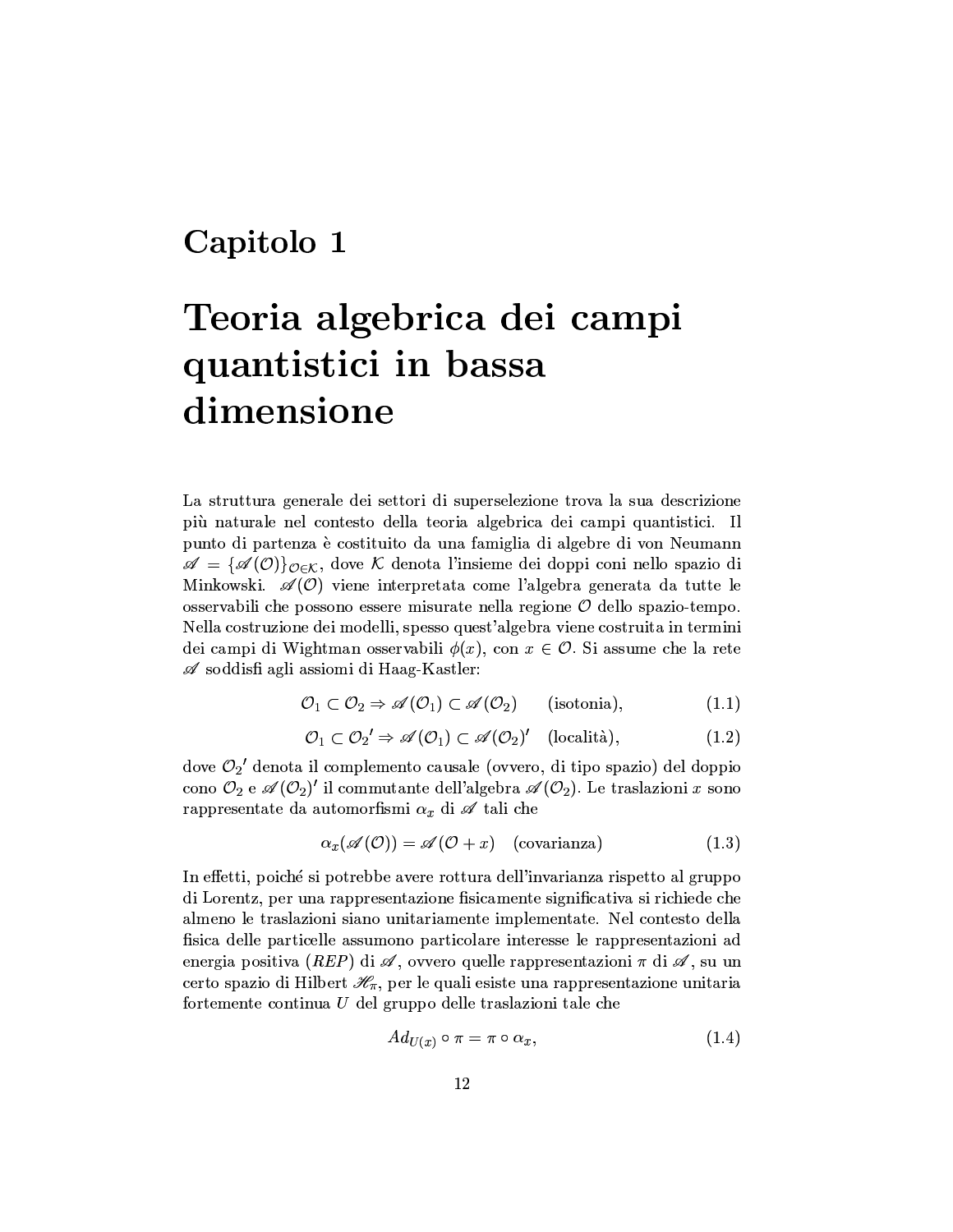e lo spettro di U sia contenuto nel cono luce positivo chiuso  $\bar{V}_+$ . Una rappresentazione del vuoto è una REP con un vettore unitario invariante per traslazioni  $\Omega$ , unico a meno di una fase, mentre una rappresentazione di singola particella è una REP per la quale lo spettro di  $U$  contiene un iperboloide di massa isolato. Lo studio delle rappresentazioni ad energia positiva fu iniziato da Borchers, nella cui analisi emerse il ruolo fondamentale svolto dalle proprietà di localizzazione delle rappresentazioni. Tale approccio venne sviluppato e fissato in forma compiuta da Doplicher, Haag e Roberts [DHR69a], [DHR69b], [DHR71], [DHR74], i quali selezionarono le rappresentazioni  $\pi$ di  $\mathscr A$  interpretabili come eccitazioni locali di una certa rappresentazione del vuoto  $\pi_0$ :

$$
\pi\Big|_{\mathscr{A}(\mathcal{O}')} \simeq \pi_0\Big|_{\mathscr{A}(\mathcal{O}')} \qquad \forall \mathcal{O} \in \mathcal{K} \qquad \text{(criterion DHR)}.
$$
 (1.5)

Con  $\mathscr{A}(\mathcal{O}')$  si denota la sottoalgebra  $C^*$  di  $\mathscr{A}$  generata da tutte le algebre  $\mathscr{A}(\mathcal{O}_1)$  con  $\mathcal{O}' \supset \mathcal{O}_1 \in \mathcal{K}$ . Il criterio DHR è valido per tutte le rappresentazioni irriducibili ad energia positiva nella teoria dei campi conformi, ma esclude "cariche topologiche", che possono essere presenti anche in teorie puramente massive (Cf. [BF]), e cariche che possono essere misurate a distanze arbitrarie in virtù, per esempio, della legge di Gauss. Sotto ipotesi piuttosto generali, i settori che soddisfano il criterio DHR sono automaticamente covarianti per Poincaré e ad energia positiva, per cui non è necessario assumere la covarianza come ipotesi. Nella trattazione generale assume cruciale importanza un'ulteriore proprietà di massimalità delle algebre locali nella rappresentazione del vuoto:

$$
\pi_0(\mathscr{A}(O'))' = \pi_0(\mathscr{A}(O)) \qquad \text{(dualità di Haag)}, \tag{1.6}
$$

soddisfatta dal campo libero (Araki) ma violata, per esempio, in caso di rottura spontanea di simmetria (Roberts). Una proprietà più debole, la dualità essenziale, risulta essere valida sotto ipotesi meno restrittive (Bisognano e Wichmann) e conduce, in uno spazio-tempo di dimensione superiore ad  $(1+1)$ , alla stessa struttura dei settori di superselezione DHR.

In generale, una rappresentazione DHR  $\pi$  non soddisfa alla dualità di Haag, ed una misura di questa violazione è costituita dalla dimensione statistica  $d_{\pi} \in [1, \infty]$ , che è uguale ad 1 se e solo se  $\pi$  soddisfa alla dualità di Haag. Inoltre,  $d_{\pi}^2$  può essere interpretato come l'indice di Jones dell'inclusione  $\pi(\mathscr{A}(O'))' \supset \pi(\mathscr{A}(O))$ , che non dipende da  $O \in \mathcal{K}$  (Longo). La classe delle rappresentazioni DHR con dimensione statistica finita in uno spazio-tempo (d+1)-dimensionale, con  $d \geq 2$ , è completamente nota ([DR90]). Esiste sempre un gruppo compatto  $G$  (il gruppo delle simmetrie interne) e immersioni delle algebre locali  $\mathscr{A}(\mathcal{O})$  in algebre  $\mathscr{F}(\mathcal{O}) \subset \mathscr{F}$ , sulle quali G agisce tramite automorfismi, in modo tale che  $\mathscr{A}(\mathcal{O})$  è l'insieme dei punti fissi in  $\mathcal{F}(\mathcal{O})$ . L'algebra  $\mathcal{F}(\mathcal{O})$  ha un grading  $\mathbb{Z}_2$  connesso alla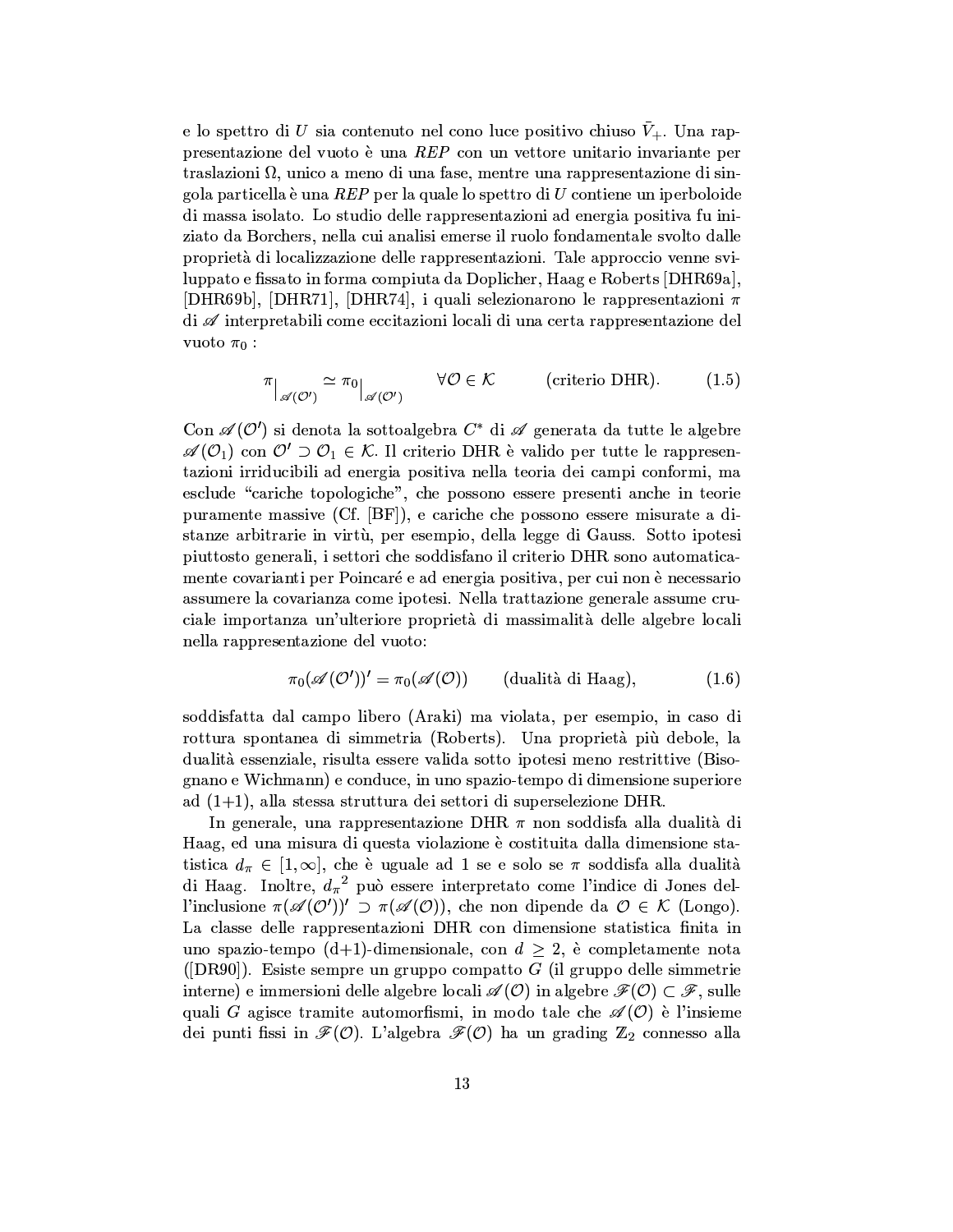presenza di campi fermionici in modo tale che la rete  $\{\mathscr{F}(0)\}_{0\in\mathcal{K}}$  soddisfa gli assiomi di Haag-Kastler con una nuova versione di dualità (twisted). La restrizione ad  $\mathscr A$  della rappresentazione del vuoto di  $\mathscr F$  è una somma diretta di rappresentazioni DHR irriducibili con molteplicità data dalle dimensioni statistiche che allo stesso tempo sono le dimensioni dei G-moduli irriducibili in  $\mathscr{F}$ , i cui elementi inducono transizioni al settore del vuoto. La dimostrazione della congettura secondo cui, in uno spazio-tempo di dimensione  $\geq (2+1)$ , la struttura di superselezione deve essere sempre equivalente alla teoria delle rappresentazioni di un unico gruppo compatto procede attraverso un'estensione della teoria della dualità per i gruppi compatti di Tannaka-Krein. Quest'ultima consente di ricostruire un gruppo compatto dal suo "duale concreto", ovvero dalla collezione degli spazi delle rappresentazioni unitarie finito-dimensionali con gli intertwiners fra rappresentazioni. Gli elementi del gruppo possono quindi essere identificati con certe funzioni che associano ad ogni spazio delle rappresentazioni un operatore unitario sul medesimo spazio. In [DR90], invece, vengono caratterizzati i duali "astratti" di gruppi compatti: ogni categoria che possiede tutte le proprietà della categoria degli endomorfismi localizzati (ovvero, una legge di composizione con simmetria delle permutazioni, l'esistenza di sotto-oggetti, somme dirette e coniugati) è equivalente alla categoria di rappresentazioni unitarie continue finito-dimensionali di un unico gruppo compatto. La costruzione dell'algebra dei campi e del gruppo di gauge a partire dalle osservabili a dagli endomorfismi localizzati si può allora vedere come la costruzione di un duale concreto di un gruppo da uno astratto. L'algebra dei campi può essere ottenuta come prodotto incrociato dell'algebra delle osservabili  $\mathscr A$  con il semigruppo degli endomorfismi localizzati. In tal modo si ottiene un'algebra  $C^*$  che contiene  $\mathscr A$  e, per ogni endomorfismo  $\rho$ , uno spazio di Hilbert di dimensione finita  $H(\rho)$  che induce  $\rho$ , con certe relazioni fra le osservabili e gli elementi delle algebre generate dagli  $H(\rho)$ . Il gruppo di gauge può essere identificato con il gruppo compatto degli automorfismi dell'algebra dei campi che lasciano fisso ogni elemento di A. In altri termini, in uno spazio di Minkowski di dimensione superiore a due, l'algebra delle osservabili può sempre essere immersa in un'algebra dei campi sulla quale agisce un gruppo di gauge compatto, in modo tale che le osservabili sono precisamente i campi invarianti per trasformazioni di gauge. I campi sono locali rispetto alle osservabili ed agiscono in modo irriducibile su uno spazio di Hilbert che contiene ogni settore di superselezione  $\rho$  con molteplicità pari alla dimensione statistica del settore  $d_{\lbrack\rho\rbrack}$ . I numeri quantici che descrivono la carica sono in corrispondenza iniettiva con le classi di equivalenza delle rappresentazioni irriducibili del gruppo di gauge. La costruzione è unica a meno di equivalenza unitaria sotto l'ipotesi aggiuntiva che i campi obbediscano alle relazioni di commutazione "normali" (a distanza di tipo spazio due campi commutano oppure anticommutano). Naturalmente, questo procedimento di ricostruzione è anche una conferma dell'idea centrale che impronta la teoria quantistica dei campi locali: tutte le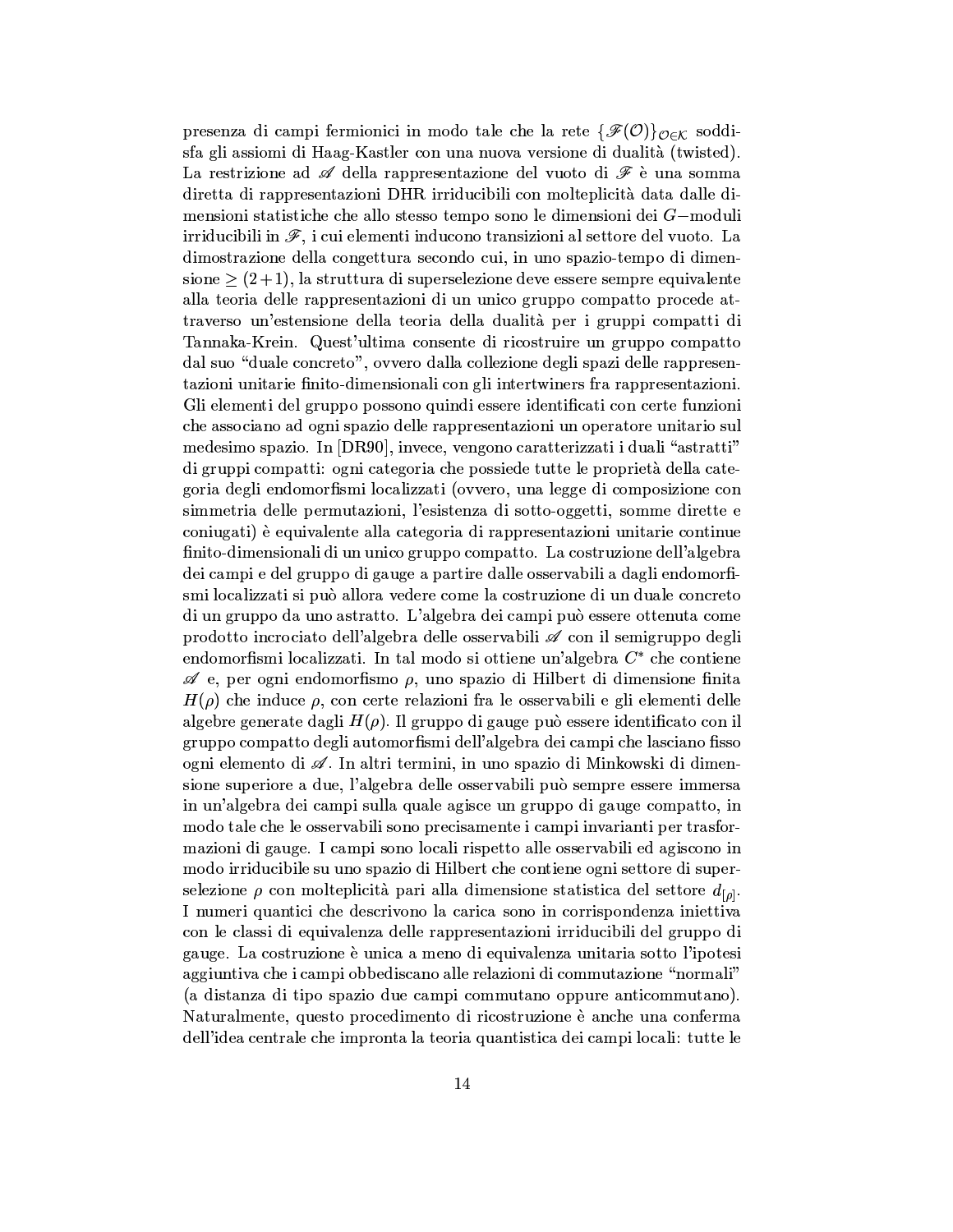informazioni rilevanti fisicamente devono poter essere dedotte dalle posizioni relative delle algebre delle osservabili locali.

L'idea di derivare le proprietà di localizzazione dalla condizione spettrale (Borchers) è il punto di partenza che fornisce la possibilità di dimostrare che le rappresentazioni di una particella soddisfano automaticamente una versione del criterio DHR, in cui il doppio cono  $\mathcal O$  è sostituito da un cono di tipo spazio infinitamente esteso (Buchholz e Fredenhagen), e l'analisi DHR può così essere estesa anche a questa classe di rappresentazioni, portando alla stessa struttura delle teorie  $(3+1)$ -dimensionali. È noto che in bassa dimensione la struttura dei settori di superselezione è più complessa. Grazie ai progressi ottenuti nel campo della teoria delle rappresentazioni del gruppo delle trecce (Jones) e la costruzione di nuovi modelli in teorie di campo conforme in due dimensioni (Belavin, Polyakov e Zamolodchikov) che esibiscono una ricca struttura di superselezione, nuovi motivi di interesse hanno dato impulso ad uno studio dettagliato dei settori di superselezione in bassa dimensione (Buchholz, Mack e Todorov; Frölich, Gabbiani e Marchetti; Longo; Fredenhagen, Rehren, Schroer).

### Analisi DHR in  $(1+1)$  dimensioni  $1.1$

Sia  $\pi_0$  una fissata rappresentazione del vuoto che soddisfi alla dualità di Haag, e sia  $\pi$  una rappresentazione che verifichi il criterio di selezione DHR. Se  $\mathcal{O}_0 \in \mathcal{K}$ , per la (1.5) esiste un unitario  $V : \mathcal{H}_{\pi_0} \to \mathcal{H}_{\pi}$  tale che

$$
V\pi_0(A) = \pi(A)V\tag{1.7}
$$

per  $A \in \mathscr{A}(\mathcal{O}_0)$ . Risulta così definita una rappresentazione  $\pi_V = Ad_{V^{-1}} \circ \pi$ in  $\mathscr{H}_{\pi_0}$ , unitariamente equivalente a  $\pi$ , che coincide con  $\pi_0$  su  $\mathscr{A}(\mathcal{O}_0')$ . Sia ora  $\mathcal{O}_1 \in \mathcal{K}$  arbitrario e  $\mathcal O$  un doppio cono che contenga sia  $\mathcal O_0$  che  $\mathcal O_1$ . Per l'isotonia e la località,

$$
\pi_V(\mathscr{A}(O_1)) \subset \pi_V(\mathscr{A}(O)) \subset \pi_V(\mathscr{A}(O'))' = \pi_0(\mathscr{A}(O'))'.
$$
 (1.8)

Avendo assunto la dualità di Haag, possiamo concludere che

$$
\pi_V(\mathscr{A}(O_1)) \subset \pi_0(\mathscr{A}(O)), \tag{1.9}
$$

e quindi  $\pi_V(\mathscr{A})$  è una sottoalgebra di  $\pi_0(\mathscr{A})$ . Poichè, per la (1.5), i nuclei di  $\pi$  e  $\pi_0$  coincidono, possiamo assumere che  $\pi_0$  sia fedele e considerare l'endomorfismo  $\rho = \pi_0^{-1} \circ \pi_V$  di  $\mathscr{A}$ . Con riferimento al fatto che  $\rho$  agisce banalmente su  $\mathscr{A}(O_0)$ , l'automorfismo  $\rho$  è detto "localizzato" in  $O_0$ . Inoltre, possiamo identificare o con la sua immagine nella rappresentazione del vuoto e considerare l'endomorfismo  $\rho$  come una rappresentazione.

Siano  $\rho$  e  $\rho'$  due endomorfismi localizzati in  $\mathcal{O} \in \mathcal{K}$  ed unitariamente equivalenti come rappresentazioni. Per la dualità di Haag l'operatore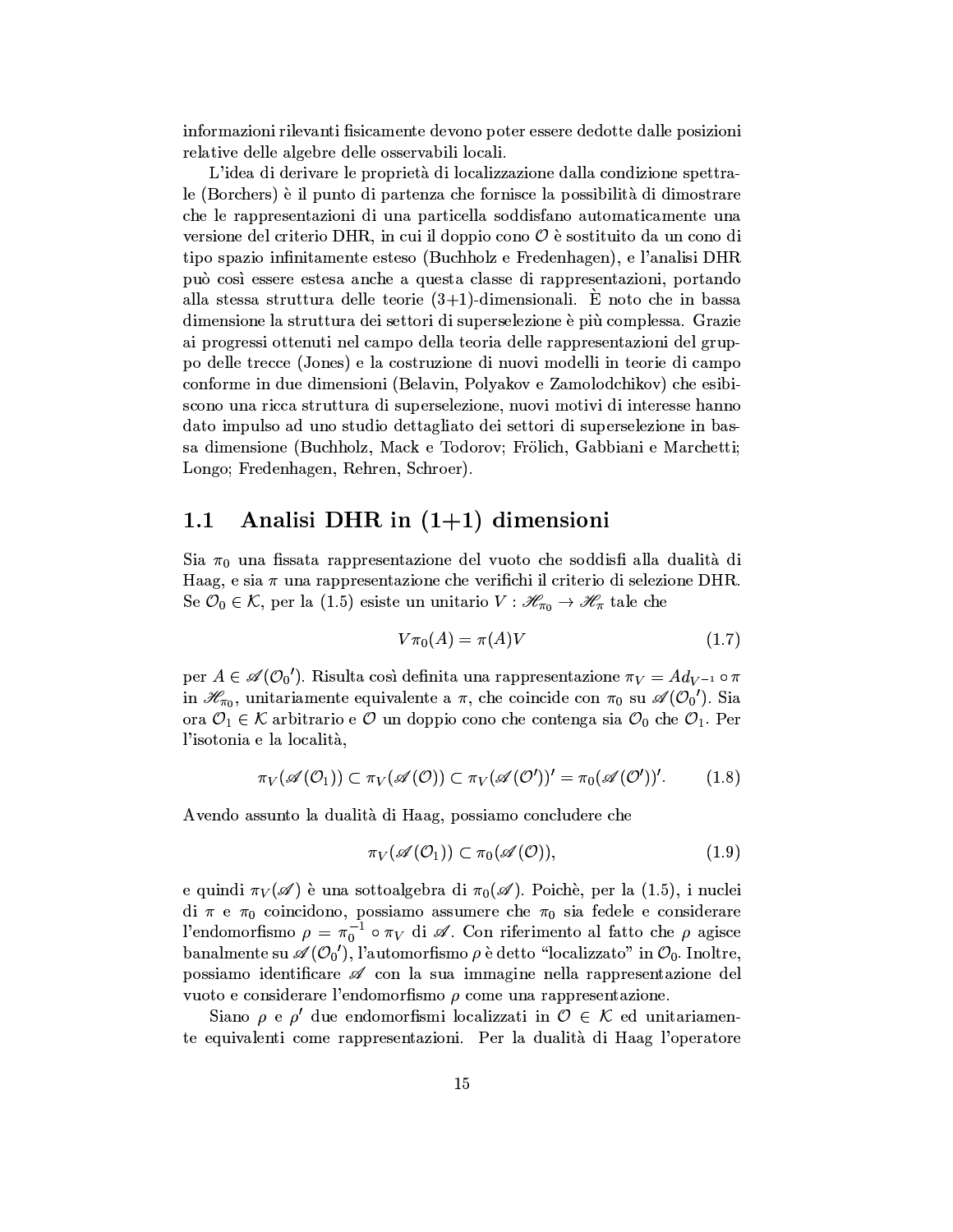unitario che implementa questa equivalenza è un elemento di  $\mathscr{A}(0)$ , e gli endomorfismi sono legati da un automorfismo interno. Pertanto, il prodotto di endomorfismi induce una legge di composizione di classi di equivalenza di rappresentazioni. Inoltre, endomorfismi localizzati in regioni spazialmente separate commutano, per cui la legge di composizione è commutativa per le classi di equivalenza. Questo costituisce la base per una definizione intrinseca di statistica.

Siano  $\rho_i = Ad_{U_i} \circ \rho$  endomorfismi localizzati in regioni spazialmente separate  $\mathcal{O}_i$ ,  $i=1,2$ . Allora

$$
\rho^2 \simeq \rho_1 \rho_2 = \rho_2 \rho_1 \simeq \rho^2 \tag{1.10}
$$

tramite l'unitario di allacciamento (operatore statistico)

$$
\varepsilon = \rho(U_1^{-1})U_2^{-1}U_1\rho(U_2) \in \mathscr{A}(\mathcal{O}_0). \tag{1.11}
$$

L'operatore  $\varepsilon$  dipende solo dalle regioni  $\mathcal{O}_1$  e  $\mathcal{O}_2$ , non dalla scelta degli intertwiners  $U_1, U_2$  (equivalentemente, dei morfismi ausiliari  $\rho_1, \rho_2$ ). Inoltre, risulta essere localmente costante rispetto a trasformazioni di  $\mathcal{O}_1$  e  $\mathcal{O}_2$  purché le regioni continuino ad avere una separazione relativa di tipo spazio. Di conseguenza, in due dimensioni  $\varepsilon$  può assumere al più due valori. L'operatore statistico soddisfa alle relazioni

$$
\varepsilon \rho^2(A) = \rho^2(A)\varepsilon, \quad A \in \mathscr{A} \tag{1.12}
$$

che non è altro che la proprietà di allacciamento di  $\varepsilon$ , e

$$
\varepsilon \,\rho(\varepsilon)\,\varepsilon = \rho(\varepsilon)\,\varepsilon \,\rho(\varepsilon). \tag{1.13}
$$

Infatti, ponendo  $U_1 = \mathbb{1}$  e  $U_2 = U$  nella definizione di  $\varepsilon$ , si ottiene

$$
\varepsilon \rho(\varepsilon) = U^{-1} \rho^2(U) \tag{1.14}
$$

e quindi

$$
\varepsilon \rho(\varepsilon)\varepsilon = U^{-1}\rho^2(U)\varepsilon = U^{-1}\varepsilon \rho^2(U) \tag{1.15}
$$

per la  $(1.12)$  e

$$
\rho(\varepsilon)\varepsilon\rho(\varepsilon) = \rho(\varepsilon)U^{-1}\rho^2(U) = U^{-1}Ad_U \circ \rho(\varepsilon)\rho^2(U). \tag{1.16}
$$

A questo punto, la (1.13) segue dal fatto che  $Ad<sub>U</sub> \circ \rho$  è localizzato in una regione spazialmente separata rispetto ad  $\mathcal{O}_0$  e quindi agisce in modo banale su  $\varepsilon \in (\mathcal{A}(\mathcal{O}_0)).$  Ponendo

$$
\varepsilon^{(\rho)}(\sigma_i) = \rho^{i-1}(\varepsilon) \tag{1.17}
$$

risulta definita, in virtù delle  $(1.12)$ - $(1.13)$ , una rappresentazione unitaria del gruppo delle trecce  $B_{\infty}$ , cioè del gruppo generato dai simboli  $\sigma_i, i \in \mathbb{N}$ con le relazioni

$$
\sigma_i \sigma_j = \sigma_j \sigma_i, \qquad |i - j| \ge 2 \tag{1.18}
$$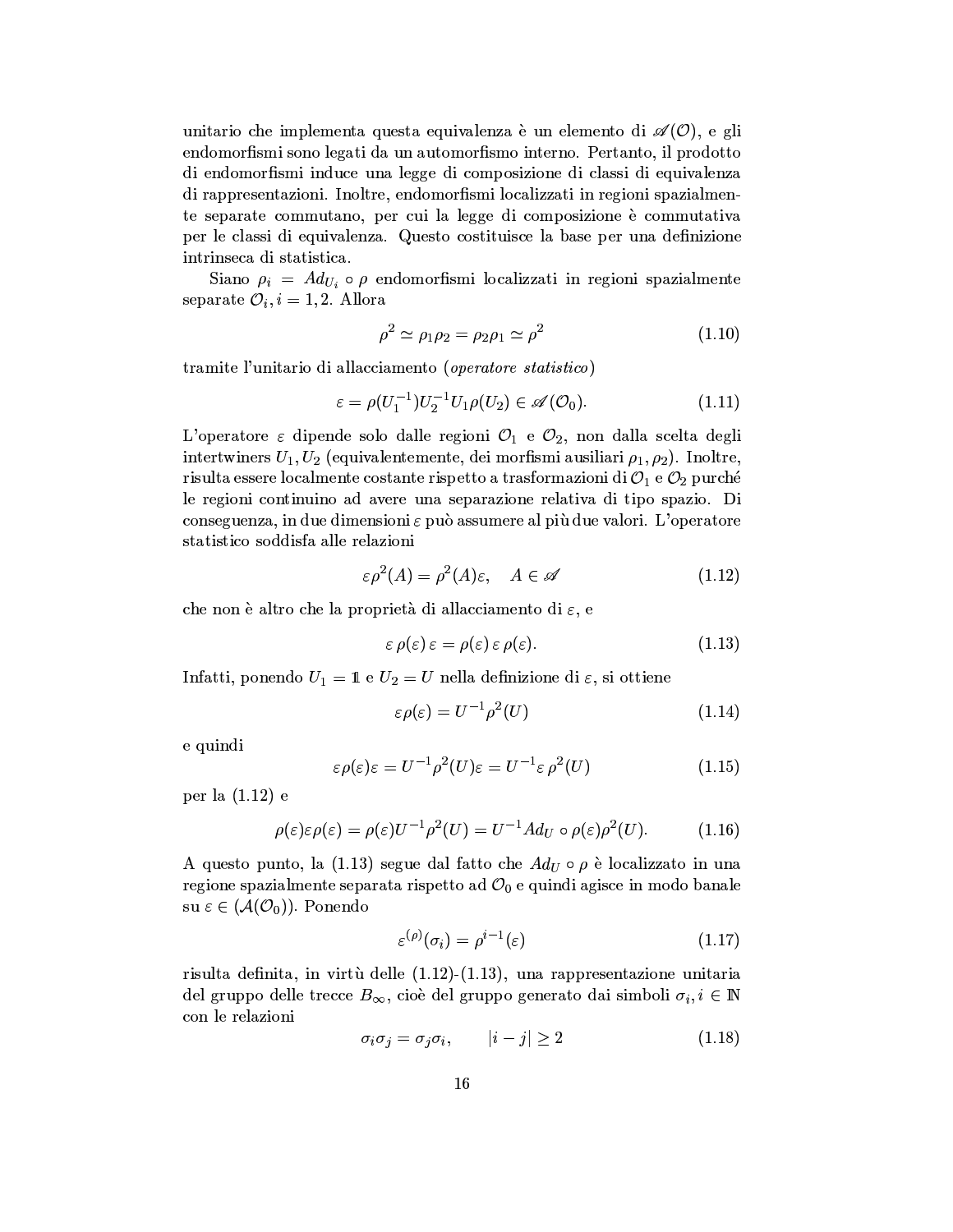$$
\sigma_i \sigma_{i+1} \sigma_i = \sigma_{i+1} \sigma_i \sigma_{i+1} \tag{1.19}
$$

(la prima relazione è conseguenza della (1.12) mentre la seconda discende dalla  $(1.13)$ .

e

La presenza, in tale contesto, di una rappresentazione del gruppo delle trecce è indicativa di una statistica anomala di particella, che può essere analizzata in termini di inverso a sinistra dell'endomorfismo  $\rho$ . Alcuni esempi di statistiche non ordinarie sono forniti da modelli specifici in contesti particolari. In generale, è sempre possibile costruire una traccia di Markov (nel senso di Jones) sul gruppo delle trecce e calcolare diversi generi di invarianti ad essa associati, ma non è tuttora disponibile una classificazione generale.

### $1.2\,$ Statistica delle trecce in  $(2+1)$  dimensioni

I settori di superselezione DHR in uno spazio-tempo tridimensionale hanno sempre statistica ordinaria, ovvero descritta dal gruppo delle permutazioni. All'origine di questo fenomeno è la topologia dello spazio di Minkowski  $\mathbb{M}^3$ : l'operatore statistico è globalmente costante in quanto ogni coppia di doppi coni spazialmente separati può essere deformata con continuità, fino a raggiungere la configurazione inversa, in modo tale che le due regioni si mantengano sempre spazialmente separate. Pertanto  $\varepsilon^2 = 1$ , e quindi  $\varepsilon^{(\rho)}$ si riduce ad una rappresentazione del gruppo delle permutazioni. In realtà, statistiche descritte dal gruppo delle trecce possono essere ritrovate anche in una teoria sullo spazio-tempo  $\mathbb{M}^3$ , perché una rappresentazione ad energia positiva non soddisfa necessariamente al criterio DHR.

Abbiamo a disposizione una proprietà di localizzazione generale per rappresentazioni irriducibili di singola particella (Cf. [BF]). Estendendo un risultato di Swieca, si dimostra che esiste sempre un sottospazio denso nello spazio della rappresentazione  $\pi$  di singola particella, in modo tale che per ogni vettore unitario  $\Phi$  in tale sottospazio le derivate dei valori di aspettazione

$$
\partial_{\mu}(\Phi, \pi \alpha_x(A)\Phi) \tag{1.20}
$$

sono fortemente decrescenti per  $|\mathbf{x}| - |x^0| \to \infty$  per ogni osservabile locale A. Ne segue che il valore di aspettazione di A ammette limite quando x tende all'infinito di tipo spazio. Tale limite è indipendente da  $\Phi$  e, in uno spazio-tempo di dimensione non inferiore a 3, non dipende nemmeno dalla direzione con cui si tende all'infinito di tipo spazio. Quindi esiste uno stato  $\omega_0$  (nel senso di funzionale di aspettazione sull'algebra degli osservabili)

$$
\omega_0(A) = \lim_{x} (\Phi, \pi \alpha_x(A)\Phi), \tag{1.21}
$$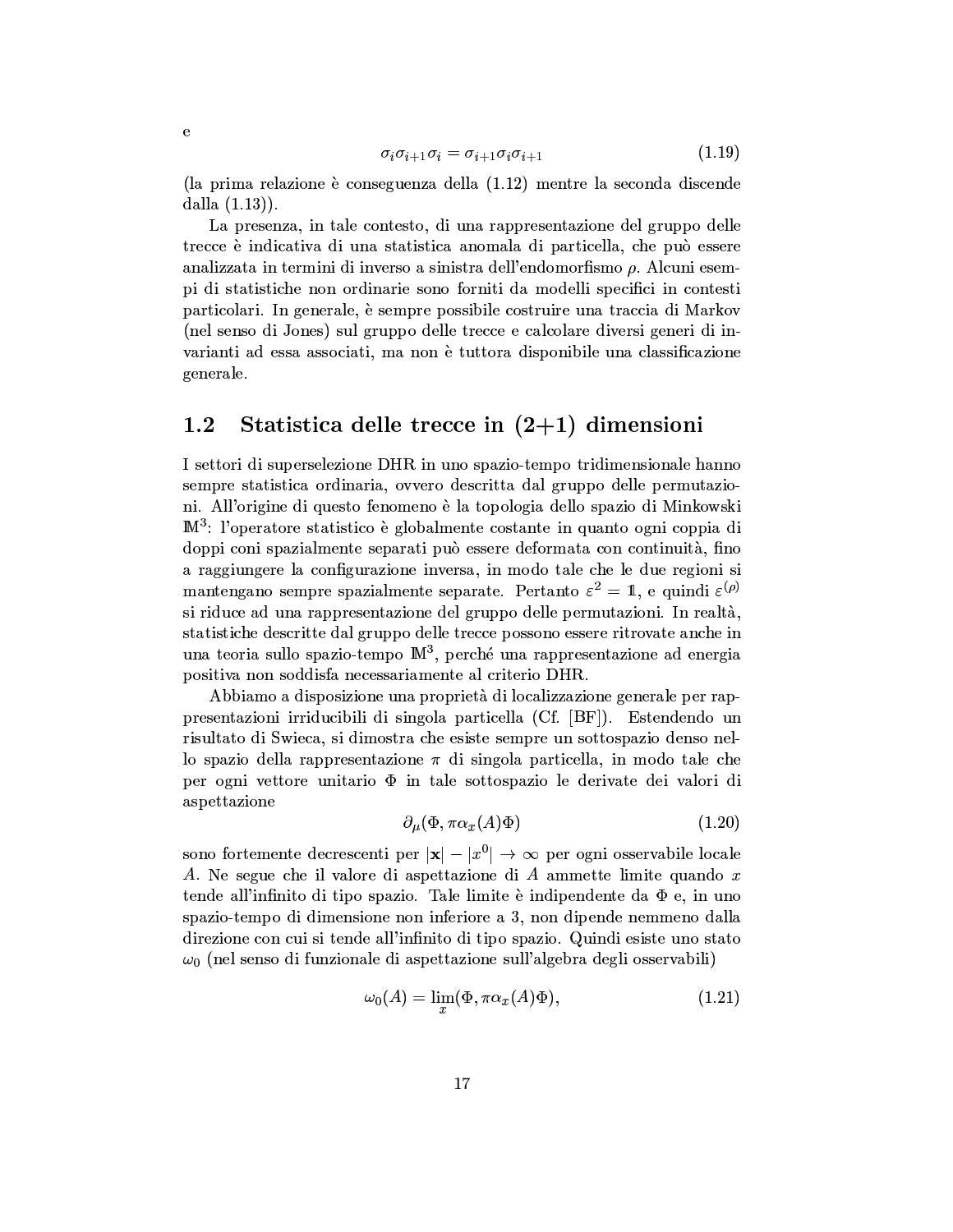che è invariante per traslazione. Per la costruzione GNS esiste uno spazio di Hilbert  $\mathscr{H}_0$ , una rappresentazione  $\pi_0$  ed un vettore ciclico  $\Omega \in \mathscr{H}_0$  tale che

$$
\Omega_0(A) = (\Omega, \pi_0(A)\Omega),\tag{1.22}
$$

insieme ad un implementazione unitaria delle traslazioni

$$
U_0(x)\pi_0(A)\Omega = \pi_0\alpha_x(A)\Omega.
$$
\n(1.23)

Si può dimostrare che  $U_0$  è fortemente continuo e soddisfa alla condizione spettrale, e quindi  $\pi_0$  è una rappresentazione del vuoto associata in modo unico alla rappresentazione di singola particella  $\pi$ .

In uno spazio-tempo bidimensionale l'infinito di tipo spazio non è connesso, e quindi potrebbero manifestarsi limiti diversi in (1.21) per l'infinito a destra e l'infinito a sinistra di tipo spazio, portando così a diverse rappresentazioni del vuoto  $\pi_+$  e  $\pi_-$  rispettivamente (solitoni).

Ritornando al caso  $(2+1)$ -dimensionale, si pone il problema dell'esistenza di campi locali che connettano  $\pi_0$  e  $\pi$ . Per ogni cono di tipo spazio

$$
S = a + \bigcup_{\lambda > 0} \lambda \mathcal{O},\tag{1.24}
$$

dove  $\mathcal O$  è un doppio cono generato da due vettori unitari di tipo spazio con differenza di tipo tempo, vale il seguente criterio DHR modificato:

$$
\pi|_{\mathscr{A}(S')} \simeq \pi_0|_{\mathscr{A}(S')}.\tag{1.25}
$$

In virtù di questo risultato si può ripetere l'analisi DHR per le rappresentazioni  $\pi$  che soddisfano alla (1.25) per una prefissata rappresentazione del vuoto  $\pi_0$ . Denotiamo con S l'insieme dei doppi coni. In stretta analogia all'analisi DHR, si fissa un certo  $S_0 \in \mathcal{S}$  e si utilizza l'equivalenza unitaria di  $\pi$  e  $\pi_0$  su  $\mathscr{A}(S_0)$  per sostituire  $\pi$  con una rappresentazione equivalente  $\pi_V$  su  $\mathscr{H}_0$  in modo tale che  $\pi$  e  $\pi_0$  coincidono su  $\mathscr{A}(S')$ . Allo stesso modo,  $\pi_V$  definisce una rappresentazione fedele  $\rho$  di  $\pi_0(\mathscr{A})$  in  $\mathscr{H}_0$  ma, in generale, l'immagine di  $\rho$  non è contenuta in  $\pi_0(\mathscr{A})$ . Assumendo la dualità di Haag per i coni di tipo spazio.

$$
\pi_0(\mathscr{A}(S'))' = \pi_0(\mathscr{A}(S))'',\tag{1.26}
$$

si ha, per  $S_0 \subset S_1 \in \mathcal{S}$ .

$$
\rho(\pi_0(\mathscr{A}(S_1))) \subset \pi_0(\mathscr{A}(S_1))''
$$
\n
$$
(1.27)
$$

e quindi l'immagine di  $\rho$  può contenere operatori non locali che appartengono solamente alla chiusura debole dell'algebra dei coni di tipo spazio.

In  $(3+1)$  dimensioni questo ostacolo può essere evitato, ottenendo così la stessa struttura dei settori della teoria DHR. In  $(2+1)$  dimensioni il problema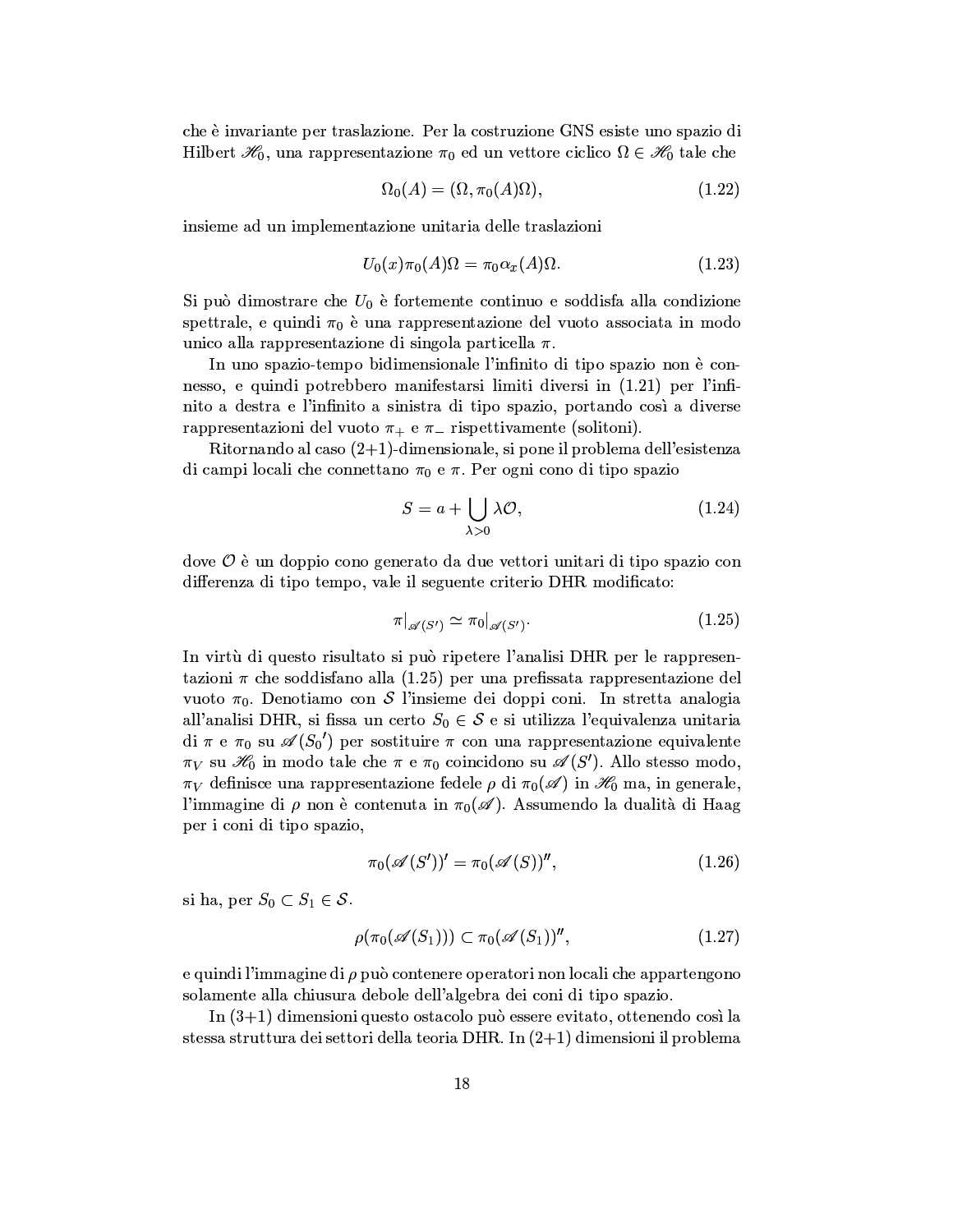assume una forma diversa, essenzialmente identica alla situazione tipica della teoria dei campi conformi chirali in due dimensioni.

L'approccio si fonda sull'idea di fissare innanzitutto una direzione di tipo spazio "vietata", che sostituisce l'infinito di tipo spazio nel caso di regioni limitate. Denotiamo con  $\mathcal{S}(r)$  l'insieme dei coni di tipo spazio che contengono  $\lambda r$  per tutti i valori sufficientemente grandi di  $\lambda$ , ed introduciamo la seguente algebra  $C^*$ :

$$
\mathscr{A}^r = \overline{\bigcup_{S \in \mathcal{S}(r)} \pi_0(\mathscr{A}(S'))^{\prime \prime}}.
$$
\n(1.28)

Per ogni r, la rappresentazione  $\rho$  ammette un'unica estensione  $\rho^r$  ad  $\mathscr{A}^r$ debolmente continua su ogni algebra  $\pi(\mathscr{A}(S'))''$ ,  $S \in \mathcal{S}(r)$ . Inoltre, se  $\rho$  è localizzato in un certo cono di tipo spazio  $S$  spacelike rispetto ad  $r$  (ovvero: esiste un certo  $S_1 \in \mathcal{S}(r)$  tale che  $S \subset S_1'$  allora  $\rho^r$  è un endomorfismo di  $\mathscr{A}^r$ . In generale, le estensioni  $\rho^r$  e  $\rho^{r'}$  per due diverse direzioni di tipo spazio non coincidono sull'intersezione dei loro domini di definizione. Tuttavia, coincidono sull'immagine di Atramite un endomorfismo, per cui il prodotto di rappresentazioni è ben definito come nella teoria DHR. Le differenze diventano più evidenti quando si studiano gli intertwiners.

Siano  $\rho_1$  e  $\rho_2$  localizzati in S, e  $Ad_{U_2} \circ \rho_2$  sia localizzato in  $S_2 \subset S'$ . Per ogni direzione di tipo spazio r che sia spacelike rispetto ad S ed a  $S_2$ l'operatore statistico

$$
\varepsilon^{r}(\rho_1, \rho_2) = U_2^{-1}\rho_1(U_2)
$$
\n(1.29)

allaccia  $\rho_1^r \rho_2$  e  $\rho_2^r \rho_1$ . Ma  $\varepsilon^r$  potrebbe essere diverso da  $\varepsilon^{r'}$  se la configurazione  $S, r, S_2$  non può essere deformata con continuità nella configurazione  $S, r', S_2$ . In caso contrario,  $\varepsilon^{r'}(\rho_1,\rho_2)$  coincide con  $\varepsilon^{r}(\rho_2,\rho_1)^{-1}$ , pertanto l'operatore di monodromia

$$
\varepsilon_M(\rho_1, \rho_2) := \varepsilon(\rho_2, \rho_1)\varepsilon(\rho_1, \rho_2) = \rho_1^{r'}(U_2)^{-1}\rho_1^{r}(U_2)
$$
(1.30)

la cui non banalità è segnale della presenza di statistiche del gruppo delle trecce, misura la differenza fra le due estensioni di  $\rho_1$ .

#### $1.3$ Settori solitonici in due dimensioni

I risultati ottenuti in [BF] sulla localizzazione delle rappresentazioni di singola particella costituiscono il punto di partenza per una discussione generale dei settori solitonici in  $(1+1)$  dimensioni. L'analogo del cono di tipo spazio (migliore localizzazione in  $\mathbb{M}^3$ ) per uno spazio-tempo bidimensionale è il "wedge", in funzione del quale la precedente nozione di localizzazione deve essere adattata. Se  $\pi$  una rappresentazione di singola particella, esistono rappresentazioni del vuoto  $\pi_{\pm}$  tali che

$$
\pi|_{\mathscr{A}(\mathcal{W}_{\pm}+x)} \simeq \pi_{\pm}|_{\mathscr{A}(\mathcal{W}_{\pm}+x)}.\tag{1.31}
$$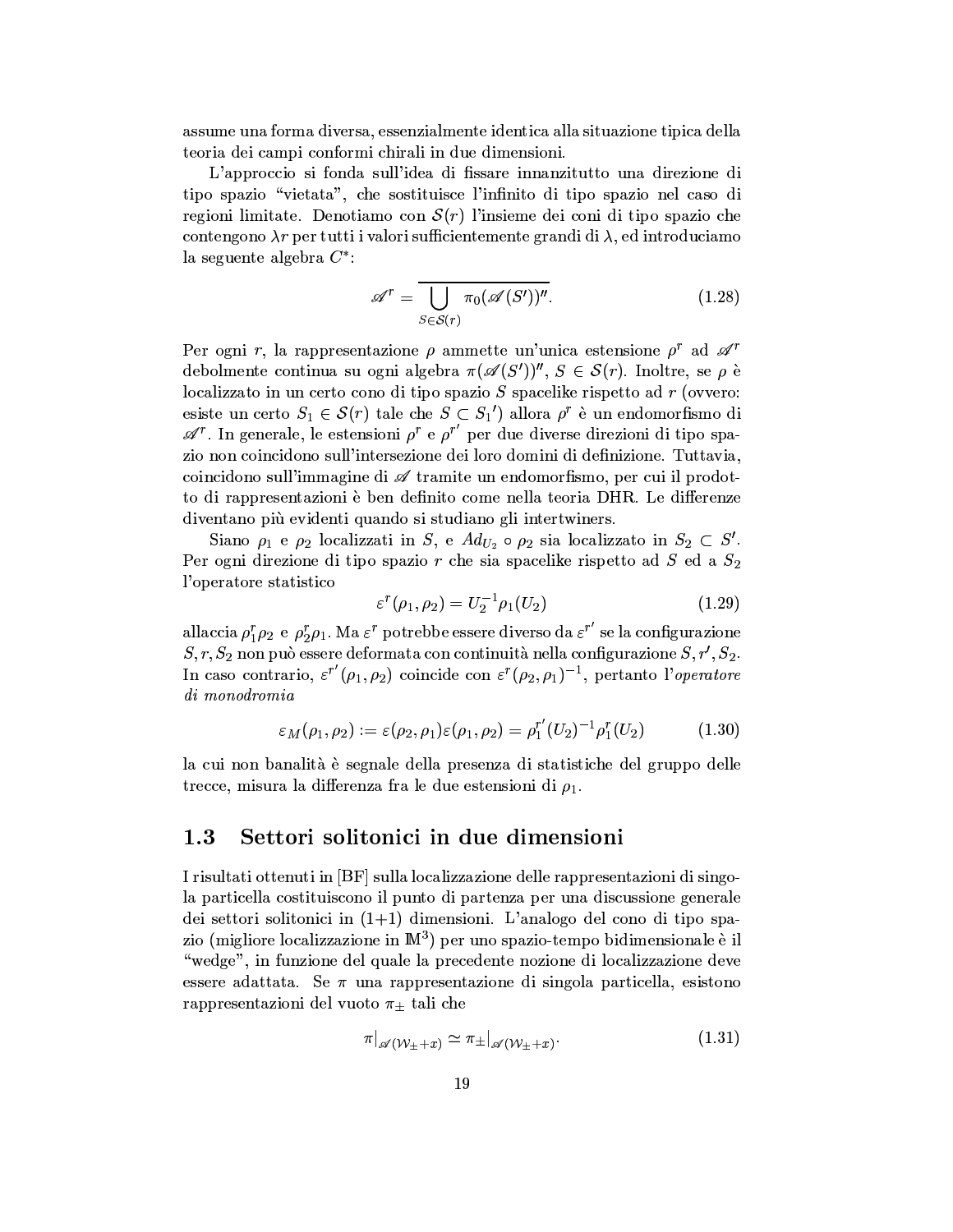Con i simboli  $W_{\pm}$  si sono denotati i wedge a destra, rispettivamente, a sinistra

$$
\mathcal{W}_{\pm} = \{ x \in \mathbb{R}^2, \, |x^0| < \pm x^1 \}. \tag{1.32}
$$

In analogia al caso  $(2 + 1)$ -dimensionale si possono introdurre estensioni dell'algebra  $\mathscr{A}$ , le quali dipendono non solo dalla direzione di tipo spazio (che in due dimensioni ha solo due differenti possibilità) ma anche da una rappresentazione del vuoto. Se  $\pi_0$  è una di queste, l'insieme degli operatori di classe traccia T in  $\mathscr{H}_{\pi_0}$  induce, tramite

$$
||A||_T = |\text{tr } T\pi_0(A)| \tag{1.33}
$$

una famiglia di seminorme su  $\mathscr{A}(W_{\pm}+x)$ . Il corrispondente completamento  $\mathscr{A}(W_{\pm}+x)_{\pi_0}$ è un'algebra di von Neumann astratta canonicamente isomorfa alla chiusura debole di  $\pi_0(\mathscr{A}(W_\pm + x))$ , dove l'isomorfismo canonico è l'estensione  $\sigma$ -debole di  $\pi_0$ . L'inclusione  $\mathscr{A}(\mathcal{W}_\pm + x) \subset \mathscr{A}(\mathcal{W}_\pm + y)$  per  $W_{\pm} + x \subset W_{\pm} + y$  si estende in modo unico ai completamenti, e quindi è lecito definire l'algebra  $C^*$ 

$$
\mathscr{A}_{\pi_0}^{\pm} = \overline{\bigcup_{x} \mathscr{A}(\mathcal{W}_{\pm} + x)_{\pi_0}}.
$$
 (1.34)

Per la (1.31),  $\pi$  ammette estensioni uniche  $\pi^{\pm}$  ad  $\mathscr{A}_{\pi_{\pm}}^{\pm}$  che sono  $\sigma$ -debolmente continue su  $\mathscr{A}(\mathcal{W}_{\pm}+x)_{\pi_{\pm}}$  per tutti gli x in  $\mathbb{R}^2$ . Assumendo che tutte le rappresentazioni del vuoto  $\pi_0$  soddisfino alla dualità di Haag per i wedge,

$$
\pi_0(\mathscr{A}(\mathcal{W}_\pm + x))' = \pi_0(\mathscr{A}(\mathcal{W}_\mp + x))'',\tag{1.35}
$$

si può procedere come per la costruzione di endomorfismi DHR. Sia  $x \in \mathbb{R}^2$ . Per (1.31) esiste un unitario  $V : \mathscr{H}_{\pi_{-}} \to \mathscr{H}_{\pi}$  tale che

$$
V\pi_{-}(A) = \pi(A)V, \qquad A \in \mathscr{A}(\mathcal{W}_{-} + x). \tag{1.36}
$$

La rappresentazione  $\pi_V = Ad_{V^{-1}} \circ \pi$  coincide, quindi, con  $\pi_{-}$  su  $\mathscr{A}(W_{-}+x)$ . Se  $y \in \mathbb{R}^2$  è arbitrario, esiste  $z \in \mathbb{R}^2$  tale che

$$
\mathcal{W}_+ + z \supset \mathcal{W}_+ + x \cup \mathcal{W}_+ + y. \tag{1.37}
$$

Ne segue che

$$
\pi_V^+ (\mathscr{A}(W_+ + y)_{\pi_+}) \subset \pi_V (\mathscr{A}(W_- + y))' \subset \pi_V (\mathscr{A}(W_- + z))' =
$$
  
=  $\pi_- (\mathscr{A}(W_- + z))' = \pi_- (\mathscr{A}(W_+ + z))'' = \pi_-^+ (\mathscr{A}(W_+ + z)_{\pi_-}),$ 

da cui si deduce che possiamo definire un omomorfismo  $\rho: \mathscr{A}_{\pi_+}^+ \to \mathscr{A}_{\pi_-}^+$  $\rho = (\pi_{-}^{+})^{-1} \pi_{V}^{+}$ , che risulta essere  $\sigma$ -debolmente continuo su ogni algebra  $\mathscr{A}(\mathcal{W}_+ + u)_{\pi_+}, u \in \mathbb{R}^2$  e soddisfa

$$
\pi^+ \simeq \pi^+_- \circ \rho,\tag{1.38}
$$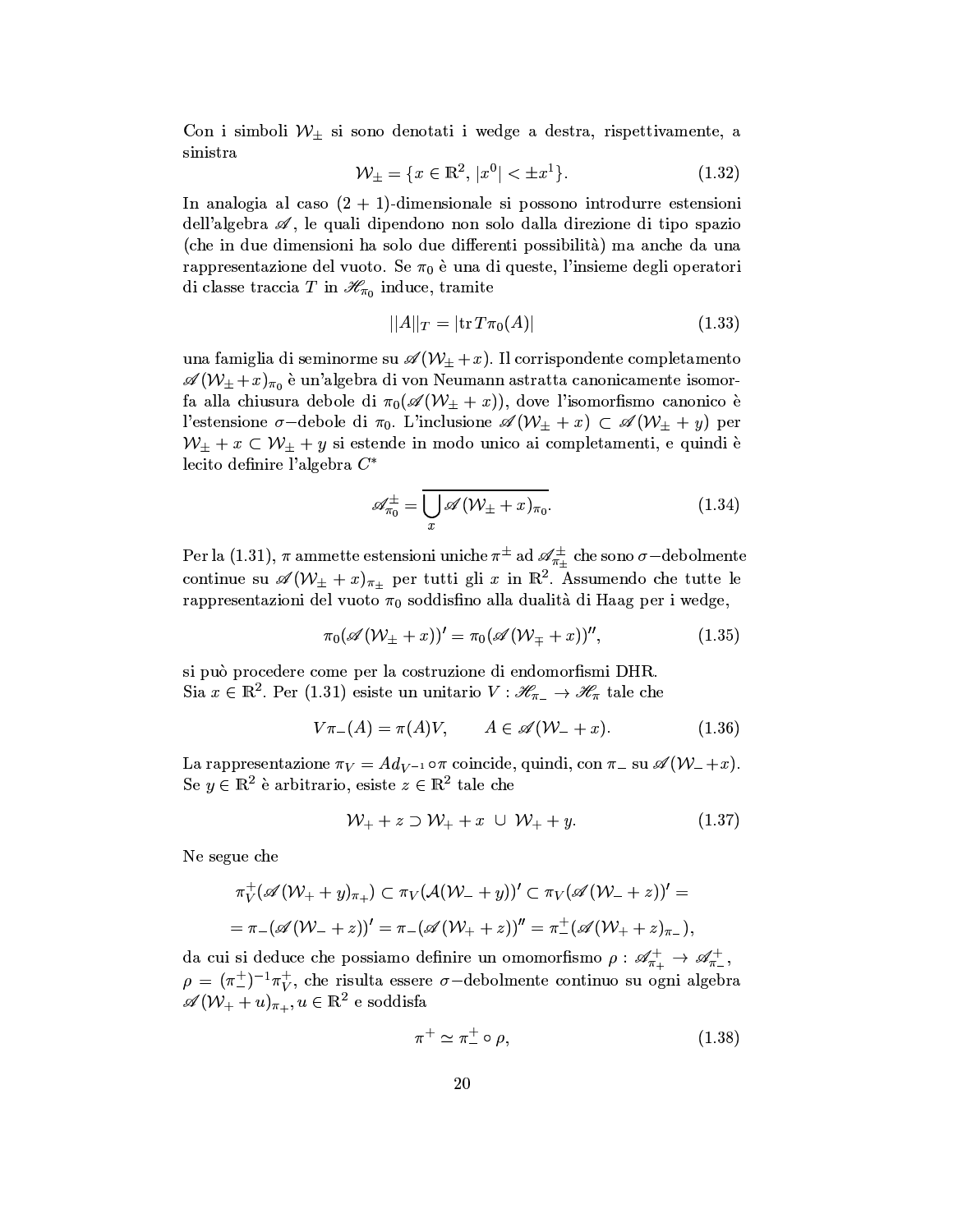$$
\rho_{\vert_{\mathscr{A}(\mathcal{W}_-+x)}} = \mathrm{id}_{\vert_{\mathscr{A}(\mathcal{W}_-+x)}}.
$$
\n(1.39)

Questi omomorfismi, localizzati in un wedge a destra, costituiscono la generalizzazione più appropriata degli endomorfismi DHR. La loro struttura di semigruppo induce in modo naturale una legge di composizione per le rappresentazioni. Siano  $\pi, \pi'$  due rappresentazioni che soddisfano alla condizione (1.31) per opportune rappresentazioni del vuoto  $\pi_{\pm}, \pi'_{+}$ , rispettivamente. Allora,  $\pi$  e  $\pi'$  possono essere composti purché  $\pi_+ \simeq \pi'_-$ . Siano  $\rho, \rho'$ i corrispondenti omomorfismi localizzati a destra e a sinistra. Il prodotto è quindi definito, a meno di equivalenza, da

$$
\pi \times \pi' \simeq \pi_{-}^{+} \circ \rho \rho' \big|_{\mathscr{A}}.\tag{1.40}
$$

Il prodotto così definito non dipende dalla scelta degli omomorfismi. Infatti, se  $\rho$  e  $\hat{\rho}$  soddisfano alle (1.38)-(1.39), differiscono per un automorfismo interno di  $\mathscr{A}_{\pi_{-}}^{+}$  indotto da un unitario  $U \in \mathscr{A}(\mathcal{W}_{+}+x)_{\pi_{-}}$ . Tale prodotto è indipendente dalla scelta del lato a destra anziché di quello a sinistra.

Se, invece, scegliamo di lavorare con endomorfismi localizzati a sinistra  $\lambda: \mathscr{A}_{\pi_{-}}^{-} \to \mathscr{A}_{\pi_{+}}^{-}$  che soddisfano alle (1.38) e (1.39), con + e - interscambiati, possiamo definire la composizione di  $\pi$  e  $\pi'$  ponendo

$$
\pi \diamond \pi' \simeq \pi_+^{\prime -} \circ \lambda' \lambda|_{\mathscr{A}}.\tag{1.41}
$$

Le due leggi di composizione sono equivalenti. Per dimostrarlo, notiamo innanzitutto che

$$
\pi \times \pi' \simeq \pi^+ \circ \rho'_0 \simeq (\pi_0^- \circ \lambda_0)^+ \circ \rho'_0 \tag{1.42}
$$

 $\mathbf e$ 

$$
\pi \diamond \pi' \simeq \pi'^- \circ \lambda_0 \simeq (\pi_0^+ \circ \rho'_0)^- \circ \lambda_0, \tag{1.43}
$$

dove  $\pi_0 \simeq \pi_+ \simeq \pi'_-, \ \rho'_0 = \rho' |_{\mathscr{A}}$  e  $\lambda_0 = \lambda |_{\mathscr{A}}$ . Quindi, ciò che rimane da dimostrare è essenzialmente la commutatività degli endomorfismi che sono localizzati in regioni spazialmente separate. Sia  $A \in \mathscr{A}(\mathcal{O}), \mathcal{O} \in \mathcal{K}$ . Esiste un wedge a destra  $W_+ + x_+ \supset W_+ + x$  ed esiste un wedge a sinistra  $W_{-} + x_{-} \supset W_{-} + x$  tali che  $\mathcal{O} \subset W_{+} + x_{+} \cup W_{-} + x_{-}$ . Sia  $\lambda$  localizzato in  $W_{-} + x_{-}$  e  $U_{-} \in \mathscr{A}(W_{-} + x)_{\pi_{0}}$  un unitario tale che

$$
\lambda = Ad_{U_{-}} \circ \hat{\lambda} \tag{1.44}
$$

e sia  $\hat{\rho}'$  localizzato in  $\mathcal{W}_+ + x_+$ , con  $U_+ \in \mathscr{A}(\mathcal{W}_+ + x)_{\pi_0}$  un unitario tale che

$$
\rho' = Ad_{U_+} \circ \rho'.\tag{1.45}
$$

Allora  $\hat{\lambda}(A) = A = \hat{\rho}'(A)$ . Poiché  $\pi_0^- \circ \hat{\lambda}_0$  e  $\pi_0$  coincidono su  $\mathscr{A}(\mathcal{W}_+ + x)$ , coincidono anche sulla chiusura  $\sigma$ -debole rispetto a  $\pi_0$ , quindi

$$
(\pi_0^-\circ\hat\lambda_0)^+(U_+) = \pi_0^+(U_+) \in \pi_0(\mathscr A(\mathcal W_+ + x))''
$$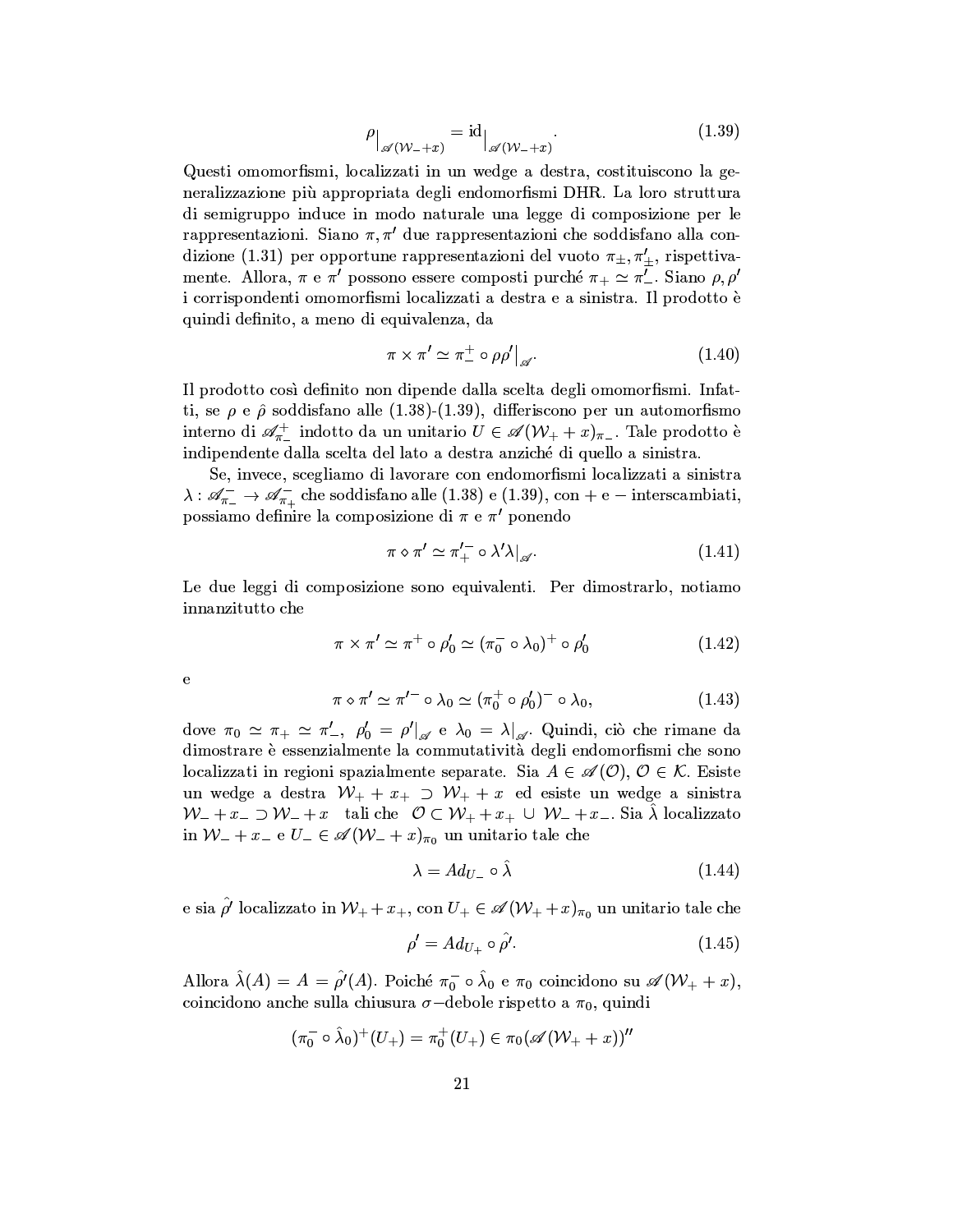e, per lo stesso argomento,

$$
(\pi_0^+ \circ \hat{\rho'_0})^-(U_-) = \pi_0^-(U_-) \in \pi_0(\mathscr{A}(\mathcal{W}_- + x))''.
$$

Infine, otteniamo:

$$
(\pi_0^- \circ \lambda_0)^+ \circ \rho_0'(A) = \text{Ad } \pi_0^-(U_-) \pi_0^+(U_+)(A) =
$$
  
= Ad  $\pi_0^+(U_+) \pi_0^-(U_-)(A) =$   
=  $(\pi_0^+ \circ \rho_0')^- \circ \lambda_0(A)$ 

e, pertanto, le leggi di composizione  $\times$  e  $\diamond$  coincidono.

Vogliamo concludere questo capitolo riassumendo gli assiomi appropriati a trattare teorie in cui le osservabili sono definite a partire dai campi grazie ad un principio di invarianza di gauge.

- 1. L'algebra dei campi  $\mathscr F$  è l'algebra globale della rete di algebre di von Neumann  $\mathcal{O} \rightarrow \mathscr{F}(\mathcal{O})$  e la sua azione è irriducibile sullo spazio di Hilbert  $\mathscr{H}.$
- 2. Esiste una rappresentazione unitaria fortemente continua  $L \to \mathcal{U}(L)$ del gruppo di Poincaré  $\mathscr P$  su  $\mathscr H$  che induce automorfismi  $\alpha_L$  dell'algebra dei campi, la cui azione sulle singole algebre locali è geometrica, ovvero  $\alpha_L(\mathscr{F}(O)) = \mathscr{F}(LO)$ . Esiste un vettore unitario  $\Omega \in \mathscr{H}$ , il vettore del vuoto, invariante per  $\mathcal{U}(L)$ ,  $L \in \mathcal{P}$ , che induce lo stato di vuoto  $\omega_0$  di  $\mathscr{F}$ ,

$$
\omega_0(F)=(\Omega,F\Omega).
$$

- 3. (Proprietà di Reeh-Schlieder)  $\Omega$  è un vettore ciclico e separante per ogni algebra  $\mathscr{F}(\mathcal{O})$ .
- 4. Esiste una rappresentazione fedele  $g \to \beta_g$  di un gruppo compatto G, il gruppo di gauge, che agisce come automorfismi di  $\mathscr{F}$ .  $\beta_g$  commuta con  $\alpha_L \in \beta_0(\mathcal{F}(O)) = \mathcal{F}(O)$ . Inoltre, si suppone che, se  $F \in \mathcal{F}(O)$ , la corrispondenza  $g \to \beta_g(F)$  sia debolmente continua.
- 5. Si assume che l'algebra dei campi abbia relazioni di commutazione di Bose-Fermi. Si può esprimere questo assioma supponendo che esiste un  $k \in G$ , con  $k^2 = e$ , in modo tale che, posto  $F_{\pm} = \frac{1}{2}(F \pm \beta_k(F))$ , si abbia:

$$
F_{+}F'_{+} - F'_{+}F_{+} = 0 \tag{1.46}
$$

$$
F_+F_-'-F_-'F_+ = 0 \tag{1.47}
$$

$$
F_{-}F'_{-} + F'_{-}F_{-} = 0 \tag{1.48}
$$

quando  $F \in \mathscr{F}(\mathcal{O}_1)$ ,  $F' \in \mathscr{F}(\mathcal{O}_2)$ ,  $\mathcal{O}_1 \subset \mathcal{O}_2'$ . L'elemento k è automaticamente nel centro di  $G$ .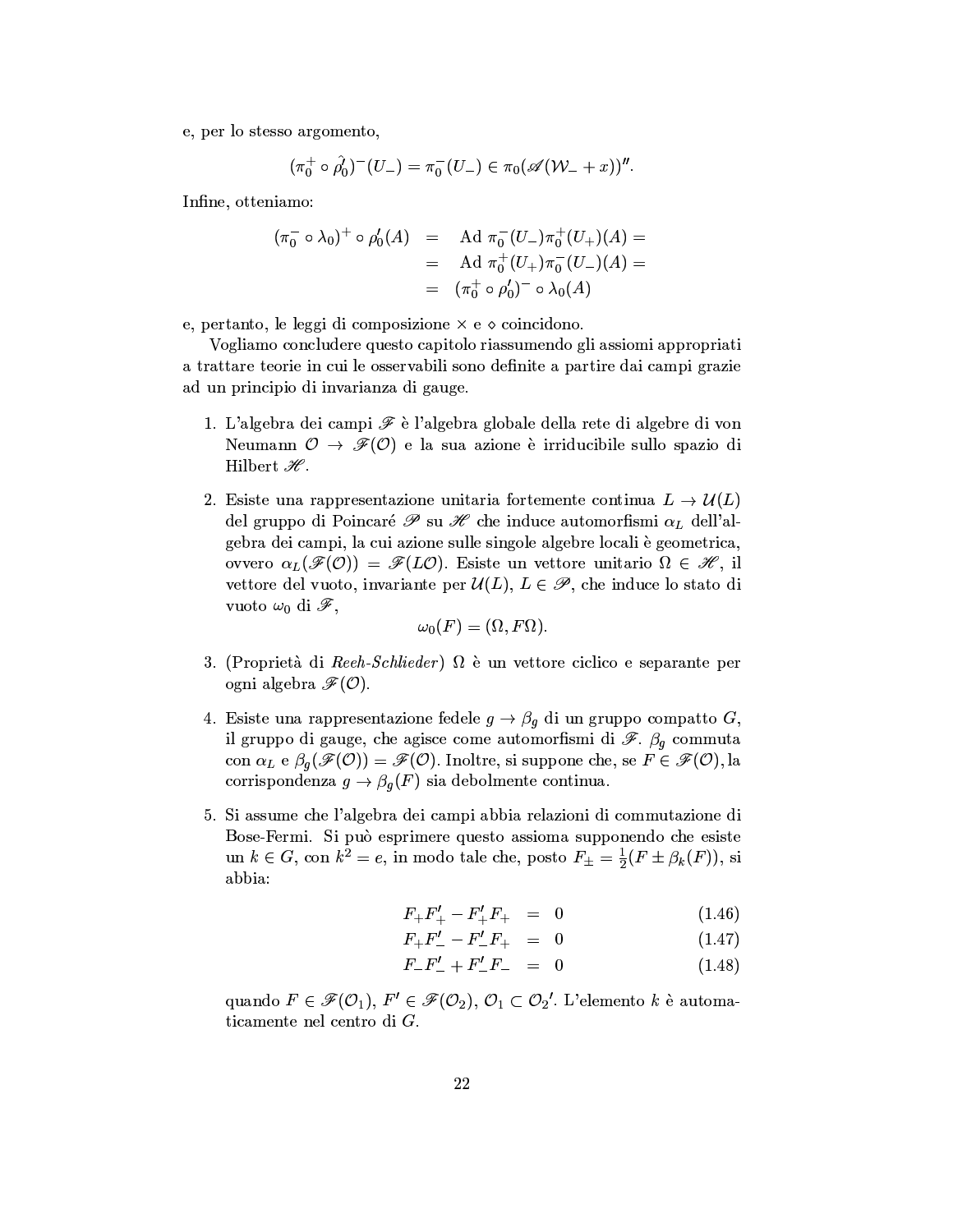## Capitolo 2

## Teoria degli operatori sullo spazio di Fock fermionico

### Algebra CAR e seconda quantizzazione  $2.1$

In questa sezione verranno fissate le notazioni e riassunte quelle nozioni fondamentali della teoria della seconda quantizzazione che verranno impiegate nella presente trattazione. Sia  $\mathscr H$  uno spazio di Hilbert complesso separabile con prodotto scalare (, ). Lo spazio di Fock fermionico  $\mathcal{F}_a(\mathscr{H})$  è il completamento dello spazio vettoriale

$$
\mathscr{D}_{at} := \bigoplus_{n=0}^{\infty} \wedge^n \mathscr{H} \tag{2.1}
$$

dei tensori algebrici antisimmetrici rispetto al prodotto scalare "naturale"

$$
\left\langle \bigoplus_{n\geq 0} \xi_n \middle| \bigoplus_{n\geq 0} \eta_n \right\rangle = \sum_{n\geq 0} (\xi_n, \eta_n)
$$

con il vettore unità standard  $\Omega := (1,0,0,...)$  definito come *il vettore di vuoto.* È noto, infatti, che la potenza alternante n-esima  $\wedge^n \mathscr{H}$  è dotata di un prodotto scalare hermitiano canonico che sui tensori elementari è definito  $_{\mathrm{da}}$ 

$$
\langle x_1 \wedge \cdots \wedge x_n | y_1 \wedge \cdots \wedge y_n \rangle = \det[(x_i, y_j)],
$$

dove  $x_1, y_1, \ldots, x_n, y_n \in \mathcal{H}$ . Il prodotto scalare così definito è incompleto se  $n > 1$  e  $\mathscr H$  è di dimensione infinita. Con la potenza alternante di ordine zero si intende lo spazio di Hilbert dei complessi C dotato del prodotto interno hermitiano standard. Lo spazio prehilbertiano definito dalla (2.1) non è completo se  $\mathscr H$  ha dimensione infinita ed è finito-dimensionale altrimenti. Per ogni  $f \in \mathcal{H}$  si definisce l'operatore di creazione  $c^*(f)$  per induzione sulla *n*-esima potenza tensoriale antisimmetrizzata:

$$
c^*(f_1)c^*(f_2)\cdots c^*(f_n)\Omega = \frac{1}{\sqrt{n!}}\sum_{\sigma\in S_n} (-1)^{\delta_{\sigma}} f_{\sigma(1)} \otimes f_{\sigma(2)} \otimes \cdots \otimes f_{\sigma(n)}, \tag{2.2}
$$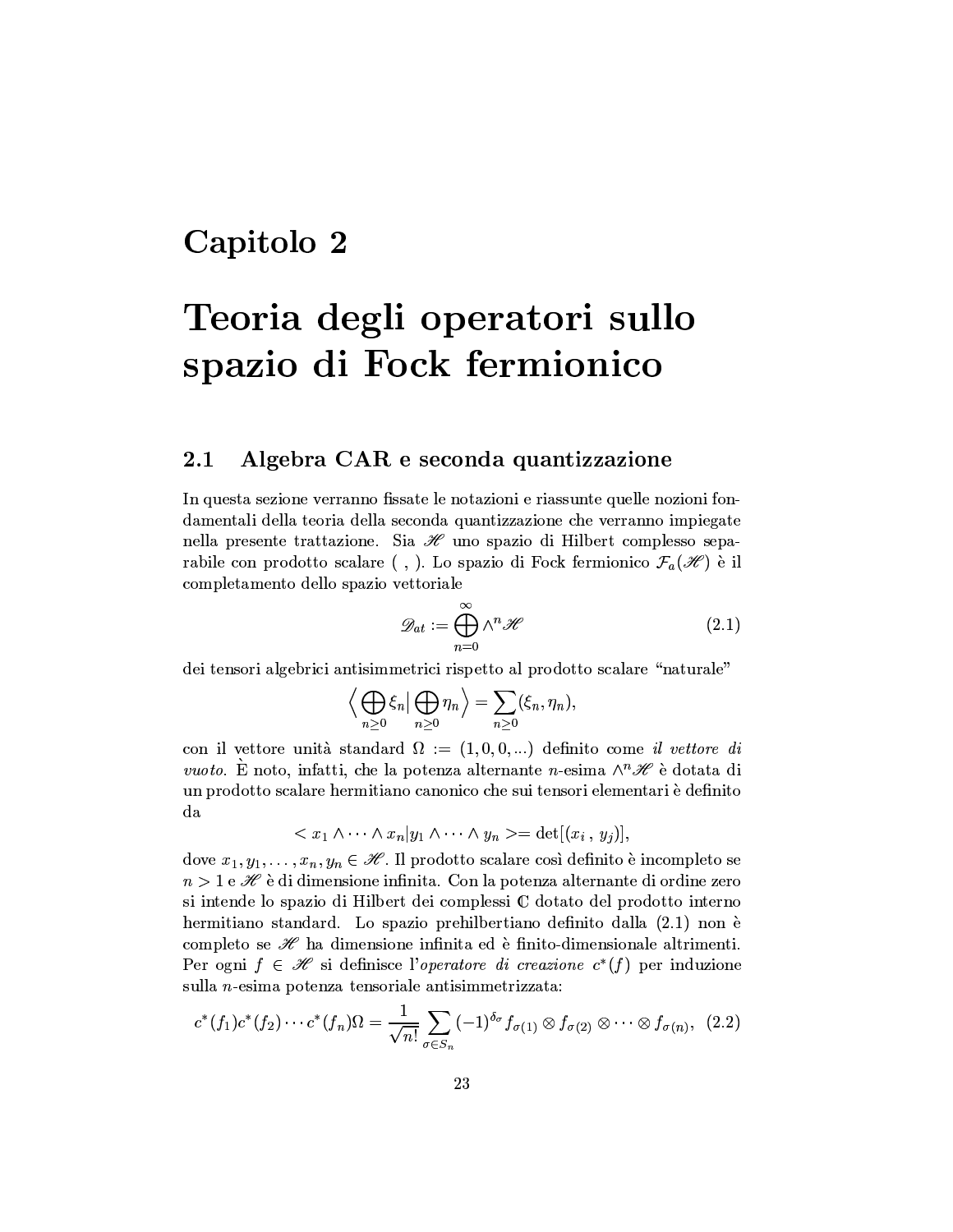dove  $S_n$  è il gruppo delle permutazioni di n oggetti e  $\delta_{\sigma}$  è la parità della permutazione  $\sigma$ . Da essa discende che

$$
\|\prod_{i=1}^{n} c^*(f_i)\Omega\|^2 = \det(f_i, f_j). \tag{2.3}
$$

essendo  $\det(f_i, f_j)$  il determinante della matrice il cui elemento in posizione (ij) è il prodotto scalare tra gli elementi  $f_i$  ed  $f_j$ . Per convenzione, in una produttoria di operatori i fattori sono disposti secondo l'ordine naturale degli indici. Chiaramente,  $c^*(f)$  si estende ad un operatore limitato definito su tutto lo spazio di Fock fermionico. Precisamente, si ha:  $||c^*(f)|| = ||f||$ .<sup>1</sup> Gli operatori di distruzione  $c(f)$  sono definiti come gli aggiunti dei corrispondenti operatori di creazione  $c^*(f)$ . Tali operatori verificano le relazioni:

$$
\{c(f), c(g)\} = \{c^*(f), c^*(g)\} = 0
$$
  

$$
\{c(f), c^*(g)\} = (f, g)\mathbb{1}
$$
 (2.4)

per arbitrari  $f, g \in \mathcal{H}$  (nelle nostre notazioni,  $\{\cdot, \cdot\}$  denota l'anticommutatore,  $[\cdot, \cdot]$  il commutatore). Questi operatori formano un'algebra  $C^*$  (precisamente, un'algebra CAR) e questa rappresentazione (detta di Fock-Cook) e l'unica rappresentazione irriducibile per la quale esiste un vettore  $\Omega \neq 0$ tale che  $c(f)$  $\Omega = 0$ ,  $\forall f \in \mathcal{H}$ , ovvero esista un vettore non banale annullato da tutti gli operatori di distruzione.

Se  $U \in \mathcal{B}(\mathcal{H})$ , si può definire su  $\overline{\wedge^n \mathcal{H}}$ , e quindi su tutto lo spazio di Fock fermionico, l'operatore  $\Gamma(U)$  tale che

$$
\Gamma(U)c^*(f_1)\cdots c^*(f_n)\Omega = c^*(Uf_1)\cdots c^*(Uf_n)\Omega.
$$
 (2.5)

Come si verifica immediatamente, risulta

$$
\Gamma(U)\Gamma(V) = \Gamma(UV). \tag{2.6}
$$

In particolare, se  $U \in \mathcal{U}(\mathcal{H}) := \{A : \mathcal{H} \to \mathcal{H}, A \text{ unitario}\}\$ , si ha che la corrispondenza definita da  $c^*(f) \mapsto c^*(Uf)$  è un automorfismo dell'algebra CAR, unitariamente implementabile da  $\Gamma(U)$  (nella rappresentazione di Fock):

$$
\Gamma(U)c^*(f)\Gamma(U)^* = c^*(Uf) \tag{2.7}
$$

come si può vedere dalla (2.5). Un arbitrario  $A \in \mathcal{B}(\mathcal{H})$  induce su  $\mathcal{F}_a(\mathcal{H})$ un operatore somma d $\Gamma(A)$  definito sugli spazi componenti  $\overline{\wedge^n\mathscr{H}}$  come

$$
d\Gamma(A) = A \otimes 1 \otimes \cdots \otimes 1 + 1 \otimes A \otimes 1 \otimes \cdots \otimes 1 + \cdots + 1 \otimes \cdots \otimes 1 \otimes A.
$$

Esplicitamente:

$$
\underbrace{d\Gamma(A)c^*(f_1)\cdots c^*(f_n)\Omega}_{\text{min}} = \sum_{i=1}^n c^*(f_1)\cdots c^*(Af_i)\cdots c^*(f_n)\Omega. \tag{2.8}
$$

<sup>1</sup>Cfr. Appendice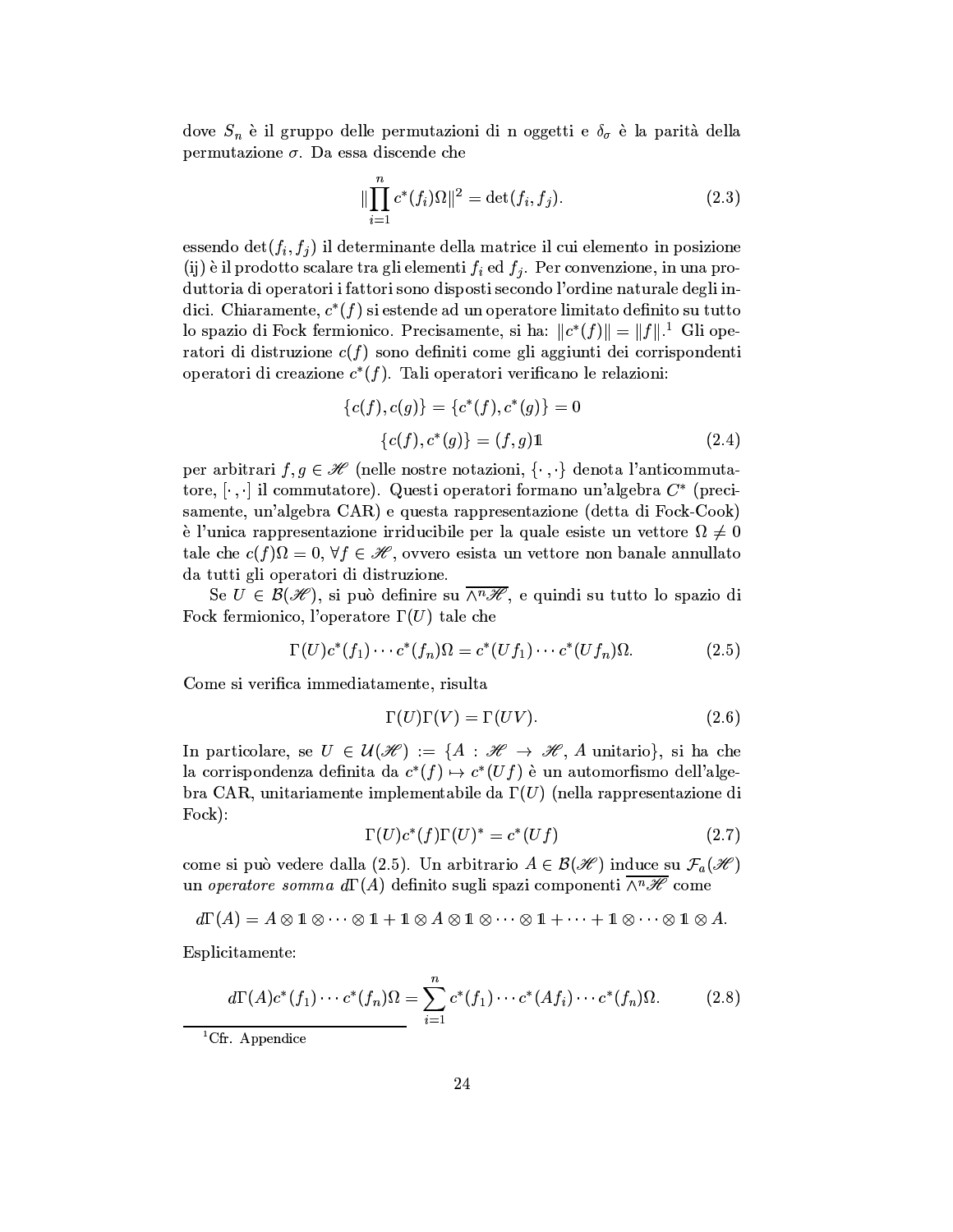Elenchiamo le proprietà principali dell'operatore somma, peraltro facilmente dimostrabili:

$$
d\Gamma(A)^* = d\Gamma(A^*), \tag{2.9}
$$

$$
[d\Gamma(A), d\Gamma(B)] = d\Gamma([A, B]), \qquad (2.10)
$$
  

$$
id\Gamma(A) = \Gamma(\begin{array}{c} itA \\ \Gamma(t) \end{array}) \qquad (2.11)
$$

$$
e^{i\iota a_1 \cdot (A)} = \Gamma(e^{i\iota A}), \tag{2.11}
$$

$$
[d\Gamma(A), c^*(f)] = c^*(Af). \tag{2.12}
$$

Un ruolo fondamentale è svolto dall'operatore somma nel caso particolare in cui  $A = 1$ .

**Definizione 1** L'operatore somma  $d\Gamma(1)$  prende il nome di operatore numero (di particelle).

Sia  $P_l$  il proiettore spettrale dell'operatore numero sull'intervallo [0,  $l$ ]. Allora

$$
P_l \mathcal{F}_a(\mathcal{H}) = \bigoplus_{n=0}^l \overline{\wedge^n \mathcal{H}},\tag{2.13}
$$

valendo la maggiorazione:

$$
||d\Gamma(A)P_l|| \le l||A||. \tag{2.14}
$$

In generale, anche se  $A \in \mathcal{B}(\mathcal{H})$ ,  $\Gamma(A)$  e  $d\Gamma(A)$  non sono limitati, ma sono comunque ben definiti sul sottospazio  $\mathscr D$  dei vettori ad un numero finito di particelle:

$$
\mathscr{D} := \{ F \in \mathcal{F}_a(\mathscr{H}) : F = P_l F, \quad l \in \mathbb{N} \text{ opportuno} \}. \tag{2.15}
$$

Tutte le precedenti identità sono sicuramente valide su  $\mathscr{D}$ . Sia  $A \in \mathcal{J}_1$ ; con questa definizione intendiamo dire (Cf. [PS]):

$$
Af=\sum_{i=1}^N\lambda_ng_n(f_n,f),\qquad N\leq\infty,
$$

dove $\lambda_1 \geq \lambda_2 \geq \cdots > 0$ sono i valori singolari di A<br/>, $\{f_n\}$ ed  $\{g_n\}$ due sistemi ortonormali. Posto

$$
Ac^*c := \sum_{n=1}^N \lambda_n c^*(g_n)c(f_n),
$$
\n(2.16)

si può dimostrare che  $Ac^*c$  è ben definito, in quanto il secondo membro non dipende dalla scelta dei sistemi  $\{f_n\}$  e  $\{g_n\}$ . Inoltre, se  $N = \infty$ , la serie converge in norma, in quanto  $||c^{(*)}(f)|| = ||f||$  e  $\sum_n \lambda_n = Tr|A| < \infty$ . Inoltre, si verifica facilmente che

$$
d\Gamma(A) = Ac^*c. \tag{2.17}
$$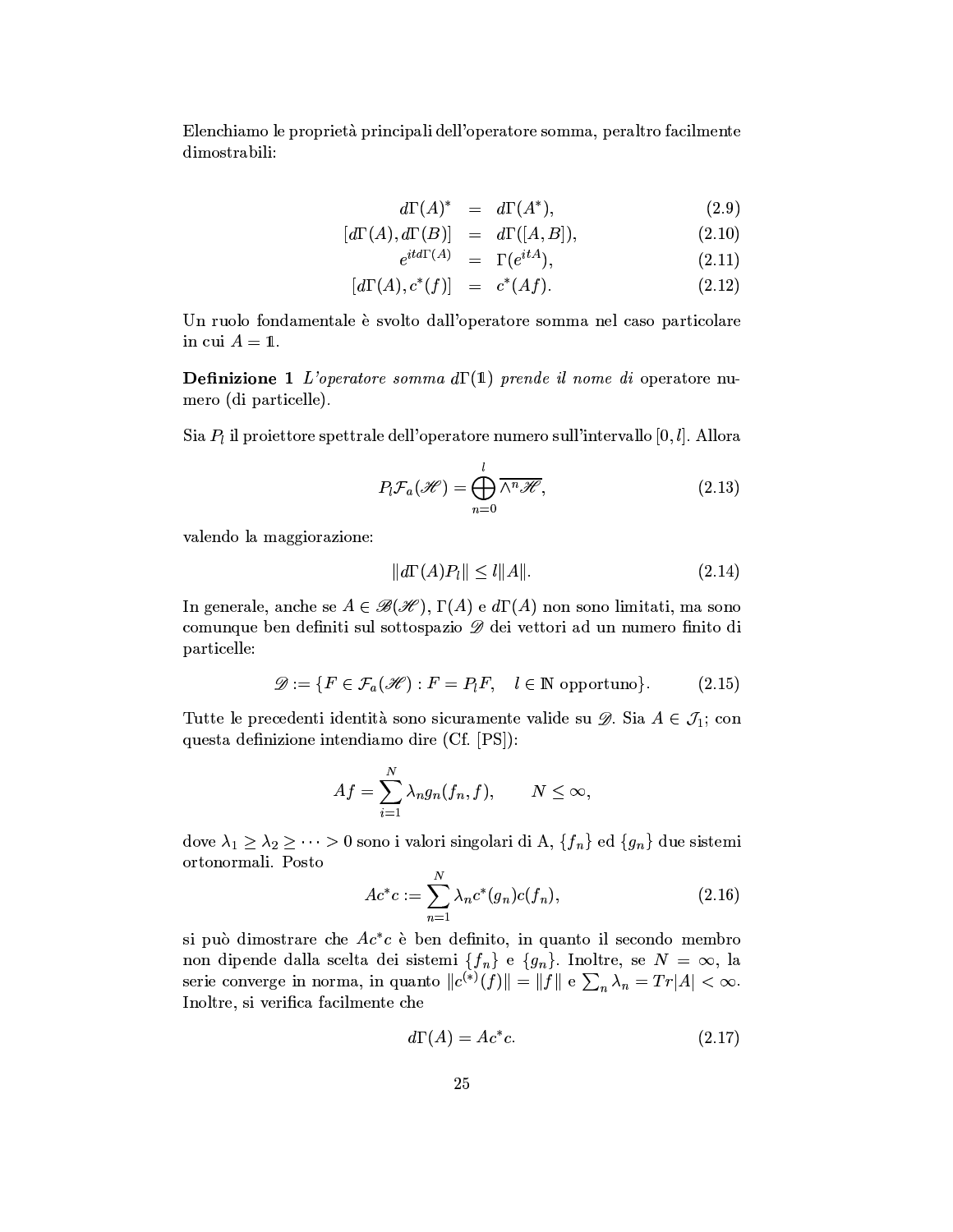Ne consegue che  $d\Gamma(A)$  è ancora un elemento dell'algebra CAR, e quindi anche  $\Gamma(e^{itA})$ , purché  $A \in \mathcal{J}_1$ . Osserviamo che, in tal caso,  $d\Gamma(A)$  è limitato (come si vede immediatamente), e che vale anche il viceversa:  $A \notin \mathcal{J}_1$  implica  $d\Gamma(A)$  non limitato.

Osserviamo che, poiché  $A \to d\Gamma(A)$  è lineare, anche la corrispondenza  $A \to Ac^*c$  è lineare. Per garantire che le mappe  $A \to Acc^*, Acc, Ac^*c^*$  da  $\mathcal{J}_1$ nell'algebra CAR siano ben definite e lineari (su C) è necessario introdurre una coniugazione  $\mathscr J$  su  $\mathscr H$ . Denoteremo con  $\bar f$ ,  $\bar A$  e  $A^T$  gli oggetti  $\mathscr J f$ ,  $\mathscr J A \mathscr J$ e  $\mathscr{A}A^*\mathscr{I}$  rispettivamente, in previsione del fatto che applicheremo questa teoria ad un caso concreto in cui  $\mathscr H$  è uno spazio di funzioni e  $\mathscr J$  è la coniugazione complessa. Per  $A \in \mathcal{J}_1$  definiamo:

$$
Acc^* : = \sum_{n} \lambda_n c(\bar{g}_n) c^*(\bar{f}_n) = -A^T c^* c + Tr A, \qquad (2.18)
$$

$$
Acc: = \sum_{n} \lambda_n c(\bar{g}_n) c(f_n), \qquad (2.19)
$$

$$
Ac^*c^* := \sum_n \lambda_n c^*(g_n)c^*(\bar{f}_n)^*.
$$
 (2.20)

Poiché il secondo membro della  $(2.19)$  è una mappa lineare in A, la corrispondenza  $A \rightarrow Acc^*$  è lineare. Per dimostrare la linearità di  $A \rightarrow Acc$ notiamo innanzitutto che

$$
[Acc, c^*(f)] = c((\bar{A} - A^*)\bar{f}), \qquad (2.21)
$$

come segue facilmente dalle relazioni CAR. Quindi, se  $A, B \in \mathcal{J}_1$ , l'operatore  $D := (\alpha A + \beta B)cc - \alpha (Acc) - \beta (Bcc)$  commuta con tutti i  $c^{(*)}(f)$  e quindi  $D = c1$ . Poiché  $(\Omega, D\Omega) = 0$ , segue che  $c = 0$ . Analogamente si dimostra la linearità di  $A \to Ac^*c^*$ . Notiamo che la (2.21) implica che gli operatori Acc e  $Ac^*c^*$  sono identicamente zero nel caso  $A = A^T$ . Le mappe  $A \to Acc, Ac^*c^*$ ammettono estensioni continue su  $\mathscr{D}$  alla classe  $\mathcal{J}_2$  degli operatori di Hilbert-Schmidt. Precisamente, ogni  $A \in \mathcal{J}_2$  determina in modo unico due operatori Acc e Ac<sup>\*</sup>c<sup>\*</sup> di  $\mathscr D$  in se tali che  $A_n c^{(*)} c^{(*)} f \to Ac^{(*)} c^{(*)} F$ ,  $\forall F \in \mathscr D$  quando  $\mathcal{J}_1 \ni A_n \to A$  in  $\mathcal{J}_2$ . Tale affermazione discende immediatamente dalle seguenti maggiorazioni:

$$
||Acc P_l|| \le l ||A||_2, \tag{2.22}
$$

$$
||Ac^*c^*P_l|| \le (l+2)||A||_2. \tag{2.23}
$$

In realtà, la (2.23) segue dalla (2.22), in quanto  $||A c^* c^* P_l|| = ||P_{l+2} A c^* c^*|| =$ =  $||A^*ccP_{l+2}||$ . Infine, osserviamo che se A e B sono due operatori di rango 1 si ha:

$$
[Acc, d\Gamma(B)] = (A - A^T)Bcc,
$$
\n(2.24)

$$
[Acc, Bc^*c^*] = \frac{1}{2}Tr(B - B^T)(A - A^T) - d\Gamma((B - B^T)(A - A^T)). \quad (2.25)
$$

 $\overline{a}$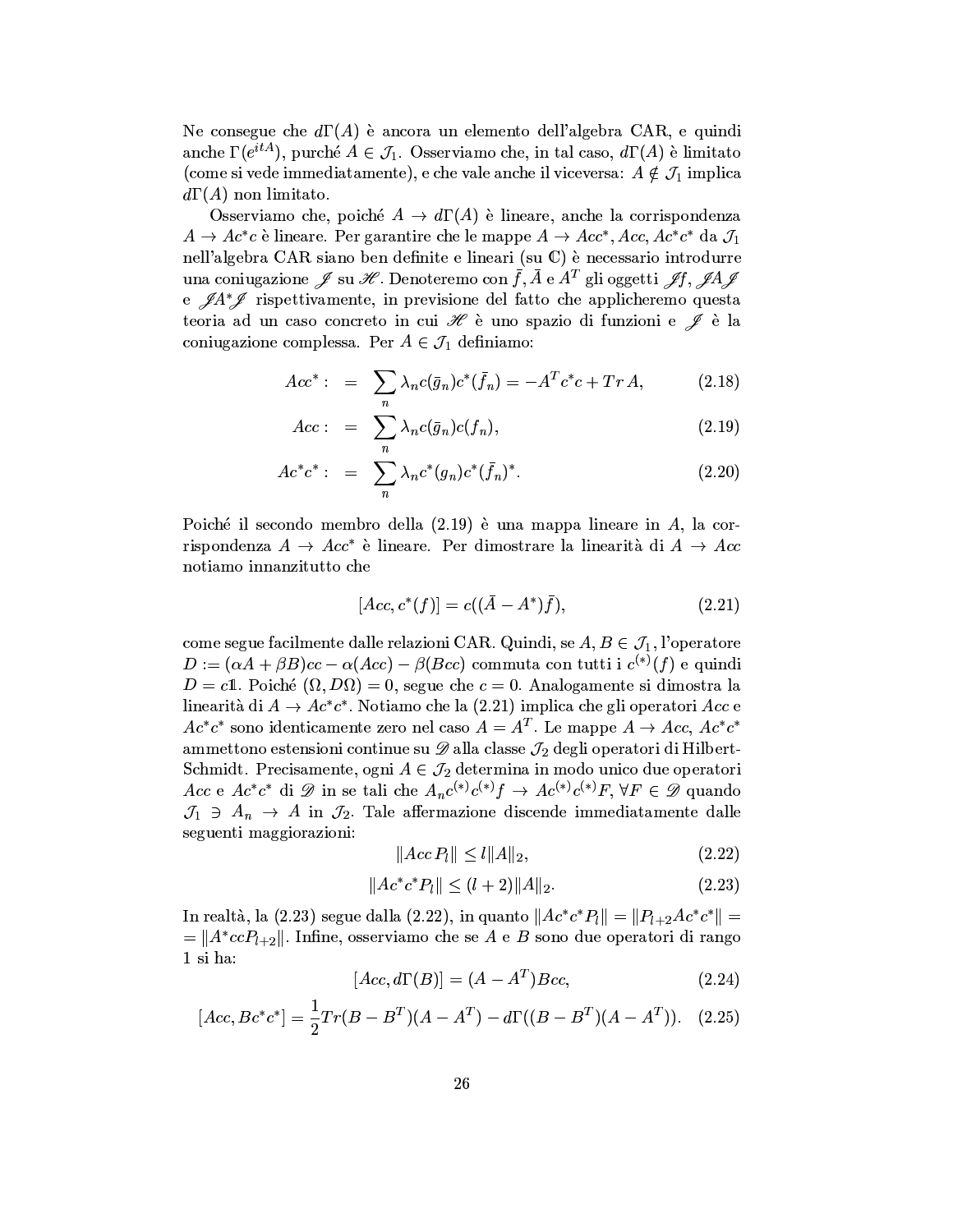Per continuità e linearità le (2.24)-(2.25) valgono su  $\mathscr{D}$  per ogni  $A \in \mathcal{J}_2$  ed ogni  $B$  limitato.

Per continuare ad acquisire familiarità con certa terminologia, identifichiamo  $\mathscr{H}$  e  $\mathscr{J}$  con  $L^2(\mathbb{R}, dp)$  e la coniugazione complessa, rispettivamente. Denotiamo con  $\mathcal{D}_0^{\infty}$  il sottospazio di  $\mathcal D$  costituito dai vettori F le cui componenti ad *n* particelle  $F^{(n)}$  siano in  $C_0^{\infty}(\mathbb{R}^n)$ . Definiamo un operatore  $c(p): \mathscr{D}_0^{\infty} \to \mathscr{D}_0^{\infty}$  ponendo

$$
(c(p)F)^{(l-1)}(p_1,\ldots,p_{l-1}):=l^{1/2}F^{(l)}(p,p_1,\ldots,p_{l-1}).
$$
\n(2.26)

Di conseguenza,  $(F, c(p)G) \in C_0^{\infty}(\mathbb{R}), \forall F, G \in \mathscr{D}_0^{\infty},$ e

$$
\int dp f(p)(F, c(p)G) = (F, c(\bar{f})G), \quad \forall f \in \mathscr{H}.
$$
 (2.27)

Infatti, questo risulta ovvio per i tensori elementari in  $\mathscr{D}_0^{\infty}$ , così che il caso generale segue per linearità e continuità. Analogamente, denotando con  $c^*(p)$  la forma quadratica aggiunta di  $c(p)$  su  $\mathscr{D}_0^{\infty}$ , si ha:

$$
\int dp f(p) c^*(p) = c^*(f), \quad \forall f \in \mathcal{H}, \tag{2.28}
$$

dove si intende che l'integrale della forma al primo membro coincide con la forma dell'operatore  $c^*(f)$ . Spesso, particolarmente nella letteratura fisica, tali oggetti non hanno un significato matematico rigoroso, ma vengono trattati solo da un punto di vista formale. In generale, quindi, prodotti e funzioni di operatori di creazione e distruzione  $c(p)$  e  $c^*(q)$  non hanno un vero significato analitico. Per convincersi di questo, basti osservare che, mentre  $c(p)$  può essere visto come un operatore densamente definito, il dominio del suo operatore aggiunto consiste del solo vettore nullo, così che  $c^*(p)$  deve essere interpretato come una forma quadratica.

Procediamo considerando solo alcuni casi in cui ha senso il prodotto di tali operatori, e a tal proposito sia  $A$  un operatore tracciabile. Allora  $A$  è un operatore integrale con nucleo  $A(p,q)$  a quadrato integrabile e, come è facile dimostrare,

$$
\int dp \, dq A(p,q)(F, c(p)c(q)G) = (F, AccG), \quad \forall F, G \in \mathscr{D}_0^{\infty}
$$
 (2.29)

(tale equazione è chiaramente vera per  $F$  e  $G$  tensori elementari e  $A$  di rango 1, e pertanto è vera sempre). La  $(2.29)$  permette di dimostrare la maggiorazione (2.22). Infatti

$$
|(F^{(l-2)}, AccG^{(l)})| =
$$
  

$$
(l(l-1))^{1/2} \Big| \int dp dq A(p,q) \int dp_1 \dots dp_{l-2} \bar{F}^{(l-2)}(p_1, \dots, p_{l-2}) G^l(q, p, p_1, \dots, p_{l-2})
$$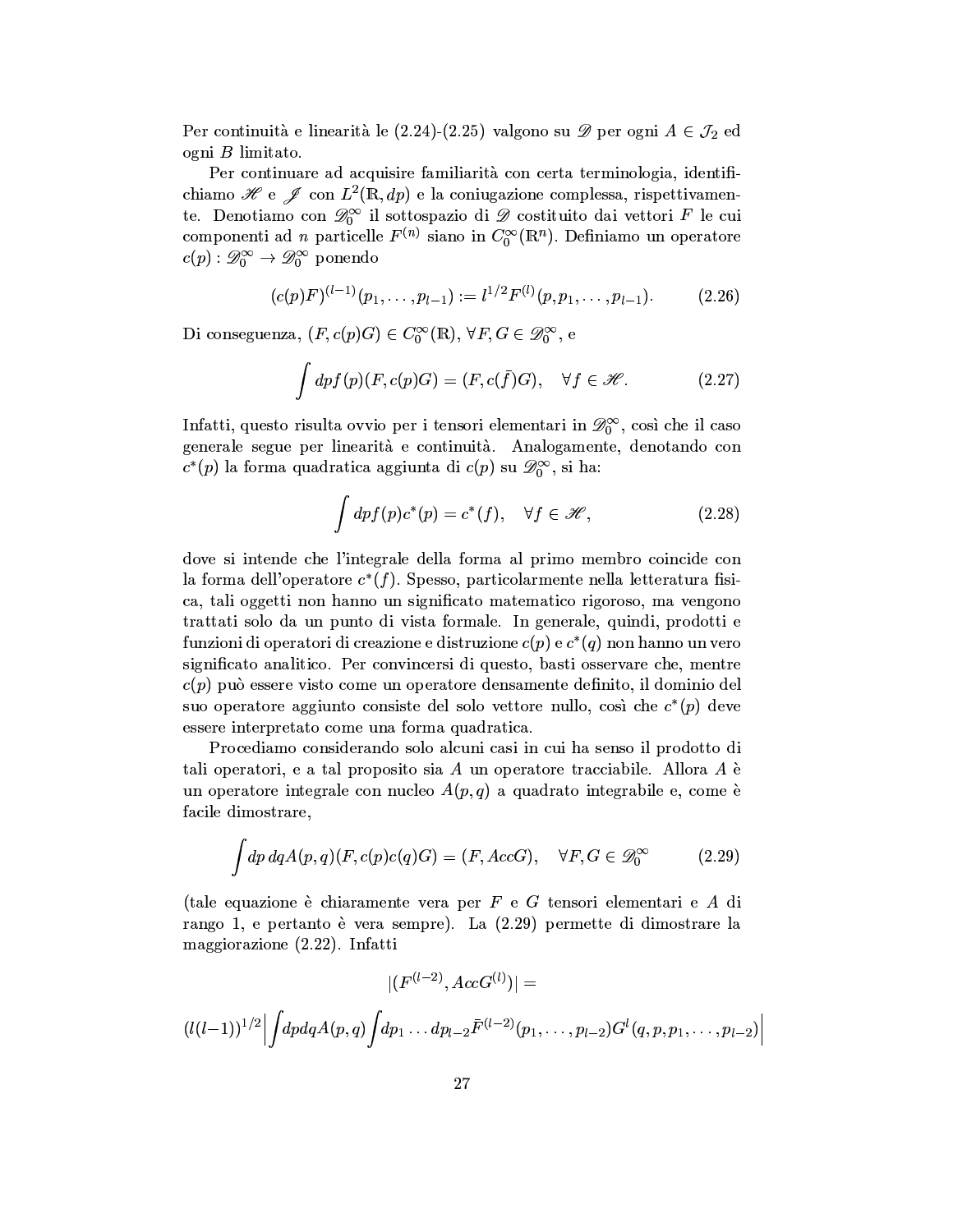$$
\leq l \int dp dq |A(p,q)| \Big[ \int dp_1 \dots dp_{l-2} |F^{(l-2)}(p_1, \dots, p_{l-2})|^2 \cdot \cdot \cdot \int dq_1 \dots dq_{l-2} |G^{(l)}(q, p, q_1, \dots, q_{l-2})|^2 \Big]^{1/2} \leq
$$
  

$$
\leq l ||A||_2 ||F^{(l-2)}|| ||G^{(l)}||, \tag{2.30}
$$

dove abbiamo usato la disugualgianza di Schwarz. Siamo quindi autorizzati a considerare operatori della forma Acc e  $Ac^*c^*$  per  $A \in \mathcal{J}_2$ ; sono ben definiti su  $\mathscr{D}$ , ma non sono limitati se  $A \notin \mathcal{J}_1$ . Dalla (2.29) segue, tra l'altro, la linearità della mappa  $A \to Acc$ , così come quella di  $A \to Ac^*c^*$  discende dall'analoga

$$
\int dp dq A(p,q)(c(q)c(p)F,G) = (F, Ac^*c^*G), \quad \forall F, G \in \mathscr{D}_0^{\infty}.
$$
 (2.31)

Se A è limitato è possibile dare una simile rappresentazione al generatore  $d\Gamma(A)$ : la mappa  $S(\mathbb{R})\times S(\mathbb{R})\to \mathbb{C}, \langle f,g\rangle \to (\bar{f},Ag)$  è bilineare e continua, e quindi, per il teorema del nucleo di Schwarz, A ammette un unico nucleo integrale  $A(p,q) \in S'(\mathbb{R}^2)$ . Allora,  $d\Gamma(A)$  corrisponde a  $\int dp dq A(p,q) c^*(p) c(q)$ nel senso che

$$
(F, d\Gamma(A)G) = \int dp dq A(p, q)(c(p)F, c(q)G), \quad \forall F, G \in \mathscr{D}_0^{\infty}.
$$
 (2.32)

Al solito, con questa notazione integrale si intende la valutazione di una distribuzione su una funzione e la dimostrazione della (2.32) segue per linearità e continuità dal caso in cui  $A$  ha rango 1.

### Seconda quantizzazione per particelle relativi-2.2  $\rm stiche$

Nei casi concreti, come quello che ci riguarda,  $\mathscr{H} = \mathscr{H}_+ \oplus \mathscr{H}_-$ , dove  $\mathscr{H}_\pm$  sono copie di uno stesso spazio  $L^2 \equiv L$ . Qui esiste una coniugazione naturale J data dalla classica coniugazione complessa  $Jf = \bar{f}$ , definita separatamente su  $\mathscr{H}_+$  e  $\mathscr{H}_-$ .

Siano  $P_{\delta}$  ( $\delta = +, -$ ) i proiettori su  $\mathscr{H}_{\pm}$ . Ricorriamo alla notazione delle matrici  $2 \times 2$  a blocchi:

$$
A = \left(\begin{array}{cc} A_{++} & A_{+-} \\ A_{-+} & A_{--} \end{array}\right)
$$

i cui elementi sono le matrici

$$
A_{\delta\delta'} := P_{\delta} A P_{\delta'}, \qquad \delta, \delta' = +, -.
$$
 (2.33)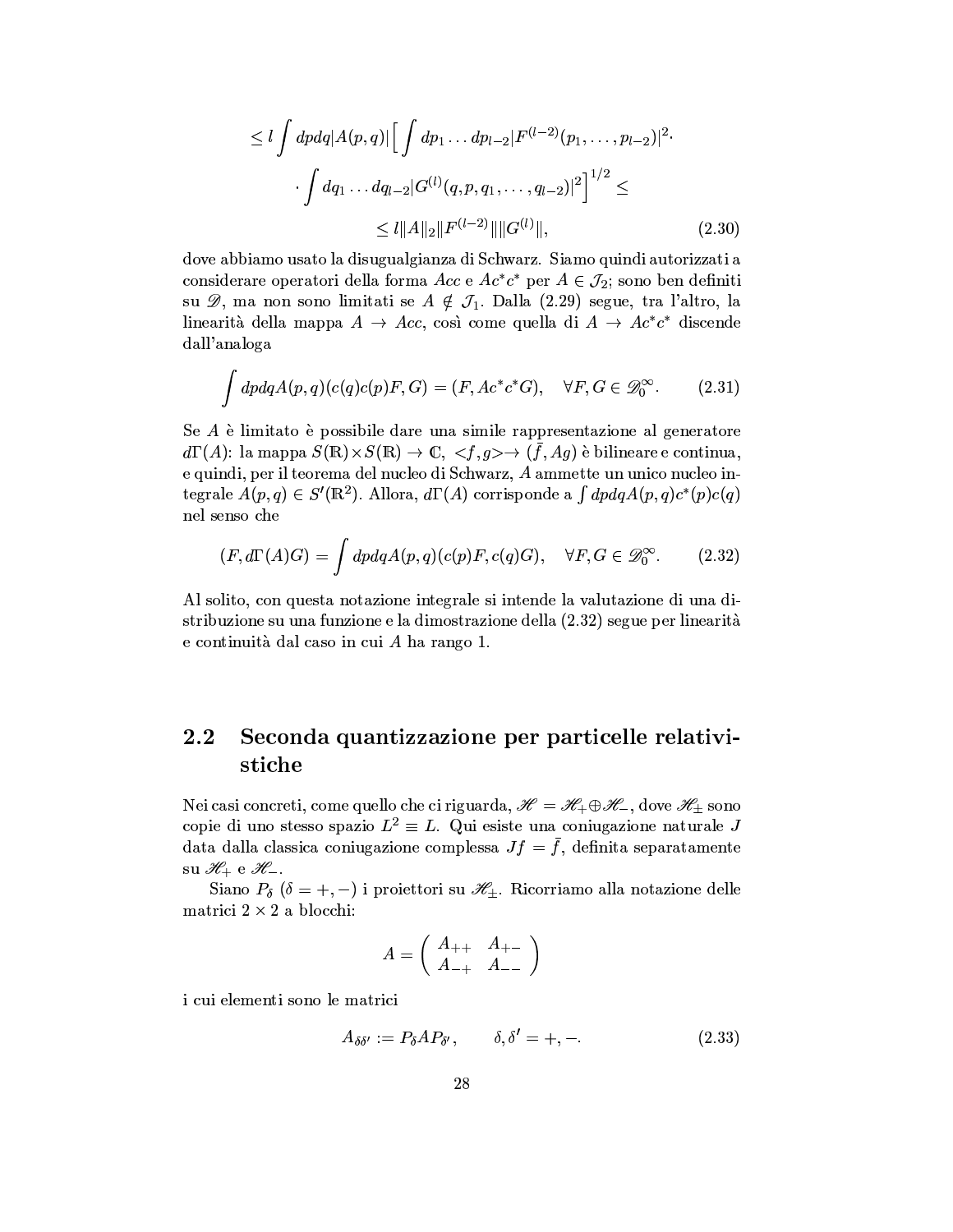Ciascun elemento di A è dunque un endomorfismo di L. Si può definire un'altra coniugazione

$$
Cf := \left(\begin{array}{cc} 0 & 1 \\ 1 & 0 \end{array}\right)\bar{f}, \quad f \in \mathcal{H}, \tag{2.34}
$$

che ovviamente soddisfa

$$
CP_{\delta} = P_{-\delta}C. \tag{2.35}
$$

Tale decomposizione di  $\mathscr H$  corrisponde al fatto che l'hamiltoniana libera di Dirac  $H_m$  ha spettro  $(-\infty, -m] \cup [m, +\infty)$ , dove  $m \geq 0$  è la massa a riposo della particella. Qui  $P_{\pm}$  sono i proiettori spettrali di  $H_m$  su  $[m, +\infty)$ e  $(-\infty, -m]$  rispettivamente. La seconda quantizzazione  $A \mapsto d\Gamma(A)$ , notoriamente impiegata nel caso non relativistico, non è però appropriata ad una teoria che si proponga di estendere la trattazione alle particelle relativistiche, dove emerge il problema delle energie negative (prive, tra l'altro di significato fisico). A tale scopo si ricorre ad un'altra rappresentazione irriducibile dell'algebra CAR, definita da

$$
\tilde{c}(f) := c(P_+f) + c^*(\overline{P_-f}).\tag{2.36}
$$

Osserviamo preliminarmente che se  $U \in \mathcal{U}(\mathcal{H})$  è tale che  $[U, P_{\delta}] = 0$ , allora l'automorfismo  $\tilde{c}(f) \mapsto \tilde{c}(Uf)$  è unitariamente implementato dall'operatore

$$
\widetilde{\Gamma}(U) := \Gamma(U_{++})\Gamma(\bar{U}_{--})\tag{2.37}
$$

come è immediato dimostrare. Per brevità si è adottata la notazione  $\Gamma(U_{++}) \equiv$  $\equiv \Gamma(U_{++} \oplus \mathbb{1}).$  Analogamente  $\Gamma(U_{--}) \equiv \Gamma(\mathbb{1} \oplus U_{--}).$ 

In particolare, l'automorfismo  $\tilde{c}(f) \mapsto \tilde{c}(e^{itH_m}f)$  è implementato da

$$
\widetilde{\Gamma}(e^{itH_m})=\Gamma(e^{itH_m}{}_{++})\Gamma(e^{\overline{itH_m}}{}_{--})
$$

Fisicamente,  $c^*(g)$  $\Omega$  descrive uno stato di una particella se  $g \in \mathscr{H}_+$ , di antiparticella se  $g \in \mathcal{H}_-$ . Il fatto che  $\mathcal{H}_+$  ed  $\mathcal{H}_+$  sono copie dello stesso spazio L riflette il principio che le antiparticelle possono essere distinte dalle particelle solo dalla carica e non dalle funzioni d'onda.

Sia  $U \in \mathcal{U}(\mathcal{H})$ ; non è detto che esista un unitario  $\Gamma(U)$  sullo spazio di Fock tale che, posto  $\phi(f) = \tilde{c}(f)$ , si abbia

$$
\phi(Uf) = \Gamma(U)\phi(f)\Gamma(U)^* \qquad \forall f \in \mathscr{H}.
$$
 (2.38)

È ben noto che condizione necessaria e sufficiente perché ciò avvenga è che le parti non diagonali di U, ovvero  $U_{\delta-\delta}$ , siano operatori di Hilbert-Schmidt (per brevità,  $HS$ ). Una volta asserita l'esistenza di un unitario che implementi l'automorfismo di cui sopra, l'unicità a meno di un fattore di fase è conseguenza immediata dell'irriducibilità della rappresentazione  $\{\phi(f)\}.$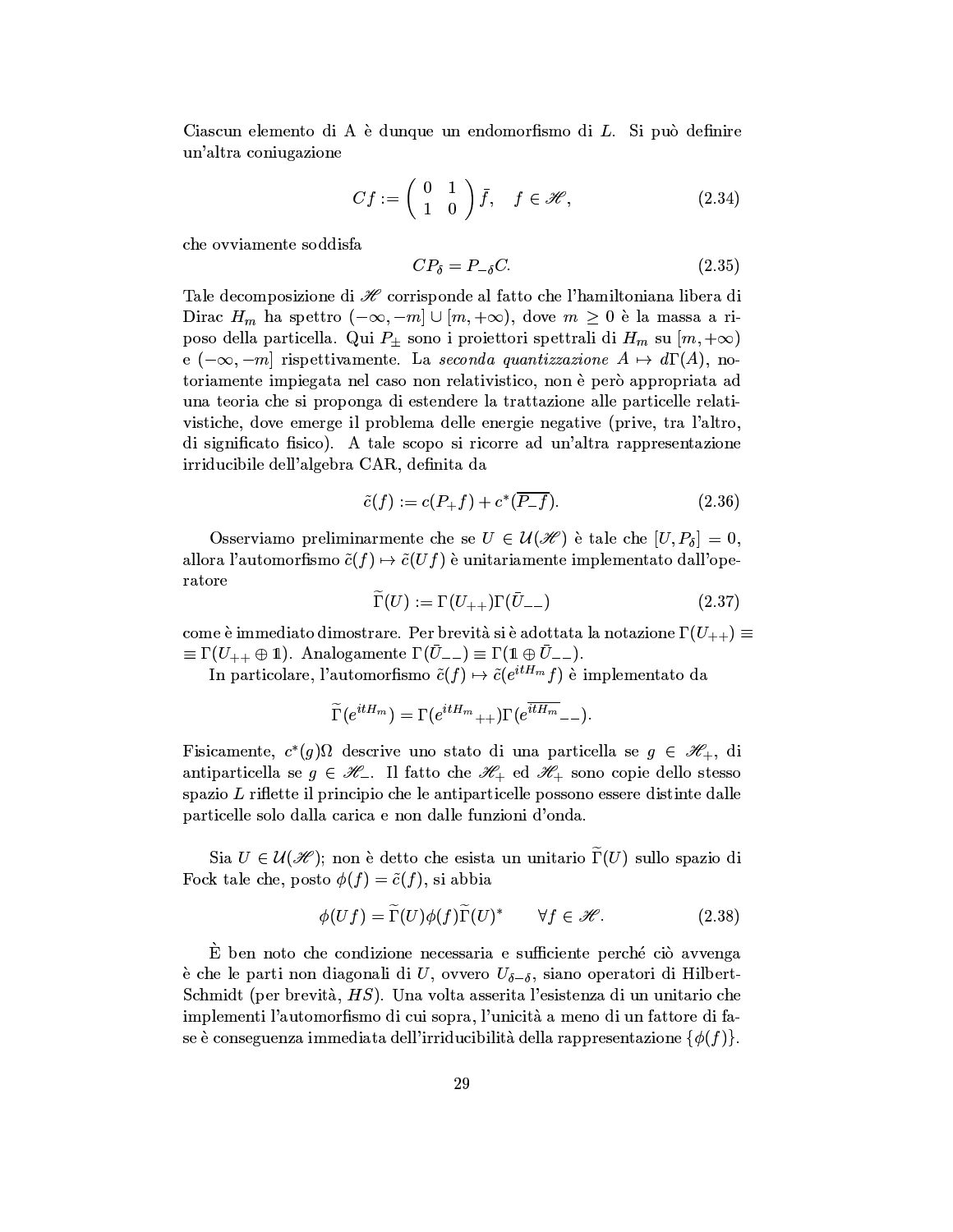Inoltre, poiché  $(UV)_{\delta-\delta}=U_{\delta-\delta}V_{-\delta-\delta}+U_{\delta\delta}V_{\delta-\delta}$ , gli unitari su  $\mathscr H$  che inducono un automorfismo dell'algebra CAR unitariamente implementabile su  $\mathcal{F}_a(\mathscr{H})$  costituiscono un gruppo, denotato con  $\mathcal{G}_2$ .

Definiamo  $\mathfrak{g}_2 := \{ A \in \mathcal{B}(\mathcal{H}) : A_{+-} \in A_{-+} \in HS \}$ , come algebra di Lie complessa di  $\mathcal{G}_2$ . Allora, se  $A = A^* \in \mathfrak{g}_2$ ,  $e^{iAt}$  è un sottogruppo ad un parametro di  $\mathcal{G}_2$  continuo in norma (basta espandere l'esponenziale ed utilizzare le seguenti stime:  $||BC||_2 \le ||B|| ||C||_2$ ,  $||BC||_2 \le ||B||_2 ||C||$ ). Non solo, ma si può dimostrare che, scegliendo oppurtunamente le fasi degli unitari che implementano i corrispondenti automorfismi dell'algebra CAR, è sempre possibile ottenere un gruppo ad un parametro fortemente continuo

$$
\widetilde{\Gamma}(e^{itA}) = e^{itd\Gamma(A)}, \quad \forall A = A^* \in \mathfrak{g}_2 \tag{2.39}
$$

dove  $d\Gamma(A)$  è il generatore autoaggiunto. La costante additiva arbitraria nella definizione di  $d\Gamma(A)$  è fissata imponendo che il suo valore di aspettazione sul vuoto sia zero, ovvero  $(\Omega, d\Gamma(A)\Omega) = 0$ . E facile dimostrare che tale scelta può essere sempre fatta quando  $A \in \mathcal{J}_1$ . Infatti, ricordiamo che  $d\Gamma(A) = Ac^*c$  e  $\Gamma(e^{itA}) = e^{it\overline{A}c^*c}$  appartengono all'algebra<br>CAR quando  $A \in \mathcal{J}_1$ . Poiché  $e^{itAc^*c}c^*(f) = c^*(e^{itA}f)e^{itAc^*c}$ , segue che  $e^{itA\tilde{c}^*\tilde{c}}\tilde{c}^*(f) = \tilde{c}^*(e^{itA}f)e^{itA\tilde{c}^*\tilde{c}},$  dove

$$
A\tilde{c}^*\tilde{c} = (a^*b) \left( \begin{array}{cc} A_{++} & A_{+-} \\ A_{-+} & A_{--} \end{array} \right) \left( \begin{array}{c} a \\ b^* \end{array} \right) \tag{2.40}
$$

denota il rappresentante di  $Ac^*c$  nella rappresentazione (2.36). Si sono indicati con  $a^{(*)}, b^{(*)}$  gli operatori di creazione e di distruzione di una particella, antiparticella rispettivamente. In virtù della precedente,

$$
d\Gamma(A) \equiv: A\tilde{c}^*\tilde{c} := A\tilde{c}^*\tilde{c} - Tr A_{--} \tag{2.41}
$$

ha valore di aspettazione sul vuoto nullo ed implementa l'automorfismo  $\tilde{c}(f) \to \tilde{c}(e^{itA}f)$ . Notiamo che la (2.41) può essere scritta

$$
d\widetilde{\Gamma}(A) = d\Gamma(A_{++}) - d\Gamma(A_{--}^T) + A_{+-}a^*b^* + A_{-+}ba.
$$
 (2.42)

Come abbiamo stabilito in precedenza, il membro di destra ha senso per ogni  $A \in \mathfrak{g}_2$ , purché agisca su un vettore ad un numero finito di particelle. Pertanto, la (2.42) fornisce un operatore ben definito su  $\mathscr{D}$  per ogni  $A \in \mathfrak{g}_2$ , il quale lascia invariato  $\mathscr{D}$  e preserva l'involuzione

$$
d\tilde{\Gamma}(A)^* = d\tilde{\Gamma}(A^*), \quad \forall A \in \mathfrak{g}_2 \tag{2.43}
$$

su  $\mathscr{D}$ . Citiamo anche il risultato seguente:

**Proposizione 1** Sia  $A \in \mathfrak{g}_2$  autoaggiunto. Allora  $d\Gamma(A)$ , definito dalla  $(2.42)$ , è essenzialmente autoaggiunto su  $\mathscr{D}$ . Denotando la sua chiusura con lo stesso simbolo si ha:

$$
e^{itd\Gamma(A)}\phi(f)^* = \phi(e^{itA}f)^*e^{itd\Gamma(A)}, \quad \forall t \in \mathbb{R}, \ \forall f \in \mathcal{H}.
$$
 (2.44)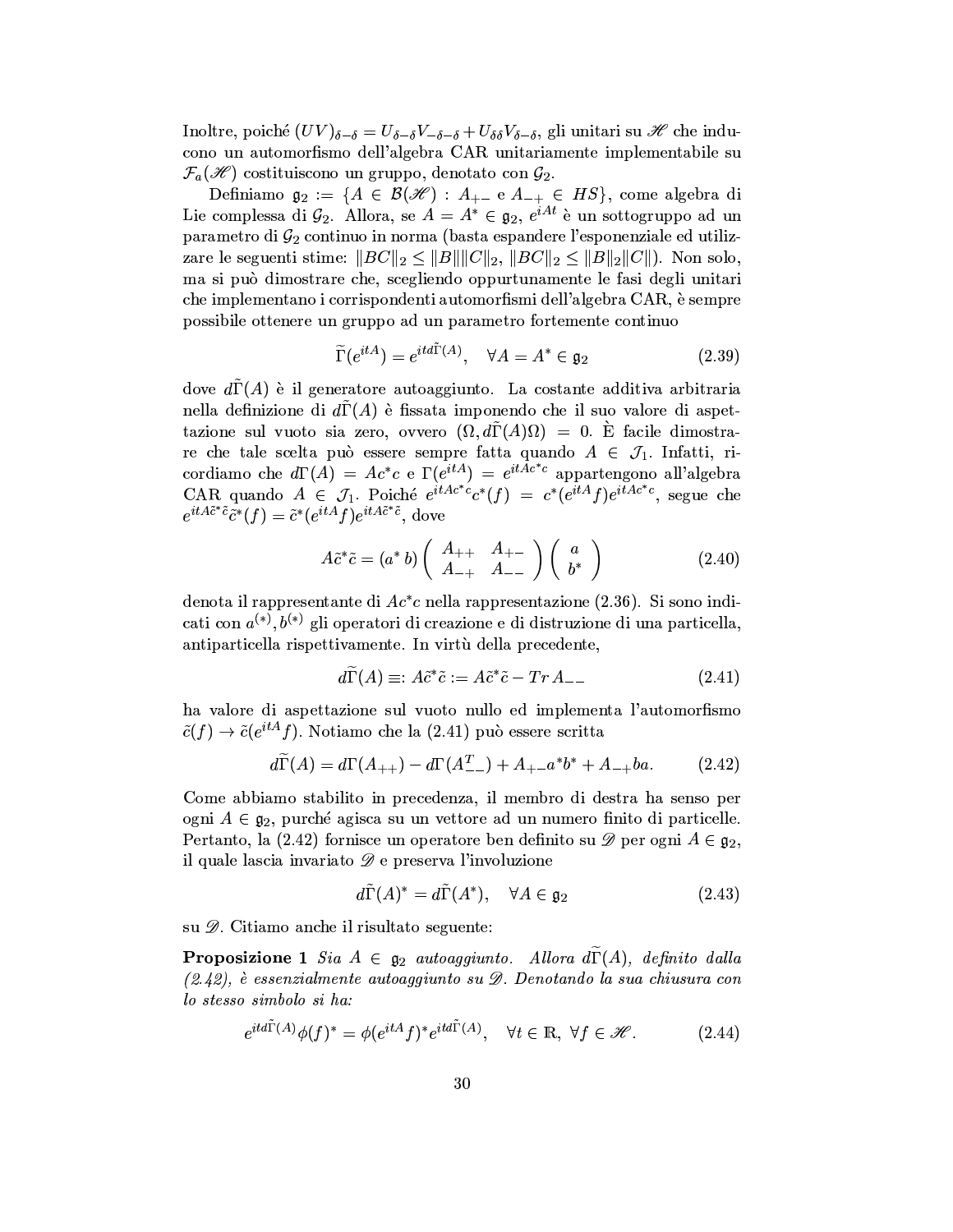**Definizione 2** L'operatore di carica  $Q \nvert\!i> i$  deneratore del gruppo ad un parametro indotto dall'operatore identità:

$$
Q := d\Gamma(\mathbb{1}) = d\Gamma(P_+) - d\Gamma(P_-). \tag{2.45}
$$

Consideriamo la decomposizione dello spazio di Fock fermionico negli autospazi dell'operatore carica:

$$
\mathcal{F}_a \mathscr{H} = \bigoplus_{n \in \mathbb{Z}} \mathcal{F}_n \tag{2.46}
$$

ovvero  $F \in \mathcal{F}_n \Longleftrightarrow QF = nF$ .

Si dimostra facilmente che

$$
\widetilde{\Gamma}(U)\mathcal{F}_n=\mathcal{F}_{n+q(U)},\qquad U\in\mathcal{G}_2,
$$

dove $q(U) \in \mathbb{Z}$  è determinato univocamente da U. Infatti, poiché $e^{itQ}\widetilde{\Gamma}(U)$ e  $\widetilde{\Gamma}(U)e^{itQ}$  implementano la stessa trasformazione, quella generata dall'operatore  $e^{it}U = Ue^{it}$ , deve risultare necessariamente

$$
e^{itQ}\widetilde{\Gamma}(U) = e^{i\varphi(t)}\widetilde{\Gamma}(U)e^{itQ}.\tag{2.47}
$$

Per la proprietà di gruppo e la relazione  $e^{2\pi i Q} = 1$  segue che  $\varphi(t) = q(U)t$ , con  $q(U) \in \mathbb{Z}$ , e quindi la tesi. Analogamente, segue che

$$
q(U_1U_2) = q(U_1) + q(U_2). \tag{2.48}
$$

Quindi, se  $q(U) = 1$ , si può connettere al settore del vuoto  $\mathcal{F}_0$  il settore di carica n applicando  $\Gamma(U)^n$ . Un'altra proprietà importante per noi è

$$
q(e^{itA}) = 0, \quad \forall A = A^* \in \mathfrak{g}_2. \tag{2.49}
$$

Infatti, le proprietà enunciate sinora implicano

$$
\exp[iq(e^{itA})] = (\exp[it d\tilde{\Gamma}(A)]\Omega, e^{iQ} \exp[it d\tilde{\Gamma}(A)]\Omega), \tag{2.50}
$$

per cui  $q(e^{itA}) = q(1) = 0$  per continuità in t. Da questa proprietà discende che i settori carichi vengono lasciati invariati da  $\tilde{\Gamma}(e^{itA})$ . Infine, notiamo che la (2.47) con  $t = \pi$  può essere scritta

$$
\Gamma(-1)\widetilde{\Gamma}(U) = (-1)^{q(U)}\widetilde{\Gamma}(U)\Gamma(-1),\tag{2.51}
$$

come conseguenza del fatto che l'intero  $q(U)$  equaglia l'indice di Fredholm  $\mathrm{d} i U_{--}$ :

$$
q(U) = \dim \ker U_{--} - \dim \ker U^*_{--}
$$
 (2.52)

(Cf. [CHB]). Abbiamo implicitamente usato il fatto che  $\tilde{\Gamma}(-1) = \Gamma(-1)$ , come dimostrato dalle seguenti ovvie identità:  $\widetilde{\Gamma}(-1) = \Gamma(-1) + \Gamma(-1) =$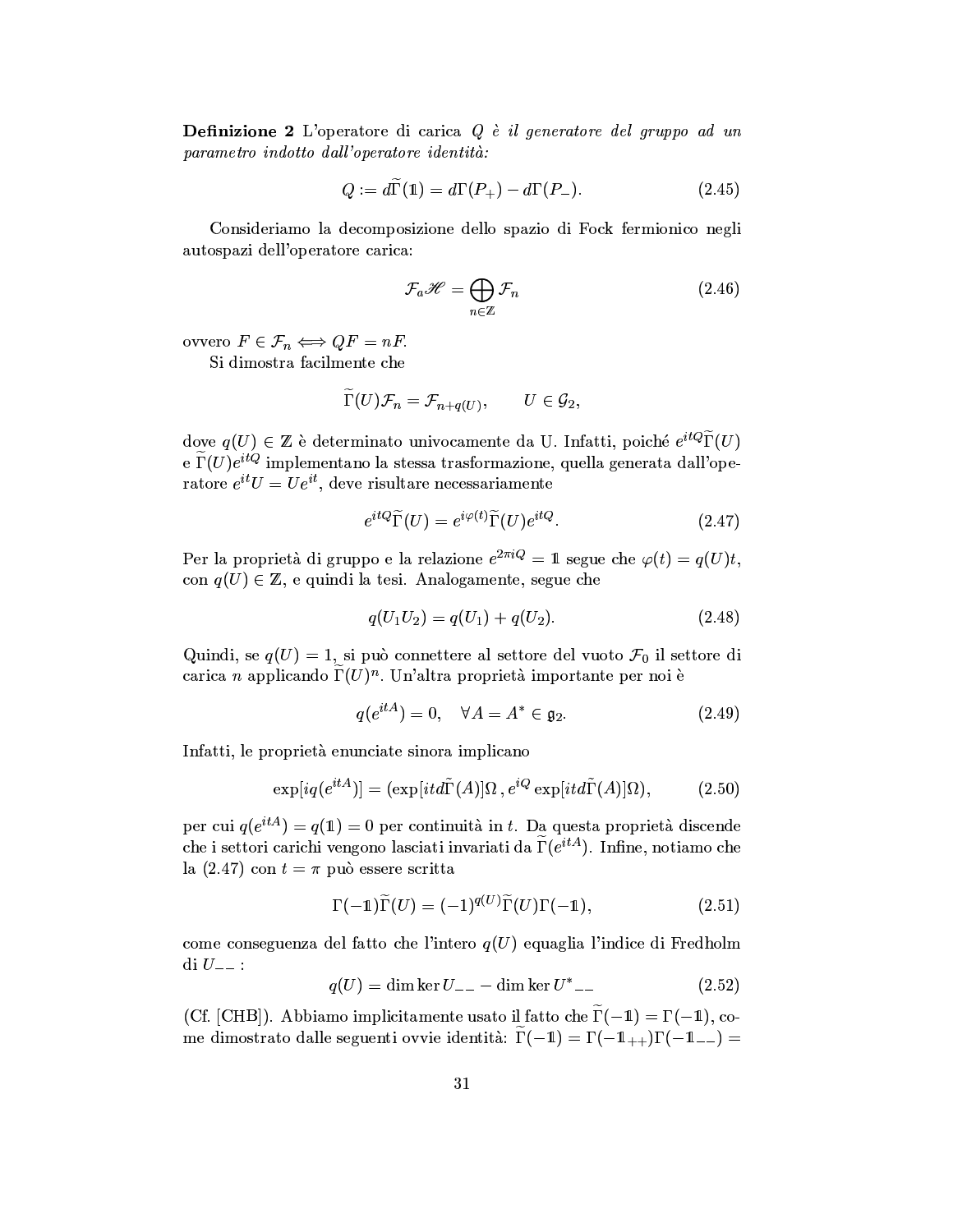$=\Gamma(-P_+\oplus I)\Gamma(I\oplus (-P_-))=\Gamma(-P_+\oplus (-P_-))=\Gamma(-1)$ . Come vedremo nel capitolo successivo, considereremo solo portatori di carica pari (per garantire la localizzabilità di certi morfismi) e quindi, per la (2.51), avremo a che fare con oggetti bosonici.

In vista dei calcoli successivi, è utile introdurre sin d'ora tre proposizioni che forniscono le regole di commutazione fra implementatori unitari e fra i loro generatori autoaggiunti.

**Proposizione 2** Per ogni  $A, B \in \mathfrak{g}_2$ , sul dominio D definito dalla (2.15)  $_{vale}$ 

$$
[d\widetilde{\Gamma}(A), d\widetilde{\Gamma}(B)] = d\widetilde{\Gamma}([A, B]) + C(A, B)\mathbb{1}
$$
\n(2.53)

dove  $C(A, B) := \text{Tr}(A_{-+}B_{+-} - B_{-+}A_{+-})$  è il termine di Schwinger.

Dimostrazione. La verifica di questa identità può essere fatta direttamente utilizzando le relazioni di commutazione  $(2.24)$  e  $(2.25)$ , ma si può fornire una dimostrazione alternativa che faccia uso di una maggiorazione che enunciamo senza dimostrare: se  $A = A^* \in \mathfrak{g}_2$ , si ha  $||d\Gamma(A)P_l|| \leq (l+2)||A||$ , dove  $||A|| = 4 \max(||A_{++}||, ||A_{--}||, ||A_{+-}||_2, ||A_{-+}||_2)$ . In virtù di quest'ultima, è sufficiente dimostrare la  $(2.53)$  per  $A, B \in \mathcal{J}_1$ , in quanto il caso generale segue per continuità. In tale ipotesi  $Ac^*c$  e  $Bc^*c$  appartengono all'algebra CAR, per cui

$$
[A\tilde{c}^*\tilde{c}, B\tilde{c}^*\tilde{c}] = [A, B]\tilde{c}^*\tilde{c} \tag{2.54}
$$

in virtù delle  $(2.17)$  e  $(2.11)$ . Per la  $(2.41)$  la precedente può essere scritta

$$
[d\widetilde{\Gamma}(A), \widetilde{\Gamma}(B)] = d\widetilde{\Gamma}([A, B]) + Tr[A, B] - \tag{2.55}
$$

D'altra parte, si ha anche

$$
[A,B]_{--} = (A_{-+}B_{+-} - B_{-+}A_{+-}) + [A_{--},B_{--}], \tag{2.56}
$$

da cui discende immediatamente che  $Tr[A, B]_{--} = C(A, B)$  per la ciclicità della traccia, e quindi la tesi.

 $\Box$ 

 $\hat{E}$  importante considerare il caso particolare in cui A e B commutano. In tale ipotesi, per la  $(2.56)$ , si ottiene che  $[A_{--}, B_{--}]$  è di classe traccia.

**Proposizione 3** Siano  $A, B \in \mathfrak{g}_2$ ,  $A = A^*, B = B^*$  e  $[A, B] = 0$ . Allora:

$$
\widetilde{\Gamma}(e^{iA})\widetilde{\Gamma}(e^{iB}) = e^{-C(A,B)/2}\widetilde{\Gamma}(e^{i(A+B)}).
$$
\n(2.57)

Dimostrazione. In virtù della Proposizione 2, su  $\mathscr D$  il commutatore di  $d\widetilde\Gamma(A)$ e  $d\Gamma(B)$  è uguale al termine di Schwinger  $C(A, B)$ . Utilizzando argomenti standard, segue:

$$
e^{i d\tilde{\Gamma}(z_1 A)} e^{i d\tilde{\Gamma}(z_2 B)} = e^{-z_1 z_2 C(A, B)/2} e^{i d\tilde{\Gamma}(z_1 A + z_2 B)}
$$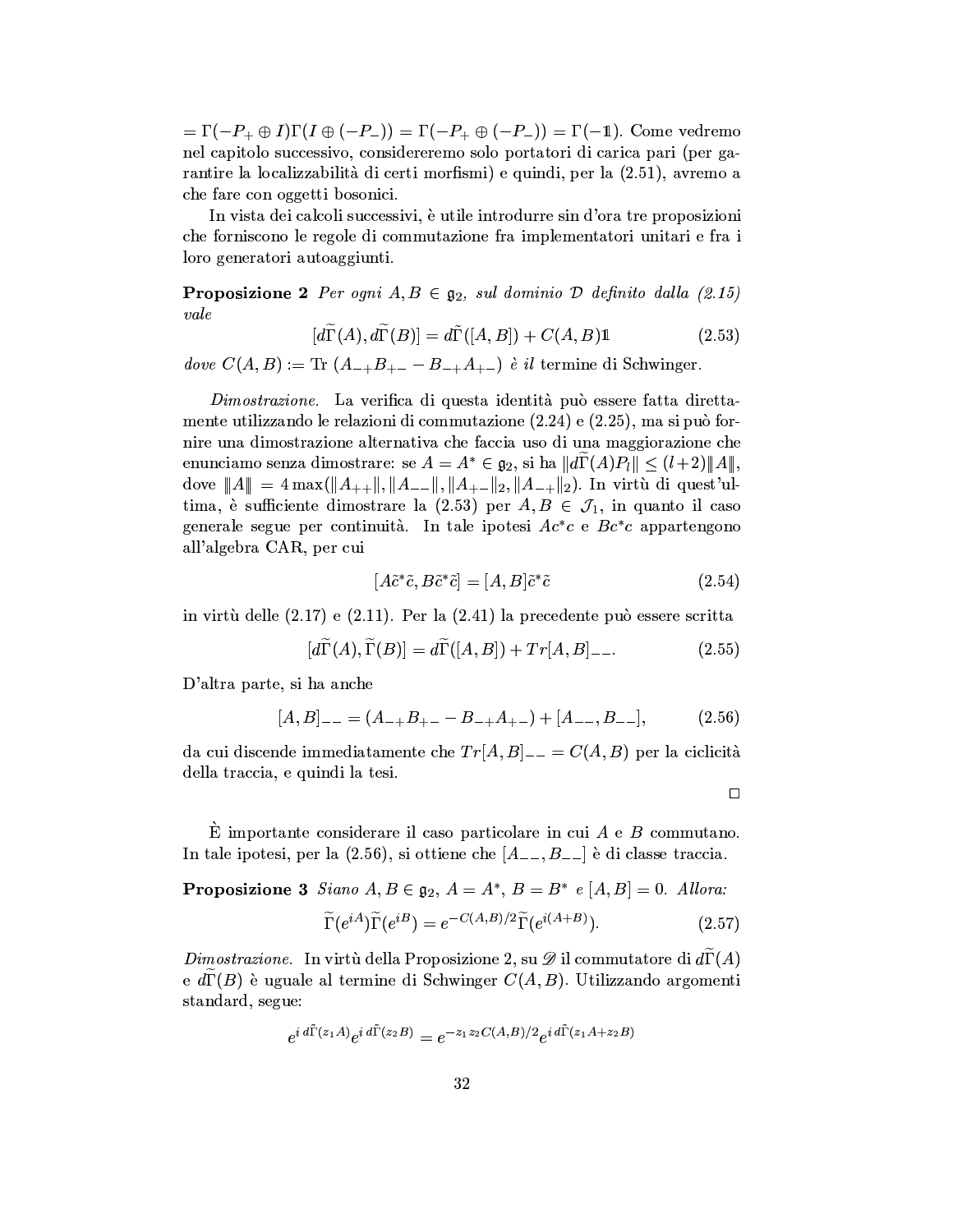per  $|z_1|+|z_2| < 2 \max(\|A\|,\|B\|)^{-1}$ . Quindi, per *n* sufficientemente grande, si ottiene la  $(2.57)$  con  $A/n$ ,  $B/n$  in luogo di A, B e, di conseguenza, le relazioni:

$$
\widetilde{\Gamma}(e^{iA/n})\widetilde{\Gamma}(e^{iB/n}) = e^{-C(A,B)/n^2}\widetilde{\Gamma}(e^{iB/n})\widetilde{\Gamma}(e^{iA/n}),\tag{2.58}
$$

$$
\widetilde{\Gamma}(e^{i(A+B)}) = \widetilde{\Gamma}(e^{i(A+B)/n})^n = e^{C(A,B)/2n} [\widetilde{\Gamma}(e^{iA/n})\widetilde{\Gamma}(e^{iB/n})]^n.
$$
 (2.59)

A questo punto, spostando i fattori  $\widetilde{\Gamma}(e^{iB/n})$  verso destra nella (2.59), usando la  $(2.58)$ , si ottiene la  $(2.57)$ .

 $\Box$ 

Concludiamo questa presentazione delle relazioni di commutazione fra operatori di seconda quantizzazione derivando una formula che risulterà utile quando uno degli unitari è un portatore di carica.

**Proposizione 4** Siano  $U \in \mathcal{G}_2$ ,  $A = A^* \in \mathfrak{g}_2$ ,  $[U, A] = 0$ . Allora

$$
\widetilde{\Gamma}(e^{iA})\widetilde{\Gamma}(U) = e^{i(\widetilde{\Gamma}(U)\Omega, d\widetilde{\Gamma}(A)\widetilde{\Gamma}(U)\Omega)}\widetilde{\Gamma}(U)\widetilde{\Gamma}(e^{iA}). \tag{2.60}
$$

*Dimostrazione.* Poiché [A, U] = 0,  $\widetilde{\Gamma}(e^{iA})\widetilde{\Gamma}(U)$  e  $\widetilde{\Gamma}(U)\widetilde{\Gamma}(e^{iA})$  inducono lo stesso automorfismo e dunque, per l'irriducibilità della rappresentazione di Fock, esiste  $\varphi \in \mathbb{R}$  tale che

$$
\widetilde{\Gamma}(e^{iA})\widetilde{\Gamma}(U)=e^{i\varphi}\widetilde{\Gamma}(U)\widetilde{\Gamma}(e^{iA})
$$

Ci siamo dunque ricondotti al calcolo della fase  $\varphi$ . Per questo osserviamo che, per lo stesso argomento di cui sopra,

$$
\widetilde{\Gamma}(e^{itA})\widetilde{\Gamma}(U) = e^{i\varphi(t)}\widetilde{\Gamma}(U)\widetilde{\Gamma}(e^{itA}) \qquad \forall t \in \mathbb{R}
$$

che, per  $t = 1$ , si riduce alla relazione da dimostrare. Ponendo  $t = 0$  si ottiene  $e^{i\varphi(0)} = 1$ . Facendo, invece, la derivata<sup>2</sup> rispetto a t e tenendo conto della relazione  $\tilde{\Gamma}(e^{itA}) = e^{itd\tilde{\Gamma}(A)}$  si ottiene:

$$
i\,d\widetilde{\Gamma}(A)\,e^{i\varphi(t)}\,\widetilde{\Gamma}(U)\,e^{itd\widetilde{\Gamma}(A)}=i\,e^{i\varphi(t)}\left(\varphi'(t)\,\widetilde{\Gamma}(U)\,e^{itd\widetilde{\Gamma}(A)}+\widetilde{\Gamma}(U)\,e^{itd\widetilde{\Gamma}(A)}\,d\widetilde{\Gamma}(A)\right)
$$

da cui:

$$
[d\widetilde{\Gamma}(A), \widetilde{\Gamma}(U)] = \varphi'(t)\widetilde{\Gamma}(U).
$$

Segue che  $\varphi'(t) = \text{costante } \equiv \varphi'(0)$ , e quindi  $\varphi(t) = \varphi(0) + \varphi'(0)t$ . Per quanto visto sopra, risulta dunque  $e^{i\varphi(t)} = e^{it\varphi'(0)}$ .

Infine, determiniamo  $\varphi'(0)$ :

$$
(\widetilde{\Gamma}(U)\Omega,\,[d\widetilde{\Gamma}(A),\,\widetilde{\Gamma}(U)]\Omega)=(\widetilde{\Gamma}(U)\Omega,\,\varphi'(t)\widetilde{\Gamma}(U)\Omega)=\varphi'(t),
$$

 $2\text{E}$  lecito derivare rispetto a t in quanto, come stabilito in precedenza, la corrispondenza  $t \mapsto e^{itd\tilde{\Gamma}(A)}$  è fortemente continua.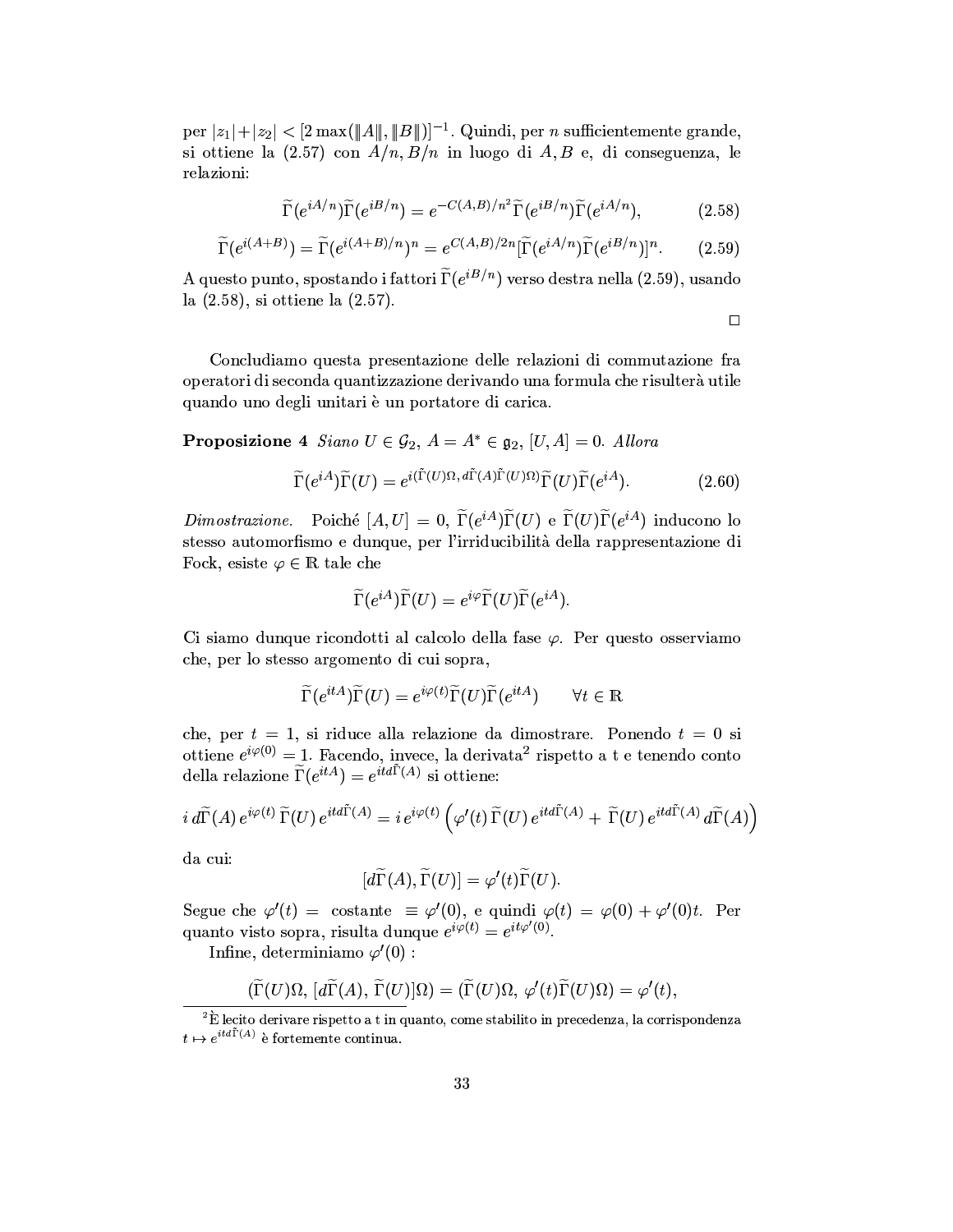e poiché  $(\tilde{\Gamma}(U)\Omega, \tilde{\Gamma}(U)d\tilde{\Gamma}(A)\Omega) = 0$ , si ha:

$$
\varphi'(0) \equiv \varphi'(t) = (\widetilde{\Gamma}(U)\Omega, d\widetilde{\Gamma}(A)\widetilde{\Gamma}(U)\Omega)
$$

da cui la tesi.

### 2.3 Implementabilità di gruppi di gauge nella teoria di Dirac

#### 2.3.1 Teoria di Dirac per una particella in  $(1+1)$  dimensioni

Presentiamo una breve panoramica su alcuni operatori nel contesto della teoria di Dirac per una particella di massa  $m \geq 0$  in uno spazio tempo (1+1)dimensionale. L'Hamiltoniana di Dirac libera è l'operatore differenziale

$$
\check{H}_m := \left( \begin{array}{cc} -i\frac{d}{dx} & m \\ m & i\frac{d}{dx} \end{array} \right) \tag{2.61}
$$

sullo spazio di Hilbert  $L^2(\mathbb{R}, dx)^2$ . In termini di  $\gamma$ -algebra di Dirac tale definizione corrisponde alla seguente scelta:

$$
\gamma^0 := \left(\begin{array}{cc} 0 & 1 \\ 1 & 0 \end{array}\right), \quad \gamma^1 := \left(\begin{array}{cc} 0 & -1 \\ 1 & 0 \end{array}\right), \quad \gamma^5 := \gamma^0 \gamma^1 = \left(\begin{array}{cc} 1 & 0 \\ 0 & -1 \end{array}\right). \tag{2.62}
$$

Il dominio di  $\check{H}_m$  è lo spazio di Sobolev  $H_1(\mathbb{R})^2$ . Per diagonalizzare  $\check{H}_m$  si introduce l'operatore unitario

$$
W: \mathscr{H} \equiv L^2(\mathbb{R}, dp)^2 \to \mathscr{H} \equiv L^2(\mathbb{R}, dx)^2,
$$
  

$$
(g_+(p), g_-(p)) \to (Wg)(x)
$$
 (2.63)

definito da

$$
(Wg)(x) := \frac{1}{\sqrt{2\pi}} \sum_{\delta = +,-} \int dp \, e^{i\delta x p} w_{\delta}(p) g_{\delta}(p), \tag{2.64}
$$

la cui trasformazione inversa è data da

$$
(W^{-1}f)_{\delta}(p) = \frac{1}{\sqrt{2\pi}} \int dx \, e^{-i\delta x p} w_{\delta}(p) \cdot f(x). \tag{2.65}
$$

Nelle nostre notazioni, gli spinori di Dirac  $w_{\delta}$  sono definiti da:

$$
w_{+}(p) := \frac{1}{\sqrt{2}} \begin{pmatrix} (1+p/E_p)^{1/2} \\ (1-p/E_p)^{1/2} \end{pmatrix}, \quad w_{-}(p) := \frac{1}{\sqrt{2}} \begin{pmatrix} (1+p/E_p)^{1/2} \\ -(1-p/E_p)^{1/2} \end{pmatrix}, \tag{2.66}
$$

dove

$$
E_p := \sqrt{p^2 + m^2}.
$$
 (2.67)

 $\Box$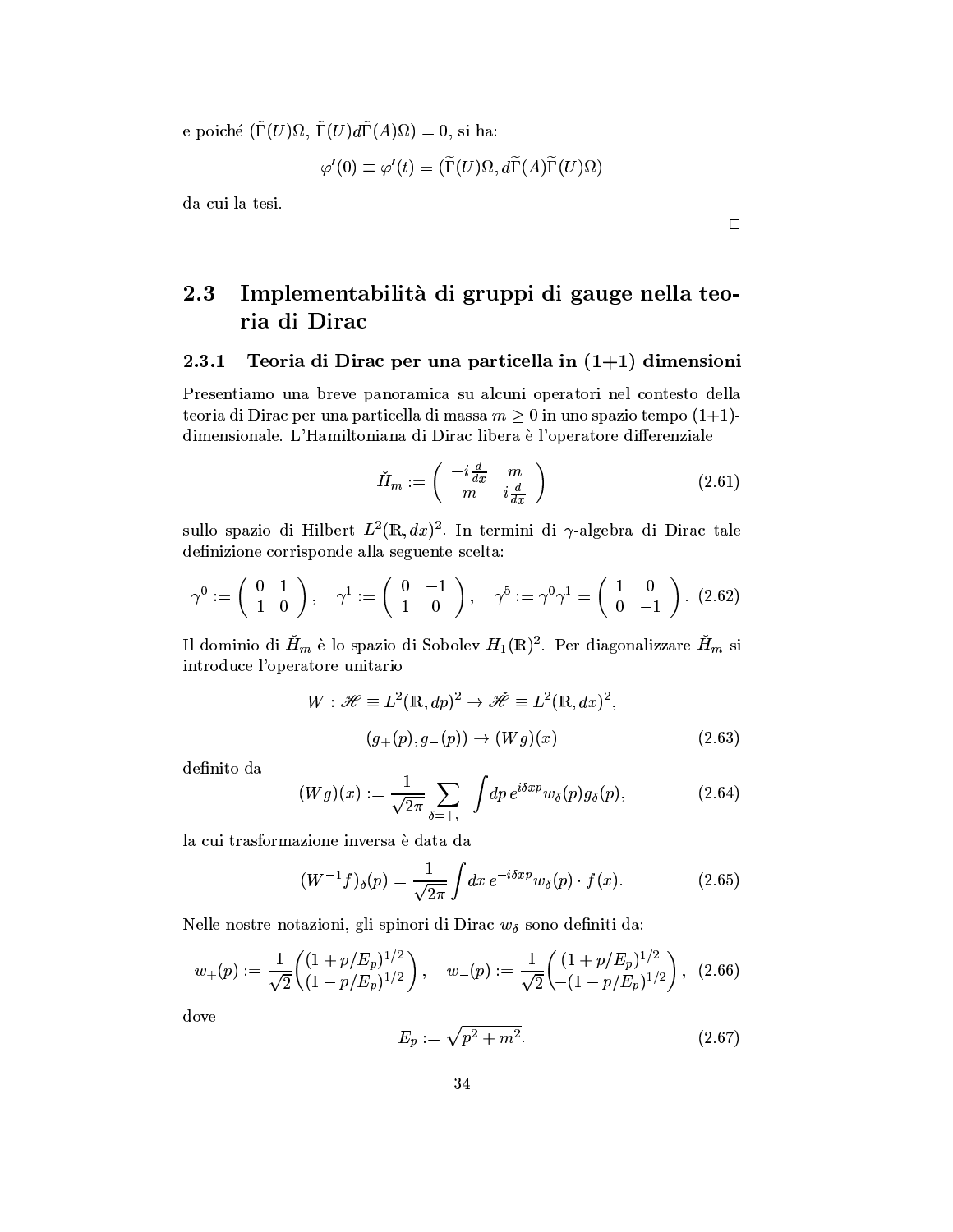Notiamo che se  $m = 0$  gli spinori si Dirac si riducono (con ovvio significato delle notazioni) alle funzioni

$$
w_{(0)+}(p) := \begin{pmatrix} \Theta(p) \\ \Theta(-p) \end{pmatrix}, \quad w_{(0)-}(p) := \begin{pmatrix} \Theta(p) \\ -\Theta(-p) \end{pmatrix},
$$
 (2.68)

dove  $\Theta$  è la funzione di Heaviside. Adottiamo la notazione  $A := W^{-1} \check{A}W$ se  $\check{A}$  è un operatore su  $\check{\mathscr{H}}$ . In tal modo, si verifica facilmente che

$$
(H_m f)_{\delta}(p) = \delta E_p f_{\delta}(p),\tag{2.69}
$$

mentre gli operatori momento, coniugazione di carica e parità, così definiti:

$$
(\check{P}^1 g)(x) \quad := \quad -i \left( \frac{d}{dx} g \right)(x), \tag{2.70}
$$

$$
(Cg)(x) \quad := \quad \gamma^{\circ}\bar{g}(x), \tag{2.71}
$$

$$
(\dot{P}g)(x) \quad := \quad \gamma^0 g(-x) \tag{2.72}
$$

si trasformano in

$$
(P1f)_{\delta}(p) = \delta p f_{\delta}(p), \qquad (2.73)
$$

$$
(Cf)_{\delta}(p) = f_{-\delta}(p), \qquad (2.74)
$$

$$
(Pf)_{\delta}(p) = \delta f_{\delta}(-p). \tag{2.75}
$$

Denotiamo i proiettori spettrali di  $H_m$  su  $[m, \infty)$  e  $(-\infty, -m]$  con  $P_+$  e  $P_$ rispettivamente, per cui, in virtù della (2.69), si ha:

$$
\mathcal{H}_{\delta} := P_{\delta} \mathcal{H} \simeq L^2(\mathbb{R}, dp), \quad \delta = +, -.
$$
 (2.76)

Notiamo che le  $(2.74)$ - $(2.75)$  implicano:

$$
[P^1, P_\delta] = 0, \qquad (2.77)
$$

$$
CP_{\delta} = P_{-\delta} C, \qquad (2.78)
$$

$$
[P, P_\delta] = 0. \t(2.79)
$$

Notiamo anche che i proiettori $P_\pm$ sono dati dai moltiplicatori

$$
P_{\pm} = \frac{1}{2} \left( 1 \pm \frac{H(p)}{E_p} \right),\tag{2.80}
$$

che non devono essere confusi con i proiettori chirali

$$
\check{q}_+ \equiv \left(\begin{array}{cc} 1 & 0 \\ 0 & 0 \end{array}\right), \quad \check{q}_- \equiv \left(\begin{array}{cc} 0 & 0 \\ 0 & 1 \end{array}\right). \tag{2.81}
$$

Questi ultimi soddisfano

$$
[q_s, P_\delta] = 0, \quad s = +, -, \quad m = 0 \tag{2.82}
$$

ma non commutano con  $P_{\delta}$  per  $m > 0$ .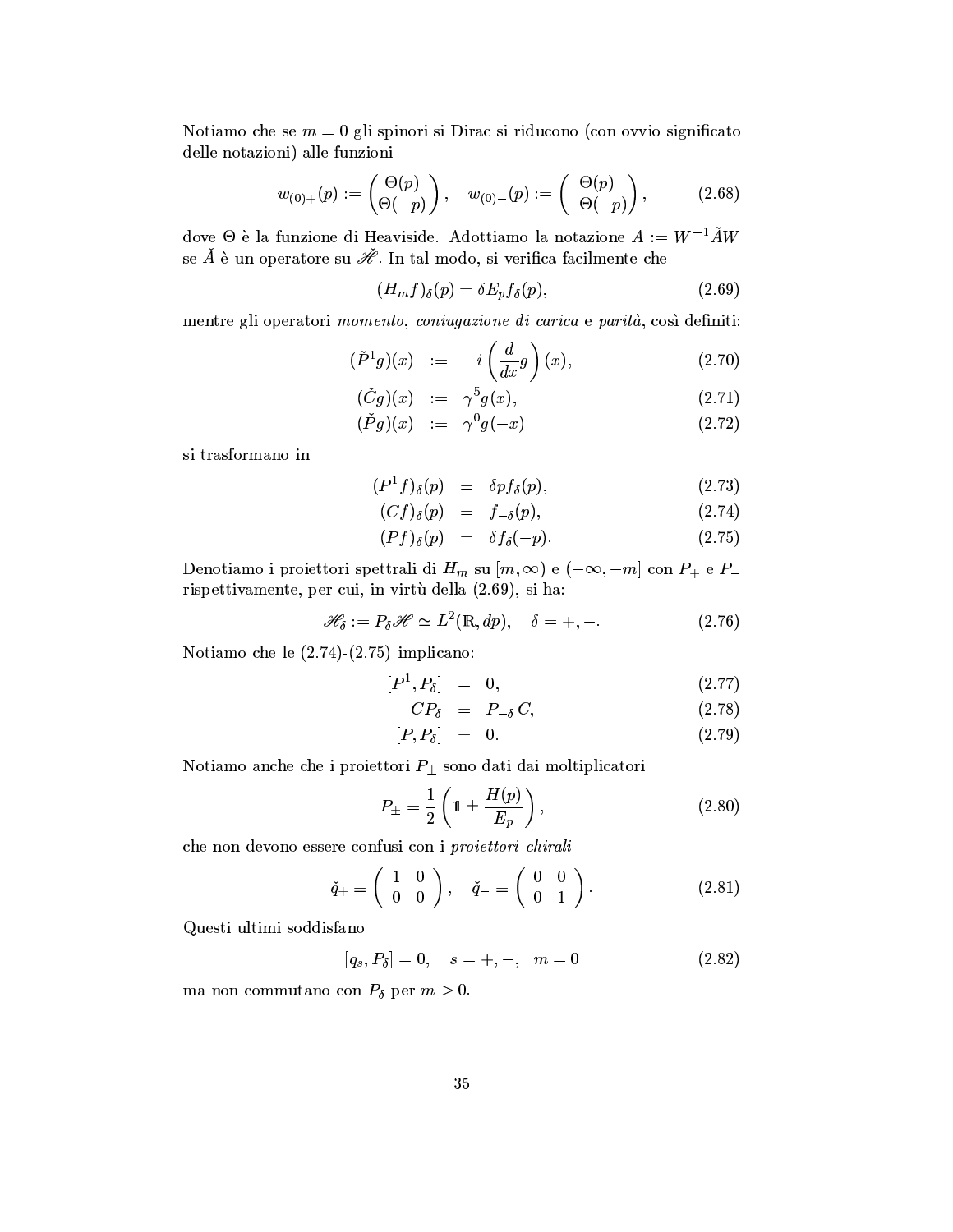#### 2.3.2 Implementabilità di  $U(1)$

Nello teoria del campo libero di Dirac in  $(1+1)$ -dimensioni esposta in questa sezione, le trasformazioni di gauge sono operatori di moltiplicazione per matrici unitarie su  $\mathcal{H}$ . Tuttavia, poiché siamo interessati a "trasportare" questi unitari sullo spazio di Fock, dobbiamo considerare quelle trasformazioni di gauge che definiscono unitari nel gruppo  $G_2$ , ovvero il gruppo di unitari le cui parti non diagonali sono in HS. Dato che  $\mathcal{G}_2 \subset \mathfrak{g}_2$ , l'algebra di Lie degli operatori limitati con parti non diagonali in HS, considereremo dapprima operatori di moltiplicazione limitati su  $\mathscr{H}.$ 

Per ogni  $\alpha \in C_0^{\infty}(\mathbb{R})$ , si definiscono due operatori di moltiplicazione

$$
\check{A}_+ := \left(\begin{array}{cc} \alpha(x) & 0\\ 0 & 0 \end{array}\right) \quad \check{A}_- := \left(\begin{array}{cc} 0 & 0\\ 0 & \alpha(-x) \end{array}\right) \tag{2.83}
$$

su  $\mathcal{\tilde{H}}$ . I nuclei integrali di  $A_s$ ,  $s = +$ , - sono dati da

$$
A_{+,\delta\delta'}(p_1,p_2) = \left(\frac{1}{8\pi}\right)^{1/2} \hat{\alpha}(\delta p_1 - \delta' p_2) \prod_{i=1}^2 (1 + p_i/E_{p_i})^{1/2}, \quad (2.84)
$$

$$
A_{-, \delta \delta'}(p_1, p_2) = \delta \delta' \left(\frac{1}{8\pi}\right)^{1/2} \hat{\alpha}(-\delta p_1 + \delta' p_2) \prod_{i=1}^2 (1 - p_i / E_{p_i})^{1/2} (2.85)
$$

dove

$$
\hat{\alpha}(p) := \left(\frac{1}{8\pi}\right)^{1/2} \int dx \, e^{-ipx} \alpha(x). \tag{2.86}
$$

Nel caso  $m > 0$ , che è quello che ci interessa, si ha:

$$
\int dp_1 dp_2 |A_{(m)s,\delta-\delta}(p_1, p_2)|^2 =
$$
\n
$$
= \frac{m^2}{8\pi} \int d\Theta_1 d\Theta_2 |\hat{\alpha}(\delta m[\sinh \Theta_1 + \sinh \Theta_2])|^2 e^{\Theta_1 + \Theta_2} =
$$
\n
$$
= \frac{m^2}{4\pi} \int d\phi d\Theta |\hat{\alpha}(2\delta m \sinh \varphi \cosh \Theta)|^2 e^{2\varphi} =
$$
\n
$$
= \frac{m}{2\pi} \int dk I \left(\frac{k}{2m}\right) |\hat{\alpha}(\delta k)|^2,
$$
\n(2.87)

dove

$$
I(y) := \frac{1}{4} \int \frac{d\Theta}{\cosh^2 \Theta} \left[ 2y + 2(\cosh^2 \Theta + y^2)^{1/2} - \cosh^2 \Theta \left( \cosh^2 \Theta + y^2 \right)^{-(1/2)} \right].
$$
\n(2.88)

Si verifica facilmente che, per una costante  $C$  opportuna,

$$
0 < I(y) \le C(|y| + 1), \quad \forall y \in \mathbb{R}, \tag{2.89}
$$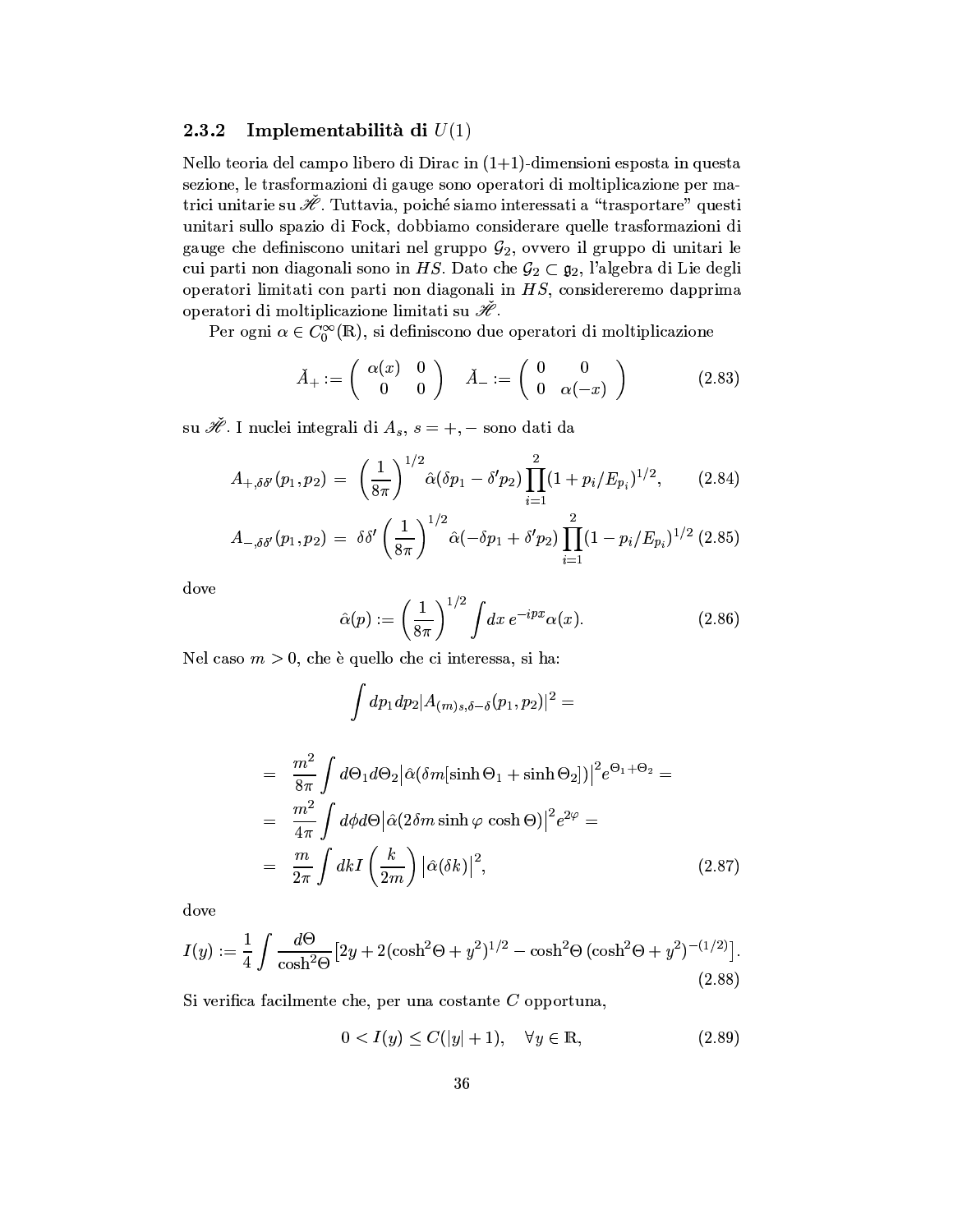da cui si ricava la convergenza dell'integrale (2.87). Questo dimostra che le parti non diagonali di  $A_{(m)s}$  sono in HS per  $m > 0$ 

Per quanto riguarda gli operatori di moltiplicazione della forma

$$
\left(\begin{array}{cc} 0 & \alpha(\,\cdot\,) \\ 0 & 0 \end{array}\right) \quad \text{e} \quad \left(\begin{array}{cc} 0 & 0 \\ \alpha(\,\cdot\,) & 0 \end{array}\right),
$$

si verifica facilmente che non sono elementi di  $g_2$ . Per questo motivo restringiamo la nostra attenzione agli operatori di moltiplicazione che commutano con  $\gamma^5$ . Chiaramente, perchè gli operatori A siano in  $\mathfrak{g}_2$  non è necessario che $\alpha\,\in\,C_0^\infty,$ ma è sufficiente richiedere che $\alpha$ sia in $L^\infty(\mathbb{R})$ e che abbia trasformata di Fourier distribuzionale tale che la (2.87) abbia senso e converga. Comunque, per evitare inutili complicazioni tecniche, fissiamo una classe più ristretta di funzioni  $\alpha$ , precisamente le scegliamo nello spazio di Sobolev  $H_1(\mathbb{R})$ . Ricordiamo che  $H_1(\mathbb{R})$  consiste delle funzioni assolutamente continue in  $L^2$  con derivata anch'essa in  $L^2$ . Poichè tali funzioni si annullano all'infinito, sono limitate e la condizione  $HS$  è soddisfatta in quanto  $\int dk (k^2 + 1) |\hat{\alpha}(k)|^2 < \infty$  implica  $\int dk |k| |\hat{\alpha}(k)|^2 < \infty$ . Denotiamo con V lo spazio delle funzioni a valori reali in  $H_1(\mathbb{R})$ . È chiaro che, per ogni  $\alpha \in V$ ,  $\exp[i\alpha(x)]$  è un cammino continuo nel gruppo  $U(1)$ , che converge all'identità per  $|x| \to \infty$ ; inoltre, tali cammini formano un gruppo rispetto alla moltiplicazione punto per punto, in quanto  $V$  è uno spazio vettoriale. In tal modo si ottiene un sottogruppo del gruppo dei cappi in  $U(1)$ , denotato con  $L_e U(1)_0$ . Il pedice e sta a significare che i cappi partono dall'identità e, mentre il pedice 0 denota l'indice di avvolgimento. Introduciamo adesso un gruppo più grande costituito da cappi intorno ad e di indice di avvolgimento arbitrario. A tale scopo, poniamo

$$
L_e U(1) := \{ u \in \text{Map}(\mathbb{R}, U(1)) \, | \, u(\cdot) - 1 \in H_1(\mathbb{R}) \}. \tag{2.90}
$$

In effetti  $L_eU(1)$  è un gruppo rispetto alla moltiplicazione punto per punto in virtù del fatto che  $f \in H_1$  e  $g - 1 \in H_1$  implicano  $fg \in H_1$ . Definendo  $\eta(x) := \pi + 2 \arctan x \in \sigma(x) := \exp[i\eta(x)] = (x - i)/(x + i)$  si verifica facilmente che ogni  $u(x) \in L_e U(1)$  può essere scritto in modo unico nella forma  $\exp[i\alpha(x)]\sigma^{n}(x)$  con  $\alpha \in V$  e  $n \in \mathbb{Z}$ . Quindi,  $L_{e}U(1)$  è generato dalla sua componente dell'identità  $L_e U(1)_0$  e dal cappio  $\sigma$  di indice di avvolgimento 1.

Su  $\check{\mathscr{H}}$  definiamo due rappresentazioni unitarie fedeli  $\check{\pi}_{\pm}$  di  $L_eU(1)$  ponendo

$$
\check{\pi}_+(u) = \left(\begin{array}{cc} u(x) & 0\\ 0 & 1 \end{array}\right) \tag{2.91}
$$

 $\mathbf{e}$ 

$$
\check{\pi}_-(u) = \left(\begin{array}{cc} 1 & 0 \\ 0 & u(-x) \end{array}\right). \tag{2.92}
$$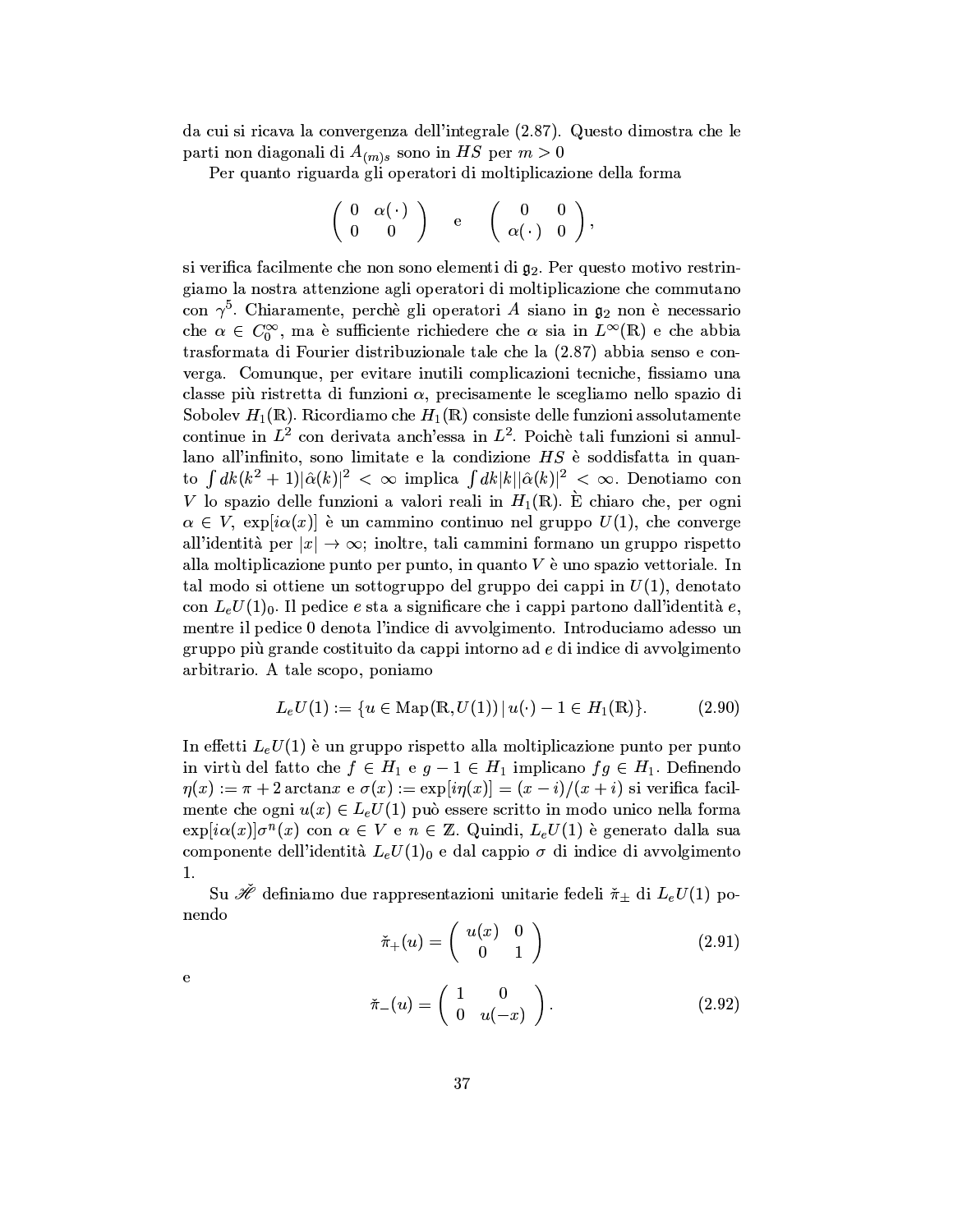Per quanto visto in precedenza è chiaro che  $\pi_s(u) \in \mathcal{G}_2$ . Corrispondentemente, si ottengono due rappresentazioni unitarie proiettive  $\Gamma(\pi_{\pm})$  su  $\mathcal{F}_a(\mathscr{H})$ . Altre trasformazioni di gauge globali sono della forma

$$
\left(\begin{array}{cc} e^{i\varphi_+} & 0\\ 0 & e^{i\varphi_-} \end{array}\right), \quad \varphi_\pm \in (0, 2\pi).
$$

Nel caso che ci interessa,  $m > 0$ , si deve richiedere  $\varphi_+ = \varphi_-$ , altrimenti la condizione $HS$ sarebbe violata. La scelta del segno – per l'argomento di $\boldsymbol{x}$ nella seconda delle (2.83) e nella (2.92) è motivata dal fatto che in tal modo valgono le seguenti relazioni:

$$
\check{P}\check{A}_s\check{P} = \check{A}_{-s}, \quad \check{P}\check{\pi}_s(u)\check{P} = \check{\pi}_{-s}(u), \tag{2.93}
$$

di dimostrazione immediata. Grazie ad esse si ottiene un'equivalenza unitaria delle corrispondenti rappresentazioni attraverso l'operatore parità dello spazio di Fock, permettendo così di considerare soltanto una delle due rappresentazioni.

Chiudiamo questo paragrafo stabilendo una formula utile per il calcolo dell'indice di  $U_{--}$  nel caso di un moltiplicatore unitario. Gli operatori che ci interessano hanno la forma

$$
(\check{U}f)(x) = u(x)f(x), \quad u(x) \in U(2), \quad f \in \check{\mathscr{H}} \tag{2.94}
$$

dove, al solito,  $u(x)$  denota una matrice  $2 \times 2$  che, in questo caso, assumiamo diagonale:

$$
u(x) = \begin{pmatrix} u_+(x) & 0 \\ 0 & u_-(x) \end{pmatrix}, \quad u_\pm(x) \in \mathbb{C}.\tag{2.95}
$$

Gli operatori di questa forma costituiscono un gruppo  $G_{\chi}$ . Consideriamo il suo sottogruppo  $G_e$  costituito da quegli elementi  $U \in G_\chi$  le cui funzioni  $u_{\pm}(x) \in U(1)$  sono continue su R e soddisfano

$$
u_s(x) - 1 = o(1), \quad |x| \to \infty, \quad s = +, -.
$$

Tali elementi ammettono un'ovvia interpretazione topologica:  $u_{\pm}$  possono essere visti come mappe continue di  $\mathbb{S}^1$  che si riducono ad 1 sul polo N. L'utilità di questa interpretazione risulta più evidente in casi di dimensione superiore, dove è particolarmente conveniente vedere  $\mathbb{R}^{2N-1}$  come ottenuto da  $S^{2N-1}$  tramite proiezione stereografica. Per operatori di questo tipo è possibile dare una formula per il calcolo dell'indice di  $U_{--}$ . Vale, infatti, il seguente

**Teorema 1** Per ogni U di  $G_e$ 

$$
Ind U_{--} = w(u_+) - w(u_-) \tag{2.96}
$$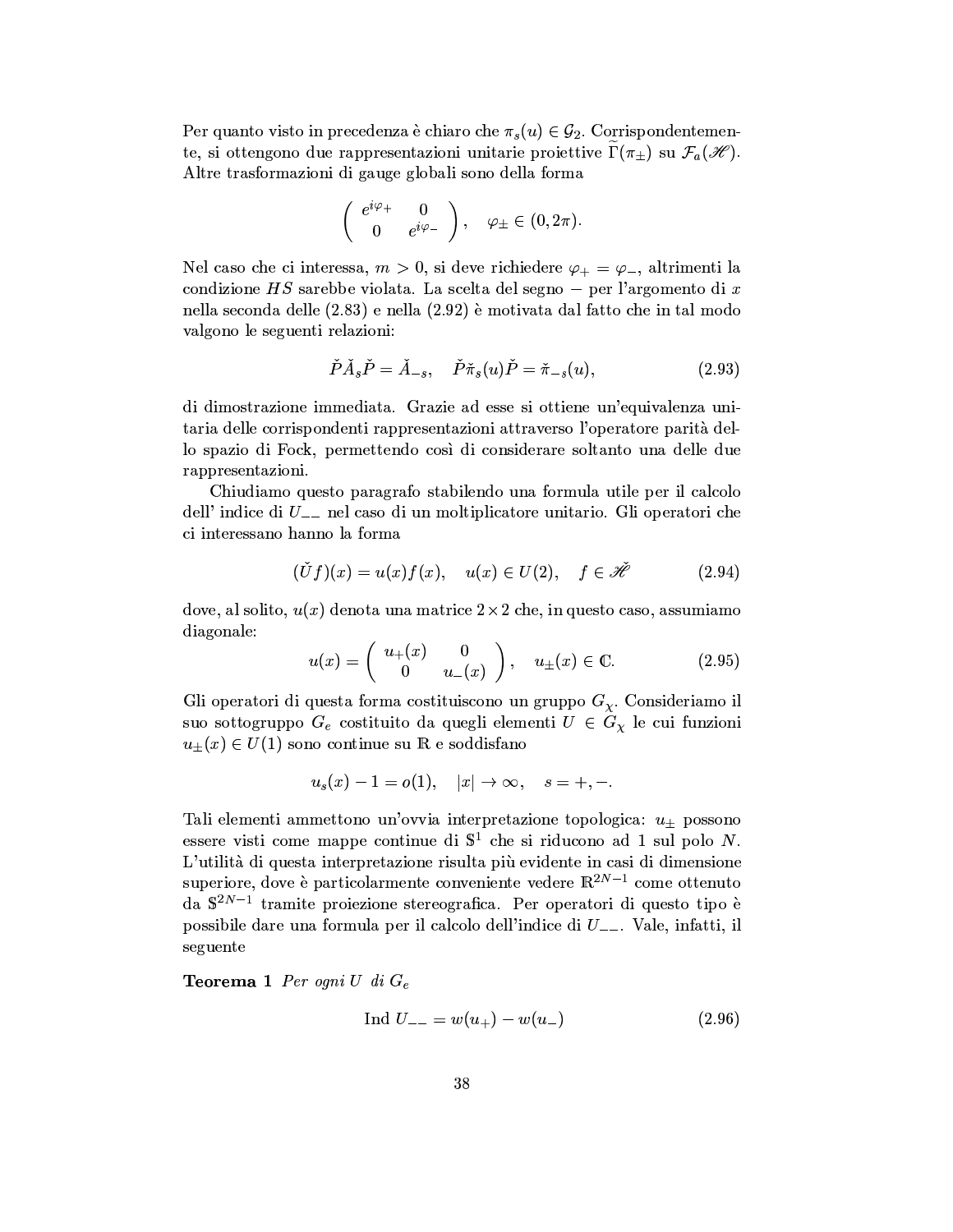(Cf. [Rui]). Ma possiamo specializzare ulteriormente queste formule per renderle ancora più adatte al tipo di operatori che incontreremo. In particolare, nel caso  $(1+1)$ -dimensionale, possiamo considerare quei moltiplicatori continui di  $G_\chi$  per i quali esiste  $u_\infty \in C(\mathbb{S}^0, U(1))$  tali che

$$
u_s(x) - u_\infty\left(\frac{x}{|x|}\right) = o(1), \quad |x| \to \infty, \quad s = +, -.
$$

Nel nostro caso è ovviamente  $\mathbb{S}^0 \equiv \{\pm 1\}$ . Si dimostra che tali moltiplicatori costituiscono un gruppo, denotato con  $G_h$ , e che per essi si può calcolare l'indice di Fredholm grazie al seguente (Cf. [Rui])

**Teorema 2** Sia  $U \in G_h$ . Allora

$$
Ind U_{--} = w(u_{+}u_{-}^{-1}). \tag{2.97}
$$

Chiaramente, la mappa  $u_+u_-^{-1}$  è continua all'infinito, e quindi ha un indice di avvolgimento ben definito  $w \in \mathbb{Z}$ .

Anticipando un calcolo che risulterà utile nel prossimo capitolo, consideriamo il caso  $u_+(x) = e^{i\pi(n+\lambda)\varepsilon(x)}$ ,  $u_-(x) = e^{i\pi\lambda\varepsilon(x)}$ . Come è noto, l'indice di avvolgimento di una curva  $\gamma : t \in [a, b] \mapsto \gamma(t)$  intorno al punto  $z_0$  è  $\frac{1}{2\pi i} \int_a^b \frac{dz}{z-z_0}$ . Ponendo  $t \equiv \varepsilon(x) \in [-1,1]$ , otteniamo la curva  $z(t) = e^{i\pi nt}$  il cui indice di avvolgimento intorno al punto  $z_0 = 0$  è proprio *n*. Pertanto, il teorema 2 ci ha fornito un metodo per determinare facilmente l'indice di  $U_{-}$  in un caso che tornerà particolarmente utile quando dovremo stabilire quali settori carichi sono connessi al settore del vuoto dai portatori di carica di questa forma.

## Operatori di campo "classici" e loro imple- $2.4\,$ mentazione

Per completare lo studio degli operatori che utilizzeremo nel capitolo successivo, vogliamo dimostrare che i nostri unitari che inducono automorfismi dell'algebra CAR sullo spazio di Fock fermionico sono tutti unitariamente implementabili. Seguiremo la linea espositiva di Ruijsenaars.

Sia  $\alpha(x_1)$  una funzione  $C^{\infty}$  dispari e a valori reali che valga 1 per  $x_1 > 1$ e che sia monotona crescente su  $(-1, 1)$ . In questa sezione studieremo un operatore "kink" definito da

$$
\check{U}_{\lambda,\epsilon} := e^{i\pi\lambda\alpha(\cdot/\epsilon)}, \quad \lambda \in \mathbb{C}, \quad \epsilon > 0,
$$
\n(2.98)

ed i corrispondenti operatori di campo classici  $U_{\lambda,\epsilon}^x \equiv T(x)U_{\lambda,\epsilon}T(-x)$  di cutoff. Il primo risultato è una forma di località "approssimata" per gli operatori classici di campo: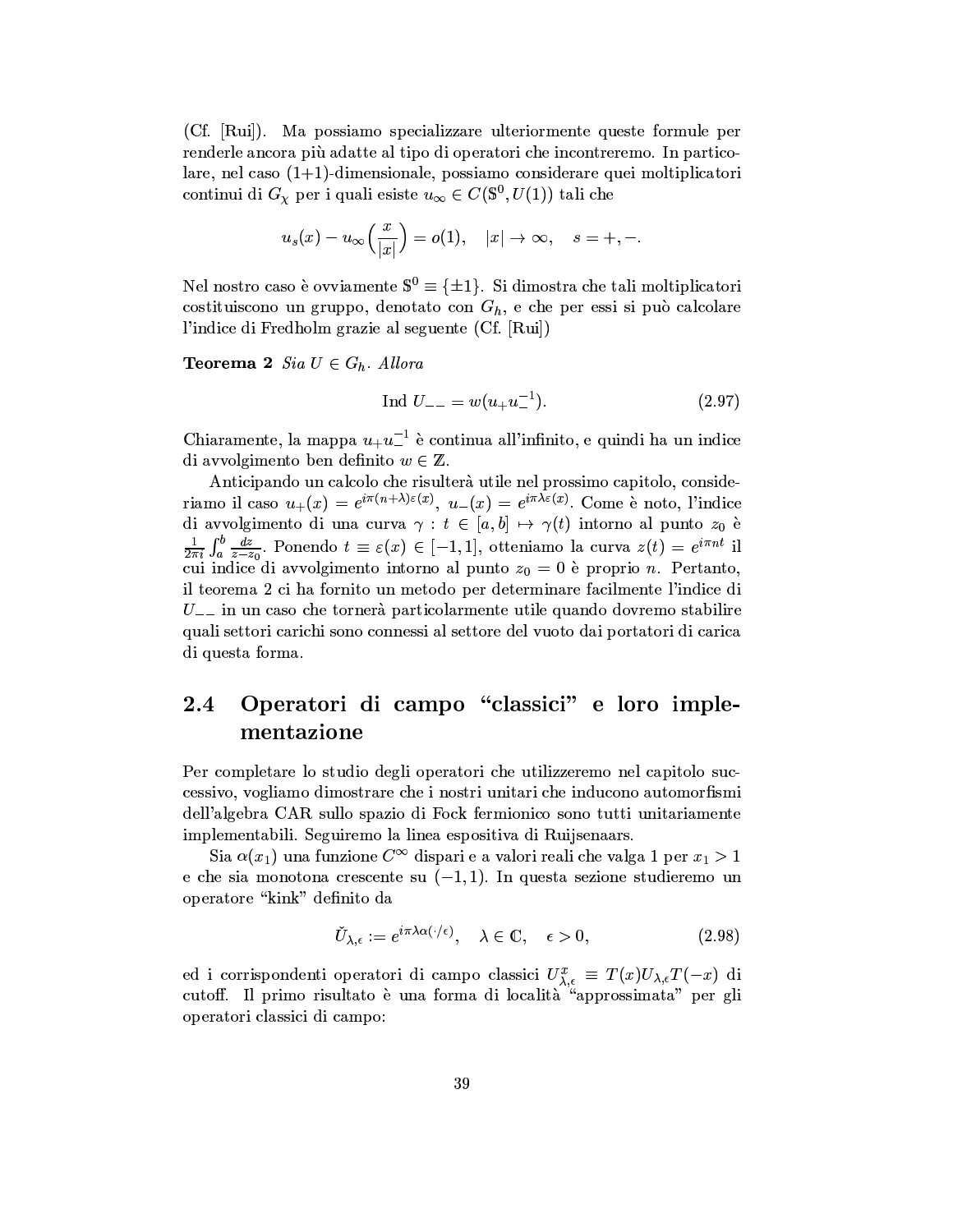**Lemma 1** Dati  $x, y \in \mathbb{R}^2$  con  $(x - y)^2 < 0$ , si ha

$$
[U_{\lambda,\epsilon}^x, U_{\lambda',\epsilon}^y] = 0, \quad \forall \lambda, \lambda' \in \mathbb{C}
$$
\n(2.99)

 $per \epsilon$  sufficientemente piccolo.

Innanzitutto notiamo che è sufficiente dimostrare la tesi  $Dimostrazione.$ per  $x \in (a, a + \delta)$  e  $y \in (-a, -a - \delta)$ , dove  $a \geq 0$  e  $\delta > 0$ . Inoltre, basta dimostrare che i commutatori sono nulli sui sottospazi  $\mathcal{H}_r$  e  $\mathcal{H}_l$  di  $\mathcal{H}_r$  per  $\epsilon$ sufficientemente piccolo, dove  $\mathcal{H}_r$  e  $\mathcal{H}_l$  sono costituiti dalle funzioni in  $\mathcal{H}$ i cui supporti sono posti alla destra e sinistra dell'origine, rispettivamente. Fissato  $\epsilon \leq \delta$ , affermiamo che gli operatori  $\check{U}^x_{\lambda,\epsilon}, \check{U}^y_{\lambda',\epsilon}$ : (i) agiscono come la moltiplicazione per il fattore  $e^{-i\pi\lambda}$ ,  $e^{i\pi\lambda'}$  su  $\mathscr{H}_i$ ,  $\mathscr{H}_r$ , rispettivamente; (ii) lasciano invariati  $\mathcal{H}_r$ ,  $\mathcal{H}_l$ . In effetti, da queste due affermazioni la (2.99) segue facilmente. La verifica di (i) e (ii) segue una procedura standard  $(Cf. [Rui]).$ 

 $\Box$ 

Vogliamo dimostrare che  $U_{\lambda,\epsilon}$  ha parti non diagonali in HS per ogni  $\lambda \in \mathbb{C},$  e che quindi genera trasformazioni di Bogoliubov unitariamente implementabili per ogni  $\lambda \in \mathbb{R}$ . Ricordiamo innanzitutto che  $\tilde{U}_{\lambda,\epsilon}$  agisce come la moltiplicazione per la funzione  $e^{i\pi \lambda \alpha(x_1/\epsilon)}$ , che assume i valori costanti  $e^{\pm i\pi\lambda}$  per  $x_1 \lessgtr \pm \epsilon$ . Introduciamo un operatore ausiliario

$$
\check{U}^C_{\lambda,\epsilon} \equiv \cos \pi \lambda + i \sin \pi \lambda \, \tanh \frac{\pi}{2} \Big( \frac{\cdot}{\epsilon} - i \lambda \Big), \quad \lambda \in \mathbb{C}, \tag{2.100}
$$

che è unitario per  $\lambda \in \mathbb{R}$ . La convenienza di introdurre questo operatore sta nel fatto che l'operatore differenza

$$
\check{D}_{\lambda,\epsilon} \equiv \check{U}_{\lambda,\epsilon} - \check{U}_{\lambda,\epsilon}^C \tag{2.101}
$$

agisce come la moltiplicazione per una funzione in  $S(\mathbb{R})$ , mentre la trasformata di Fourier della funzione  $\tanh \pi/2(x-i\lambda)$ , vista come una distribuzione temperata, può essere calcolata esplicitamente:

$$
\int dx e^{-ipx} \tanh\frac{\pi}{2}(x - i\lambda) = \frac{2}{i} P \frac{e^{\lambda p}}{\sinh p}.
$$
 (2.102)

Per  $f_1, f_2 \in S(\mathbb{R})^2$  e  $|Re\lambda| < 1$  si ottiene, utilizzando la trasformazione unitaria W,

$$
(f_1, \check{U}^C_{\lambda,\epsilon}f_2) = \sum_{\delta,\delta'=+,-}\int d\theta_1 d\theta_2 \overline{(W^{-1}f_1)}_{\delta}(\theta_1)U^C_{\lambda,\epsilon\delta\delta'}(\theta_1,\theta_2)(W^{-1}f_2)_{\delta'}(\theta_2),
$$

dove i nuclei integrali sono dati da

$$
U_{\lambda,\epsilon\delta\delta}^{C}(\theta_1,\theta_2)=\cos\pi\lambda\delta(\theta_1-\theta_2)+\epsilon P C_{\lambda}(\epsilon\delta(\sinh\theta_1-\sinh\theta_2))\cosh\left(\frac{\theta_1+\theta_2}{2}\right),
$$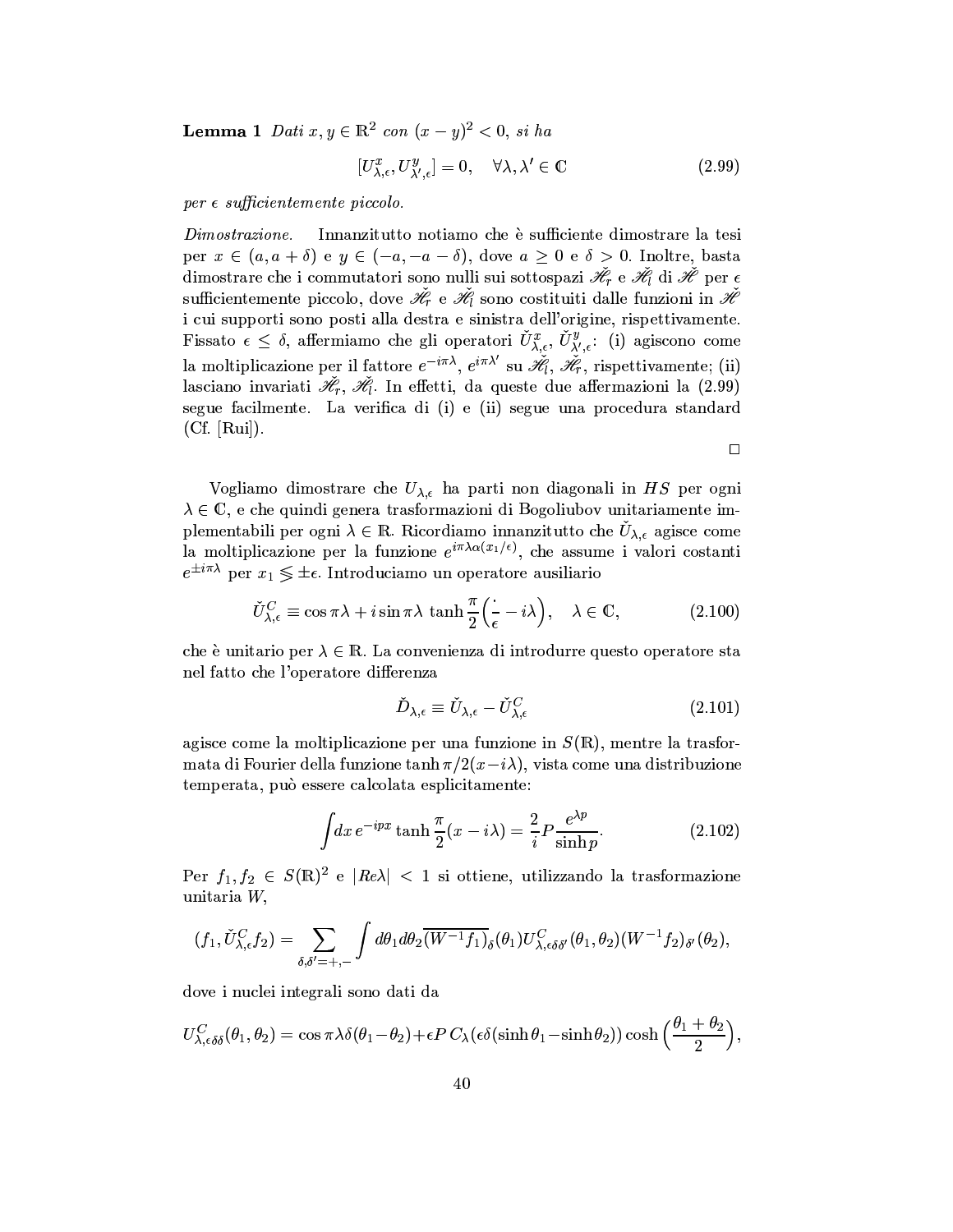$$
U_{\lambda,\epsilon\delta-\delta}^{C}(\theta_1,\theta_2)=i\epsilon\delta C_{\lambda}(\epsilon\delta(\sinh\theta_1+\sinh\theta_2))\sinh\left(\frac{\theta_1+\theta_2}{2}\right),\,
$$

e  $C_{\lambda}$  è la funzione

$$
C_\lambda(p)\equiv\sin\pi\lambda e^{\lambda p}/\pi\sinh p.
$$

Analogamente, otteniamo i nuclei integrali per gli operatori differenza

$$
D_{\lambda,\epsilon\delta\delta}(\theta_1,\theta_2) = \epsilon D_{\lambda}(\epsilon\delta(\sinh\theta_1 - \sinh\theta_2))\cosh\left(\frac{\theta_1 + \theta_2}{2}\right)
$$
  

$$
D_{\lambda,\epsilon\delta-\delta}(\theta_1,\theta_2) = i\epsilon\delta D_{\lambda}(\epsilon\delta(\sinh\theta_1 + \sinh\theta_2))\sinh\left(\frac{\theta_1 + \theta_2}{2}\right),
$$

dove  $D_{\lambda}$  è la funzione in  $S(\mathbb{R})$  data da

$$
D_{\lambda}(p) \equiv \frac{1}{2\pi} \int dx \, e^{-ipx} \Big[ e^{i\pi \lambda \alpha(x)} - \cos \pi \lambda - i \sin \pi \lambda \tanh \frac{\pi}{2}(x - i\lambda) \Big].
$$

Pertanto:

$$
U_{\lambda,\epsilon\delta\delta'}(\theta_1,\theta_2)=U^C_{\lambda,\epsilon\delta\delta'}(\theta_1,\theta_2)+D_{\lambda,\epsilon\delta\delta'}(\theta_1,\theta_2).
$$

# **Lemma 2** Gli operatori  $U_{\lambda,\epsilon\delta-\delta}$  sono funzioni  $||\cdot||_2$ -intere di  $\lambda$ .

Osserviamo che  $U_{n\lambda,\epsilon}=(U_{\lambda,\epsilon})^n$ e che gli operatori $U_{\lambda,\epsilon\delta\delta}$  $Dimostrazione.$ sono intere (in norma) in  $\lambda$ , in virtù del fatto che  $\check{U}_{\lambda,\epsilon}$  possiedono queste proprietà. Quindi, dobbiamo soltanto dimostrare che  $U_{\lambda,\epsilon\delta-\delta}$  sono  $||\cdot||_2$ analitiche per  $\lambda$  nella striscia  $S = {\lambda \in \mathbb{C} | |Re\lambda| < 1/2}$ . A questo punto utilizziamo la stima

$$
\int\!\! d\varphi\, d\theta |K_\lambda(2\epsilon\sinh\varphi\cosh\theta)|^2\sinh^2\varphi\leq C\epsilon^{-3}\int\!\! dp\, d\theta |K_\lambda(p)|^2p^2/\cosh^3\theta<\infty,
$$

 $K_{\lambda} = C_{\lambda}, D_{\lambda}$ , per affermare che gli operatori  $U_{\lambda,\epsilon\delta-\delta}$  sono di Hilbert-Schmidt per  $\lambda \in S$ . Se, per  $\lambda, \lambda_0 \in S$ , vale la stima

$$
|p| | (K_{\lambda}(p) - K_{\lambda_0}(p)) (\lambda - \lambda_0)^{-1} - K'_{\lambda_0}(p) | \leq C(\lambda, \lambda_0) (1 + p^2)^{-1}, \quad (2.103)
$$

 $K_{\lambda} = C_{\lambda}, D_{\lambda}$ , (abbiamo considerato la derivata rispetto a  $\lambda$ ), allora l'analiticità in  $S$  è dimostrata. Pertanto, dimostriamo la  $(2.103)$ . Chiaramente, tale stima vale per  $K_{\lambda} = C_{\lambda}$ , per cui dobbiamo solo considerare il caso  $K_{\lambda} = D_{\lambda}$ . Sostituendo l'espressione di  $D_{\lambda}(p)$  si ottiene

$$
p(1+p^2)[(D_{\lambda}(p) - D_{\lambda_0}(p))(\lambda - \lambda_0)^{-1} - D'_{\lambda_0}(p)] =
$$
  
= 
$$
\frac{1}{2\pi i} \int dx e^{-ipx} (1 - \partial_x^2) [(F(\lambda, x) - F(\lambda_0, x))(\lambda - \lambda_0)^{-1} - F'(\lambda_0, x)]
$$

dove

$$
F(\lambda, x) \equiv -\pi \lambda \alpha'(x) \sin \pi \lambda \alpha(x) + i\pi \left[ \lambda \alpha'(x) \cos \pi \lambda \alpha(x) - \frac{\sin \pi \lambda}{2 \cosh^2 \frac{\pi}{2}(x - i\lambda)} \right].
$$

Notando che  $\alpha' \in C_0^{\infty}$ , la stima segue facilmente anche per il caso  $K_{\lambda} = D_{\lambda}$ .  $\Box$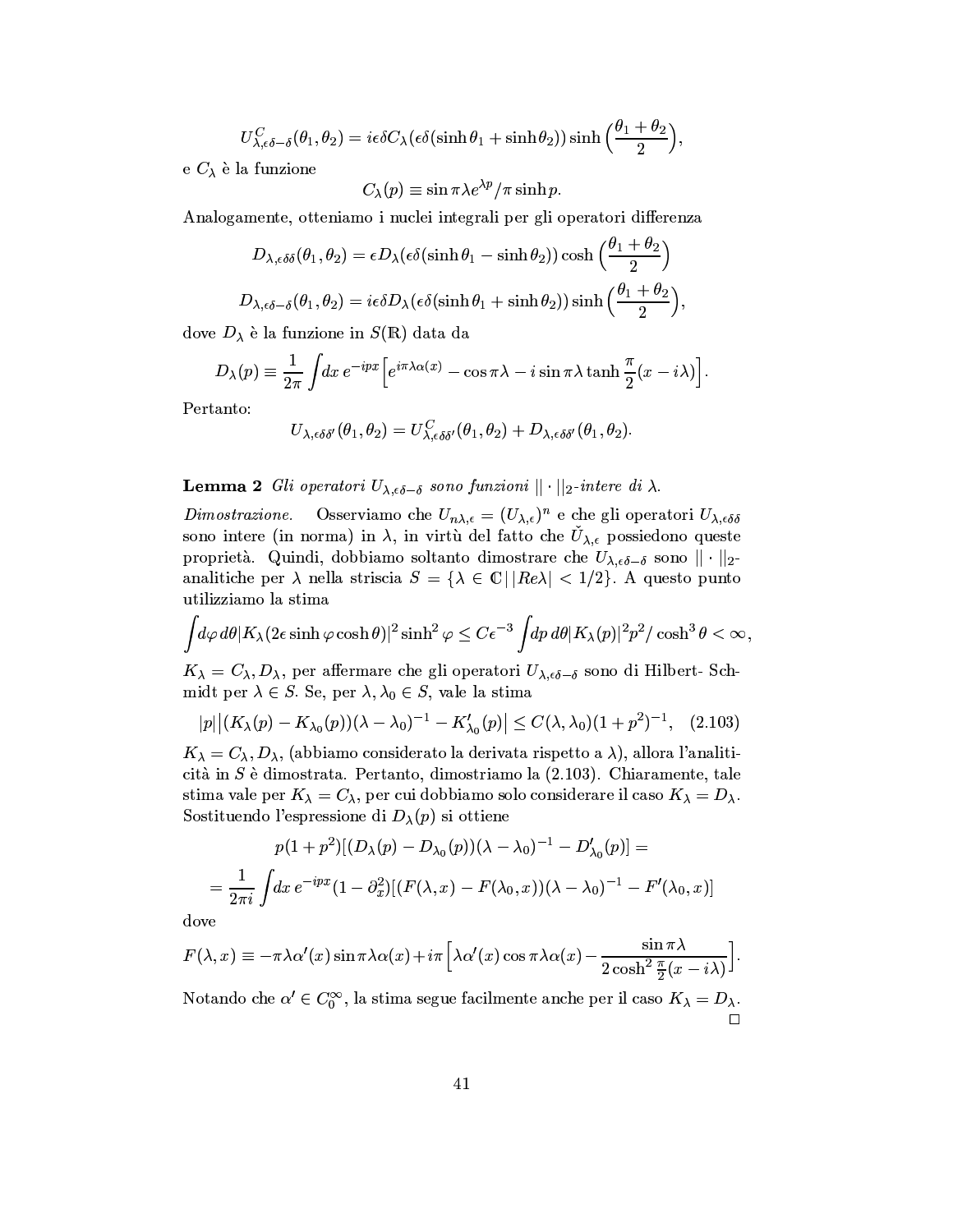# Capitolo 3

# Teoria algebrica dei campi massivi liberi di Dirac in  $(1+1)$  dimensioni

Applichiamo la teoria dei gruppi di gauge fermionici esposta nel capitolo precedente per costruire un modello che esibisca statistiche anioniche. Lo spazio di Hilbert da cui partiremo è  $H = L^2(\mathbb{R}, \mathbb{C}^2)$ . Per ogni unitario U su H è definito l'automorfismo  $\rho_U(\phi(f)) = \phi(Uf)$ . In particolare, adottando come polarizzazione di  $H$  quella descritta dallo spettro dell'operatore di Dirac libero  $H_m$ , si può porre  $U = e^{itH_m}$ . Per brevità, indichiamo con  $\rho_t$ l'automorfismo generato da tale unitario per ogni valore fissato di t. Lo spazio di una particella è definito da

$$
\mathcal{H}_1:=P_+H\oplus \overline{P_-H}
$$

e lo spazio di Hilbert fisico è  $\mathcal{H} := \mathcal{F}_a \mathcal{H}_1$ .

Consideriamo la seguente rappresentazione irriducibile, fedele<sup>1</sup>, ad energia positiva  $\pi$  dell'algebra CAR su H

$$
\pi(\phi(f)) = c(P_+f) + c^*(\overline{P_-f}).
$$

Denotato con  $K$  l'insieme dei doppi coni nello spazio di Minkowski  $(1+1)$ dimensionale, indichiamo con  $B_{\mathcal{O}}$  la sua base al tempo t. Si definiscono le algebre di campo localizzate nel doppio cono  $\mathcal{O}$ :

$$
\mathscr{F}(\mathcal{O})=\{\pi(\phi(e^{itH_m}f)): \text{supp}(f)\subset B_\mathcal{O}\}''.
$$

L'algebra dei campi è quindi definita al solito modo

$$
\mathscr{F}:=\overline{\bigcup_{\mathcal{O}\in\mathcal{K}}\mathscr{F}(\mathcal{O})}^{\|\cdot\|_{C^*}}.
$$

<sup>1</sup>cfr. Appendice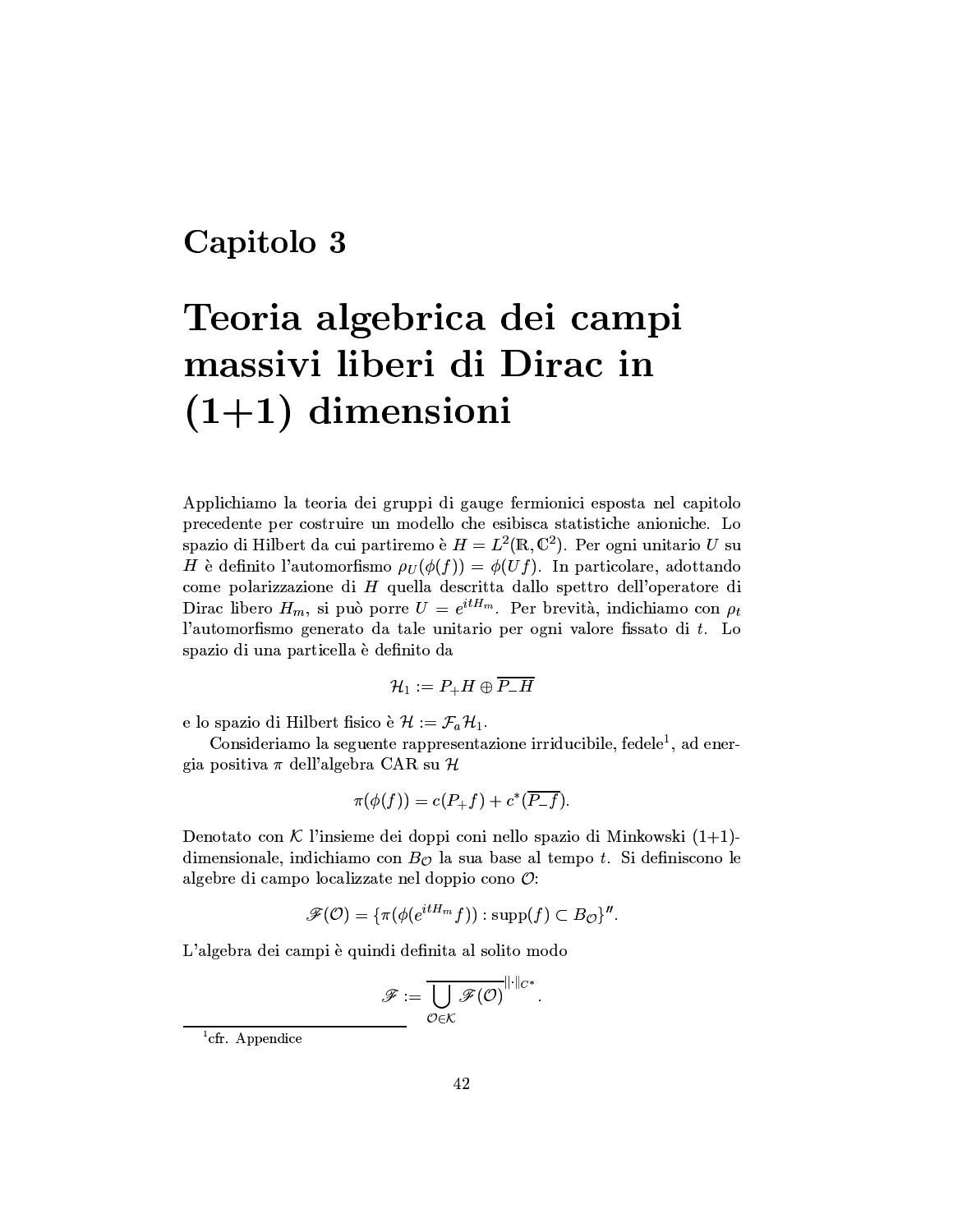Poiché i campi fermionici anticommutano, la nozione più appropriata di dualità non è quella alla Haag ma è la *dualità twisted*: per ogni  $F \in \mathcal{F}$  si definisce la sua parte bosonica e fermionica, rispettivamente

$$
F_{\pm}:=\frac{1}{2}(F\pm Ad_{\tilde{\Gamma}(-1)}(F)).
$$

e si pone

$$
\mathscr{F}(\mathcal{O})^{\tau} := \{ F_+ + i\tilde{\Gamma}(-1)F_- : F \in \mathscr{F}(\mathcal{O}) \}.
$$

La dualità twisted afferma dunque

$$
\mathscr{F}(\mathcal{O})^{\tau}=\mathscr{F}(\mathcal{O}')'.
$$

L'algebre delle osservabili localizzate in  $\mathcal O$  è costituita dagli elementi  $U(1)$ invarianti della corrispondente algebra di campo:

$$
\mathscr{A}(\mathcal{O}) := \mathscr{F}(\mathcal{O}) \cap \{ \Gamma(e^{i\gamma}) : \gamma \in \mathbb{R} \}^{\prime}.
$$

Applicando questa costruzione generale al nostro caso,  $\mathcal{O} \rightarrow \mathscr{A}(\mathcal{O})$  è proprio la rete delle osservabili del campo libero di Dirac in  $(1+1)$ -dimensioni. Purtroppo  $\mathscr{A}(0)$  non soddisfa alla dualità di Haag, ovvero  $\mathscr{A}(0) \subsetneq \mathscr{A}(0')'$ . Per provare questa affermazione è sufficiente esibire un  $A \in \mathscr{A}(0)'$  tale che  $A \notin \mathscr{A}(\mathcal{O}') = \mathscr{A}(\mathcal{O}')''$ . Si può scegliere  $A := \pi(\phi(f_1))^* \pi(\phi(f_2))$ , con  $\text{supp}(f_i) \subset B_{\mathcal{O}_i}$ , essendo  $\mathcal{O}_1$  ed  $\mathcal{O}_2$  due doppi coni contenuti nella componente di sinistra, rispettivamente, di destra del complemento causale di  $\mathcal{O}$ . Poichè  $(f_i, f) = 0$ , segue subito dalle relazioni dell'algebra CAR che

$$
\big[\pi(\phi(f_1))^*\pi(\phi(f_2)),\pi(\phi(f))\big]=0,
$$

e quindi, posto  $\mathscr{B}(\mathcal{O}) := {\pi(\phi(f)) : \text{supp}(f) \subset B_{\mathcal{O}}}, \text{ si ha } A \in \mathscr{B}(\mathcal{O})'.$ Poiché  $\mathscr{B}(0)^{n} = \mathscr{F}(0)$ , segue che  $A \in \mathscr{F}(0)^{n}$ , e quindi  $A \in \mathscr{A}(0)^{n}$ . Tale  $A$  è invariante per trasformazioni di gauge (come subito si verifica), ma non appartiene all'algebra  $\mathscr{A}(\mathcal{O}')$  in quanto quest'ultima, corrispondendo ad una regione non connessa, è per definizione generata dalle algebre delle osservabili associate alla componente di destra e di sinistra del complemento causale di  $\mathcal{O}$ . Quest'algebra, però, non contiene operatori gauge-invarianti costruiti usando campi localizzati in entrambe le componenti.

Non è certamente questo il solo caso in cui la dualità di Haag è violata. È noto, ad esempio, che sebbene sia valida nelle teorie dei campi quantistici conformi per i campi osservabili sul raggio luce compattificato  $\mathbb{S}^1$  e sullo spazio di Minkowski  $\mathbb{S}^1 \times \mathbb{S}^1$ , la dualità alla Haag non è più vera per la restrizione dei campi conformi agli spazi non compatti  $\mathbb{R}$ .  $\mathbb{R} \times \mathbb{R}$ rispettivamente (Cf. [BM]). In generale, in condizioni di rottura spontanea di simmetria, la rete delle osservabili  $\mathcal{O} \rightarrow \mathscr{A}(\mathcal{O})$  ammette un'estensione non banale  $\mathcal{O} \to \mathscr{B}(\mathcal{O})$  che continua ad essere locale. Pertanto (ricordando il significato di dualità alla Haag come condizione di massimalità rispetto alla località) l'algebra delle osservabili non soddisfa alla dualità nella rappresentazione del vuoto  $\pi_0$ , ossia  $\pi_0(\mathscr{A}(0)) \subsetneq \pi_0(\mathscr{A}(0'))'$  (almeno per O sufficientemente grande).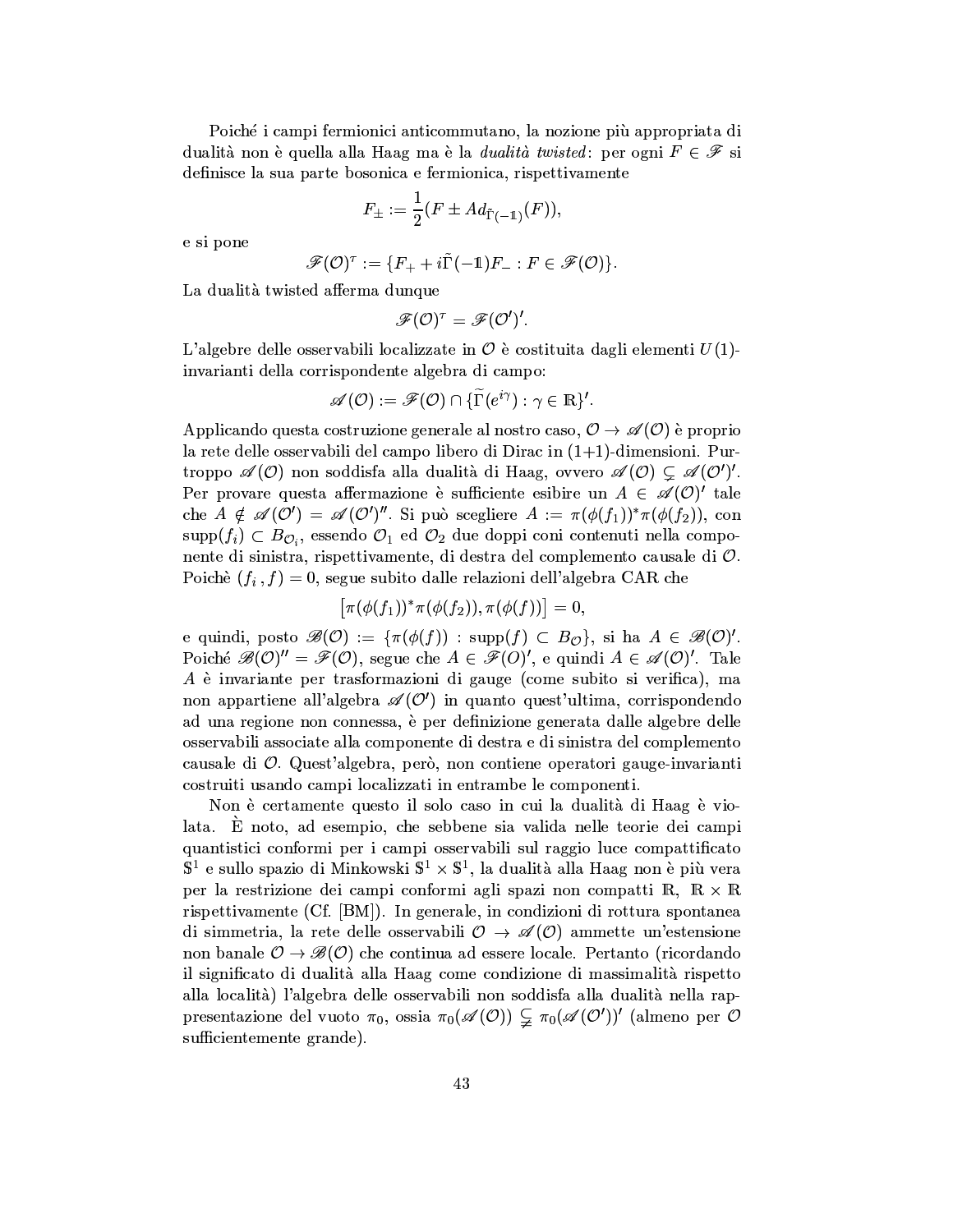#### $3.1$ Automorfismi localizzati e trasportabili

Riportiamo alcuni risultati noti da cui partire per la nostra analisi. Se definiamo, per  $U \in \mathcal{G}_2$ ,  $\rho_U(A) := \tilde{\Gamma}(U) A \tilde{\Gamma}(U)^*$ ,  $A \in \mathscr{A}$ , l'automorfismo  $\rho_U$ è sicuramente unitariamente implementabile nella rappresentazione di Fock  $\pi$  nel caso in cui U venga scelto fra uno dei seguenti unitari di  $L^2(\mathbb{R}, \mathbb{C}^2)$ :

$$
U(n) = \begin{pmatrix} e^{i\pi n\varepsilon(x)} & 0\\ 0 & 1 \end{pmatrix} \qquad V(\lambda) = \begin{pmatrix} e^{i\pi\lambda\eta(x)} & 0\\ 0 & e^{i\pi\lambda\eta(x)} \end{pmatrix}
$$

dove  $n \in \mathbb{Z}$ ,  $\lambda \in \mathbb{R}$ . Qui  $\varepsilon(x)$  e  $\eta(x)$  sono due funzioni di classe  $C^{\infty}$ , a valori reali, antisimmetriche, monotone, che assumono definitivamente il valore 1 a destra dell'intervallo  $(-\epsilon, \epsilon)$ , e quindi il valore -1 a sinistra di tale intervallo (il motivo di tale scelta apparirà chiaro fra breve). Precisiamo che tale risultato è valido nel caso massivo (Cf. [PS]). Per studiare la localizzabilità supporremo sempre che  $n$  sia pari, ma tale convenzione non è determinante in questa trattazione (in caso contrario, basterebbe considerare  $2n$  in luogo  $\mathrm{d}i\ n$ ).

Più semplicemente,  $V(\lambda) = e^{i\pi\lambda\eta(x)}\mathbb{1}$ . Poiché  $\mathcal{G}_2$  è un gruppo, anche il prodotto tra  $U(n)$  e  $V(\lambda)$  è unitariamente implementabile. Posso dunque considerare l'operatore  $W \equiv W(n, \lambda) := U(n)V(\lambda)$ . Scegliendo  $\eta = \varepsilon$ . ottengo un operatore unitario che, sulla generica  $f \in L^2(\mathbb{R}, \mathbb{C}^2)$ , agisce esplicitamente nel modo seguente:

$$
(Wf)(x) := \begin{pmatrix} e^{i\pi(n+\lambda)\varepsilon(x)} & 0\\ 0 & e^{i\pi\lambda\varepsilon(x)} \end{pmatrix} f(x)
$$

 $\hat{E}$  evidente che  $U(n) \equiv W(n,0)$  e  $V(\lambda) \equiv W(0,\lambda)$ . Per quanto visto nel capitolo precedente, per determinare la carica trasportata dall'automorfismo  $\rho_W$ occorre calcolare il valore di  $q(W)$ . È chiaro che, per determinare l'indice di Fredholm dell'operatore  $W_{--}$  così definito sarà sufficiente calcolare, in virtù dell'additività di  $U \mapsto q(U)$ , gli indici degli operatori  $U(n)$  e  $V(\lambda)$  separatamente. Tali calcoli sono pressoché immediati. Infatti, l'indice di Fredholm dell'operatore  $U_{--}$  è uguale all'indice di avvolgimento della funzione  $e^{i\pi n\varepsilon(\cdot)}$ , per cui, poiché  $q(U) = \text{Ind}(U_{--})$ , disponiamo già di una formula per  $q(U)$ . In effetti, poiché la funzione  $\varepsilon$  è monotona e  $\lim_{x\to\pm\infty} \varepsilon(x) = \pm 1$ , si ha facilmente  $q(U) = n$ . Infine, per determinare l'indice dell'operatore  $V(\lambda)$  è sufficiente notare che, per la continuità in  $\lambda$ ,  $V(\lambda)$ <sub>--</sub> appartiene alla componente connessa dell'dentità (si intendono qui le componenti rispetto al valore dell'indice di Fredholm) e, poiché  $Ind(1) = 0$ , segue immediatamente che Ind $V(\lambda) = 0, \forall \lambda \in \mathbb{R}$ . Dunque, W ha indice n.

**Proposizione 5** Gli automorfismi  $\rho_W$  di  $\mathscr F$  inducono, per restrizione, automorfismi dell'algebra delle osservabili  $\mathscr A$ .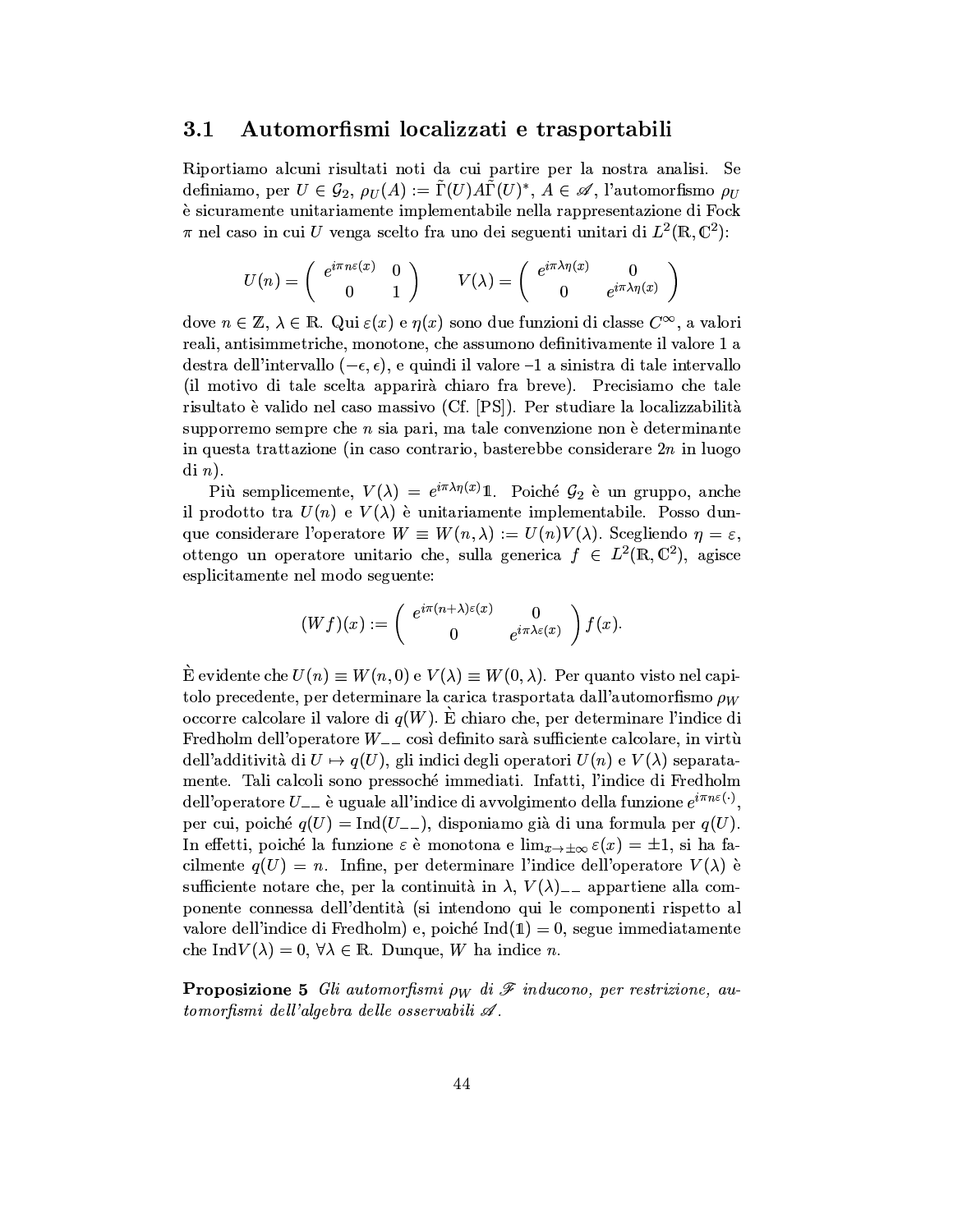*Dimostrazione.* Poiché  $\mathscr{A} := \overline{\cup_{\mathcal{O}_1 \in \mathcal{K}} \mathscr{A}(\mathcal{O}_1)}^{\|\cdot\|}$ , e poiché uno \*omomorfismo unitale tra  $C^*$  algebre con identità è continuo in norma, la tesi discende immediatamente dall'inclusione

$$
\rho_W(\mathscr{A}(O_1)) \subset \mathscr{A}(O_1), \qquad \forall O_1 \in \mathcal{K}.
$$

Per dimostrarla, consideriamo la trasformazione

$$
(Wf)(x) := \begin{pmatrix} e^{i\pi(n+\lambda)\varepsilon(x)} & 0\\ 0 & e^{i\pi\lambda\varepsilon(x)} \end{pmatrix} f(x)
$$

dove la funzione  $\varepsilon$  è centrata in  $\mathcal{O} \in \mathcal{K}$ .

(i) Dimostriamo innanzitutto che  $\rho_W(\mathscr{F}(O_1)) \subset \mathscr{F}(O_1)$ . Infatti, sia  $\text{supp}(f) \subset B_{\mathcal{O}_1}$ ; allora, se  $x \notin \text{supp}(f)$ , è certamente  $x \notin \text{supp}(Wf) = 0$ , ovvero supp $(Wf) \subset \text{supp}(f) \subset B_{\mathcal{O}_1}$ , e quindi:

$$
\rho_W(\pi(\phi(f))) \equiv \pi(\phi(Wf)) \in \mathscr{F}(\mathcal{O}_1)
$$

Allora, essendo  $\mathscr{F}(\mathcal{O}_1) := {\pi(\phi(f) : \text{supp}(f) \subset B_{\mathcal{O}_1})}$ ", l'affermazione segue dalla continuità forte di  $\rho_W$ .

(ii) Vale:  $\rho_W(\mathscr{A}(O_1)) \subset \mathscr{A}(O_1)$ ,  $\forall O_1 \in \mathcal{K}$ . In effecti, per la (i),  $\rho_W(\mathscr{A}(O_1)) \subset \rho_W(\mathscr{F}(O_1) \subset \mathscr{F}(O_1)$ , in quanto  $\mathscr{A}(O_1) \equiv \mathscr{F}(O_1)^{U(1)}$ . Rimane da dimostrare che,  $\forall A \in \mathscr{A}(O_1)$  e  $\forall \gamma \in \mathbb{R}$ ,  $[\rho_W(A), \widetilde{\Gamma}(e^{i\gamma})] = 0$ , ovvero che

$$
\widetilde{\Gamma}(W)A\,\widetilde{\Gamma}(W)^*\widetilde{\Gamma}(e^{i\gamma})=\widetilde{\Gamma}(e^{i\gamma})\widetilde{\Gamma}(W)A\,\widetilde{\Gamma}(W)^*.
$$

Osserviamo dapprima che ogni azione aggiunta  $Ad_{\widetilde{\Gamma}(e^{i\gamma})}$  commuta con ogni azione aggiunta della forma  $Ad_{\widetilde{\Gamma}(V)}$  in quanto, come discende dalla Proposizione 4,  $\widetilde{\Gamma}(e^{i\gamma})$  e  $\widetilde{\Gamma}(V)$  commutano a meno di una fattore di fase. Allora, poiché A è un'osservabile,  $[A, \tilde{\Gamma}(e^{i\gamma})] = 0$ , da cui la tesi.

 $\Box$ 

Evidentemente, le inclusioni dimostrate nella proposizione precedente sono in realtà delle uguaglianze, in quanto  $\rho_W$  è invertibile.

In vista della prossima proposizione, è utile introdurre sin d'ora due lemmi:

**Lemma 3** Gli automorfismi  $\rho_W$  sono fortemente continui, nel senso che  $\rho_W(A_n) \stackrel{f}{\rightarrow} \rho_W(A)$  quando  $A_n \stackrel{f}{\rightarrow} A$ .

Dimostrazione. Sia  $\{A_n\}_{n\in\mathbb{N}}\subset\mathscr{F}$  una successione fortemente convergente ad un elemento  $A \in \mathscr{F}$ . Poiché  $|| (A_n - A)x || \rightarrow 0$  per  $n \rightarrow \infty$   $\forall x \in \mathcal{H}$ , si ha:

$$
\|(\rho_W(A_n) - \rho_W(A))x\| = \|\widetilde{\Gamma}(W)(A_n - A)\widetilde{\Gamma}(W)^*x\| \longrightarrow 0 \quad \text{per } n \to \infty.
$$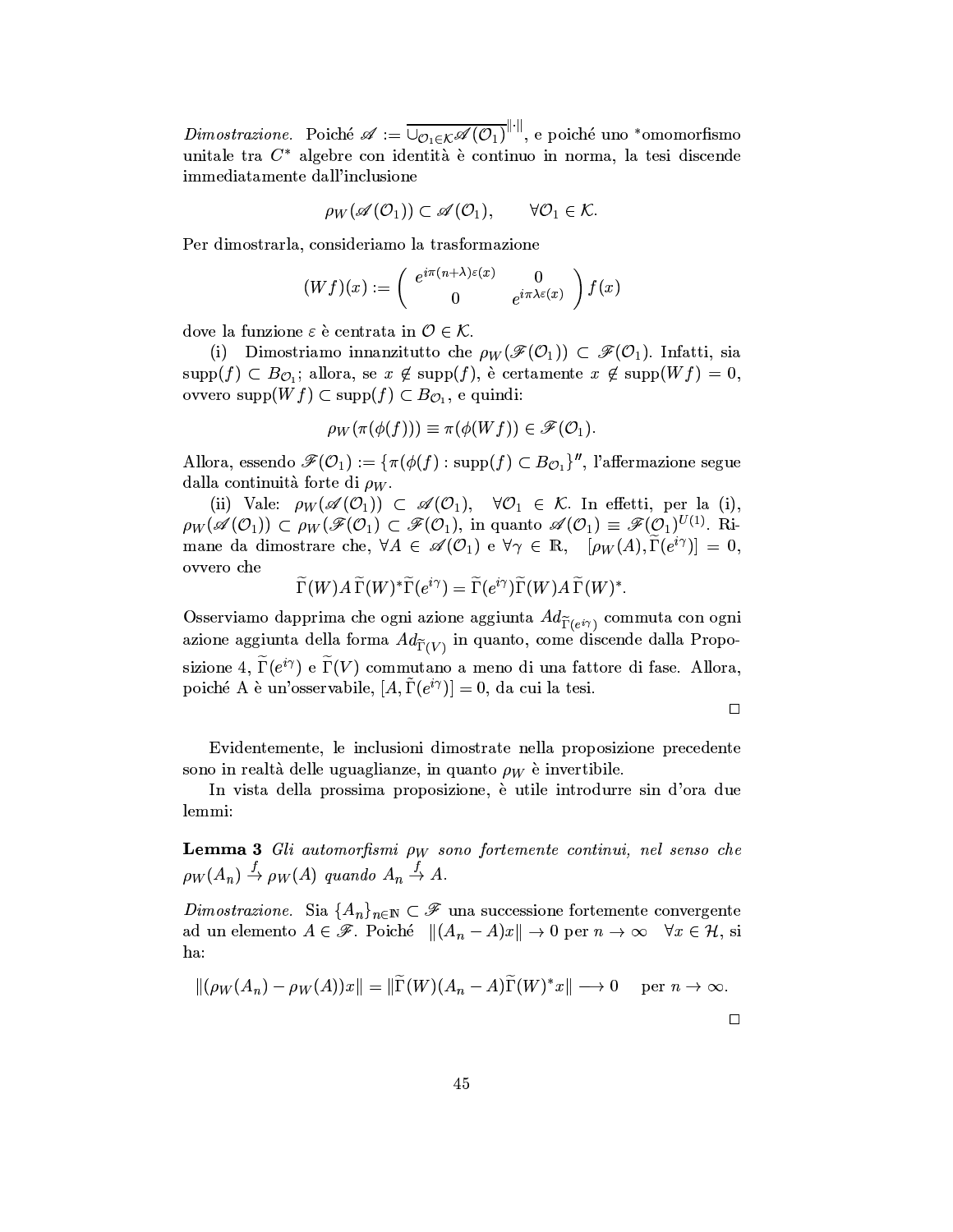**Lemma 4** Posto  $\mathscr{B}(\mathcal{O}) := {\pi(\phi(f)) : \text{supp}(f) \subset B_{\mathcal{O}}\}$  si ha:

$$
\left(\mathscr{B}(\mathcal{O})^{\prime\prime}\right)^{U(1)}=\left(\mathscr{B}(\mathcal{O})^{U(1)}\right)^{\prime\prime}.
$$

 $Dimostrazione.$ Cf. [DHR69a, Lemma 3.1].

Siamo ora in grado di dimostrare la seguente

**Proposizione 6** Gli automorfismi dell'algebra  $\mathscr A$  definiti nella Proposizione 4 sono localizzati in doppi coni.

*Dimostrazione.* Verificheremo che, detto  $\mathcal O$  il doppio cono nella cui base  $\lambda$  "centrato" l'unitario  $W$ ,

$$
\rho_W|_{\mathscr{A}(\mathcal{O}')}=\mathrm{id}|_{\mathscr{A}(\mathcal{O}')},
$$

ovvero che per ogni doppio cono  $\mathcal{O}_1 \subset \mathcal{O}'$  si ha:

$$
\rho_W(A) = A, \qquad \forall A \in \mathscr{A}(\mathcal{O}_1). \tag{3.1}
$$

Sia  $A := \pi(\phi(f))$ , supp $(f) \subset B_{\mathcal{O}_1}$ . Se denotiamo  $f(x) \equiv (f_+(x), f_-(x))$ , si avrà

$$
(Wf)(x)=(e^{\pi i (n+\lambda)\varepsilon(x)}f_+(x),e^{\pi i \lambda \varepsilon(x)}f_-(x)).
$$

Si vede subito che se  $x \notin \text{supp}(f)$ , allora  $(Wf)(x) = 0$ . Nel caso in cui, invece,  $x \in \text{supp}(f) \subset B_{\mathcal{O}_1}$ , allora  $x \notin B_{\mathcal{O}}$ , e quindi  $\varepsilon(x) = \pm 1$ ; in questo caso

$$
(Wf)(x) = e^{\pm \pi i \lambda} f(x) \tag{3.2}
$$

e quindi  $\rho_W(A) = Ad_{\widetilde{\Gamma}(e^{\pm \pi i \lambda})}(A), \quad \forall A \in \mathscr{B}(\mathcal{O}_1).$  Passando alla chiusura forte si ha:

$$
\rho_W(A) = Ad_{\widetilde{\Gamma}(e^{\pm \pi i \lambda})}(A), \quad \forall \in \mathscr{F}(\mathcal{O}_1).
$$

A questo punto è evidente che, se  $A \in \mathscr{A}(\mathcal{O}_1) \equiv \mathscr{F}(\mathcal{O}_1)^{U(1)}$ , allora risulta  $\rho_W(A) = A$  e, quindi, la (3.1).

 $\Box$ 

Ricordiamo che la teoria del campo libero massivo di Fermi in  $(1+1)$ dimensioni soddisfa alla dualità twisted  $\mathscr{F}(\mathcal{O})^{\tau} = \mathscr{F}(\mathcal{O}')'$  (la dimostrazione non dipende dalla dimensione dello spazio-tempo, pertanto si può assumere come esemplificativa la dimostrazione più recente fornita in [BJL]). Inoltre, è noto che, data una rappresentazione irriducibile, localmente normale  $\pi$  di  ${\mathscr{F}}$  su uno spazio di Hilbert  $\mathscr{H}_\pi,$ 

$$
m_{\pi}(F) = \int_{\mathscr{G}} \alpha_g(F) d\mu(g) \tag{3.3}
$$

definisce una mappa lineare positiva normale di  $\mathscr{B}(\mathscr{H}_{\pi})$  su  $U_{\pi}(\mathscr{G})'$  tale che  $m_{\pi}(\mathscr{L}) = \mathscr{L} \cap U_{\pi}(\mathscr{G})'$  per ogni \*-algebra  $\mathscr{L}$  su  $\mathscr{H}_{\pi}$  con  $m_{\pi}(\mathscr{L}) \subset \mathscr{L}$ . Si è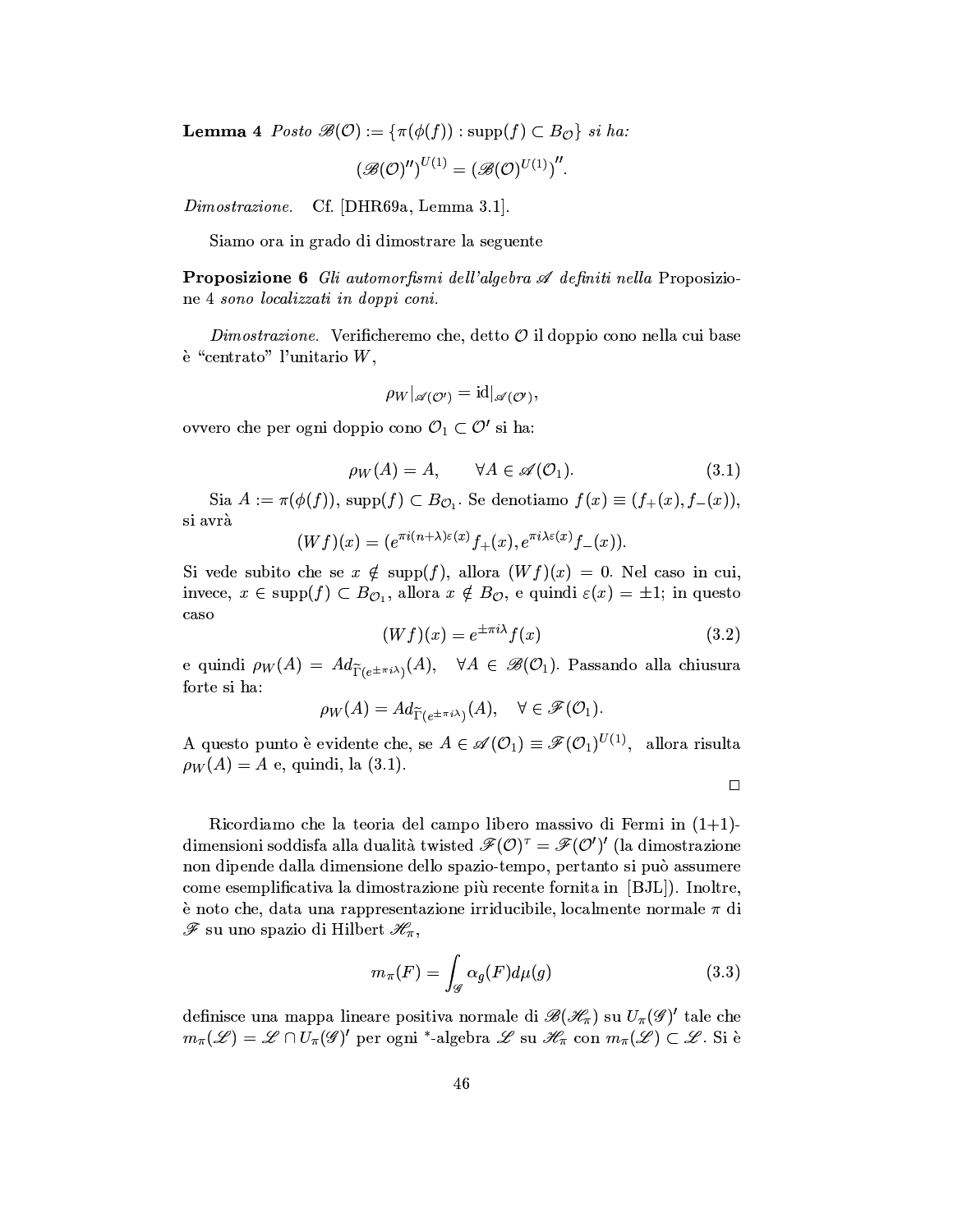denotato con  $\mathscr G$  il gruppo di gauge, e con  $U_\pi$  la rappresentazione unitaria fortemente continua di  $\mathscr G$  che implementa l'azione  $\alpha$ . Nella (3.3)  $\mu$  denota la misura di Haar normalizzata su  $\mathscr G$  e l'integrale è inteso nella topologia debole degli operatori. In tale ipotesi, per la normalità di  $m_{\pi}$ ,  $m_{\pi}(\mathscr{L})'' =$  $m_{\pi}(\mathscr{L}'') = \mathscr{L}'' \cap U_{\pi}(\mathscr{G})'$ . Si ottiene:

$$
{\mathscr A}({\mathcal O})=m_\pi({\mathscr F}({\mathcal O}))=m_\pi({\mathscr F}({\mathcal O})^\tau)
$$

che, unitamente alla dualità twisted, stabilisce che un operatore di  $\mathcal{F}(O')'$ che sia gauge invariante è un elemento dell'algebra delle osservabili locali  $\mathscr{A}(\mathcal{O}).$ 

**Teorema 3** Con le notazioni introdotte,  $\rho_W := Ad\widetilde{\Gamma}(W)$  definisce un automorfismo localizzato e trasportabile dell'algebra delle osservabili quasi locali  $\mathscr A$  .

*Dimostrazione* La localizzabilità è stata già dimostrata:

$$
\rho_W\Big|_{\mathscr{A}(\mathcal{O}^\prime)} = \mathrm{id}\Big|_{\mathscr{A}(\mathcal{O}^\prime)}
$$

dove  $\mathcal O$  è il doppio cono nella qui base è "centrato" l'unitario  $W$ , e

$$
\rho_W(\mathscr A(\mathcal O))\subset(\mathscr A(\mathcal O))
$$

per ogni doppio cono  $\tilde{\mathcal{O}} \supset \mathcal{O}$ . Per la trasportabilità, osserviamo innanzitutto che, detto  $W_x = T(x)WT(-x)$ , l'automorfismo  $\rho_{W_x}$  risulta essere localizzato in  $\mathcal{O} + x$ . Per provarlo, verifichiamo dapprima che anche nel nostro modello l'azione del gruppo delle traslazioni è geometrica, ovvero  $\alpha_x(\mathscr{A}(0)) = \mathscr{A}(0+x)$ . In effecti, si ha subito:

- (i)  $\alpha_x(\mathscr{F}(0)) \subset \mathscr{F}(0+x)$ . Infatti,  $Ad_{\tilde{\Gamma}(T(x))}\pi(\phi(f)) = \pi(\phi(T(x)f))$  e, ovviamente, si ha supp $(T(x)f) = \text{supp}(f) + x$ . Ne segue che, quando supp(f)  $\subset B_{\mathcal{O}}$ , allora supp( $T(x)$ f)  $\subset B_{\mathcal{O}} + x \equiv B_{\mathcal{O}+x}$ . Il risultato segue dalla continuità forte di  $\Gamma(T(x))$ .
- (ii)  $\alpha_x(\mathscr{A}(0)) \subset \mathscr{A}(0+x)$ . Questo è vero perché se  $A \in \mathscr{A}(0)$  allora  $Ad_{\tilde{\Gamma}(e^{i\gamma})}A=A \quad \forall \gamma \in \mathbb{R}, \text{ e dunque}$

$$
Ad_{\tilde{\Gamma}(e^{i\gamma})}(\alpha_x(A)) = Ad_{\tilde{\Gamma}(e^{i\gamma})}Ad_{\tilde{\Gamma}(T(x))}(A) =
$$
  
= 
$$
Ad_{\tilde{\Gamma}(T(x))}Ad_{\tilde{\Gamma}(e^{i\gamma})}(A) = \alpha_x(A).
$$

Abbiamo quindi verificato che l'azione del gruppo delle traslazioni sulle algebre degli osservabili locali è di tipo geometrico. Sia ora  $A \in \mathscr{A}(\mathcal{O}_x)$ . Per quanto appena visto  $Ad_{\tilde{\Gamma}(T(-x))}(A) \in \mathscr{A}(\mathcal{O}')$  e poiché  $\rho_W$  è localizzato in  $\mathcal O$ si ha:

$$
\rho_{W_x}(A)=Ad_{\tilde\Gamma(T(x)WT(-x))}(A)=Ad_{\tilde\Gamma(T(x))}Ad_{\tilde\Gamma(W)}Ad_{\tilde\Gamma(T(-x))}(A)=A.
$$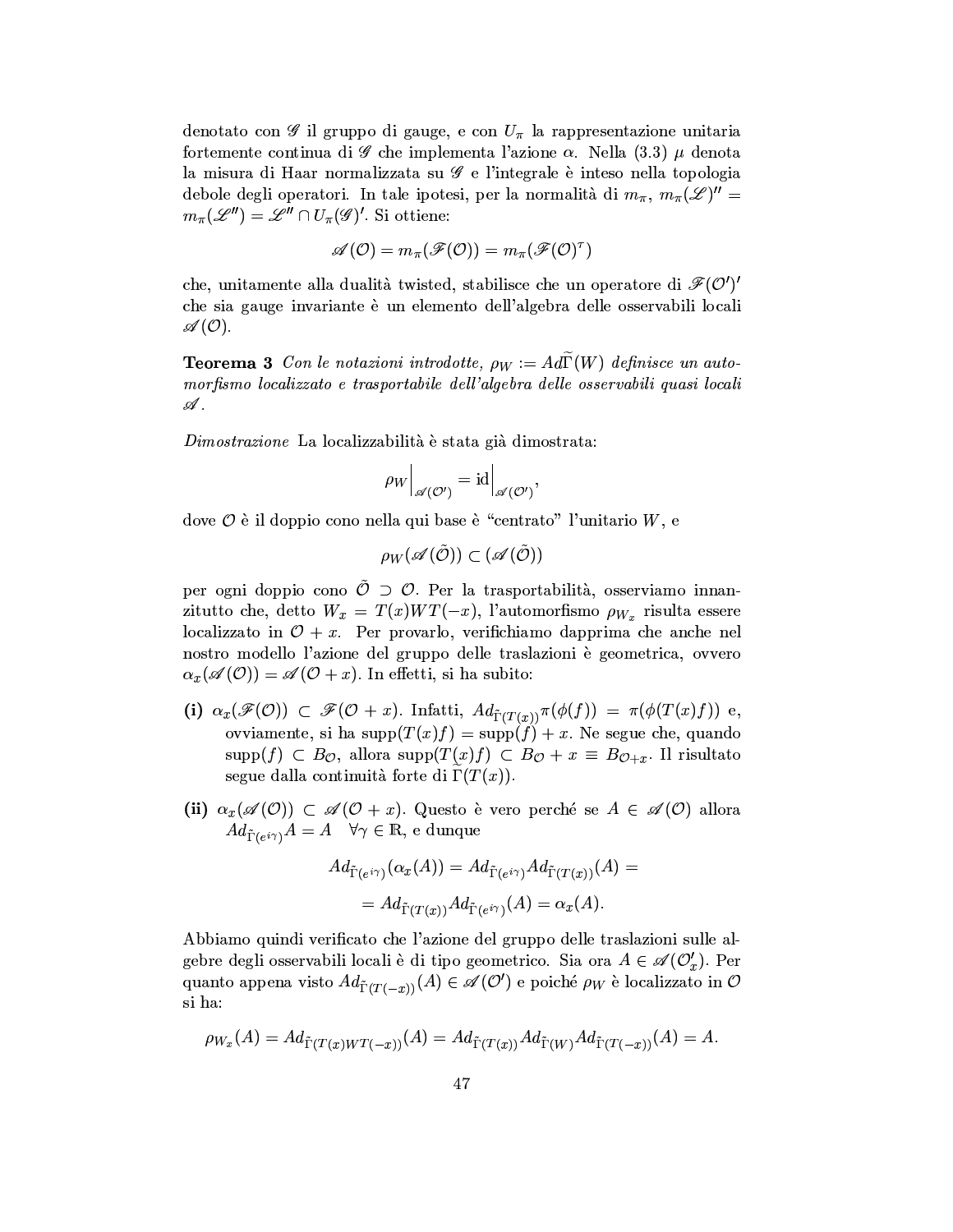Inoltre, essendo  $\rho_W = Ad_{\tilde{\Gamma}(W)}$  e  $\rho_{W_x} = Ad_{\tilde{\Gamma}(W_x)}$ , si nota subito che l'unitario  $\Gamma(W_x W^*)$  interlaccia  $\rho_W$  con  $\rho_{W_x}$ . Perché tale unitario induca un'equivalenza tra gli automorfismi suddetti occorre che sia contenuto nell'algebra locale e per questo dimostreremo che  $\Gamma(W_x W^*) \in \mathscr{A}(\tilde{\mathcal{O}})$ , dove  $\hat{\mathcal{O}} \supset \mathcal{O} \cup \mathcal{O}_x$ . Come al solito si tratta di dimostrare che l'unitario in questione commuta con tutte le trasformazioni di gauge e che è contenuto nell'algebra  $\mathscr{F}(\mathcal{O}')'$ . Per quanto riguarda la prima affermazione, utilizziamo le relazioni di commutazione di cui alla Proposizione (4) tra operatori del tipo  $\Gamma(V)$  e  $\Gamma(e^{iX})$ , notando che il prodotto scalare nella (2.60) è nullo. Infatti, poiché  $q(W_xW^*) = q(W_x) + q(W^*) \equiv q(W) - q(W) = 0$ , segue che l'intertwiner  $\Gamma(W_x W^*)$  conserva la carica e quindi  $\Gamma(W_x W^*)\Omega \in \mathbb{C}\Omega$ . Pertanto, risulta  $\widetilde{\Gamma}(W_x W^*)\Omega = \lambda \Omega$ , per un opportuno  $\lambda \in \mathbb{S}^1$ , da cui:

$$
(\widetilde{\Gamma}(W_xW^*)\Omega,d\widetilde{\Gamma}(\gamma\mathbb{1})\widetilde{\Gamma}(W_xW^*)\Omega)=(\Omega,d\widetilde{\Gamma}(\gamma\mathbb{1})\Omega)=0.
$$

Ricordiamo che si è adottata la convenzione di scegliere il generatore autoaggiunto con valore di aspettazione sul vuoto nullo. Per inciso, la precedente stabilisce che ogni rappresentante del gruppo di gauge  $U(1)$  commuta con ogni unitario della forma  $\Gamma(W)$  per il quale sia  $q(W) = 0$ . Rimane da dimostrare che  $\Gamma(W_x W^*) \in \mathscr{F}(\tilde{\mathcal{O}}')'$ . Sia  $\mathcal{O}_1 \subset \tilde{\mathcal{O}}'$  e supp $(f) \subset B_{\mathcal{O}_1}$ . Per quanto visto precedentemente,

$$
\widetilde{\Gamma}(W_x W^*) \pi(\phi(f)) \widetilde{\Gamma}(W_x W^*)^* = \rho_{W_x} \circ \rho_{W^*}(\pi(\phi(f))). \tag{3.4}
$$

Osserviamo che  $\rho_{W^*} \equiv \rho_W^{-1}$  è ancora localizzato in  $\mathcal O$  e quindi, poiché  $W(n, \lambda)^* = W(-n, -\lambda),$ 

$$
\rho_{W^*}(\pi(\phi(f))) = \pi(\phi(e^{-i\pi\lambda}f)).
$$

Analogamente, essendo  $\rho_{W_x}$  localizzato in  $\mathcal{O}_x \subset \mathcal{O}$ , risulta

$$
\rho_{W_x}(\pi(\phi(f))) = \pi(\phi(e^{\imath \pi \lambda} f))
$$

In definitiva, il secondo membro della (3.4) si riduce a  $\pi(\phi(f))$  e quindi  $\Gamma(W_x W^*) \in \mathscr{F}(\mathcal{O}_1)'$ ,  $\forall \mathcal{O}_1 \subset \mathcal{O}'$ , da cui  $\Gamma(W_x W^*) \in \mathscr{F}(\mathcal{O}')'$ . Alternativamente, volendo fornire una dimostrazione diretta di quest'ultima affermazione, notiamo che la (3.4) è anche uguale a  $\pi(\phi(W_x W^*f))$  e che, in notazione estesa,

$$
W_x W^* = W(n, \lambda; \tau_x \varepsilon - \varepsilon). \tag{3.5}
$$

Per fissare le idee, supponiamo che  $\mathcal{O}_1 \succ \mathcal{O}$ , ossia  $\mathcal{O}_1$  sia contenuta nella componente di destra di  $\mathcal{O}'$ . Se  $y \notin \text{supp}(f)$  non c'è nulla da dimostrare, in quanto si ha:  $f(y) = 0 = (W_x W^* f)(y)$ . Se, invece,  $y \in \text{supp}(f) \subset B_{\mathcal{O}_1}$ , necessariamente  $y \notin B_{\tilde{O}}$  e  $y - x > 0$  in quanto  $x \in \tilde{O}$ . Chiaramente,  $\varepsilon(y) = 1$  per essere y alla destra dell'intervallo  $B_{\mathcal{O}}$  dove è centrata la  $\varepsilon$ . Dalla (3.5) si ottiene quindi che  $(W_x W^* f)(y) = f(y), y \notin \text{supp}(f)$ . In definitiva, risulta  $W_x W^* f = f$ ,  $\forall f : supp(f) \subset \mathcal{O}_1$ ,  $\forall \mathcal{O}_1 \subset \mathcal{O}'$ .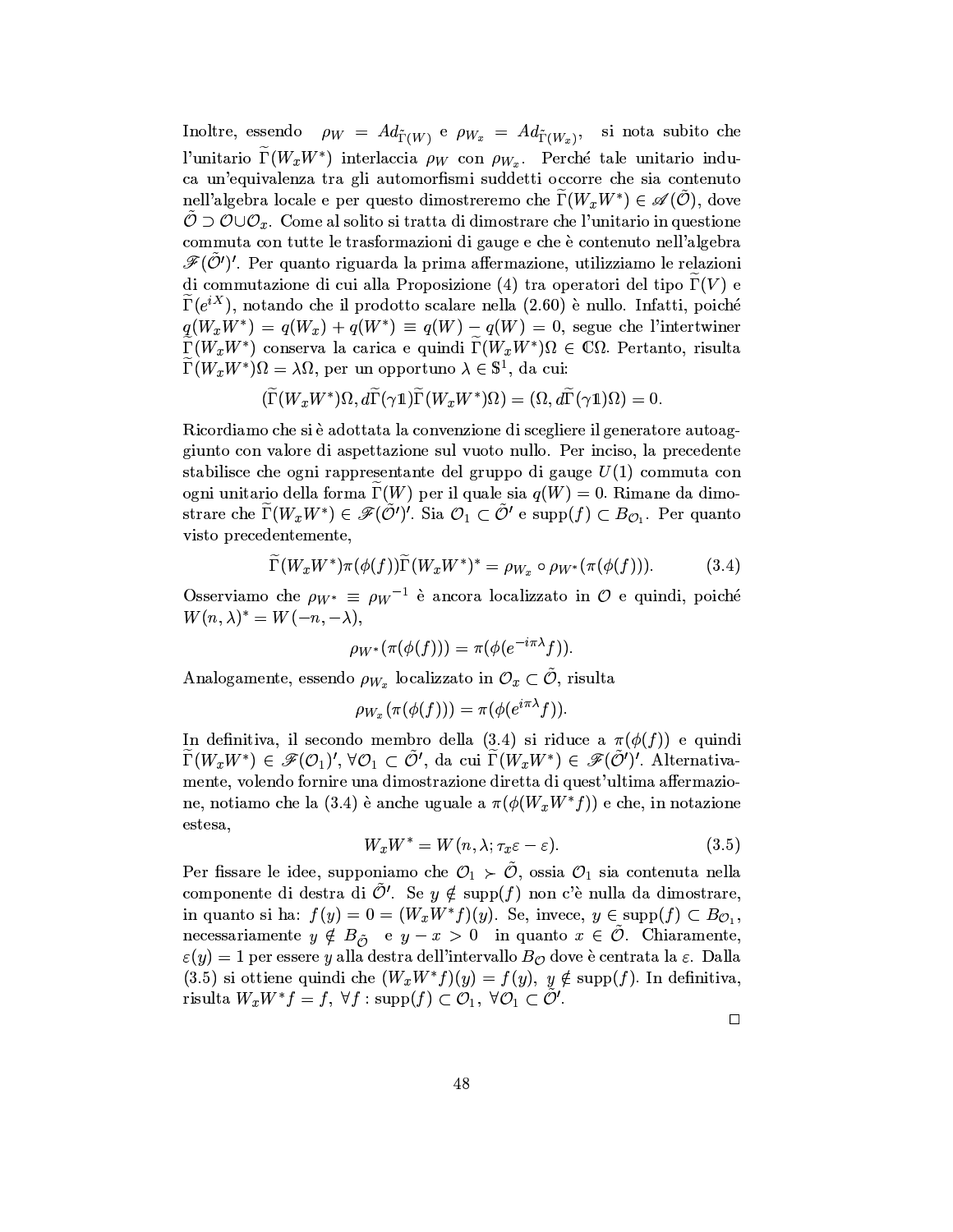### $3.2$ Statistiche dei settori

Per calcolare l'operatore statistico  $\varepsilon_{\rho w}$ , oltre alle Proposizioni 1, 2, 3 servirà anche il lemma seguente che, per semplicità, enunciamo nel caso in cui sia stato scelto  $t = 0$  come tempo al quale riferire la base dei doppi coni presi in considerazione:

**Lemma 5** Sia  $\mathcal{O} \in \mathcal{K}$  con base  $(-\epsilon, \epsilon)$  e denotiamo  $\mathcal{O}_x := T(x)\mathcal{O} \equiv \mathcal{O} + x$ . Se  $\mathcal{O}_x$  e  $\mathcal{O}_{x'}$  sono spazialmente separati valgono le proprietà seguenti:

$$
(i) \ \Gamma(U(n)_x) \Gamma(U(n')_{x'}) = (-1)^{nn'} \Gamma(U(n')_{x'}) \Gamma(U(n)_x);
$$
  
\n
$$
(ii) \ \text{posto} \ V(\lambda) = e^{iX(\lambda)}, \ \text{si} \ ha: \ C(X(\lambda)_x, X(\lambda')_{x'}) = 0;
$$
  
\n
$$
(iii) \ \left( \widetilde{\Gamma}(U(n)_x) \Omega, \ d\widetilde{\Gamma}(X(\lambda)_{x'}) \widetilde{\Gamma}(U(n)_x) \Omega \right) = \pi n \lambda \ \text{sgn}(x - x').
$$

Grazie a questo lemma, le regole di commutazione di cui alla Proposizione 3 sono completamente note. Calcoliamo adesso l'operatore statistico di un automorfismo  $\rho_W$  localizzato dapprima (per semplicità) in un doppio cono  $\mathcal O$  centrato nell'origine. Successivamente, faremo il calcolo per un doppio cono di centro arbitrario. Come è previsto dalla AQFT in  $(1+1)$ -dimensioni, dobbiamo considerare separatamente le due componenti connesse del complemento causale di  $\mathcal O$  per il calcolo dei relativi operatori statistici, che potrebbero non coincidere.

**Proposizione 7** Se l'automorfismo  $\rho_W$  è localizzato in un doppio cono di centro l'origine, il suo operatore statistico è

$$
\varepsilon_{\rho_W}=(-1)^ne^{2\pi i n\lambda\,\text{sgn}(x)}1.
$$

*Dimostrazione* Sia  $\mathcal{O}_x := \mathcal{O} + x$  spazialmente separato da  $\mathcal{O}$ . Come già visto, l'automorfismo  $\rho_{W_x}$  è localizzato in  $\mathcal{O}_x$  ed è unitariamente equivalente a  $\rho_W$  tramite l'intertwiner  $\Gamma(W_x W^*)$ . Dunque,

$$
\varepsilon_{\rho_W} = \widetilde{\Gamma}(W_x W^*)^* \rho_W(\widetilde{\Gamma}(W_x W^*)) = \widetilde{\Gamma}(W) \widetilde{\Gamma}(W_x)^* \widetilde{\Gamma}(W) \widetilde{\Gamma}(W_x) \widetilde{\Gamma}(W^*)^2
$$

Per alleggerire le notazioni, scriviamo  $W = UV$ , e quindi  $W_x = U_x V_x$ . La precedente diventa (a meno di un cociclo che si eliderà nei passaggi successivi)

$$
\widetilde{\Gamma}(W)\widetilde{\Gamma}(W_{x}^{*})\widetilde{\Gamma}(U)\widetilde{\Gamma}(V)\widetilde{\Gamma}(U_{x})\widetilde{\Gamma}(V_{x})\widetilde{\Gamma}(V)^{*}\widetilde{\Gamma}(U)^{*}\widetilde{\Gamma}(W)^{*}.
$$

D'altra parte, per la Proposizione 4 ed il Lemma 5,

$$
\widetilde{\Gamma}(V)\widetilde{\Gamma}(U_x) \equiv \widetilde{\Gamma}(e^{iX(\lambda)})\widetilde{\Gamma}(U_x(n)) = e^{i(\widetilde{\Gamma}(U_x)\Omega, d\widetilde{\Gamma}(X(\lambda))\widetilde{\Gamma}(U_x)\Omega)}\widetilde{\Gamma}(U_x)\widetilde{\Gamma}(e^{iX(\lambda)}) =
$$
\n
$$
= e^{i\pi n\lambda \operatorname{sgn}(x)}\widetilde{\Gamma}(U_x)\widetilde{\Gamma}(V)
$$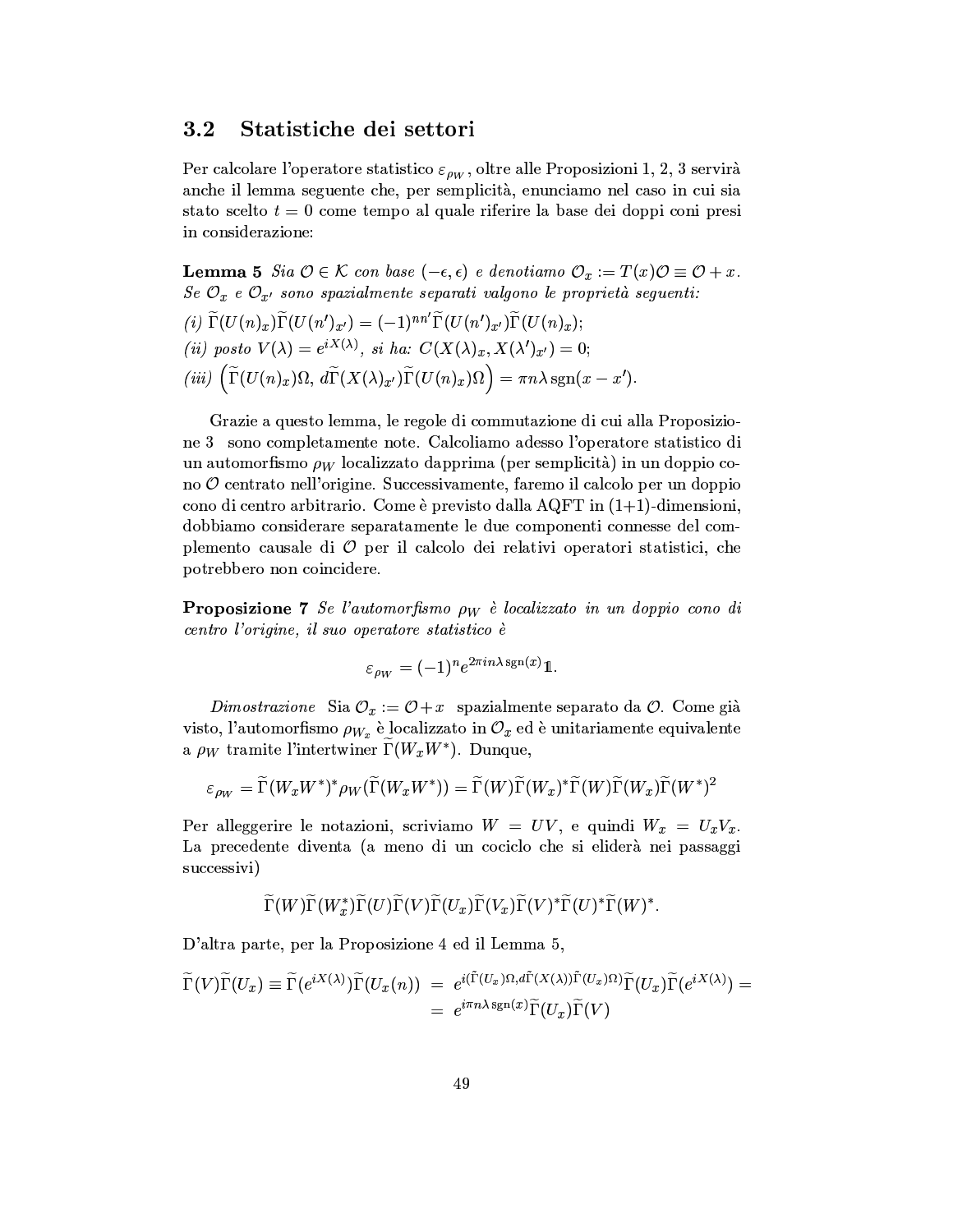e quindi, poiché, sempre per il Lemma 5,  $\widetilde{\Gamma}(V)$  e  $\widetilde{\Gamma}(V_x)$  commutano, la precedente si scrive:

$$
e^{i\pi n\lambda \operatorname{sgn}(x)}\widetilde{\Gamma}(W)\widetilde{\Gamma}(V_{x}^{*})\widetilde{\Gamma}(U_{x})^{*}\widetilde{\Gamma}(U)\widetilde{\Gamma}(U_{x})\widetilde{\Gamma}(V_{x})\widetilde{\Gamma}(U)^{*}\widetilde{\Gamma}(W)^{*}
$$

che si semplifica ulteriormente tenendo conto che  $\widetilde{\Gamma}(U_x)^*$  e  $\widetilde{\Gamma}(U)$  commutano o anticommutano a seconda del segno di  $n$ :

$$
(-1)^n e^{i\pi n\lambda \operatorname{sgn}(x)} \widetilde{\Gamma}(W) \widetilde{\Gamma}(V_x^*) \widetilde{\Gamma}(U) \widetilde{\Gamma}(V_x) \widetilde{\Gamma}(U)^* \widetilde{\Gamma}(W)^*.
$$

Di nuovo, per i due termini centrali di questa espressione si ottiene, con identico procedimento,

$$
\widetilde{\Gamma}(U)\widetilde{\Gamma}(V_x) = e^{i\pi n\lambda \operatorname{sgn}(x)}\widetilde{\Gamma}(V_x)\widetilde{\Gamma}(U)
$$

e quindi

$$
\varepsilon_{\rho_W} = (-1)^n e^{2\pi i n \lambda \operatorname{sgn}(x)} \mathbb{1}.
$$

 $\Box$ 

Passiamo al calcolo dell'operatore statistico di un automorfismo localizzato in un doppio cono  $\mathcal{O}_x$  per x arbitrario. Sappiamo che un tale automorfismo è della forma  $\rho_{W_x}$ , con W localizzato intorno all'origine.

Proposizione 8 Per ogni  $x \in \mathbb{R}$ ,

 $\varepsilon_{\rho_{W_x}} = (-1)^n e^{2\pi i n \lambda \operatorname{sgn}(x-y)} 1$ 

dove  $\mathcal{O}_y$  è il doppio cono ausiliario, spazialmente separato da  $\mathcal{O}_x$ , utilizzato  $\it nella~costruzione~dell'operatore~statistico.$ 

Dimostrazione Gli automorfismi  $\rho_{W_x}$  e  $\rho_{W_y}$  sono localizzati, rispettivamente, in  $\mathcal{O}_x$  e  $\mathcal{O}_y$ , e sono unitariamente equivalenti al morfismo "di riferimento"  $\rho_W$  tramite gli interwiners  $\widetilde{\Gamma}(W_x W^*)$  e  $\widetilde{\Gamma}(W_y W^*)$ , rispettivamente. Un intertwiner unitario tra  $\rho_{W_x}$  e  $\rho_{W_y}$  è dato da  $\mathcal{V} := \tilde{\Gamma}(W_x) \tilde{\Gamma}(W_y)^*$  e quindi

$$
\varepsilon_{\rho_{W_x}} = \mathcal{V}^* \rho_{W_x}(\mathcal{V}) = \widetilde{\Gamma}(W_y) \widetilde{\Gamma}(W_x) \widetilde{\Gamma}(W_y)^* \widetilde{\Gamma}(W_x)^* =
$$
  
= 
$$
\widetilde{\Gamma}(U_y) \widetilde{\Gamma}(V_y) \widetilde{\Gamma}(U_x) \widetilde{\Gamma}(V_x) \widetilde{\Gamma}(V_y)^* \widetilde{\Gamma}(U_y)^* \widetilde{\Gamma}(V_x)^* \widetilde{\Gamma}(U_x)^*.
$$

D'altra parte,

$$
\widetilde{\Gamma}(V_y)\widetilde{\Gamma}(U_x) = e^{i(\widetilde{\Gamma}(U_x)\Omega, d\widetilde{\Gamma}(X(\lambda)_y))\widetilde{\Gamma}(U_x)\Omega)}\widetilde{\Gamma}(U_x)\widetilde{\Gamma}(V_y) =
$$
  
= 
$$
e^{i\pi n\lambda \operatorname{sgn}(x-y)}\widetilde{\Gamma}(U_x)\widetilde{\Gamma}(V_y)
$$

mentre  $\widetilde{\Gamma}(V_x)$  e  $\widetilde{\Gamma}(V_y)$  commutano in quanto  $\mathcal{O}_x$  e  $\mathcal{O}_y$  sono spazialmente separati. Analogamente,

$$
\widetilde{\Gamma}(V_x)\widetilde{\Gamma}(U_y)=e^{i\pi n\lambda\,\text{sgn}(x-y)}\widetilde{\Gamma}(U_y)\widetilde{\Gamma}(V_x).
$$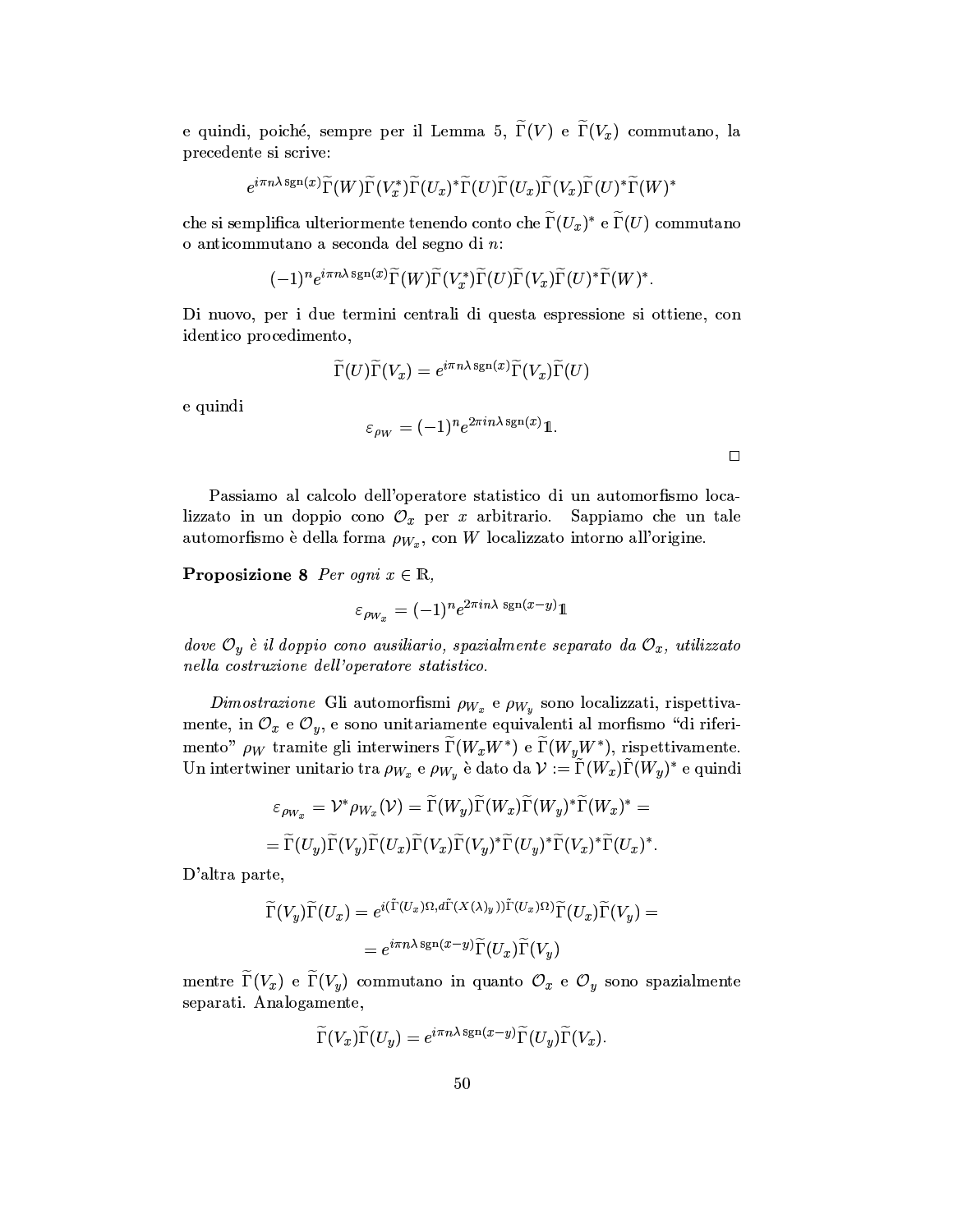Grazie a queste regole di commutazione l'espressione dell'operatore statistico si semplifica:

$$
e^{2i\pi n\lambda \mathop{\mathrm{sgn}}\nolimits(x-y)}\widetilde{\Gamma}(U_y)\widetilde{\Gamma}(U_x)\widetilde{\Gamma}(V_x)\widetilde{\Gamma}(V_x)^*\widetilde{\Gamma}(U_y)^*\widetilde{\Gamma}(U_x)^*\\
$$

ed infine, poiché $\widetilde{\Gamma}(U_y)\widetilde{\Gamma}(U_x)=(-1)^{n^2}\widetilde{\Gamma}(U_x)\widetilde{\Gamma}(U_y),$  si ottiene:

$$
\varepsilon_{\rho_{W_x}} = (-1)^n e^{2\pi i n \lambda \operatorname{sgn}(x-y)} \mathbb{1}. \tag{3.6}
$$

$$
\Box
$$

Come era prevedibile, l'operatore statistico presenta una dipendenza funzionale dalla posizione solo tramite la differenza  $x - y$ , precisamente tramite il termine sgn $(x - y)$ , in quanto ciò che conta è la posizione relativa dei due doppi coni spazialmente separati che entrano nella costruzione dell'operatore statistico. Tale funzione non è ovviamente definita per  $x = y$ , ma questo caso è escluso a priori dalla richiesta che  $\mathcal{O}_x$  e  $\mathcal{O}_y$  siano spazialmente separati, ed assume solo due valori distinti, a secondo se consideriamo regioni di localizzazione ausiliarie contenute nella componente connessa di destra oppure di sinistra di  $\mathcal{O}'_x$ .

Per verificare l'esattezza di  $\varepsilon_{\rho_W}$  possiamo effettuare il calcolo in modo diverso, notando che la relazione  $\rho_W = \rho_U \rho_V$  offre la possibilità di calcolare l'operatore statistico di  $\rho_W$  partendo dal calcolo degli operatori statistici di  $\rho_U$  e  $\rho_V$ , indubbiamente più semplici da valutare. Infatti (Cf. [FRS92, formule $(2.3)$ ]

$$
\varepsilon_{\rho_U \rho_V} = \rho_U(\varepsilon(\rho_U, \rho_V)) \varepsilon_{\rho_U} \rho_U^2(\varepsilon_{\rho_V}) \rho_U(\varepsilon(\rho_V, \rho_U)). \tag{3.7}
$$

• CALCOLO DI  $\varepsilon_{\rho_{U}}$ .

Se  $\mathcal{O}_x$  è spazialmente separato da  $\mathcal O$  e l'automorfismo  $\rho_{W_x}$  è localizzato in  $\mathcal{O}_x$ , si ha:

$$
\varepsilon_{\rho_U} = \widetilde{\Gamma}(U_x U^*)^* \rho_U(\widetilde{\Gamma}(U_x U^*)) \equiv \widetilde{\Gamma}(U) \widetilde{\Gamma}(U_x)^* \widetilde{\Gamma}(U) \widetilde{\Gamma}(U_x) \widetilde{\Gamma}(U)^* \widetilde{\Gamma}(U)^*
$$

Per il Lemma 5, applicato ai due termini centrali con  $n' = n$ , si ottiene:

$$
\varepsilon_{\rho_U} = (-1)^n \mathbb{1}. \tag{3.8}
$$

• CALCOLO DI  $\varepsilon_{\rho V}$ .

Si procede in maniera analoga al caso precedente. Poiché operatori della forma  $\Gamma(V_x)$  commutano fra loro se spazialmente separati, si ha subito:

$$
\varepsilon_{\rho_V} = \Gamma(V_x V^*)^* \rho_V(\Gamma(V_x V^*)) = 1 \tag{3.9}
$$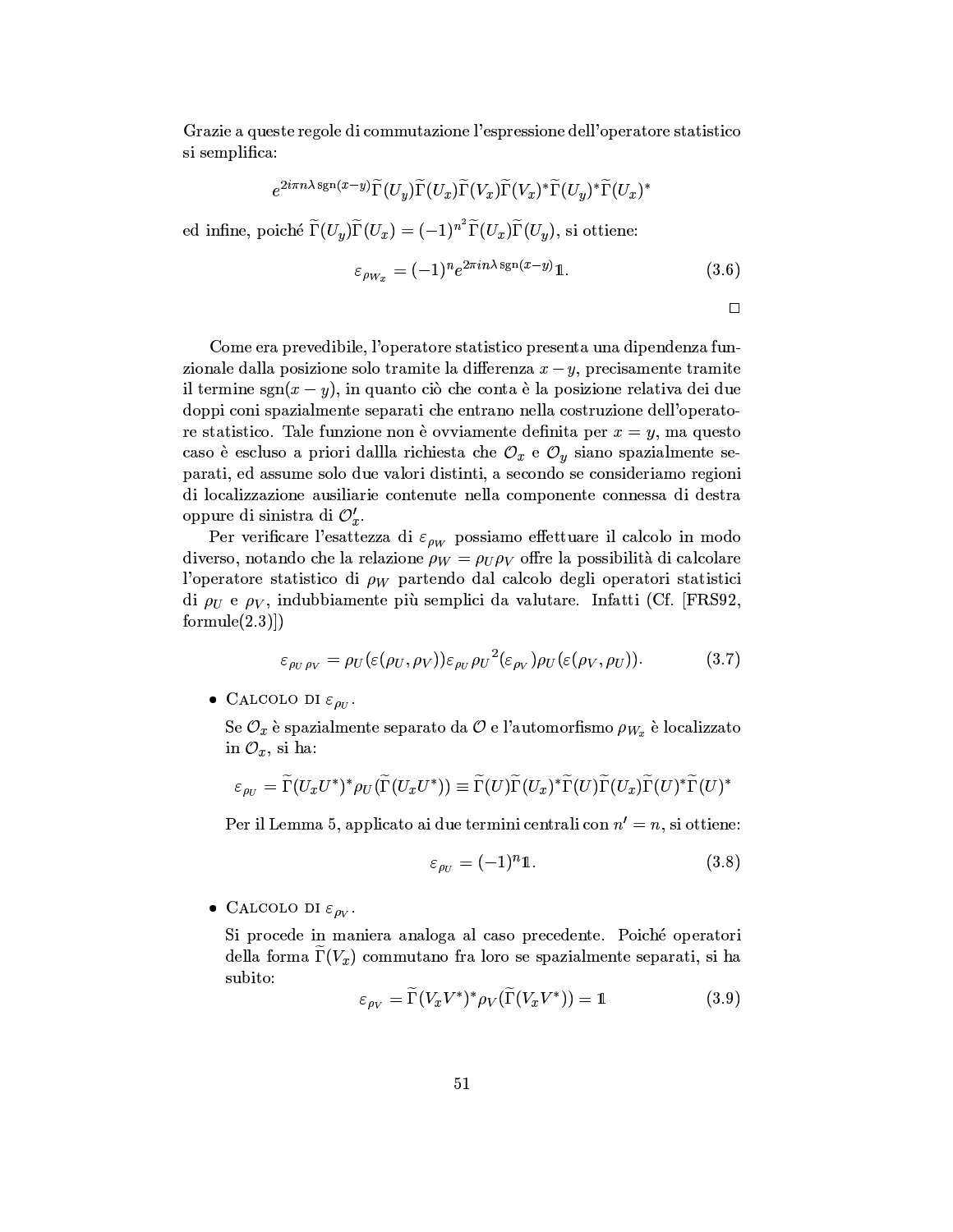• CALCOLO DI  $\varepsilon(\rho_U, \rho_V)$ .

Gli automorfismi  $\rho_U$  e  $\rho_V$  sono localizzati nella medesima regione  $\mathcal O$ . In accordo alle convenzioni stabilite, il calcolo di questo unitario deve essere condotto trasportando  $\rho_U$  alla destra di  $\rho_V$ . Più precisamente, sia  $\rho_{U_x}$  localizzato in  $\mathcal{O}_x$  e  $\rho_{V_y}$  localizzato in  $\mathcal{O}_y$ , con  $\mathcal{O}_x \succ \mathcal{O}_y$ . Per definizione

$$
\varepsilon(\rho_U, \rho_V) = \rho_V(\widetilde{\Gamma}(U_xU^*)^*)\widetilde{\Gamma}(V_yV^*)^*\widetilde{\Gamma}(U_xU^*)\rho_U(\widetilde{\Gamma}(V_yV^*))
$$

D'altra parte, per le solite relazioni di commutazione con cociclo si ha:

$$
\widetilde{\Gamma}(U_x)\widetilde{\Gamma}(V_y) = e^{-i\pi n\lambda \operatorname{sgn}(x-y)}\widetilde{\Gamma}(V_y)\widetilde{\Gamma}(U_x)
$$

da cui si ottiene:

$$
\varepsilon(\rho_U, \rho_V) = e^{i\pi n\lambda \operatorname{sgn}(y-x)} \widetilde{\Gamma}(V) \widetilde{\Gamma}(U) \widetilde{\Gamma}(V)^* \widetilde{\Gamma}(U)^* \tag{3.10}
$$

• CALCOLO DI  $\varepsilon(\rho_V, \rho_U)$ 

Il procedimento è del tutto analogo al caso precedente, ma con  $\rho_V$ trasportato alla destra di  $\rho_U$ . Quindi  $\rho_{U_y}$  è ora localizzato a sinistra rispetto a  $\rho_{V_x}$ , e pertanto

$$
\varepsilon(\rho_V, \rho_U) = \rho_U(\widetilde{\Gamma}(V_x V^*)^*)\widetilde{\Gamma}(U_y U^*)^*)\widetilde{\Gamma}(V_x V^*)\rho_V(\widetilde{\Gamma}(U_y U^*)) =
$$
  
=  $\widetilde{\Gamma}(U)\widetilde{\Gamma}(V)\widetilde{\Gamma}(V_x)^*\widetilde{\Gamma}(U_y)^*\widetilde{\Gamma}(U_y)\widetilde{\Gamma}(U)^*\widetilde{\Gamma}(V)^*.$  (3.11)

Poiché  $\mathcal{O}_x \subset \mathcal{O}'_y$ , è possibile permutare i termini adiacenti localizzati in queste regioni spazialmente separate, ottenendo:

$$
\widetilde{\Gamma}(V_x)\widetilde{\Gamma}(U_y) = e^{i\pi n\lambda \operatorname{sgn}(y-x)}\widetilde{\Gamma}(U_y)\widetilde{\Gamma}(V_x). \tag{3.12}
$$

Grazie alla  $(3.12)$  l'espressione  $(3.11)$  assume la forma definitiva:

$$
\varepsilon(\rho_V, \rho_U) = e^{i\pi n\lambda \operatorname{sgn}(y-x)} \widetilde{\Gamma}(U) \widetilde{\Gamma}(V) \widetilde{\Gamma}(U)^* \widetilde{\Gamma}(V)^*.
$$
 (3.13)

Inserendo nella  $(3.7)$  le espressioni  $(3.8)-(3.12)$  si ottiene:

$$
\varepsilon_{\rho_W} = (-1)^n \rho_U(\varepsilon_M(\rho_U, \rho_V))
$$

dove l'operatore di monodromia è dato da:

$$
\varepsilon_M(\rho_U, \rho_V) = e^{2\pi i n \lambda \operatorname{sgn}(y-x)} 1
$$

da cui la tesi.

 $\Box$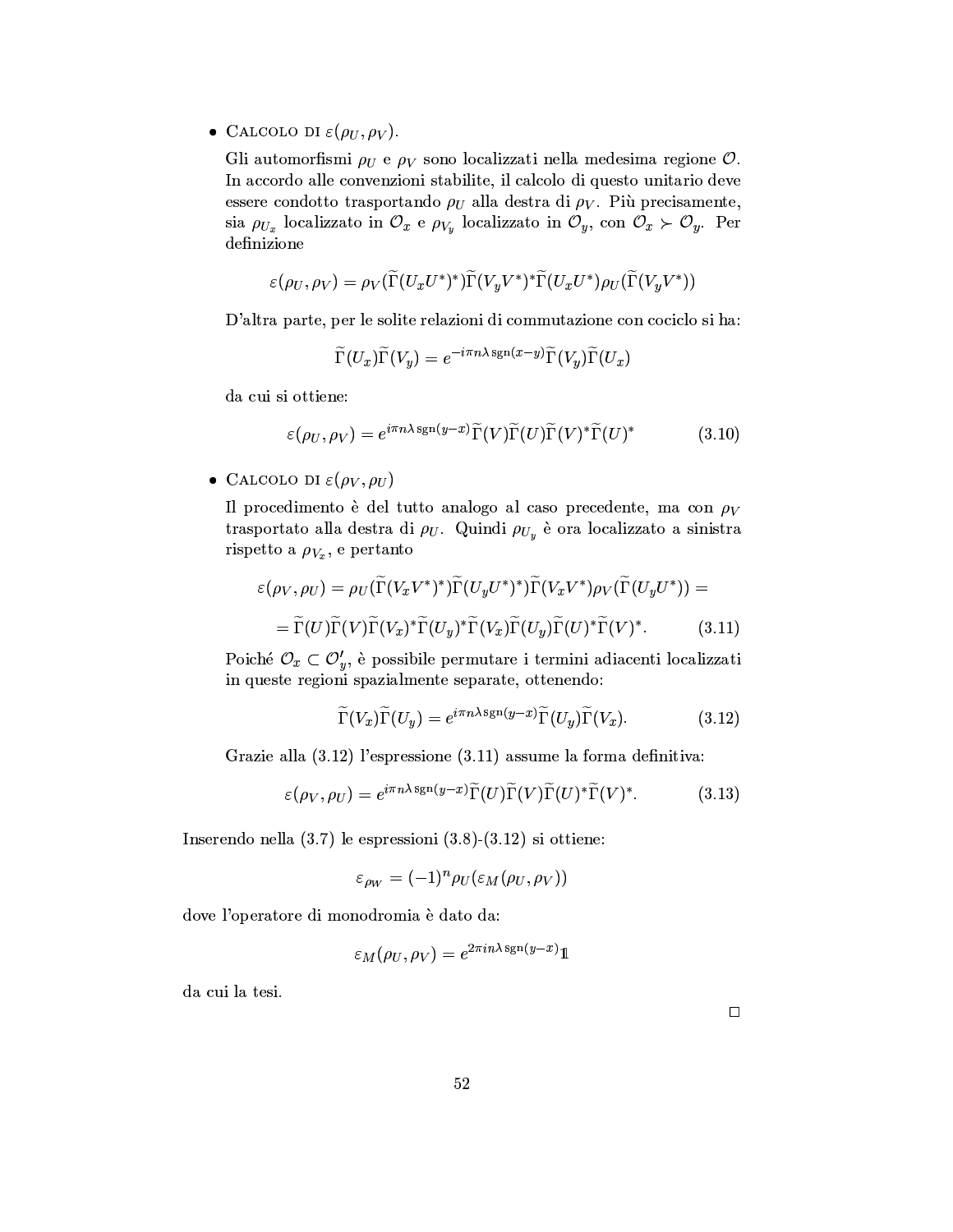Un'ulteriore verifica può essere fatta, sempre utilizzando la teoria quantistica locale in bassa dimensione stabilita in [FRS92], questa volta per l'operatore di monodromia, che noi abbiamo calcolato esplicitamente in base alla sua stessa definizione, ma che può anche essere determinato conoscendo le fasi statistiche dei morfismi coinvolti. In effetti, è noto che, se  $\{T_e\}$  è una prefissata base ortonormale per lo spazio degli interwiners  $\rho_{\gamma} \to \rho_{\alpha} \rho_{\beta}$ , con  $\rho_{\alpha} \in [\alpha]$  endomorfismi irriducibili con statistiche finite, scelti uno per ogni settore di superselezione (qui il simbolo e è un multi-indice che tiene conto delle cariche trasportate dall'intertwiner  $T$  e dai settori che interlaccia), allora vale il seguente [FRS92, Lemma 3.3]:

**Lemma 6** Gli intertwiners di base  $T_e: \rho_{\gamma} \to \rho_{\alpha} \rho_{\beta}$  diagonalizzano l'operatore di monodromia:

$$
\varepsilon(\rho_{\beta}, \rho_{\alpha}) \varepsilon(\rho_{\alpha}\rho_{\beta}) T_e = \frac{\kappa_{\gamma}}{\kappa_{\alpha}\kappa_{\beta}} T_e.
$$
 (3.14)

Questo lemma si applica facilmente alla teoria qui trattata, in quanto l'intertwiner  $\widetilde{\Gamma}(W_x W^*)^* : \rho_{W_x} \to \rho_W$  è unitario e  $\rho_W = \rho_U \rho_V$ . Pertanto, dovrà risultare:

$$
\varepsilon(\rho_V, \rho_U)\varepsilon(\rho_U, \rho_V) = \frac{\kappa_W}{\kappa_U \kappa_V} \mathbb{1}
$$
\n(3.15)

essendo  $\kappa_W$  la fase statistica dell'automorfismo  $\rho_W$  (e analoghe definizioni per  $\kappa_U$  e  $\kappa_V$ ). Per la Proposizione 8, si ha immediatamente che

$$
\kappa_W = (-1)^n e^{2\pi i n \lambda \operatorname{sgn}(y-x)}
$$

mentre, in virtù delle (3.8) e (3.9), si ha anche:  $\kappa_U = (-1)^n$ ,  $\kappa_V = 1$ . In conclusione, la  $(3.15)$  fornisce

$$
\varepsilon_M(\rho_V, \rho_U) = e^{2\pi i n \lambda \operatorname{sgn}(y-x)} 1
$$

che conferma l'esattezza dei nostri calcoli. Dunque, i risultati sinora ottenuti continuano ad essere compatibili con la teoria generale dei campi quantistici in bassa dimensione.

Il calcolo dell'operatore statistico di  $\rho_W$  a partire dagi operatori statistici di  $\rho_U$  e  $\rho_V$  tramite la (3.7) ci permette di osservare che, in una teoria dei campi quantistici locali in  $(1+1)$ -dimensioni la statistica del prodotto non è data necessariamente dal prodotto delle statistiche, ovvero la composizione di due automorfismi con statistiche ordinarie può dare luogo ad un automorfismo con statistica delle trecce. Tale possibilità è preclusa in una teoria dei campi (3+1)-dimensionale che soddisfi alla dualità di Haag (Cf. [DHR69b, pag. 179]): se  $\xi$  denota il generico settore di superselezione, ovvero una classe di equivalenza unitaria di automorfismi localizzati e covarianti rispetto al gruppo di Poincaré, vale:

$$
\varepsilon_{\xi_1}\varepsilon_{\xi_2}=\varepsilon_{\xi_1\xi_2} \tag{3.16}
$$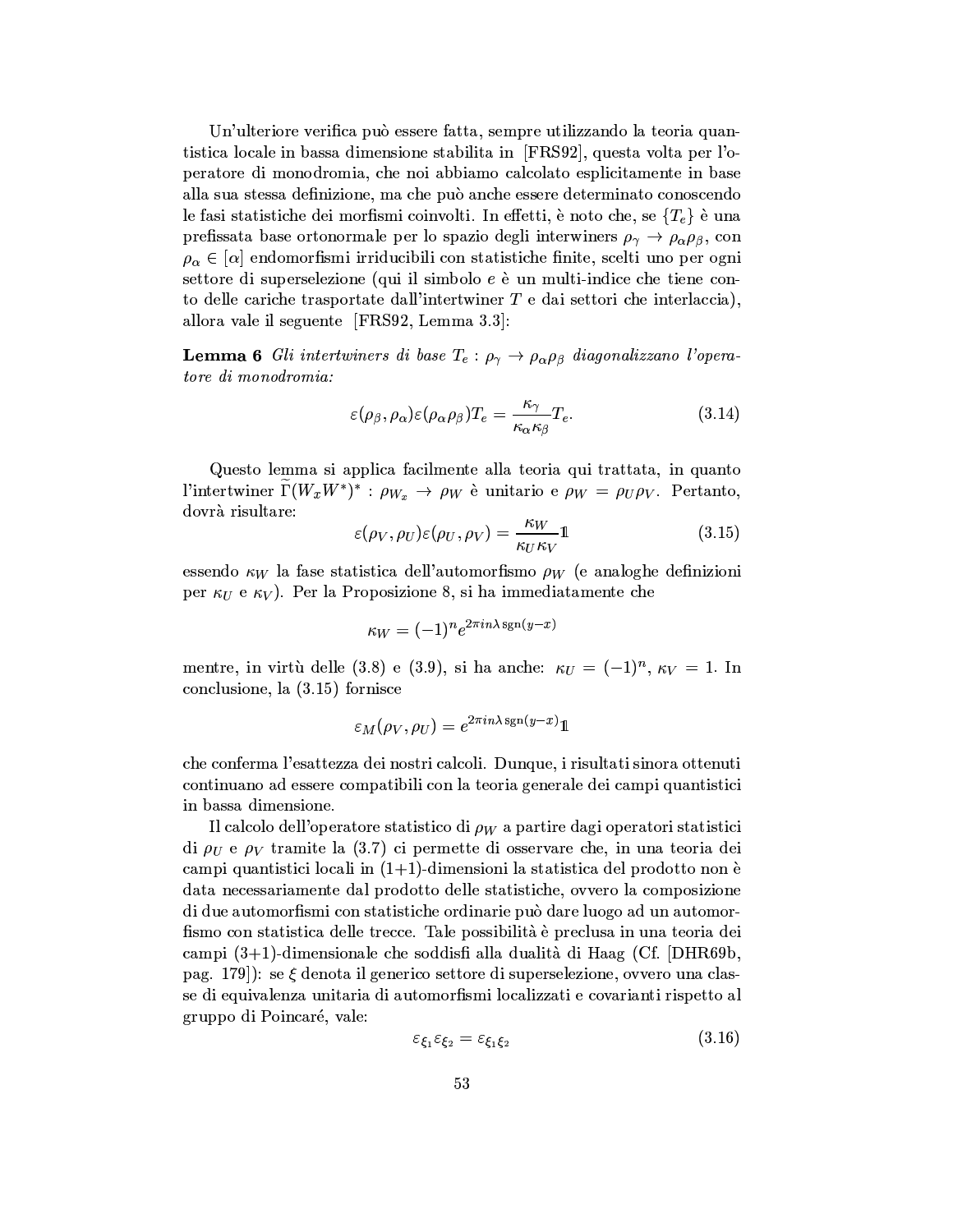che, in quel contesto, forniva un omomorfismo fra la famiglia dei settori ed il gruppo  $\{\pm 1\}$ , il cui nucleo si identifica con il sottogruppo dei settori di Bose (il complementare di questo kernel, costituito dagli elementi mappati in  $-1$ , è l'insieme dei settori di Fermi). Questa proprietà moltiplicativa non è più vera laddove emergano statistiche non ordinarie. Con riferimento al nostro modello, valendo la fattorizzazione  $\rho_W = \rho_U \rho_V$ , possiamo ricorrere alla (3.7) che, in virtù delle:

$$
\varepsilon_{\rho_U} = (-1)^n \mathbf{1}, \quad \varepsilon_{\rho_V} = \mathbf{1}
$$

fornisce:

$$
\varepsilon_{\rho_W} = (-1)^n \rho_U(\varepsilon(\rho_U, \rho_V) \varepsilon(\rho_V, \rho_U))
$$

 $\dot{E}$  evidente che nella teoria qui esposta non può valere la  $(3.16)$ , in quanto ciò comporterebbe  $\rho_U(\varepsilon_M(\rho_U, \rho_V)) = 1$  e quindi, per l'invertibilità di  $\rho_U$ , si dovrebbe avere un operatore di monodromia banale, il che è assurdo perché, come già calcolato,  $\varepsilon_M(\rho_U, \rho_V) \neq 1$ . Come è noto, il fatto che si abbia un operatore di monodromia non banale è segno della presenza di statistiche non ordinarie, di cui si ha una manifestazione nel nostro modello. Non deve quindi stupire se la proprietà (3.16) è violata.

Concludiamo questo paragrafo discutendo i motivi per cui nella teoria del campo massivo libero di Fermi in  $(1+1)$ -dimensioni la statistica di un automorfismo non possiede più la proprietà moltiplicativa nota in dimensio $ne \ge (2 + 1)$ . Le ragioni di questa violazione appaiono chiare osservando la dimostrazione della seguente affermazione:

In una teoria di campo locale in uno spazio-tempo  $(d+1)$ -dimensionale,  $d > 1$ , che soddisfi alla dualità di Haag, vale la proprietà moltiplicativa  $\varepsilon_{\rho\sigma} = \varepsilon_{\rho}\varepsilon_{\sigma}$  per ogni coppia di morfismi localizzati e trasportabili con supporti spazialmente separati.

Dimostrazione. La geometria di uno spazio-tempo almeno tridimensionale permette di scegliere in modo conveniente le posizioni relative delle regioni di localizzazione dei due morfismi  $\rho$  e  $\sigma$  e dei loro trasportati. Detti  $\mathcal{O}_{\rho}$  e  $\mathcal{O}_{\sigma}$  i doppi coni dove sono localizzati i due morfismi, ciascuno di essi viene trasportato ad un morfismo  $\tilde{\rho}$  e  $\tilde{\sigma}$  localizzato in  $\tilde{\mathcal{O}}_{\rho} \subset \mathcal{O}_{\rho}$ ' e  $\tilde{\mathcal{O}}_{\sigma} \subset \mathcal{O}_{\sigma}$ ' rispettivamente. Come è facile verificare, posso scegliere  $\tilde{\mathcal{O}}_{\rho}$  e  $\tilde{\mathcal{O}}_{\sigma}$  in modo tale che esista un doppio cono  $\tilde{\mathcal{O}} \supset \tilde{\mathcal{O}}_\rho \cup \tilde{\mathcal{O}}_\sigma$ ,  $\tilde{\mathcal{O}} \subset \mathcal{O}'_\rho$ , ed esista un doppio cono  $\mathcal{O}_{\sigma,\tilde{\sigma}} \supset \mathcal{O}_{\sigma} \cup \mathcal{O}_{\tilde{\sigma}}, \ \mathcal{O}_{\sigma,\tilde{\sigma}} \subset \mathcal{O}_{\rho}'$ . Siano  $U : \rho \to \tilde{\rho}$  e  $V : \sigma \to \tilde{\sigma}$  due intertwiner unitari. Per costruzione,  $\tilde{\rho}\tilde{\sigma}\times\rho\sigma$  e quindi, posto  $W:=U\times V$ , è  $\varepsilon_{\rho\sigma} = W^* \rho \sigma(W)$  (ricordiamo che quando due morfismi sono separati dal sim- $\text{bolo} \times \text{si}$  intendono causalmente indipendenti, ovvero localizzati in regioni spazialmente separate). Si trova facilmente:  $\varepsilon_{\rho\sigma} = \varepsilon_{\rho}\varepsilon_{\sigma}$ .

 $\Box$ 

Nella dimostrazione ha importanza cruciale la possibilità di scegliere opportunamente le regioni di localizzazione di tutti i morfismi coinvolti, per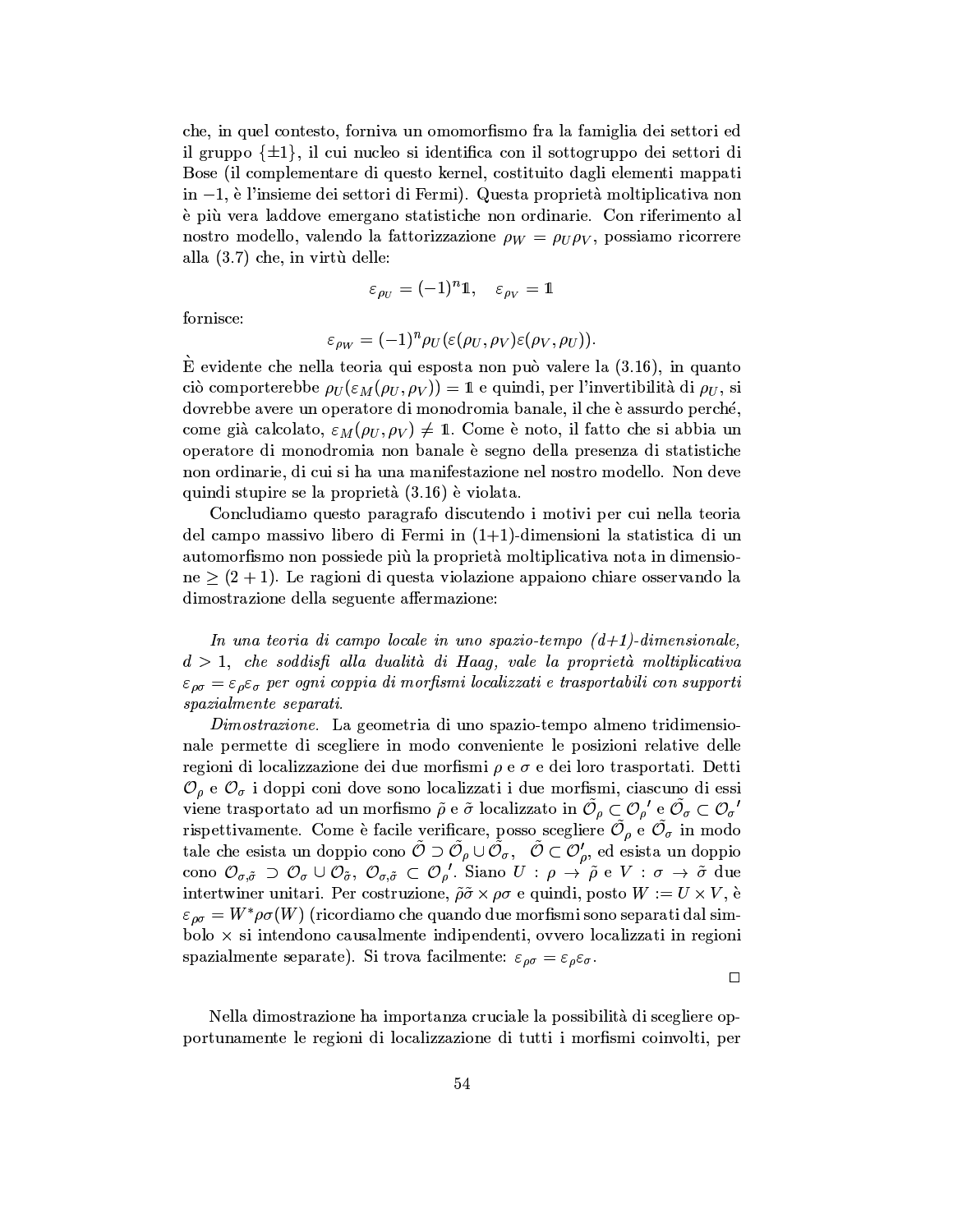poter sfruttare la commutatività tra operatori localizzati in regioni spazialmente separate. Per quest'ultima affermazione si fa largo uso della dualità alla Haag, che nella teoria del campo libero massivo di Dirac in  $(1+1)$ dimensioni è violata. Tuttavia, in questa dimostrazione, come in molte altre della AQFT, si ricorre alla dualità delle osservabili solo per gli unitari di allacciamento, che nel nostro modello sono effettivamente locali. Pertanto, se questa dimostrazione non continua ad essere valida in  $(1+1)$ -dimensioni, ciò non è imputabile alla violazione della dualità ma alla geometria dello spazio-tempo, in particolare al ben noto fatto che il complemento causale di una regione limitata non è connesso. La precedente si estende immediatamente ad una coppia di automorfismi non necessariamente indipendenti, ma anche per questa dimostrazione si fa uso della dualità alla Haag. In particolare, una delle proprietà più conosciute dell'operatore statistico è la seguente:

In  $(d+1)$ -dimensioni, con  $d \geq 1$  se  $\sigma = Ad_V \circ \rho$ , allora  $\varepsilon_{\sigma} = Ad_T(\varepsilon_{\rho})$ , dove  $T = V \rho(V)$ .

Tale proprietà continua a valere anche nella teoria qui esposta, in quanto non dipende dalla dimensione dello spazio-tempo e, al solito, sfrutta la dualità alla Haag solo per gli intertwiner unitari. Grazie a questa proprietà, la statistica di un settore continua ad avere senso anche qui, ovvero  $\lambda_{\tilde{\rho}} = \lambda_{\rho}$ , se  $\tilde{\rho} \simeq \rho$ . Ma vediamo i motivi "geometrici" che rendono impossibile la dimostrazione della proprietà moltiplicativa dell'operatore statistico in  $(1+1)$ -dimensioni, e per questo consideriamo, per semplicità, il caso di due morfismi causalmente indipendenti  $\rho$  e  $\sigma$ . Per poter esprimere l'operatore statistico di  $\rho\sigma$  in funzione di quelli di  $\rho$  e di  $\sigma$  separatamente dobbiamo ricorrere ad un morfismo trasportato  $\widetilde{\rho\sigma}$  che sia il prodotto dei due morfismi trasportati  $\tilde{\rho}$ e  $\tilde{\sigma}$  utilizzati nella costruzione dei rispettivi operatori statistici  $\varepsilon_{\rho}$  e  $\varepsilon_{\sigma}$ . L'unica possibilità di disporre le regioni di localizzazione per avere  $\widetilde{\rho\sigma} \times \rho\sigma$  prevede  $\tilde{\rho}$  e  $\tilde{\sigma}$  localizzate entrambe a destra (o sinistra) del doppio cono  $\mathcal{O} := \mathcal{O}_{\rho} \vee \mathcal{O}_{\sigma}$  dove è localizzato il prodotto  $\rho\sigma$ . Scegliendo la prima ipotesi, si ha l'alternativa:  $\tilde{\rho} \prec \tilde{\sigma}$ ,  $\tilde{\rho} \succ \tilde{\sigma}$ . In entrambi i casi, non è possibile disporre di una configurazione che permetta di separare  $\varepsilon_{\rho}$  da  $\varepsilon_{\sigma}$  nell'espressione di  $\varepsilon_{\rho\sigma}$ . Nel caso particolare di automorfismi, essendo l'operatore statistico uno scalare, la proprietà moltiplicativa continua ad essere vera. ma solo per automorfismi causalmente indipendenti, come si può verificare con la  $(3.7)$ .

Proveremo anche che, per due unitari  $W_1 \equiv W_1(n_1, \lambda_1)$  e  $W_2 \equiv W_2(n_2, \lambda_2)$ , si ottiene:

$$
\varepsilon(\rho_{W_1}, \rho_{W_2}) = (-1)^{n_1 n_2} e^{i \pi (n_1 \lambda_2 + n_2 \lambda_1) \operatorname{sgn}(x - x')} \mathbb{1}.
$$

Come vedremo, l'operatore statistico  $\varepsilon_{\rho w}$  così ottenuto dipende solo dalla classe di equivalenza unitaria dell'automorfismo  $\rho_W$ . In effetti, è noto dalla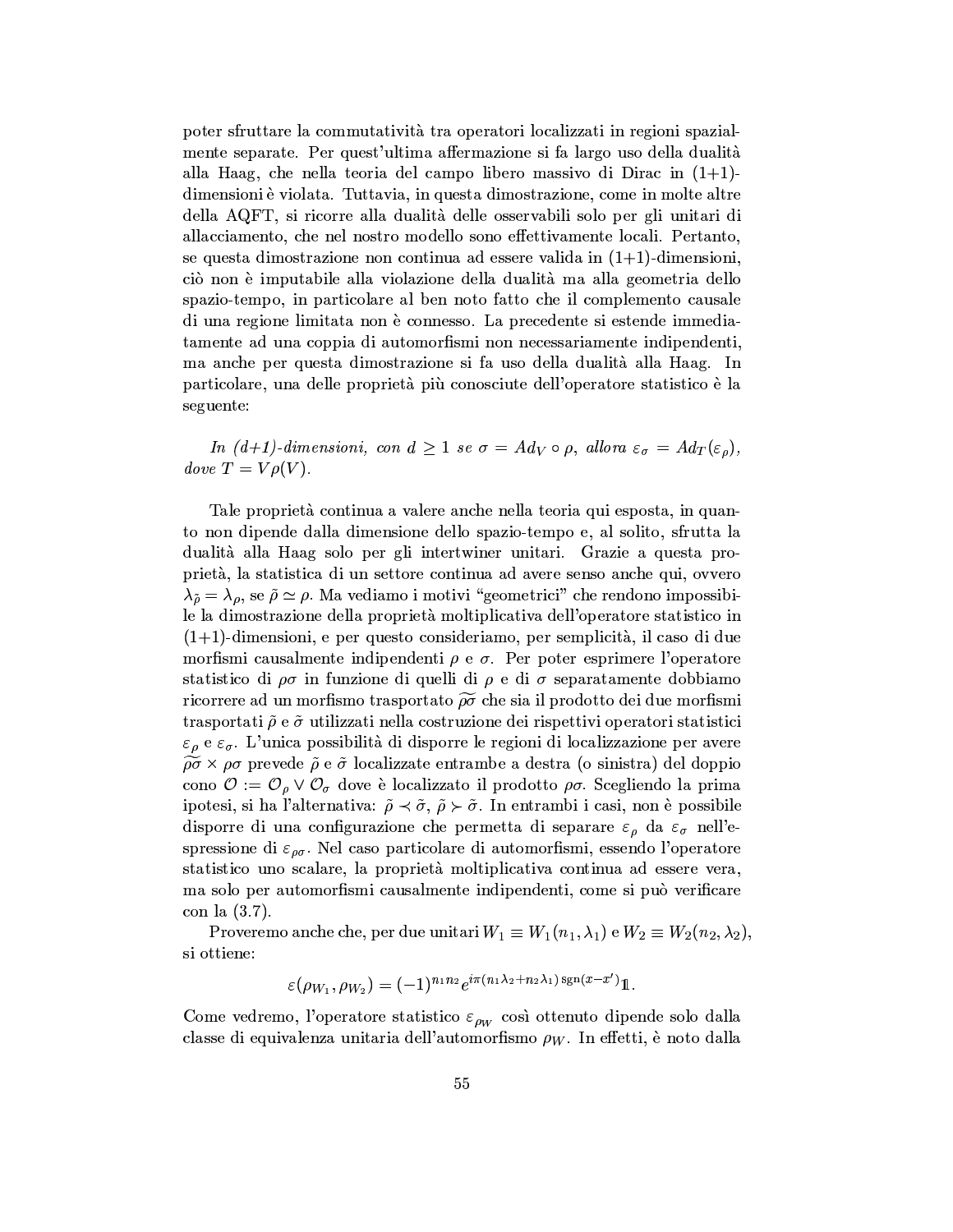teoria DHR che, dati due morfismi localizzati e trasportabili unitariamente equivalenti  $\rho_i$ ,  $(i = 1, 2)$ , con  $\rho_2 = Ad_V \circ \rho_1$ , si ha:  $\varepsilon_{\rho_2} = W \varepsilon_{\rho_1} W^*$ , dove  $W := V \rho_1(V)$ . Questo risultato continua a valere anche in (1+1)-dimensioni e dunque, poiché l'operatore statistico della nostra teoria è uno scalare, dovremo ottenere l'identità  $\varepsilon_{\rho_2} = \varepsilon_{\rho_1}$ . Infatti, vale il seguente:

**Lemma 7** Se  $\sigma \simeq \rho_W$ , allora  $\varepsilon_{\sigma} = \varepsilon_{\rho_W}$ .

Dimostrazione. Ricordiamo che i "morfismi localizzati e trasportabili" sono endomorfismi  $\rho_W$  di  $\mathscr A$  che agiscono come l'identità sull'algebra  $\mathscr A(\mathcal O')$ per un certo doppio cono  $\mathcal O$  e sono equivalenti ai loro traslati

$$
\rho_{W_x} = \alpha_x \circ \rho_W \circ \alpha_{-x}
$$

Qui, posto  $\rho_{W_x} = Ad_{V_{\rho_W}^x} \circ \rho_W$ , si ha evidentemente

$$
V_{\rho_W}^x = \widetilde{\Gamma}(T(x))\rho_W(\widetilde{\Gamma}(T(-x)))
$$

ovvero, a meno di cocicli,  $V_{\rho_W}^x = \widetilde{\Gamma}(W_x W^*)$ , come già sapevamo. Sia  $\sigma \simeq \rho_W$ , con W localizzato in un doppio cono che al solito, per semplicità, supponiamo abbia base  $(-\epsilon, \epsilon)$  in  $t = 0$ , e sia  $\mathcal{O}_1 \in \mathcal{K}$  il doppio cono ove è localizzato  $\sigma$ . Come abbiamo già visto nella dimostrazione del precedente teorema, deve essere  $\sigma = \rho_{W_x}$ , dove  $x \in \mathbb{R}^2$  è tale che  $\mathcal{O}_1 = \mathcal{O} + x$ , nel qual caso l'unitario di interlacciamento è  $\tilde{\Gamma}(W_x W^*)$ . Qui si è denotato al solito  $W_x = T(x)WT(-x)$ . Come si può verificare immediatamente,  $W_x(n, \lambda; \varepsilon) = W(n, \lambda; \tau_x \varepsilon)$  ovvero, l'unitario  $W_x$  ha gli stessi valori di n e di  $\lambda$  di W, ma con una funzione che è la traslata di quella di W. A questo punto è sufficiente notare che tutti i passaggi delle dimostrazioni delle relazioni di cociclo impiegate nel calcolo dell'operatore statistico  $\varepsilon_{\rho w}$  non dipendono dall'intervallo dove è centrata la funzione  $\varepsilon$ . È un risultato che dovevamo aspettarci, in quanto l'espressione dell'operatore statistico ottenuta in precedenza non dipende dalla scelta della funzione  $\varepsilon$  ma solo da n e da  $\lambda$ .

 $\Box$ 

Come già visto, la rete delle osservabili di questa teoria non verifica la dualità di Haag e pertanto una gran parte delle dimostrazioni abitualmente utilizzate in AQFT non sono appropriate al nostro caso. Per esempio, per costruzione  $\varepsilon_{\rho_W} \in \rho_W^2(\mathscr{A})'$  sempre, anche in (1+1)-dimensioni e senza dualità alla Haag, in quanto è una proprietà che discende unicamente dalle relazioni di allacciamento. Ma non possiamo più asserire che  $\varepsilon_{\rho w} \in \mathscr{A}(0)$ , con  $\mathcal{O} \in \mathcal{K}$  la regione dove è localizzato  $\rho_W$ , se la dualità è violata. Più in generale, se la dualità alla Haag è violata, non è detto che un operatore di allacciamento fra due morfismi localizzati in doppi coni  $\mathcal{O}_1, \mathcal{O}_2$  sia anch'esso localizzato in un doppio cono che contenga  $\mathcal{O}_1 \cup \mathcal{O}_2$ . Tuttavia, nel nostro caso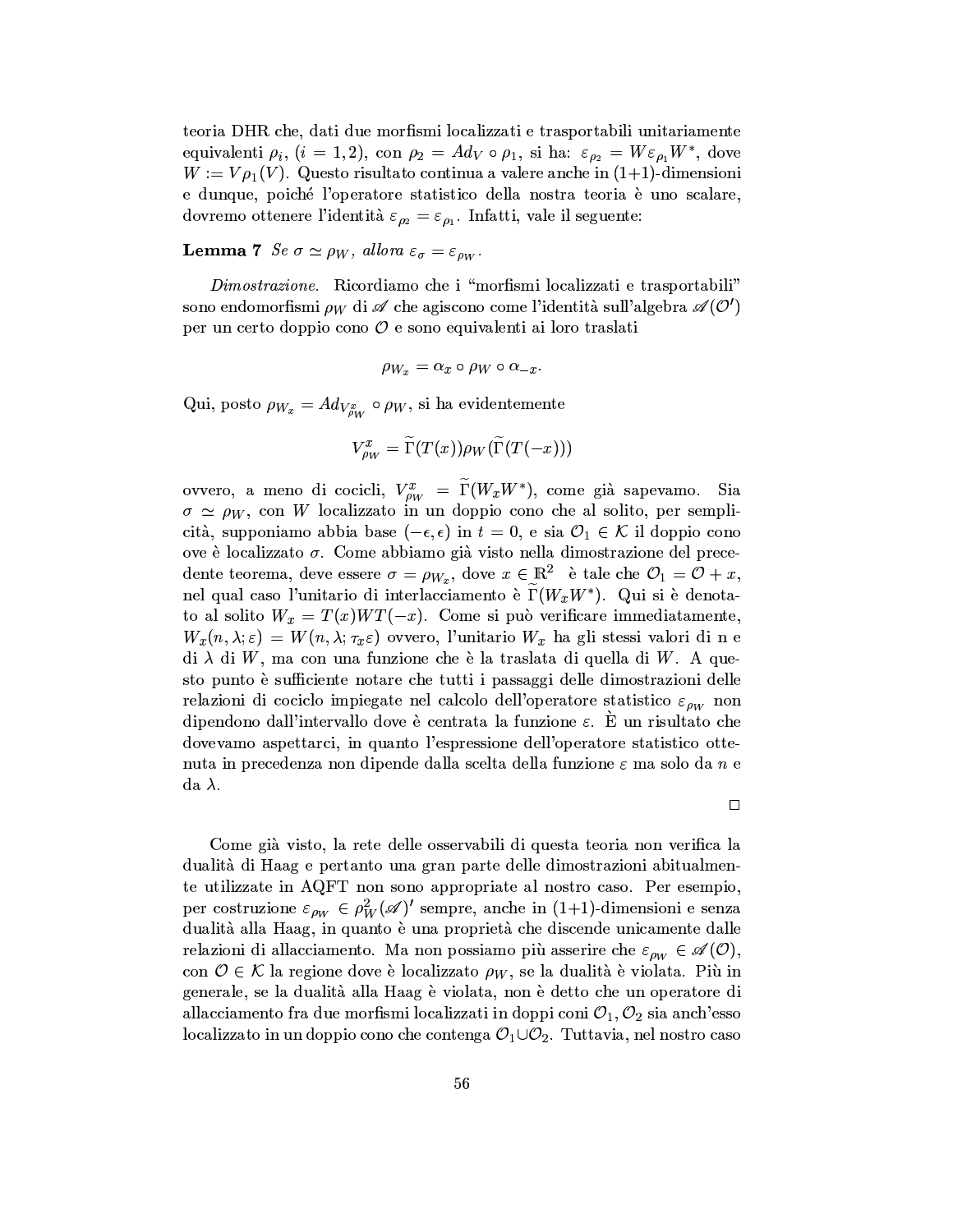è possibile dimostrare ugualmente il carattere locale dell'operatore statistico in quanto, come già visto nella dimostrazione del Teorema 3 gli intertwiners unitari sono contenuti in algebre di osservabili locali. Infatti, se  $x \in \mathbb{R}^2$  è tale che  $\mathcal{O} + x \subset \mathcal{O}'$ , si ha  $\rho_{W_x} \simeq \rho_W$  tramite l'unitario  $\Gamma(W_x W^*) \in \mathscr{A}(\tilde{\mathcal{O}})$ , dove  $\tilde{\mathcal{O}} \supset \mathcal{O} \cup (\mathcal{O} + x)$ . Ne discende che

$$
\varepsilon_{\rho_W} = \widetilde{\Gamma}(W_x W^*)^* \rho_W(\widetilde{\Gamma}(W_x W^*)) \in \mathscr{A}(\tilde{\mathcal{O}}).
$$

Occorre anche verificare che la definizione di operatore statistico continua ad avere senso anche nella teoria algebrica bidimensionale del campo libero massivo di Dirac ovvero, più in generale, in una teoria  $(1+1)$ -dimensionale dove non vale la dualità alla Haag ma dove gli intertwiners unitari sono locali.

**Proposizione 9** L'operatore statistico  $\varepsilon_{\rho} = U^* \rho(U)$  non dipende dall'intertwiner  $U: \rho \to \tilde{\rho}$ , purché  $\tilde{\rho} \times \rho$ .

Dimostrazione. Consideriamo un'altro automorfismo  $\rho' \simeq \rho$ , tramite  $V : \rho \to \rho'$ , con  $\rho' \times \rho$ . Perché risulti  $V^* \rho(V) = U^* \rho(U)$  è necessario e sufficiente che  $UV^* = \rho(UV^*)$ , ma questo è sicuramente vero in quanto  $UV^*$ :  $\rho' \rightarrow \tilde{\rho}$  e quindi, essendo  $\rho'$  e  $\tilde{\rho}$  disgiunti da  $\rho$ , è sempre possibile scegliere un intertwiner localizzato in un doppio cono che contenga le loro regioni di localizzazione e su cui  $\rho$  agisca in modo banale.

 $\Box$ 

Facciamo alcune precisazioni relative alla dimostrazione della proposizione precedente. Nelle notazioni da noi introdotte, sia  $\rho_W$  localizzato nel doppio cono  $\mathcal{O}$ , e siano  $\rho_{W_x}, \rho_{W_y}$  due automorfismi ad esso equivalenti, localizzati in due doppi coni  $O+x$  e  $O+y$  rispettivamente, spazialmente separati da O. Detti  $U := \Gamma(W_x W^*), V := \Gamma(W_y W^*)$  gli intertwiner unitari che realizzano tali equivalenze, sappiamo che  $U \in \mathscr{A}(\mathcal{O}_1)$ , dove  $\mathcal{O}_1 \supset \mathcal{O} \cup (\mathcal{O} + x)$  $\mathfrak{e} V \in \mathscr{A}(\mathcal{O}_2)$ , dove  $\mathcal{O}_2 \supset \mathcal{O} \cup (\mathcal{O} + y)$  e quindi, al momento, possiamo affermare soltanto che  $VU^* \in \mathscr{A}(0)$ , dove  $0 \supset 0 \cup (0 + x) \cup (0 + y)$ . Però, possiamo ripetere la dimostrazione del Teorema 3 questa volta partendo da  $\rho_{W_x}$  (in questo caso la funzione  $\varepsilon$  sarà centrata nel punto x anziché nell'origine) e quindi, posto  $z = y - x$ , si ha che

$$
\Gamma((W_x)_z W_x^*) \in \mathscr{A}((\mathcal{O}+x) \vee (\mathcal{O}+y))
$$

è l'intertwiner unitario tra  $\rho_{W_x}$  e  $\rho_{W_y}$ . Si è denotato con  $\mathscr{D}_1 \vee \mathscr{D}_2$  il doppio cono generato dalle regioni dello spazio-tempo  $\mathscr{D}_1$  e  $\mathscr{D}_2$ , ovvero il più piccolo doppio cono che li contiene entrambi. Per completezza, verifichiamo che  $Ad_{\widetilde{\Gamma}((W_x)_z W_x^*)} = Ad_{VU^*}$ , ma questo è evidente in quanto anche l'unitario  $\widetilde{\Gamma}(W_u W^*)\widetilde{\Gamma}(W_x W^*)^*$  è in  $(\rho_{W_x}, \rho_{W_y})$ , e quindi esiste un fattore di fase  $\lambda \in \mathbb{S}^1$ (dipendente da  $W, x, y$ ) tale che

$$
\Gamma((W_x)_z)W_x^* = \lambda \Gamma(W_y W^*) \Gamma(W_x W^*)^*.
$$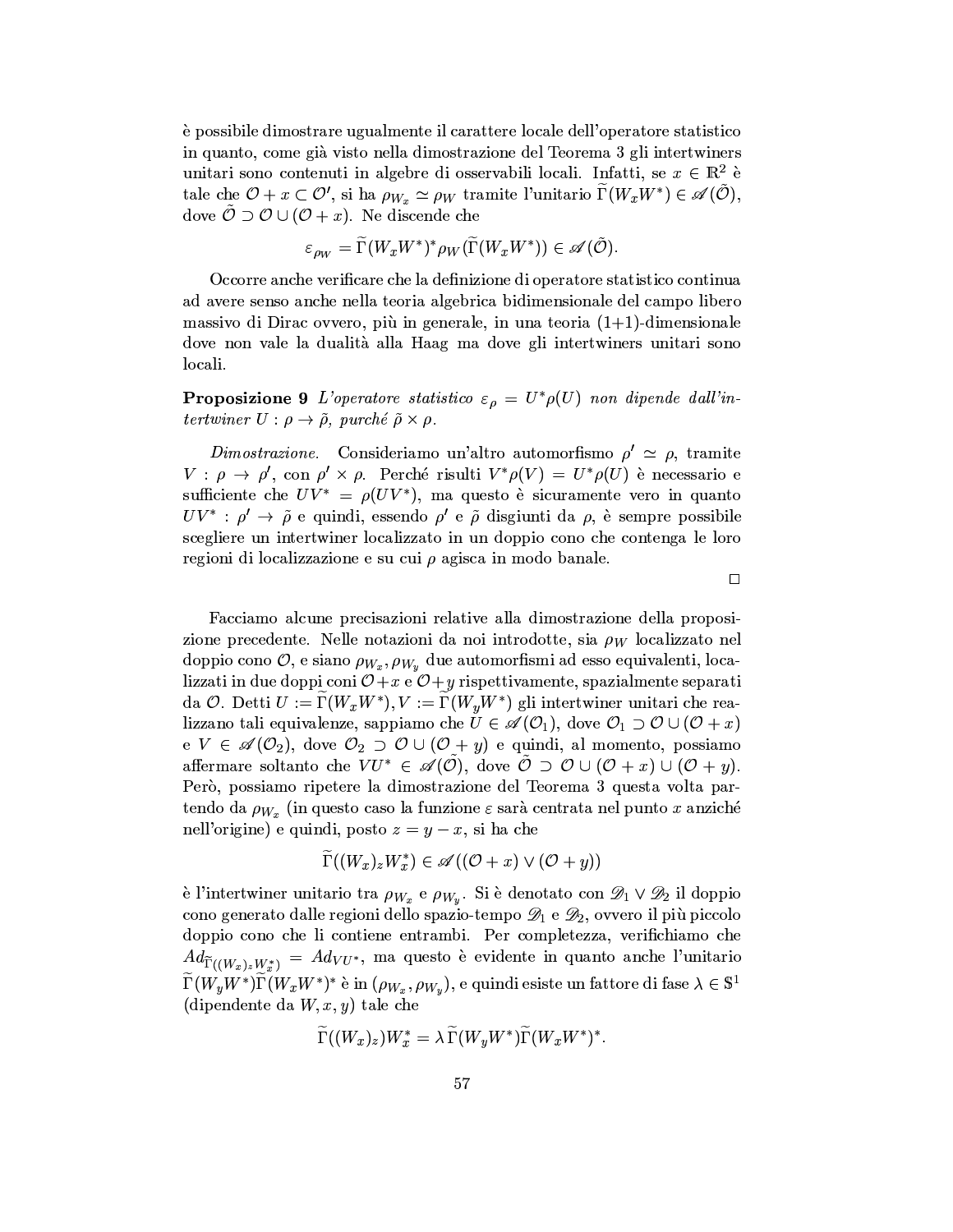In realtà, possiamo dimostrare di più, e cioè che l'operatore statistico  $\varepsilon_{\rho_W}$  è localizzato nella stessa regione (doppio cono) dove è localizzato l'automorfismo  $\rho_W$ , ritrovando anche qui una classica proprietà della teoria algebrica dei campi quantistici che soddisfi alla dualità alla Haag.

**Proposizione 10** Per ogni automorfismo  $\rho_W$  dell'algebra delle osservabili  $\mathscr A$  si ha:  $\varepsilon_{\rho_W} \in \mathscr A(\mathcal O).$ 

Dimostrazione. Dimostreremo che

- (i)  $\varepsilon_{\rho_W} \in \mathscr{F}(\mathcal{O}')'$ ;
- (ii)  $\varepsilon_{\rho_W} \in \widetilde{\Gamma}(U(1))'$ ,

in quanto ciò comporta che  $\varepsilon_{\rho_W}\in\mathscr{A}(\mathcal{O}).^2$ 

(i) Sia supp $(f) \subset B_{\mathcal{O}_1}, \mathcal{O}_1 \subset \mathcal{O}'$ . Vogliamo dimostrare che

$$
[\varepsilon_{\rho_W}, \pi(\phi(f))] = 0. \tag{3.17}
$$

Infatti, se è verificata l'equazione (3.17), risulta $\varepsilon_{\rho_W}\in\mathscr{F}(\mathcal{O}_1)',\,\forall\mathcal{O}_1\subset\mathcal{O}'$ e quindi  $\sqrt{t}$ 

$$
\varepsilon_{\rho_W} \in \bigcap_{\substack{\mathcal{O}_1 \in \mathcal{K} \\ \mathcal{O}_1 \subset \mathcal{O}'}} \mathscr{F}(\mathcal{O}_1)' = \Big(\bigvee_{\substack{\mathcal{O}_1 \in \mathcal{K} \\ \mathcal{O}_1 \subset \mathcal{O}'}} \mathscr{F}(\mathcal{O}_1)\Big)' = \mathscr{F}(\mathcal{O}')'.
$$

Dimostriamo dunque la (3.17), e perché questa sia una verifica ulteriore di quanto abbiamo già calcolato, non ricorriamo alla forma esplicita già ottenuta per  $\varepsilon_{\rho_W}$  nel teorema 3 (sappiamo che è uno scalare e che quindi le (i) e (ii) sono banalmente vere!), ma facciamo una dimostrazione più generale utilizzando solo le proprietà viste nei lemmi precedenti, tipiche di una teoria senza dualità alla Haag ma con gli intertwiner unitari localizzabili in doppi coni. Osserviamo preliminarmente che, per definizione,

$$
\widetilde{\Gamma}(W)\pi(\phi(f))=\pi(\phi(Wf))\widetilde{\Gamma}(W)
$$

da cui, iterando,

$$
\widetilde{\Gamma}(W_1)\cdots\widetilde{\Gamma}(W_n)\pi(\phi(f))=\pi(\phi(W_1\cdots W_nf))\widetilde{\Gamma}(W_1)\cdots\widetilde{\Gamma}(W_n).
$$

Allora, tenuto conto che  $[W, W_x] = 0$ , si ha:

$$
\varepsilon_{\rho_W} \pi(\phi(f)) = \widetilde{\Gamma}(W_x W^*)^* \rho_W(\widetilde{\Gamma}(W_x W^*)) \pi(\phi(f)) =
$$
  
\n
$$
= \widetilde{\Gamma}(W W_x^*) \widetilde{\Gamma}(W) \widetilde{\Gamma}(W_x W^*) \widetilde{\Gamma}(W^*) \pi(\phi(f)) =
$$
  
\n
$$
= \pi(\phi(W W_x^* W W_x W^* W^* f)) \varepsilon_{\rho_W} =
$$
  
\n
$$
= \pi(\phi(f)) \varepsilon_{\rho_W}
$$

 ${}^{2}$ Cf. [DHR69a]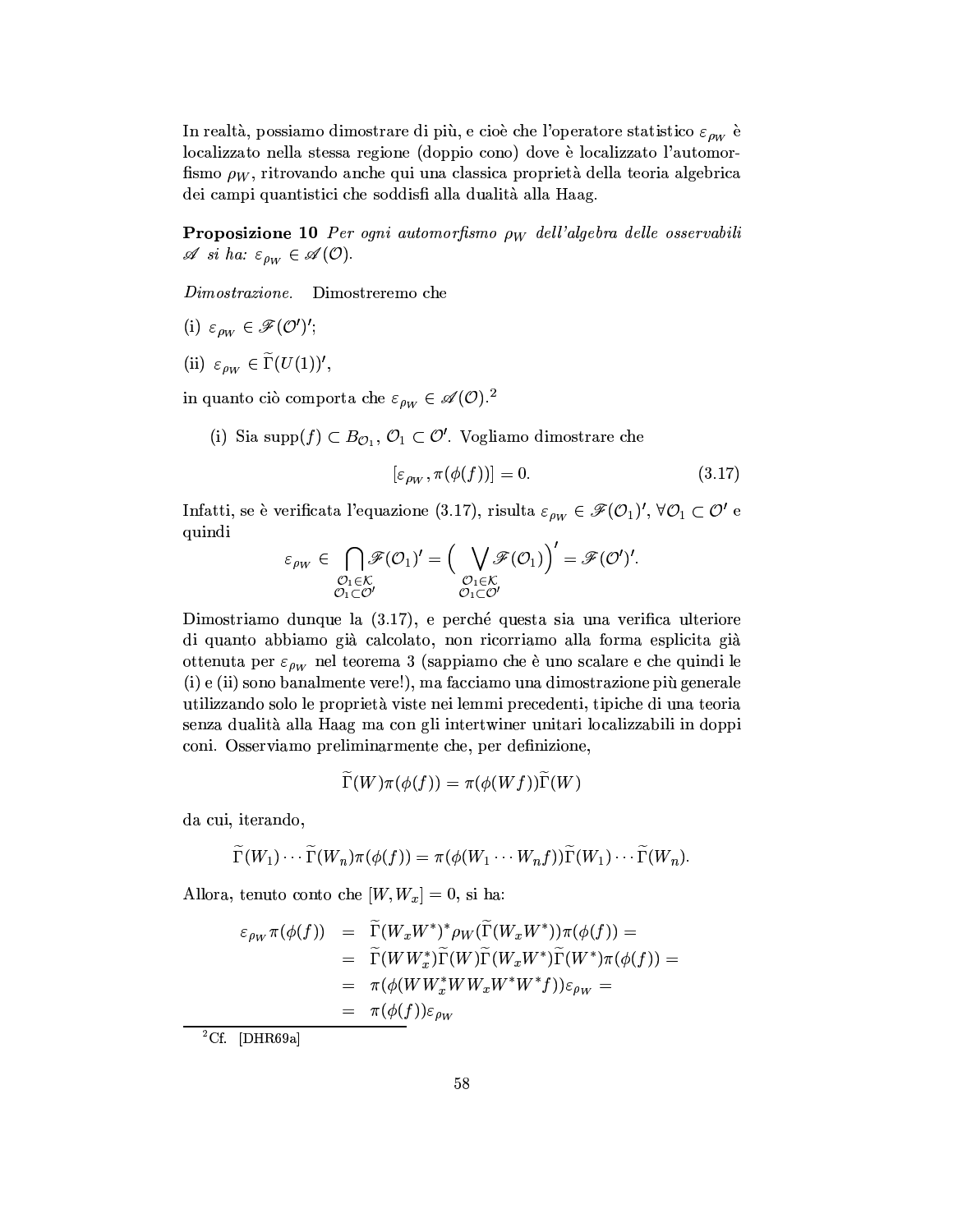da cui la 3.17.

(ii) È immediato, in quanto, come già visto nella dimostrazione della (i),  $\varepsilon_{\rho w}$  si può esprimere come prodotto di operatori del tipo  $\Gamma(\cdot)$ , ovvero di operatori che commutano a meno del cociclo con gli unitari della forma  $\Gamma(e^{i\gamma})$ . La tesi è conseguenza del fatto che i termini di cociclo si elidono a due a due.

 $\Box$ 

**Corollario 1** L'operatore statistico  $\varepsilon_{\rho_W}$  induce una rappresentazione unitaria del gruppo delle trecce.

Dimostrazione. Che l'operatore statistico  $\varepsilon_{\rho w}$  induca una rappresentazione del gruppo delle trecce è qui evidente, in quanto è uno scalare e dunque, ponendo  $b_i = \rho^{i-1}(\varepsilon_{\rho_W})$ , per  $i = 1, ..., n-1$ , gli operatori  $b_i$  (anch'essi scalari) verificano banalmente le relazioni di treccia. Il fatto che  $\varepsilon^2 \neq 1$ assicura che il gruppo rappresentato dai  $b_i$  non sia quello delle permutazioni ma il più generale gruppo delle trecce.

 $\Box$ 

Come è noto, fra le condizioni "iniziali" che definiscono univocamente l'operatore statistico vi è quella che stabilisce che  $\varepsilon(\rho, \sigma) = 1$  quando  $\rho$  è causalmente separato da  $\sigma$ . Verifichiamolo anche per il nostro modello, e per questo ricorriamo alla decomposizione di  $\varepsilon(\rho_W, \rho_{W'})$  fornita in [FRS92]. Pertanto, siano  $W \equiv UV$  e  $W' \equiv U'V'$  i due unitari localizzati in  $\mathcal{O} \in \mathcal{K}$ corrispondenti alle coppie  $(n, \lambda), (n', \lambda') \in \mathbb{Z} \times \mathbb{R}$ . Vale:

$$
\varepsilon(\rho_W, \rho_{W'}) \equiv \varepsilon(\rho_U \rho_V, \rho_{U'} \rho_{V'}) =
$$
  
=  $\rho_{U'}(\varepsilon(\rho_U, \rho_{V'})) \varepsilon(\rho_U, \rho_{U'}) \rho_U(\rho_{U'}(\varepsilon(\rho_V, \rho_{V'})) \varepsilon(\rho_V, \rho_{U'})).$  (3.18)

I calcoli sono simili a quelli effettuati in precedenza per la verifica dell'operatore statistico  $\rho_W$ , ma occorre tener conto di valori differenti per gli n e per i  $\lambda$  dei due autormorfismi considerati.

• CALCOLO DI  $\varepsilon(\rho_U, \rho_{V'})$ .

Trasportiamo  $\rho_U$  in  $\mathcal{O}_x$  e  $\rho_{V'}$  in  $\mathcal{O}_y$ , con  $\mathcal{O}_x \subset \mathcal{O}'_y$ . Al solito, gli intertwiner unitari sono  $\widetilde{\Gamma}(U_xU^*) : \rho_U \to \rho_{U_x}$  e  $\widetilde{\Gamma}(V'_uV'^*) : \rho_{V'} \to \rho_{V'_u}$ . Si ha pertanto:

$$
\begin{array}{rcl}\n\varepsilon(\rho_U,\rho_{V'}) &=& \widetilde{\Gamma}(V'_yV'^*)^*\rho_{V'_y}(\widetilde{\Gamma}(U_xU^*)^*)\widetilde{\Gamma}(U_xU^*)\rho_U(\widetilde{\Gamma}(V'_yV'^*)) \\
&=& \widetilde{\Gamma}(V')\widetilde{\Gamma}(U)\widetilde{\Gamma}(U_x)^*\widetilde{\Gamma}(V'_y)^*\widetilde{\Gamma}(U_x)\widetilde{\Gamma}(V'_y)\widetilde{\Gamma}(V')^*\widetilde{\Gamma}(U)^*.\n\end{array}
$$

D'altra parte,

$$
\widetilde{\Gamma}(U_x)\widetilde{\Gamma}(V'_y) = e^{-i\pi n\lambda' \operatorname{sgn}(x-y)}\widetilde{\Gamma}(V'_y)\widetilde{\Gamma}(U_x).
$$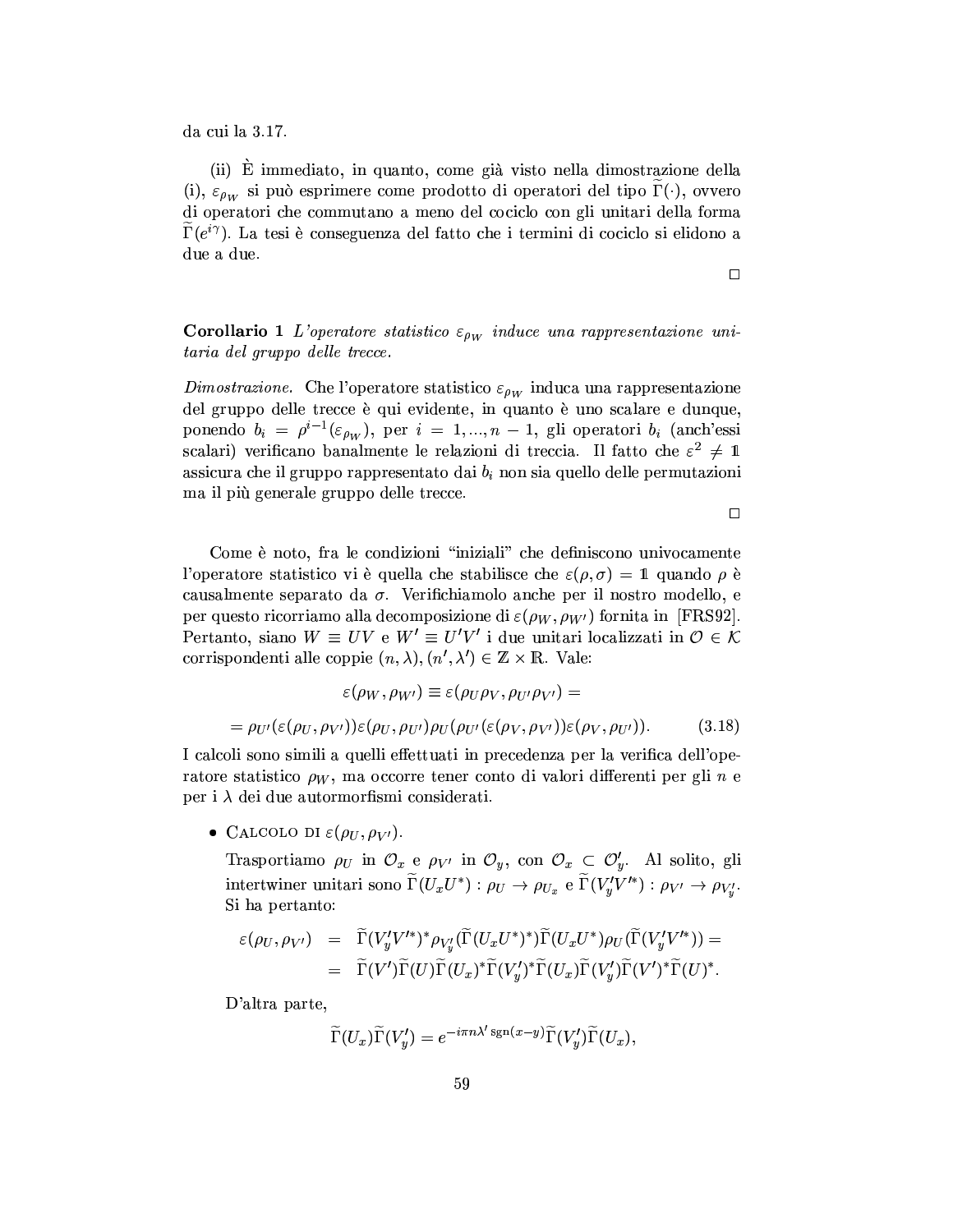da cui si ottiene:

$$
\varepsilon(\rho_U, \rho_{V'}) = e^{i\pi n\lambda' \operatorname{sgn}(x-y)} \widetilde{\Gamma}(V') \widetilde{\Gamma}(U) \widetilde{\Gamma}(V')^* \widetilde{\Gamma}(U)^*.
$$
 (3.19)

• CALCOLO DI  $\varepsilon(\rho_V, \rho_{U}).$ 

In questo caso, a differenza del precedente, è  $\rho_V$  ad essere trasportato alla destra di  $\rho_{U'}$ . Qui, la disposizione delle regioni di localizzazione è la seguente (sempre restando unica la regione  $\mathcal O$  dove sono localizzati entrambi i morfismi di partenza, ovvero degli unitari  $U e V$ :  $\widetilde{\Gamma}(U'_xU'^*):\rho_{U'}\to\rho_{U'_x}, \widetilde{\Gamma}(V_yV^*):\rho_V\to\rho_{V_y}, \mathcal{O}_x\prec\mathcal{O}_y.$  Ne segue:

$$
\varepsilon(\rho_V, \rho_{U'}) = \widetilde{\Gamma}(U'_x U'^*)^* \rho_{U'_x}(\widetilde{\Gamma}(V_y V^*)^*) \widetilde{\Gamma}(V_y V^*) \rho_V(\widetilde{\Gamma}(U'_x U'^*)) =
$$
  
=  $e^{i\pi n' \lambda \operatorname{sgn}(x-y)} \widetilde{\Gamma}(U') \widetilde{\Gamma}(V) \widetilde{\Gamma}(U')^* \widetilde{\Gamma}(V)^*.$  (3.20)

• CALCOLO DI  $\varepsilon(\rho_U, \rho_{U'})$ .

Sia  $\mathcal{O}_x \succ \mathcal{O}_y$ , e consideriamo i morfismi trasportati  $\rho_{U_x} = Ad_{\widetilde{\Gamma}(U_x)}$  e  $\rho_{U'_y} = Ad_{\widetilde{\Gamma}(U'_x)}$ . Si ha:

$$
\varepsilon(\rho_U, \rho_{U'}) = \widetilde{\Gamma}(U'_y U'^*)^* \rho_{U'_y}(\widetilde{\Gamma}(U_x U^*)^*) \widetilde{\Gamma}(U_x U^*) \rho_U(\widetilde{\Gamma}(U'_y U'^*)) =
$$
  
= 
$$
(-1)^{nn'} \widetilde{\Gamma}(U') \widetilde{\Gamma}(U) \widetilde{\Gamma}(U')^* \widetilde{\Gamma}(U)^*,
$$
 (3.21)

avendo utilizzato il fatto che  $\widetilde{\Gamma}(U_x)$  e  $\widetilde{\Gamma}(U'_y)$  commutano a meno del fattore  $(-1)^{nn'}$ .

• CALCOLO DI  $\varepsilon(\rho_V, \rho_{V}).$ 

Con procedimento analogo, notando che operatori della forma  $\tilde{\Gamma}(V_x)$ e  $\widetilde{\Gamma}(V_u)$  commutano se causalmente indipendenti, si ottiene subito:

$$
\varepsilon(\rho_V, \rho_{V'}) = 1. \tag{3.22}
$$

Inserendo le  $(3.19)-(3.22)$  nella  $(3.18)$ , si ottiene:

$$
\varepsilon(\rho_W, \rho_{W'}) = (-1)^{nn'} e^{i\pi(n\lambda'-n'\lambda)\operatorname{sgn}(y-x)}
$$

$$
\widetilde{\Gamma}(U')\widetilde{\Gamma}(V')\widetilde{\Gamma}(U)\widetilde{\Gamma}(V')^*\widetilde{\Gamma}(V)\widetilde{\Gamma}(U')^*\widetilde{\Gamma}(U)^*\widetilde{\Gamma}(U)^*.
$$
(3.23)

Supponendo che  $W$  e  $W'$  siano centrati in regioni spazialmente separate, lo stesso vale per  $U e U' e$  per  $V e$  per  $V'$ , ai quali possono dunque essere applicate le ormai note relazioni di commutazione con cociclo, ottenendo:

$$
\widetilde{\Gamma}(V')\widetilde{\Gamma}(U) = e^{i\pi n\lambda' \operatorname{sgn}(x-y)}\widetilde{\Gamma}(U)\widetilde{\Gamma}(V')
$$

 $\overline{e}$ 

$$
\widetilde{\Gamma}(V)\widetilde{\Gamma}(U') = e^{i\pi n' \lambda \operatorname{sgn}(x-y)} \widetilde{\Gamma}(U')\widetilde{\Gamma}(V).
$$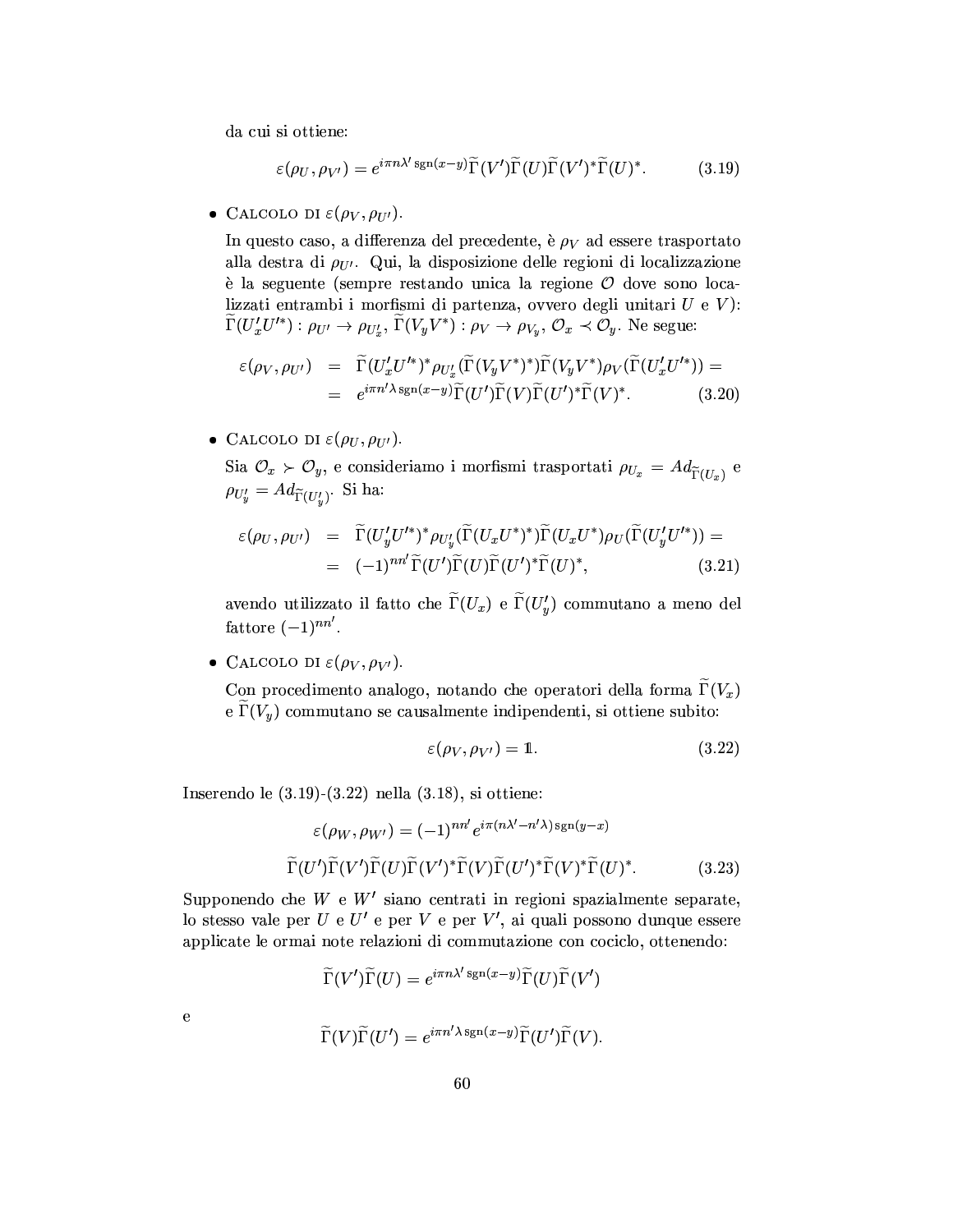Con queste ultime inserite nella (3.23) si ottiene infine:

$$
\varepsilon(\rho_W,\rho_{W'})=1
$$

come previsto dalla teoria generale.

Vogliamo concludere questa sezione riportando in dettaglio il calcolo dell'operatore statistico  $\varepsilon(\rho_W, \rho_{W'})$  nel caso in cui i due unitari W e W' siano centrati nello stesso intervallo (e quindi descritti dalla stessa funzione  $\varepsilon(x)$ . In effetti, insieme al caso in cui le regioni di localizzazione dei due automorfismi siano spazialmente separate, è questa l'unica situazione in cui è possibile dare un'espressione semplice e di reale utilità per l'operatore statistico di una coppia di morfismi, in virtù del fatto che il fattore di cociclo non dipende dalla forma esplicita della funzione  $\varepsilon$  prescelta. A tale scopo occorre dimostrare un risultato intermedio, di cui tratteremo solo il caso  $\lambda = 0$ , che corrisponde a  $W(n, 0) \equiv U(n)$ , rimandando a [Rui] per i dettagli relativi al caso  $n = 0$ , ovvero quando  $W \equiv V$ . Per quest'ultima eventualità ci limitiamo solo a precisare che continua a valere lo stesso risultato che ci  $\alpha$ ccingiamo a dimostrare per  $U(n)$ .

**Lemma 8** Se gli unitari  $U \equiv U(n)$  e  $U' \equiv U(n')$  hanno base nello stesso intervallo, gli implementatori  $\Gamma(U)$  e  $\Gamma(U')$  commutano.

*Dimostrazione.* Utilizzando la formula

$$
[d\widetilde{\Gamma}(A_s), d\widetilde{\Gamma}(B_{s'})] = \frac{\delta_{ss'}}{2\pi} \int dk \, k \, \hat{\alpha}(-k) \hat{\beta}(k), \qquad \forall \alpha, \beta \in H_1(\mathbb{R}). \tag{3.24}
$$

Le relazioni di commutazione per la rappresentazione proiettiva  $\Gamma$  ed i generatori  $d\Gamma(\cdot)$  implicano che, prendendo  $\alpha$  e  $\beta$  reali, si ha:

$$
\Pi_s(e^{i\alpha})\Pi_s(e^{i\beta}) = e^{(-i/2)\rho(\alpha,\beta)}\Pi_s(e^{i(\alpha+\beta)}), \qquad \forall \alpha, \beta \in V \tag{3.25}
$$

dove

$$
\rho(\alpha,\beta) = \frac{1}{2\pi} \int dx \,\alpha'(x)\beta(x). \tag{3.26}
$$

Pertanto, ci siamo ricondotti al calcolo dell'integrale (3.26) dove, nel caso qui trattato,  $\alpha(x) \equiv \pi n \varepsilon(x)$ ,  $\beta(x) \equiv \pi n' \varepsilon(x)$ . Tale integrale è nullo, e quindi gli implementatori unitari di cui sopra commutano.

 $\Box$ 

Per quanto riguarda le relazioni di commutazione fra gli unitari  $\Gamma(U)$  ed i loro traslati di tipo spazio, possiamo fornire una semplice dimostrazione della seguente proprietà, alla quale si è fatto spesso ricorso:

**Lemma 9** Se  $\mathcal{O}_y \subset \mathcal{O}'$ , vale:

$$
\widetilde{\Gamma}(U)\widetilde{\Gamma}(U'_y) = (-1)^{nn'}\widetilde{\Gamma}(U'_y)\widetilde{\Gamma}(U).
$$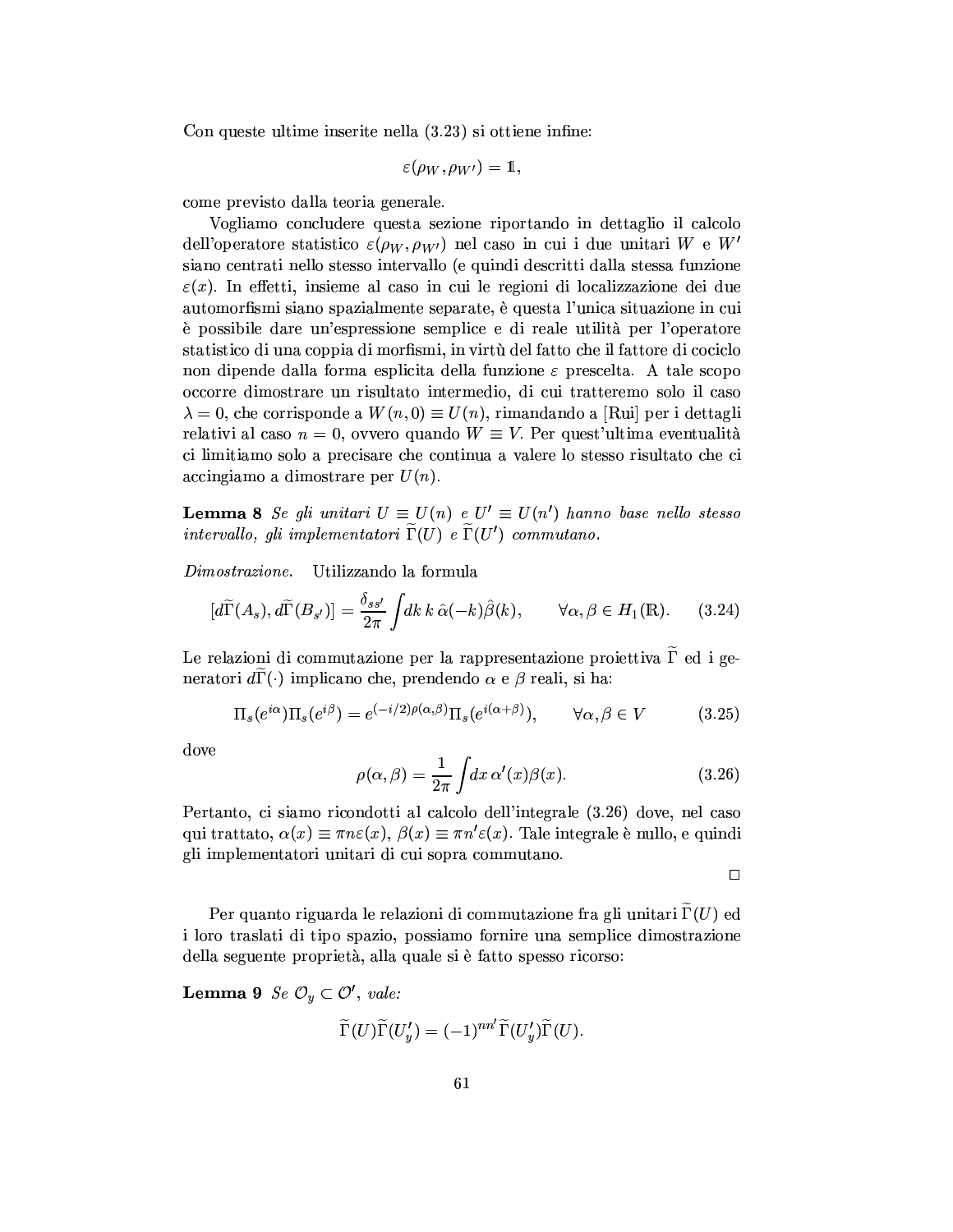Anche per questa proprietà è sufficiente calcolare l'integra- $Dimostrazione.$ le in (3.26) nel caso in cui  $\alpha(x) \equiv \pi n \varepsilon(x)$ ,  $\beta(x) \equiv \pi n' \varepsilon(x-y)$ . Chiaramente, se  $y > 0$  risulta  $\varepsilon(x - y) = -1$  per ogni  $x \in (-1, 1)$  mentre, se  $y < 0$ , è  $\varepsilon(x-y)=1$  nello stesso intervallo, in quanto  $(-1,1)$  e  $(y-1,y+1)$  sono disgiunti. Poiché

$$
\int dx \,\alpha'(x)\beta(x) = \pi^2 nn' \int_{-1}^1 dx \,\varepsilon'(x)\varepsilon(x-y) = 2\pi^2 nn'sgn(x-y)
$$

si ha

 $\widetilde{\Gamma}(U)\widetilde{\Gamma}(U'_y) = e^{(-i/2)\pi n n' \operatorname{sgn}(x-y)} \widetilde{\Gamma}(UU'_y) = e^{(-i/2)\pi n n' \operatorname{sgn}(x-y)} \widetilde{\Gamma}(U'_yU).$ 

in quanto gli unitari  $U e U'_y$  commutano. Infine,

$$
\widetilde{\Gamma}(U'_y)\widetilde{\Gamma}(U) = e^{(i/2)\pi n n' \operatorname{sgn}(x-y)}\widetilde{\Gamma}(U'_y U) =
$$
\n
$$
= e^{i\pi n n' \operatorname{sgn}(x-y)}\widetilde{\Gamma}(U)\widetilde{\Gamma}(U'_y) =
$$
\n
$$
= (-1)^{n n'} \widetilde{\Gamma}(U)\widetilde{\Gamma}(U'_y).
$$

Siamo ora in grado di calcolare l'operatore statistico  $\varepsilon(\rho_W, \rho_{W'})$  per una generica coppia di unitari  $W, W'$  centrati nello stesso intervallo. Se gli automorfismi sono localizzati in  $\mathcal{O}$ , consideriamo  $x, y \in \mathbb{R}^2$  tali che  $\mathcal{O}_x$  e  $\mathcal{O}_y$ siano nella componente a destra del complemento causale  $\mathcal{O}'$  e con separazione relativa di tipo spazio. Per convenzione, nel calcolo di  $\varepsilon(\rho_W, \rho_{W'})$ occorre traslare  $\rho_W$  alla destra del traslato di  $\rho_{W'}$ . Scegliamo, pertanto, un automorfismo  $\rho_{W_x}$  localizzato in  $\mathcal{O}_x$  ed unitariamente equivalente a  $\rho_W$ , ed un automorfismo  $\rho_{W'_v}$  localizzato in  $\mathcal{O}_y$  ed unitariamente equivalente a  $\rho_{W'}$ . Usando il fatto che l'azione di  $\rho_{W_x}$  sull'unitario di allacciamento  $\Gamma(W'_u W'^*)$ è banale, e notando che tutti i cocicli si elidono (in quanto per ogni cociclo si ha anche il suo complesso coniugato), si ha:

$$
\begin{array}{rcl}\n\varepsilon(\rho_W, \rho_{W'}) & = & \widetilde{\Gamma}(W'W_y^*) \times \widetilde{\Gamma}(WW_x^*) \circ \widetilde{\Gamma}(W_xW^*) \times \widetilde{\Gamma}(W_y'W'^*) \\
& = & \widetilde{\Gamma}(W'W_y^*) \widetilde{\Gamma}(W_y') \widetilde{\Gamma}(WW_x^*) \widetilde{\Gamma}(W_y')^* \widetilde{\Gamma}(W_xW^*) \rho_W(\widetilde{\Gamma}(W_y'W'^*)) \\
& = & \widetilde{\Gamma}(W'W_y^*) \widetilde{\Gamma}(W_y') \widetilde{\Gamma}(WW_x^*) \widetilde{\Gamma}(W_y')^* \widetilde{\Gamma}(W_y'W'^*) \widetilde{\Gamma}(W_xW^*) \\
& = & e^{-i\pi(n\lambda' + n'\lambda)} \widetilde{\Gamma}(W') \widetilde{\Gamma}(W) \widetilde{\Gamma}(W')^* \widetilde{\Gamma}(W)^* \\
& = & e^{-\pi i(n\lambda' + n'\lambda)} \mathbb{1},\n\end{array}
$$

dove abbiamo utilizzato il Lemma 8. Se, invece,  $\mathcal{O}_x \prec \mathcal{O}_y$ , nel risultato precedente cambia solo il segno dell'esponente. Pertanto

$$
\varepsilon(\rho_W, \rho_{W'}) = e^{\pi i (n\lambda' + n'\lambda) \operatorname{sgn}(y-x)} \mathbb{1}
$$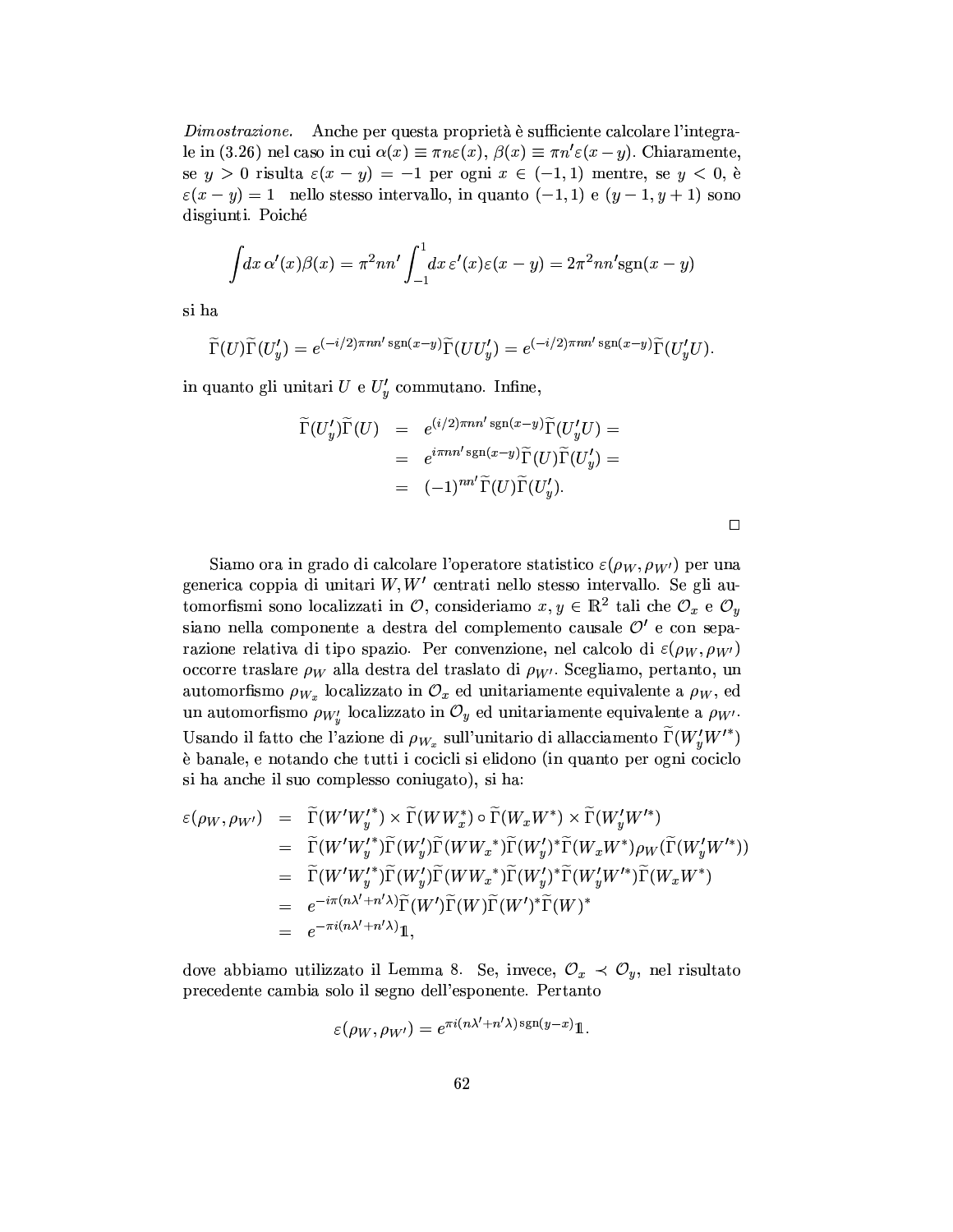Come abbiamo già notato, i portatori di carica  $\Gamma(W)$  non appartengono all'algebra delle osservabili. In questa sezione vogliamo dimostrare che tali implementatori unitari non sono neanche nell'algebra dei campi  $\mathscr{F}$ , almeno per  $\lambda \neq 0$ . Pertanto, l'interpretazione dei risultati ottenuti per questo modello non può essere affidata soltanto agli strumenti noti della Teoria Algebrica dei Campi Quantistici "ortodossa" così come formulata in [DHR69a]. [DHR69b], [DHR71], [DHR74], [DR86], [DR90] ma si dovrà fare ricorso ad un più recente concetto di braiding, studiando il comportamento asintotico degli unitari di allacciamento.

Come primo passo, osserviamo che, se  $\Gamma(W) \in \mathscr{F}$ , allora anche i suoi traslati  $\tilde{\Gamma}(W)_x \equiv \tilde{\Gamma}(T(x))\tilde{\Gamma}(W)\tilde{\Gamma}(T(-x)) \in \mathscr{F}$ . Ricordiamo, infatti, che tra gli assiomi di una AQFT vi è anche la possibilità di rappresentare le traslazioni  $T(x)$  come automorfismi di  $\mathscr F$  unitariamente implementabili sullo spazio di Fock. Nel presente contesto, detta  $x \mapsto \alpha_x \in \text{Aut}\mathscr{F}$  la rappresentazione di cui sopra, si ha:

$$
\alpha_x(\pi(\phi(f))) \equiv \widetilde{\Gamma}(T(x))\pi(\phi(f))\widetilde{\Gamma}(T(-x)) = \pi(\phi(\tau_x f)),
$$

dove  $(\tau_x f)(\xi) := f(\xi - x)$ . Ne segue che  $\alpha_x(\mathscr{F}(0)) = \mathscr{F}(0 + x)$  e quindi  $\alpha_x(\mathscr{F}) = \mathscr{F}$ . Pertanto, se  $\Gamma(W) \in \mathscr{F}$ , anche  $\alpha_x(\Gamma(W)) \in \mathscr{F}$ . Poiché si ha  $\alpha_x = Ad_{\widetilde{\Gamma}(T(x))}$ , possiamo dire che  $\Gamma(W_x) \in \mathscr{F}$ , in quanto i due, essendo  $\Gamma$ una rappresentazione proiettiva, differiscono solo per un fattore (il cociclo):

$$
\alpha_x(\widetilde{\Gamma}(W)) \equiv \widetilde{\Gamma}(T(x))\widetilde{\Gamma}(W)\widetilde{\Gamma}(T(-x)) = (\text{cocicl}) \widetilde{\Gamma}(W_x) \in \mathscr{F}.
$$

Come risulta evidente dalla forma dell'operatore statistico, se  $\lambda = 0$  si ritorna alla statistica ordinaria. Consideriamo allora il caso  $\lambda \neq 0$ , e dimostriamo che per tali  $\lambda$  l'unitario  $\Gamma(W)$  non è un elemento dell'algebra  $\mathscr F$ . Procediamo per assurdo.

Sia dunque  $\Gamma(W) \in \mathscr{F}$ . Per quanto appena visto, risulterà  $\Gamma(W_x) \in \mathscr{F}$ . Scegliendo  $x \in \mathbb{R}^2$  in modo tale che  $\mathcal{O}_x \subset \mathcal{O}'$ , avremo

$$
\widetilde{\Gamma}(W)\widetilde{\Gamma}(W_x) = (-1)^n e^{2\pi i n \lambda \operatorname{sgn}(x)} \widetilde{\Gamma}(W_x) \widetilde{\Gamma}(W). \tag{3.27}
$$

Poniamo  $B := \pi(\phi(f))^q \widetilde{\Gamma}(W)$ ,  $B^x := \pi(\phi(g))^q \widetilde{\Gamma}(W_x)$ , dove  $q \equiv q(W)$  $\mathcal{L} = q(W_x)$  è la carica portata dagli automorfismi  $\rho_W$  e  $\rho_{W_x}$  e supp $(f) \subset B_{\mathcal{O}},$  $supp(g) \subset B_{\mathcal{O}_x}.$  Inoltre,

$$
\widetilde{\Gamma}(W)\pi(\phi(g))^q = e^{-i\pi q\lambda}\pi(\phi(g))^q \widetilde{\Gamma}(W),\tag{3.28}
$$

avendo scelto, per fissare le idee,  $x > 0$ . In virtù delle (3.27)-(3.28),

$$
BB^x = \pi(\phi(f))^q \tilde{\Gamma}(W) \pi(\phi(g))^q \tilde{\Gamma}(W_x) =
$$
  
\n
$$
= e^{-i\pi q \lambda} \pi(\phi(f))^q \pi(\phi(g))^q \tilde{\Gamma}(W) \tilde{\Gamma}(W_x) =
$$
  
\n
$$
= e^{-i\pi q \lambda} \pi(\phi(g))^q \pi(\phi(f))^q e^{i\pi q \lambda \operatorname{sgn}(x)} \tilde{\Gamma}(W_x) \tilde{\Gamma}(W).
$$
 (3.29)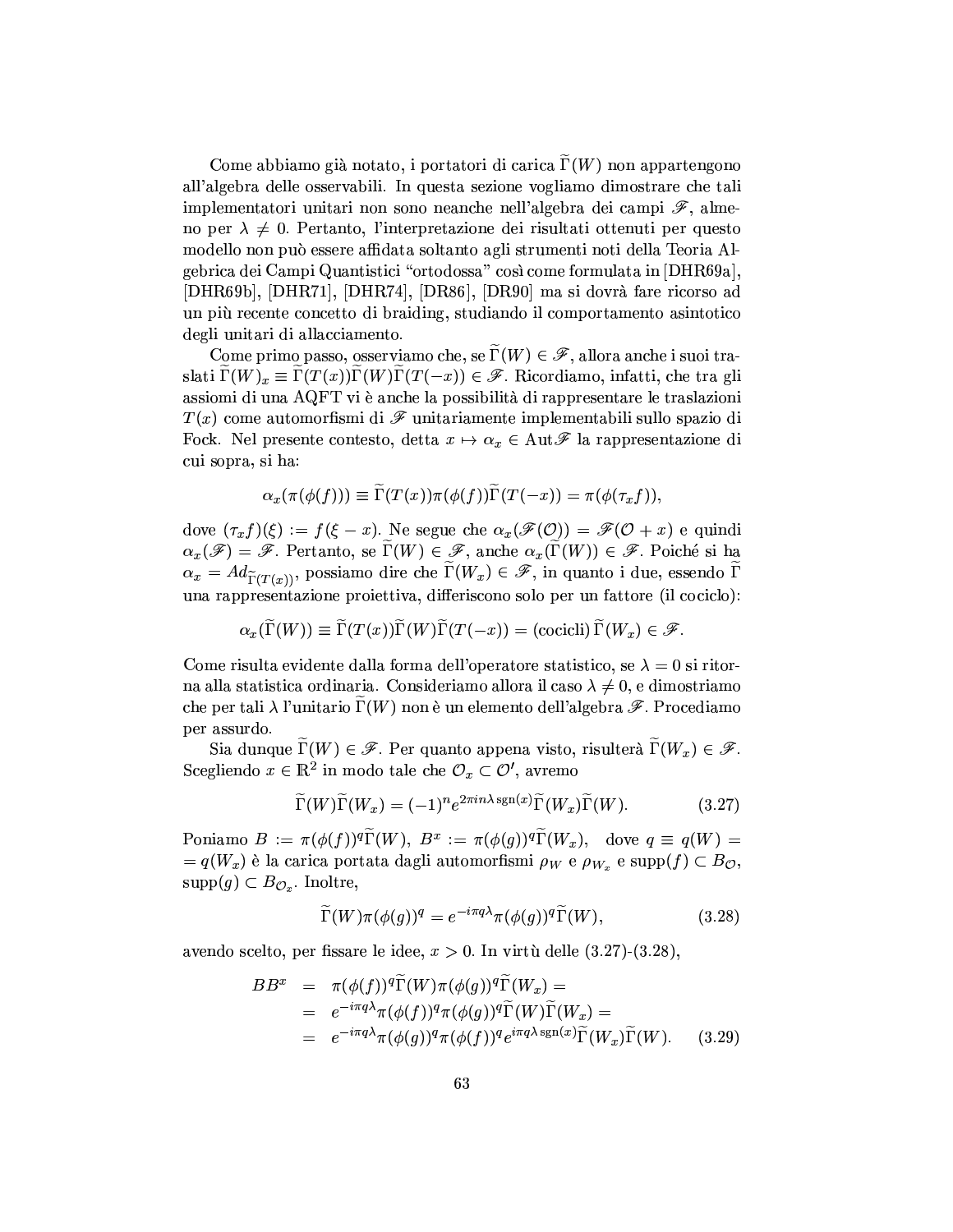Osservando che

$$
\pi(\phi(f))^q\widetilde{\Gamma}(W_x)=e^{-i\pi q\lambda}\widetilde{\Gamma}(W_x)\pi(\phi(f))^q,
$$

il secondo membro della (3.29) si scrive

$$
e^{-i\pi q\lambda}\pi(\phi(g))^q\widetilde{\Gamma}(W_x)\pi(\phi(f))^q\widetilde{\Gamma}(W).
$$

e quindi si ottiene una regola di commutazione per B ed i suoi traslati di tipo spazio:

$$
BB^x = e^{-i\pi q\lambda} B^x B. \tag{3.30}
$$

A questo punto usiamo l'ipotesi  $\widetilde{\Gamma}(W) \in \mathscr{F}$ . Poiché  $\mathscr{F} = \overline{\bigcup_{\mathcal{O} \in \mathcal{K}} \mathscr{F}(\mathcal{O})}^{\|\cdot\|}$ l'unitario di allacciamento ed il suo traslato possono essere visti come limite in norma di successioni di elementi locali

$$
\widetilde{\Gamma}(W) = \lim_{k \to \infty} F_k, \qquad F_k \in \mathscr{F}(\mathcal{O}_k)
$$
\n
$$
\widetilde{\Gamma}(W_x) = \lim_{j \to \infty} F_j^x, \qquad F_j^x \in \mathscr{F}(\mathcal{O}_{x,j})
$$

da cui segue

$$
B = \lim_{k \to \infty} \pi(\phi(f))^q F_k \equiv \lim_{k \to \infty} B_k
$$
  

$$
B^x = \lim_{j \to \infty} \pi(\phi(g))^q F_j^x \equiv \lim_{j \to \infty} B_j^x.
$$

Sia  $\epsilon > 0$ , e sia  $k_{\epsilon} \in \mathbb{N}$  tale che,  $\forall k \geq k_{\epsilon}$ ,

$$
||B_k - B|| < \epsilon/3M, \, \, , ||B_k^x - B^x|| < \epsilon/3M, \, \, ||B_k^xB_k - B^xB|| < \epsilon/3,
$$

dove M è una costante tale che  $||B_k|| + ||B_k^x|| < M$  per ogni k (infatti, le successioni $B_k$ e $B_k^x$ convergono, quindi sono limitate). L'espressione

$$
||BB^x - B^xB|| \le ||B^x|| \, ||B - B_k|| + ||B_k|| \, ||B^x - B_k^x|| + ||B_k^xB_k - B^xB||
$$

può essere resa arbitrariamente piccola approssimando  $B$ e $B^{\boldsymbol{x}}$ con elementi che commutano asintoticamente, in contraddizione con la  $(3.30)$ .

Questa linea di dimostrazione, che ha il pregio di essere intuitiva, non prova nulla nel caso  $q\lambda \in \mathbb{Z}$ , in quanto è basata sulla contraddizione tra la  $(3.30)$  e la commutatività asintotica degli operatori B,  $B<sup>x</sup>$  sopra introdotti, contraddizione che viene evidentemente a mancare se  $q\lambda \in \mathbb{Z}$ . In particolare, non si ha alcuna informazione relativa al caso  $q = 0$ . Intendiamo fornire, pertanto, una dimostrazione alternativa che aggiri questo ostacolo. Questa nuova dimostrazione è basata sulla "località twisted" dei campi, la cui validità nel nostro modello è stata stabilita in precedenza.

**Lemma 10** La corrispondenza  $f \to \pi_P(\phi(f))$  è isometrica.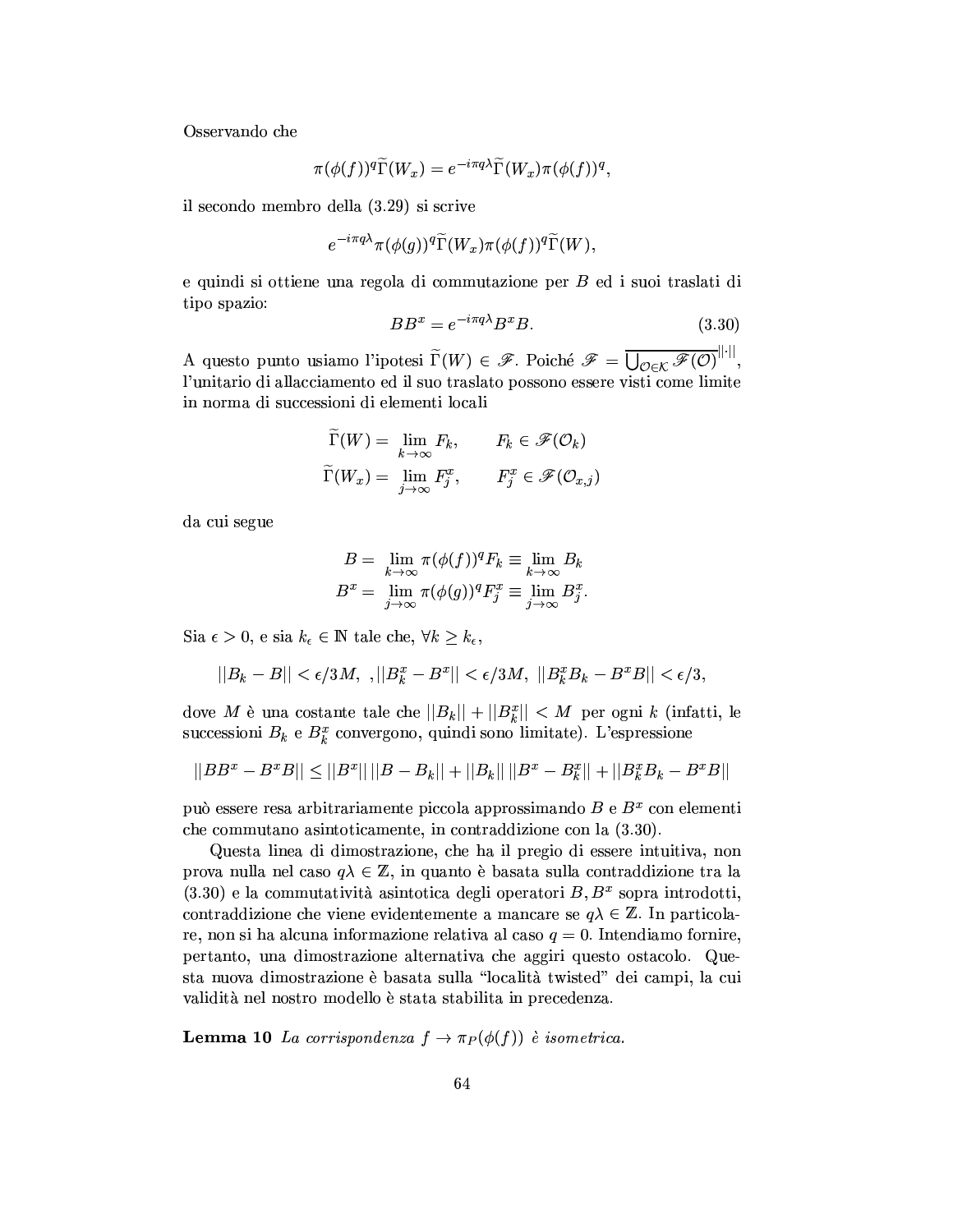*Dimostrazione.* Poiché la rappresentazione di Fock  $\pi_P$  è fedele, è isometrica:

$$
|\pi_P(\phi(f))|| = ||\phi(f)||,
$$

e quindi rimane da valutare  $||\phi(f)||$ . Poiché  $\{\phi(f), \phi(g)^*\} = (f, g)\mathbb{1}$ , si ha:

$$
||\phi(f)\phi(g)||^2 + ||\phi^*(f)\phi(g)||^2 = (\phi^*(f)\phi(f)\phi(g), \phi(g)) + (\phi(f)\phi^*(f)\phi(g), \phi(g))
$$
  
= { $\{\phi^*(f), \phi(f)\}\phi(g), \phi(g)) = ||f||^2 ||\phi(g)||^2$ 

da cui  $||\phi(f)|| \le ||f||$ . D'altra parte, se nella precedente uguaglianza  $g = f$ otteniamo  $||\phi(f)^2|| \le ||f|| \, ||\phi(g)||$ , e quindi  $||\phi(f)|| = ||f||$ .

 $\Box$ 

Siamo ora in grado di dimostrare il seguente

**Teorema 4** Per ogni  $\lambda \neq 0$  gli implementatori unitari  $\Gamma(W)$  non sono elementi dell'algebra dei campi  $\mathscr{F}.$ 

Dimostrazione. L'operazione di "twisting" è definita, per ogni  $F \in \mathscr{F}$ , da  $F^{\tau} := Ad_Z(F)$ , dove

$$
Z = \frac{1 + iV}{1 + i}, \qquad V^* = V^{-1} = V.
$$

Nel nostro caso  $V = \Gamma(-1)$  (l'implementatore dell'automorfismo di  $\mathscr F$  che lascia invariati i campi bosonici e cambia segno a quelli fermionici). Se fosse  $\Gamma(W) \in \mathscr{F}$ , si avrebbe  $\Gamma(W)^{\tau} = \Gamma(W)$  (come subito si verifica), ma questo è assurdo, in quanto  $\Gamma(W)$  avrebbe carattere bosonico, e quindi, se fosse locale, dovrebbe commutare con i suoi traslati per separazioni di tipo spazio, mentre invece (per  $x > 0$ )

$$
\widetilde{\Gamma}(W)\widetilde{\Gamma}(W_x) = e^{2\pi i q\lambda} \widetilde{\Gamma}(W_x)\widetilde{\Gamma}(W).
$$

Se, invece, non fosse locale ma pur sempre in  $\mathscr{F}$ , varrebbe l'argomento precedente. Quindi, se  $q\lambda \notin \mathbb{Z}$ ,  $\Gamma(W) \notin \mathscr{F}$ . Ma a noi interessa discutere il caso  $q\lambda \in \mathbb{Z}$ , e per questo consideriamo una successione  $\{F_n\}_{n\in\mathbb{N}}$  di elementi locali di  $\mathscr F$  convergente (in norma) a  $\widetilde{\Gamma}(W)$ :

$$
\widetilde{\Gamma}(W) = \lim_{n \to \infty} F_n, \qquad F_n \in \mathscr{F}(\mathcal{O}_n).
$$

Evidentemente,  $F_n^{\tau} \in \mathscr{F}(\mathcal{O}_n)^{\tau} = \mathscr{F}(\mathcal{O}_n')'$ , e quindi

$$
[F_n^{\tau}, A] = 0 \quad A \in \mathscr{F}(\mathcal{O}_n') \quad (n \in \mathbb{N})
$$

In particolare,  $\forall \hat{\mathcal{O}}_n \subset \mathcal{O}_n'$ ,

$$
[F_n^{\tau}, \pi(\phi(f))] = 0, \quad \text{supp}(f) \subset B_{\hat{\mathcal{O}}_n} \quad (n \in \mathbb{N}).
$$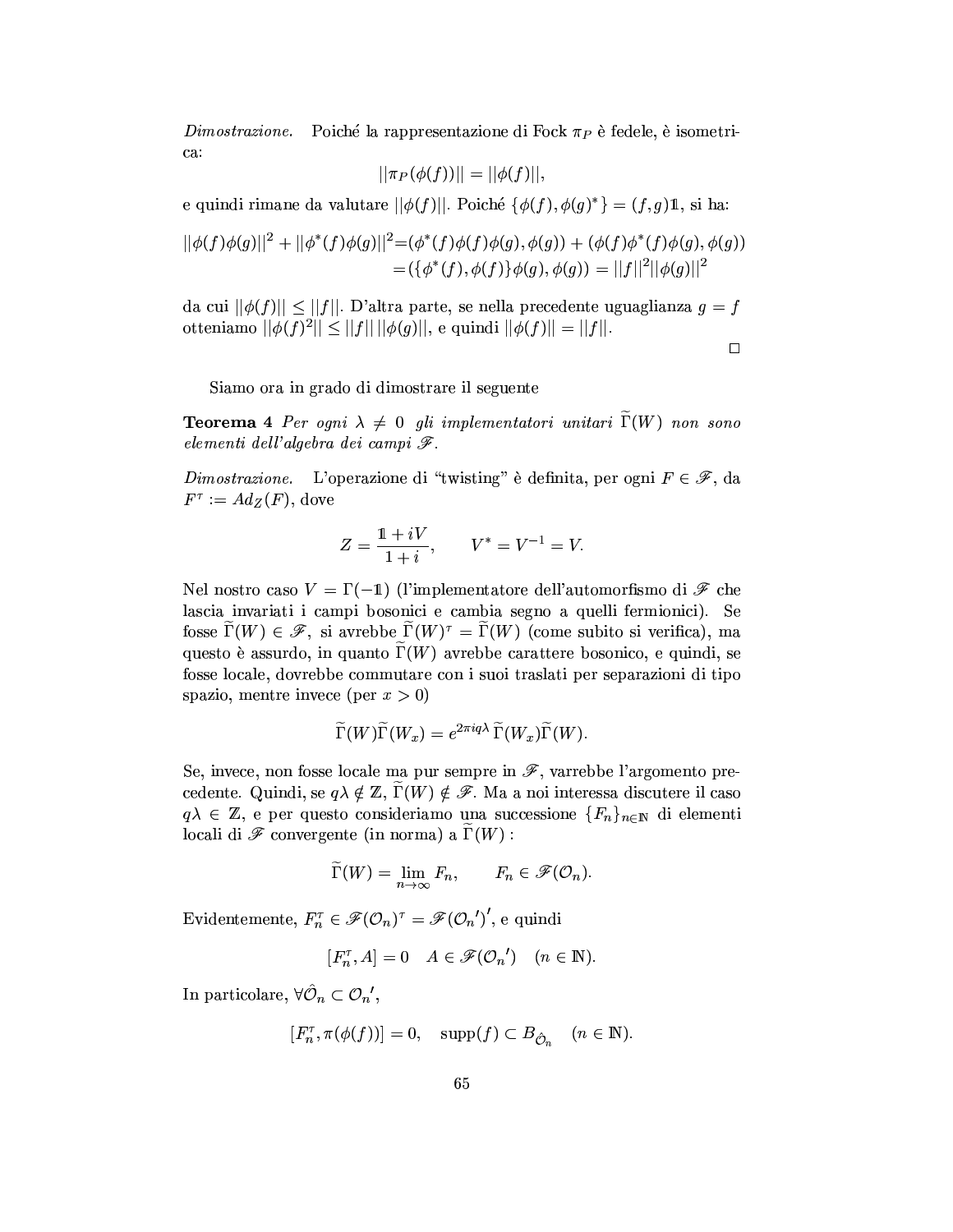Con tali notazioni si ha:

$$
||\Gamma(W)^{\tau}\pi(\phi(f)) - \pi(\phi(f))\Gamma(W)^{\tau}|| \le
$$
  
\n
$$
\leq ||(\widetilde{\Gamma}(W)^{\tau} - F_n^{\tau})\pi(\phi(f))|| + ||F_n^{\tau}\pi(\phi(f)) - \pi(\phi(f))F_n^{\tau}|| +
$$
  
\n
$$
+ ||\pi(\phi(f)) (F_n^{\tau} - \widetilde{\Gamma}(W)^{\tau})|| \leq
$$
  
\n
$$
\leq 2||\pi(\phi(f))||||\widetilde{\Gamma}(W)^{\tau} - F_n^{\tau}|| + ||F_n^{\tau}\pi(\phi(f)) - \pi(\phi(f))F_n^{\tau}||. \tag{3.31}
$$

Consideriamo solo funzioni normalizzate. Pertanto, per il lemma 10, si ha  $||\pi(\phi(f))|| = 1$ . Fissato  $\epsilon > 0$  arbitrario, sia  $n_{\epsilon} \in \mathbb{N}$  tale che

$$
||\widetilde{\Gamma}(W)^{\tau} - F_n^{\tau}|| < \epsilon/2
$$

per ogni  $n \geq n_{\epsilon}$ . Scegliendo  $n = n_{\epsilon}$  e supp $(f) \subset B_{\hat{\mathcal{O}}_{n_{\epsilon}}}$ , dove  $\hat{\mathcal{O}}_{n_{\epsilon}} \subset \mathcal{O}_{n_{\epsilon}}'$ , l'ultimo membro della (3.31) risulta maggiorato da  $\epsilon$ . Pertanto, per ogni prefissato valore di  $q \in \lambda$ , la norma  $\|\tilde{\Gamma}(W)^{\tau}\pi(\phi(f)) - \pi(\phi(f))\tilde{\Gamma}(W)^{\tau}\|$  può essere resa arbitrariamente piccola.

D'altra parte, essendo  $\Gamma(W)^{\tau} = \widetilde{\Gamma}(W)$ , il primo membro della (3.31) è anche uguale a

$$
||e^{-i\pi\lambda}\pi(\phi(f))\widetilde{\Gamma}(W) - \pi(\phi(f))\widetilde{\Gamma}(W)|| = |e^{-i\pi\lambda} - 1|,
$$
 (3.32)

avendo usato il lemma 10 e l'unitarietà di  $\Gamma(W)$ . La  $(3.32)$  è in contraddizione con la (3.31), in quanto stabilisce che, per  $\lambda \neq 0 \pmod{2}$ , la norma di cui sopra non può essere resa piccola a piacere.

 $\Box$ 

Infine, nel caso  $\lambda = 0$  gli implementatori unitari sono elementi locali di  $\mathscr{F}$ . Infatti, se W è centrato in  $\mathcal{O}$ , risulta

$$
\Gamma(W)\pi(\phi(f))\Gamma(W)^*=\pi(\phi(f))
$$

per ogni  $f$  con supporto spazialmente separato da  $\mathcal{O}$ . Pertanto, in virtù della dualità twisted, risulta

$$
\widetilde{\Gamma}(W) \in \mathscr{F}(\mathcal{O}')' = \mathscr{F}(\mathcal{O})^{\tau}.
$$

D'altra parte, poiché il twisting è involutivo sulle algebre dei campi locali, ovvero  $\mathscr{F}(O)^{\tau\tau} = \mathscr{F}(O)$  (come discende immediatamente dalla definizione di "twisting"  $Ad_Z$ ,  $Z^2 = V$ ) e poiché  $\widetilde{\Gamma}(W)^{\tau} \equiv \widetilde{\Gamma}(W)$ , segue  $\widetilde{\Gamma}(W) \in \mathscr{F}(\mathcal{O})$ .

Nel lemma successivo verrà dimostrata anche la dualità essenziale (per i doppi coni), in vista di una successiva applicazione della stessa. Utilizzando le notazioni in [Mue98], per ogni doppio cono  $\mathcal{O} \in \mathcal{K}$  denotiamo con $\mathcal{W}_{LL}^{\mathcal{O}}$ e $\mathcal{W}_{RR}^{\mathcal{O}}$ la componente di sinistra e di destra, rispettivamente, del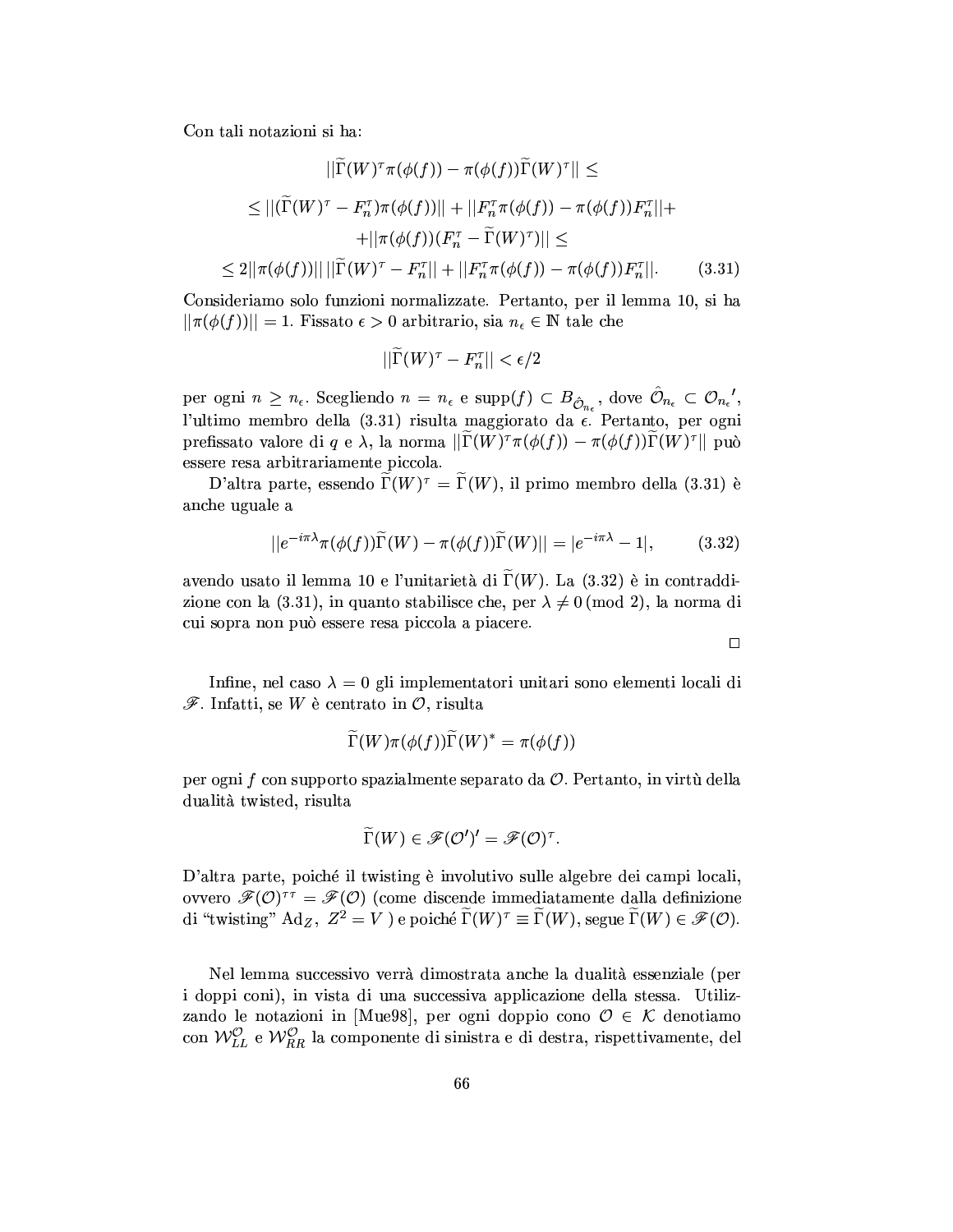complemento causale  $\mathcal{O}'$ , e poniamo  $\mathcal{W}_L^{\mathcal{O}} := \mathcal{W}_{RR}^{\mathcal{O}}$ ,  $\mathcal{W}_R^{\mathcal{O}} := \mathcal{W}_{LL}^{\mathcal{O}}$ . Tutte le regioni coinvolte in questa analisi sono di tipo wedge, nel senso che sono ottenute per traslazione dai wedge standard  $W_L = \{x \in \mathbb{R}^2 | x^1 < -|x^0|\}$ e  $W_R = \{x \in \mathbb{R}^2 | x^1 > |x^0|\}$ . Con queste definizioni,  $\mathcal{O} = W_L^{\mathcal{O}} \cap W_R^{\mathcal{O}}$ e  $\mathcal{O}' = W_{LL}^{\mathcal{O}} \cup W_{RR}^{\mathcal{O}}$ . Sebbene la dualità di Haag per i doppi coni sia violata per l'algebra  $\mathcal{A}$  dei punti fissi di più debole di dualità.

**Lemma 11** La rete dei punti fissi  $\mathscr A$  soddisfa alla dualità per i wedge

$$
\mathscr{A}(\mathcal{W})'=\mathscr{A}(\mathcal{W}')
$$

e la dualità essenziale nei settori semplici

$$
\mathscr{A}^d(\mathcal{O}) = \mathscr{A}^{dd}(\mathcal{O}).
$$

Infatti, la prima affermazione segue da [DHR69a], in quanto anche il complemento spacelike di una regione wedge è ancora un wedge, e quindi è connesso. La seconda affermazione discende dalla dualità per i wedge grazie  $\alpha$ 

$$
\mathscr{A}^d(\mathcal{O})=\mathscr{A}(\mathcal{O}')'=(\mathscr{A}(\mathcal{W}_{LL}^{\mathcal{O}})\vee \mathscr{A}(\mathcal{W}_{RR}^{\mathcal{O}}))'=\mathscr{A}(\mathcal{W}_{R}^{\mathcal{O}})\wedge \mathscr{A}(\mathcal{W}_{L}^{\mathcal{O}}),
$$

in quanto la località della rete duale è equivalente alla dualità essenziale della rete originaria  $\mathscr A$ .

### $3.3$ Struttura di intrecciamento e abelianità asintotica

Vogliamo adesso stabilire se il braiding emerso in questo modello sia effettivamente una simmetria, utilizzando il metodo proposto in [BDMRSb] per costruire categorie tensoriali simmetriche  $C^*$  nel contesto dell'elettrodinamica quantistica. Nell'ambito della teoria del campo libero massivo di Dirac in  $(1+1)$ -dimensioni, infatti, non è possibile limitarsi alle tecniche esposte in [DHR71] e [DHR74], in cui si passa dalle rappresentazioni selezionate e dai loro intertwiners agli endomorfismi ed ai loro interwiners, in quanto si fa uso della dualità di Haag, qui violata. Una volta stabilito che gli endomorfismi di una  $C^*$ -algebra ed i loro operatori di allacciamento formano una categoria tensoriale, la simmetria poteva essere dedotta analizzando le proprietà di commutazione degli intertwiners. Nel caso di localizzazione in coni di tipo spazio, sebbene gli operatori di allacciamento non appartengano all'algebra delle osservabili, si può costruire comunque una categoria tensoriale simmetrica  $C^*$  (Cf. [DR90]). Il metodo proposto in [BDMRSb] si estende anche al caso in cui gli intertwiners non appartengano all'algebra dove agiscono gli endomorfismi, ed a questi ultimi non si richiede necessariamente di essere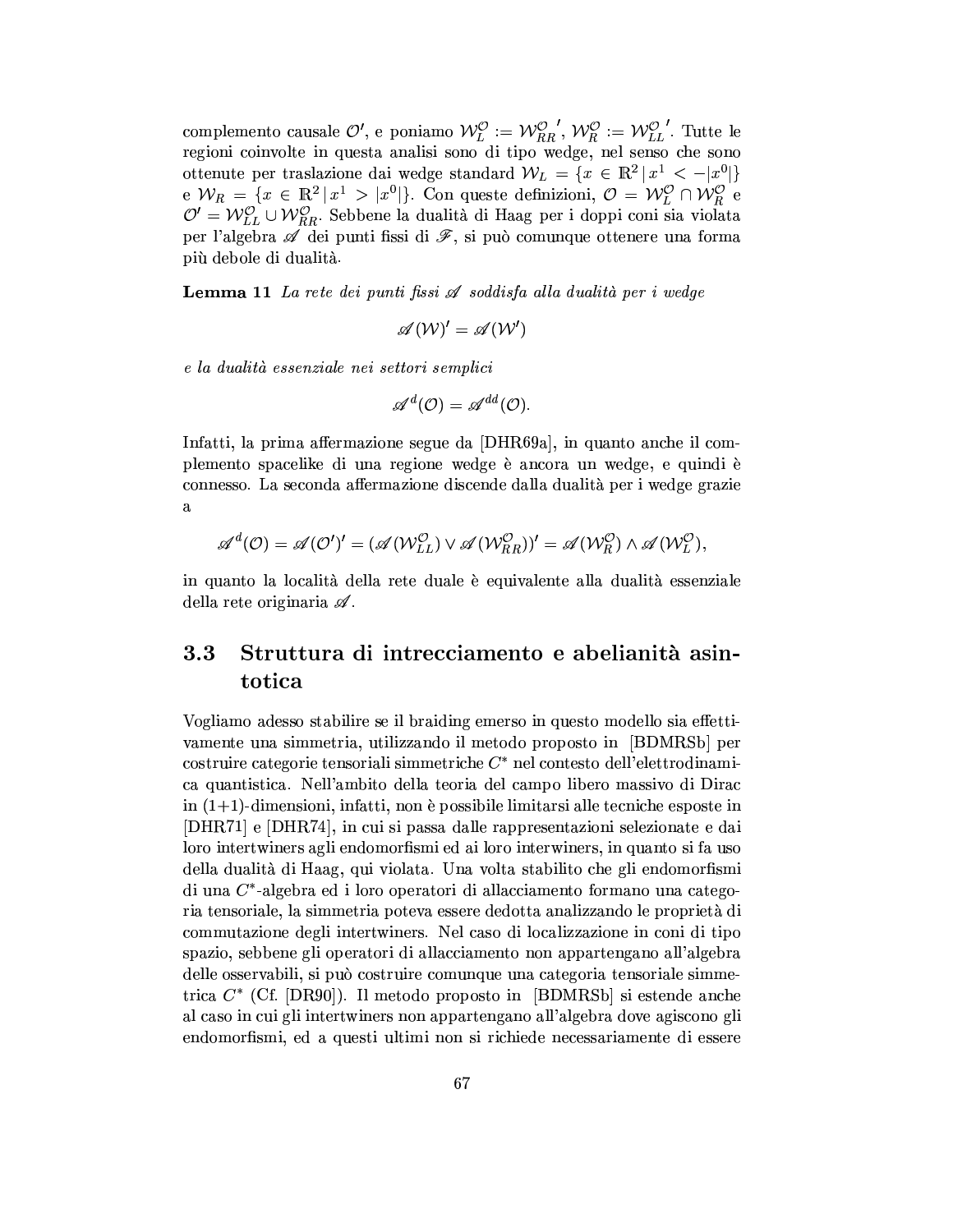$localmente interni<sup>3</sup>$ , ma solo asintoticamente interni.

Ovviamente, il nostro modello rientra pienamente in queste ipotesi, in quanto, come già visto, gli intertwiners sono osservabili localizzate in un doppio cono. Ciò che, invece, rende adatto il metodo dell'abelianità asintotica al presente caso è la possibilità di costruire una categoria tensoriale  $C^*$  partendo direttamente dalle rappresentazioni senza ricorrere alla dualità di Haag. Ricordiamo qui solo alcune definizioni ed i teoremi che giustificano i calcoli successivi.

Introduciamo due insiemi di reti  $\rho_W \mapsto \mathcal{U}_{\rho_W}$  e  $\rho_W \mapsto \mathcal{V}_{\rho_W}$  per ogni oggetto  $\rho_W$ . Ogni rete è costituita da operatori di allacciamento unitari  $U_m \in (\rho_W, \rho_{W_{x_m}}),$  dove  $\rho_{W_{x_m}}$  tende puntualmente in norma all'automorfismo identità su  $\mathscr A$ . Si richiede anche la seguente nozione di abelianità asintotica per gli intertwiners:

**Definizione 3 (Abelianità asintotica)** Dati gli intertwiners  $R \in (\rho_W, \rho_{W'})$  $e S \in (\rho_{\widetilde{W}}, \rho_{\widetilde{W}})$ , e le reti  $U_m \in \mathcal{U}_{\rho_W}, U'_{m'} \in \mathcal{U}_{\rho_{W'}}, V_n \in \mathcal{V}_{\rho_{\widetilde{W}}}, V'_{n'} \in \mathcal{V}_{\rho_{\widetilde{W}'}}$ , allora

$$
U'_{m'}RU^*_{m} \times V'_{n'}SV^*_{n} - V'_{n'}SV^*_{n} \times U'_{m'}RU^*_{m} \longrightarrow 0
$$
 (3.33)

in norma per m, m', n, n'  $\rightarrow \infty$ .

Infine, l'insieme delle reti deve essere compatibile con i prodotti, nel senso che,  $\forall \rho_W, \rho_{W'} \in \Delta$ ,  $\exists U_m \in \mathcal{U}_{\rho_W}$  e  $U_{m'} \in \mathcal{U}_{\rho_{W'}}$  tali che  $U_m \times U_{m'} \in \mathcal{U}_{\rho_W \rho_{W'}}$ e analogamente per  $V$ . La validità simultanea di tutti questi dati, che indichiamo con il termine *braidology*, è di cruciale importanza in quanto fornisce un braiding  $\varepsilon$  per la sottocategoria piena di End $(\mathscr{A})$  generata da  $\Delta$ . Vale, infatti, il seguente

**Teorema 5** Dati  $\rho_W, \rho_{\widetilde{W}} \in \Delta$ , allora:

$$
\varepsilon(\rho_W, \rho_{\widetilde{W}}) := \lim_{m,n \to \infty} V_n^* \times U_m^* \ U_m \times V_n
$$

esiste, è indipendente dalla scelta di  $U_m \in \mathcal{U}_{\rho_W}$  e  $V_n \in \mathcal{V}_{\rho_{\widetilde{W}}}$  ed è un elemento di  $(\rho_W \rho_{\widetilde{W}}, \rho_{\widetilde{W}} \rho_W)$ . Inoltre, se  $R \in (\rho_W, \rho_{W'})$  e  $S \in (\rho_{\widetilde{W}}, \rho_{\widetilde{W'}})$ , si ha:

$$
\varepsilon(\rho_{W'},\rho_{\widetilde{W'}})\circ R\times S=S\times R\circ \varepsilon(\rho_{W},\rho_{\widetilde{W}})
$$

e, se  $\rho_{\hat{W}} \in \Delta$ ,

$$
\varepsilon(\rho_W \rho_{\widetilde{W}}, \rho_{\hat{W}}) = \varepsilon(\rho_W, \rho_{\hat{W}}) \times 1_{\rho_{\widetilde{W}}} \circ 1_{\rho_W} \times \varepsilon(\rho_{\widetilde{W}}, \rho_{\hat{W}}).
$$
  

$$
\varepsilon(\rho_W, \rho_{\widetilde{W}} \rho_{\hat{W}}) = 1_{\rho_{\widetilde{W}}} \times \varepsilon(\rho_W, \rho_{\hat{W}}) \circ \varepsilon(\rho_W, \rho_{\widetilde{W}}) \times 1_{\rho_{\hat{W}}}.
$$

<sup>&</sup>lt;sup>3</sup>Notare che  $\widetilde{\Gamma}(W) \notin \mathscr{A}$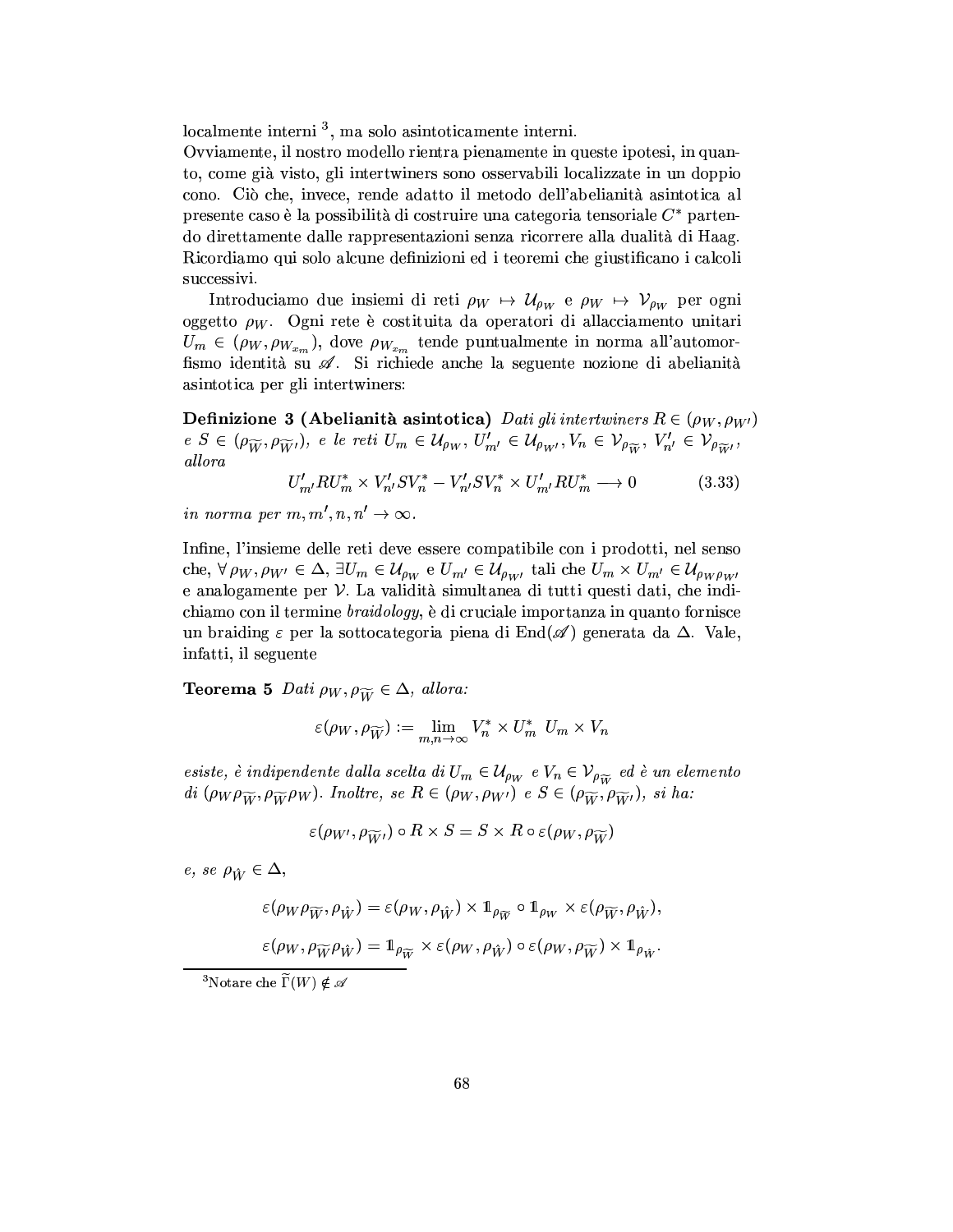Applichiamo la costruzione teorizzata in [BDMRSb] al caso del campo libero massivo di Dirac in  $(1+1)$ -dimensioni. In virtù dei calcoli precedenti, rimane da verificare la condizione di abelianità asintotica per poter asserire l'esistenza di una braidology e quindi di un braiding per la nostra categoria. Sulla falsa riga di modelli  $(2+1)$ -dimensionali, dove, come regioni di localizzazioni "asintotiche" che compaiono nella definizione delle famiglie  $\mathcal U$ e  $\mathcal V$  possono essere scelti un cono di tipo spazio  $\mathcal C$  ed il suo opposto  $-\mathcal C$ , scegliamo i due wedges  $W_{\pm}$ . Poiché in (1+1)-dimensioni vi è una naturale nozione di destra e sinistra, e quindi di  $+\infty$  e  $-\infty$ , possiamo porre, con ovvio significato dei simboli:

$$
\mathcal{U}_{\rho_W} := \{ (U_a)_a \subset (\rho_W, \rho_{W_a}), \ a \to +\infty) \}
$$
  

$$
\mathcal{V}_{\rho_W} := \{ (V_b)_b \subset (\rho_W, \rho_{W_b}), \ b \to -\infty) \}
$$

dove le due successioni, denotate con gli indici  $a \in b$ , sono contenute nei wedges  $W_+$ ,  $W_-$  rispettivamente (così le due successioni sono definitivamente contenute nel complemento causale di una qualunque regione limitata). Siano  $R: \rho_W \to \rho_{W'}$  e  $S: \rho_{\widetilde{W}} \to \rho_{\widetilde{W}'},$  e siano  $z, \zeta \in \mathbb{C}$  tali che

$$
R=z\, \widetilde{\Gamma}(W'W^*),\quad S=\zeta\, \widetilde{\Gamma}(\widetilde{W}'\widetilde{W}^*).
$$

L'esistenza di  $z \in \zeta$  con tali proprietà è conseguenza dell'irriducibilità degli endomorfismi coinvolti (infatti, sono automorfismi!), del fatto che  $\Gamma(W_2W_1^*)$ è un intertwiner unitario in  $(\rho_{W_1}, \rho_{W_2})$  e, infine, del ben noto

**Lemma 12** Sia  $\mathscr A$  una C<sup>\*</sup>-algebra, e siano  $\pi_1, \pi_2 \in \text{Irr}(\mathscr A)$ . Allora, per ogni  $T \in (\pi_1, \pi_2) \setminus \{0\}$ , esistono  $r > 0$  ed  $U \in \mathscr{U}(\mathscr{H}_1, \mathscr{H}_2)$  tali che  $T = rU$ .

Si è denotato con  $\mathcal{H}_j$  lo spazio di Hilbert della rappresentazione  $\pi_j$ ,  $j = 1, 2$ . In base a quanto visto sin'ora, dovendo scegliere opportuni intertwiners  $U_m \in \mathcal{U}_{\rho_W}, U'_{m'} \in \mathcal{U}_{\rho_{W'}}$ ,  $V_n \in \mathcal{V}_{\rho_{\widetilde{W}}}, V'_{n'} \in \mathcal{V}_{\rho_{\widetilde{W'}}},$  possiamo porre:

$$
U_m = \lambda_m \widetilde{\Gamma}(W_{x_m} W^*), \qquad x_m \xrightarrow{W_+} + \infty
$$
  
\n
$$
U'_{m'} = \lambda'_{m'} \widetilde{\Gamma}(W'_{x'_{m'}} W'^{*}), \qquad x'_{m'} \xrightarrow{W_+} + \infty
$$
  
\n
$$
V_n = \mu_n \widetilde{\Gamma}(\widetilde{W}_{y_n} \widetilde{W}^*), \qquad y_n \xrightarrow{W_-} -\infty
$$
  
\n
$$
V'_{n'} = \mu'_{n'} \widetilde{\Gamma}(\widetilde{W}'_{y'_{n'}} \widetilde{W}'^*), \qquad y'_{n'} \xrightarrow{W_-} -\infty
$$

dove  $\lambda_m, \lambda'_{m'}, \mu_n, \mu'_{n'} \in \mathbb{C}$  hanno lo stesso significato dello scalare z di cui sopra, per ogni  $m, m', n, n'$ . Per definizione di asymptopia, infatti, si devono avere:  $U_m \in (\rho_W, \rho_{W_{x_m}}), S \in (\rho_{W'}, \rho_{W'_{x'_{m'}}}), V_n \in (\rho_{\widetilde{W}}, \rho_{\widetilde{W}_{y_n}}), V'_{n'} \in$  $(\rho_{\widetilde{W}'}, \rho_{\widetilde{W}'_{y'_{-'}}}).$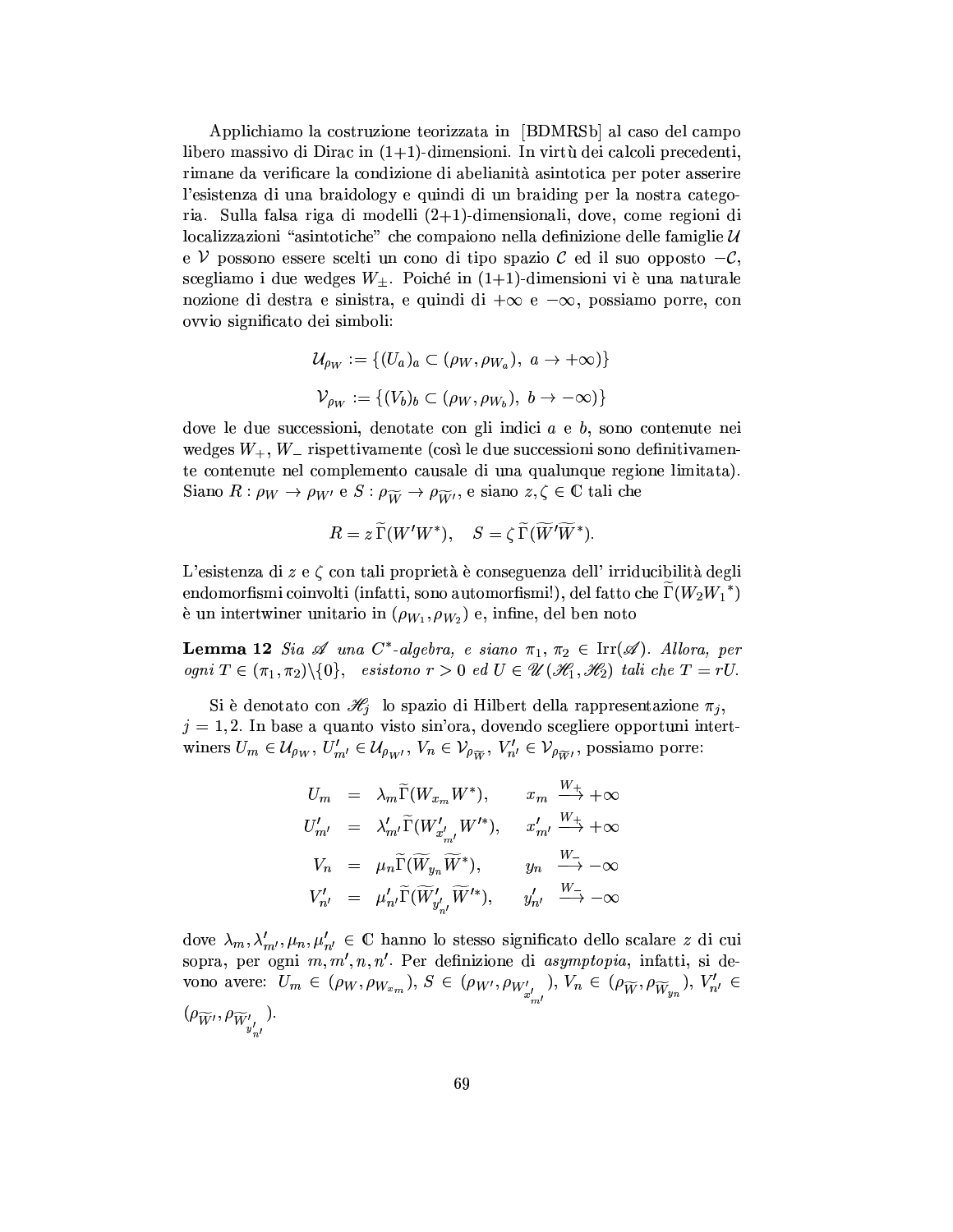Per alleggerire le notazioni scriviamo semplicemente  $x'_m$  in luogo di  $x'_{m'}$ . Quale sia esattamente il termine della successione a cui ci si riferisce apparirà chiaro dal contesto. Analoghe semplificazioni vengono adottate per  $y'_{n'}$ ,  $\lambda'_{m'}$ e  $\mu'_{n'}$ . Dimostriamo dunque l'abelianità asintotica degli intertwiners per il nostro modello, e per questo calcoliamo il primo membro della (3.33), che adesso assume la forma:

$$
\lambda'_{m}\widetilde{\Gamma}(W'_{x'_{m}}W'^{*})z\widetilde{\Gamma}(W'W^{*})\overline{\lambda}_{m}\widetilde{\Gamma}(W_{x_{m}}W^{*})^{*}\times
$$

$$
\times\mu'_{n}\widetilde{\Gamma}(\widetilde{W}'_{y'_{n}}\widetilde{W}'^{*})\zeta\widetilde{\Gamma}(\widetilde{W}'\widetilde{W}^{*})\overline{\mu}_{n}\widetilde{\Gamma}(\widetilde{W}_{y_{n}}\widetilde{W}^{*})^{*}-
$$

$$
-\mu'_{n}\widetilde{\Gamma}(\widetilde{W}'_{y'_{n}}\widetilde{W}'^{*})\zeta\widetilde{\Gamma}(\widetilde{W}'\widetilde{W}^{*})\overline{\mu}_{n}\widetilde{\Gamma}(\widetilde{W}_{y_{n}}\widetilde{W}^{*})^{*}\times
$$

$$
\times\lambda'_{m}\widetilde{\Gamma}(W'_{x'_{m}}W'^{*})z\widetilde{\Gamma}(W'W^{*})\overline{\lambda}_{m}\widetilde{\Gamma}(W_{x_{m}}W^{*})^{*}=
$$

$$
=\lambda'_{m}\overline{\lambda}_{m}z\ C(W'_{x'_{m}}W'^{*},W'W^{*})C(W'_{x'_{m}}W^{*},WW^{*}_{x_{m}})\widetilde{\Gamma}(W'_{x'_{m}}W^{*}_{x_{m}})\times
$$

$$
\times\mu'_{n}\overline{\mu}_{n}\zeta\ C(\widetilde{W}'_{y'_{n}}\widetilde{W}^{*},\widetilde{W}'\widetilde{W}^{*})C(\widetilde{W}'_{y'_{n}}\widetilde{W}^{*},\widetilde{W}\widetilde{W}^{*}_{y_{n}})\widetilde{\Gamma}(\widetilde{W}'_{y'_{n}}\widetilde{W}^{*}_{y_{n}})-\langle\leftrightarrow\rangle, \quad (3.34)
$$

dove  $(\leftrightarrow)$  denota il prodotto incrociato degli stessi termini che precedono, ma nell'ordine invertito. Si è adottata la notazione  $C(A, B)$  per il cociclo della rappresentazione proiettiva  $\Gamma$ , ossia:  $\Gamma(W_1)\Gamma(W_2) = C(W_1, W_2)\Gamma(W_1W_2)$ . Raccogliendo tutti i gli scalari (tra i quali gli stessi cocicli) a fattor comune. e denotato quest'ultimo con  $q$ , la  $(3.34)$  si riduce alla

$$
q\left(\widetilde{\Gamma}(W'_{x'_m}W^*_{x_m})\times \widetilde{\Gamma}(\widetilde{W}'_{y'_n}\widetilde{W}^*_{y_n}) - \widetilde{\Gamma}(\widetilde{W}'_{y'_n}\widetilde{W}^*_{y_n})\times \widetilde{\Gamma}(W'_{x'_m}W^*_{x_m})\right) \tag{3.35}
$$

e pertanto, per studiare il comportamento asintotico della  $(3.33)$ , è sufficiente calcolare il limite dell'espressione fra parentesi. Infatti, sebbene anche il termine q dipenda dagli indici  $m, m', n, n'$ , si possono sempre scegliere le successioni numeriche coinvolte in modo tale che  $q$  rimanga limitato. A tale scopo, risulta particolarmente conveniente porre  $\mathcal{U}_{\rho}$  come l'insieme delle successioni di unitari  $U_a \in (\rho, \rho_a)$  per a che tende spacelike all'infinito rimanendo in  $W_+$  (e analoga definizione per  $\mathcal{V}_\rho$ , con  $W_-$  in luogo di  $W_+$ ). Pertanto, tale scelta ci permette di dire che  $|\lambda_m| = |\lambda'_{m'}| = |\mu_n| = |\mu'_{n'}|$ , e quindi non occorre controllare il comportamento al limite di q. Con tali definizioni, tra l'altro, è evidente che la condizione di compatibilità  $\mathcal{U}_{\rho}\mathcal{U}_{\sigma} = \mathcal{U}_{\rho\sigma}$ è automaticamente soddisfatta. A questo punto, per semplificare la  $(3.35)$ , osserviamo che

$$
\widetilde{\Gamma}(W'_{x'_m}W^*_{x_m}) : \rho_{W_{x_m}} \longrightarrow \rho_{W'_{x'_m}}, \quad \widetilde{\Gamma}(\widetilde{W}'_{y'_n}\widetilde{W}_{y_n}^*) : \rho_{\widetilde{W}_{y_n}} \longrightarrow \rho_{\widetilde{W}'_{y'_n}}
$$

e quindi la  $(3.35)$  si scrive:

$$
q \Big(\widetilde{\Gamma}(W'_{x'_m}W_{x_m}^*)\widetilde{\Gamma}(W_{x_m})\widetilde{\Gamma}(\widetilde{W}'_{y'_n}\widetilde{W}_{y_n}^*)\widetilde{\Gamma}(W_{x_m})^* -
$$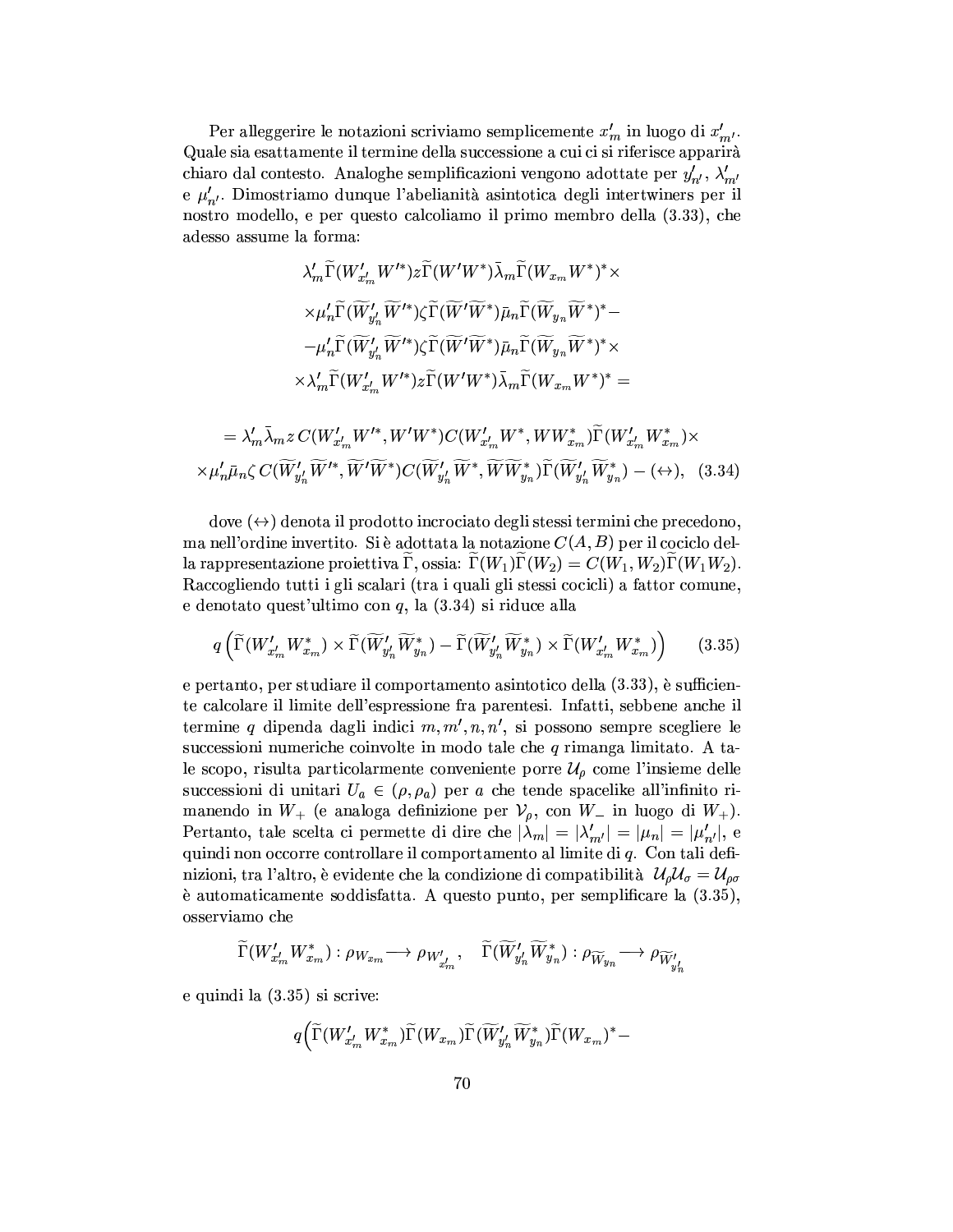$$
-\widetilde{\Gamma}(\widetilde{W}_{y'_n}' \widetilde{W}_{y_n}^*)\widetilde{\Gamma}(\widetilde{W}_{y_n})\widetilde{\Gamma}(W'_{x'_m}W_{x_m}^*)\widetilde{\Gamma}(\widetilde{W}_{y_n})^*\Big) = \\ = q'\Big(\widetilde{\Gamma}(W'_{x'_m})\widetilde{\Gamma}(\widetilde{W}_{y'_n}')\widetilde{\Gamma}(W_{x_m})^*\Big)\widetilde{\Gamma}(W_{x_m})^* - \widetilde{\Gamma}(\widetilde{W}_{y'_n}')\widetilde{\Gamma}(W'_{x'_m})\widetilde{\Gamma}(W_{x_m})^*\widetilde{\Gamma}(\widetilde{W}_{y_n}^*)\Big) \\ \\ \text{dove}
$$

$$
q' := q \overline{C(W'_{x'_m}, W^*_{x_m})} C(\widetilde{W}'_{y'_n}, \widetilde{W}^*_{y_n}).
$$

D'altra parte, si ha definitivamente:  $y_n' < x_m', y_n < x_m$ e quindi gli unitari  $W'_{x'_{m}}$  e  $\widetilde{W}'_{y'_{m}}$  sono definitivamente centrati in intervalli disgiunti, ovvero i corrispondenti unitari di implementazione  $\widetilde{\Gamma}(W'_{x_m'})$  e  $\widetilde{\Gamma}(\widetilde{W}_{y_n'})$  sono definitivamente localizzati in regioni causalmente indipendenti. Siamo quindi autorizzati ad usare le relazioni di commutazione (con cociclo) fra operatori di seconda quantizzazione che, come sappiamo, valgono per coppie di operatori con localizzazioni spazialmente separate. Quindi

$$
\widetilde{\Gamma}(W'_{x'_m})\widetilde{\Gamma}(\widetilde{W}'_{y'_n})=(-1)^{nn'}e^{-i\pi(n\lambda'+n'\lambda)}\widetilde{\Gamma}(\widetilde{W}'_{y'_n})\widetilde{\Gamma}(W'_{x'_m})
$$

ed analogamente per i termini con W in luogo di  $W'$  e  $x_m$  in luogo di  $x_{m'}$ . La precedente vale, evidentemente, da un certo valore degli indici  $m$  ed  $n$  in poi. Infine, sostituendo queste ultime relazioni, si vede che il primo membro della (3.33) è definitivamente nullo e quindi, a fortiori, ha limite zero. Abbiamo dimostrato:

**Teorema 6** La sottocategoria di End $(\mathscr{A})$  generata da  $\Delta$  ammette una struttura di braiding  $\varepsilon$ .

L'operatore  $\varepsilon$  definito nel Teorema 5 è precisamente l'operatore statistico  $\varepsilon(\rho_W, \rho_{W'})$ . Infatti, scegliendo le successioni  $\{x_m\}_m$  e  $\{y_n\}_n$  in modo tale che  $\mathcal{O}_{x_m} \succ \mathcal{O}_{y_n}$  definitivamente, da un certo valore (finito) degli indici $m$ ed  $n$  in poi si ha:

$$
V_n^* \times U_m^* U_m \times V_n =
$$
  
=  $\bar{\mu}_n \widetilde{\Gamma}(\widetilde{W}\widetilde{W}_{y_n}^*) \times \bar{\lambda}_m \widetilde{\Gamma}(W W_{x_m}^*) \circ \lambda_m \widetilde{\Gamma}(W_{x_m} W^*) \times \mu_n \widetilde{\Gamma}(\widetilde{W}_{y_n} \widetilde{W}^*)$ 

che, tenuto conto del fatto che i coefficienti numerici sono delle fasi, e scindendo i prodotti (i cocicli si elidono), diventa:

$$
\widetilde{\Gamma}(\widetilde{W}\widetilde{W}_{y_n}^*)\widetilde{\Gamma}(\widetilde{W}_{y_n})\widetilde{\Gamma}(W\widetilde{W}_{x_m}^*)\widetilde{\Gamma}(\widetilde{W}_{y_n}^*)\widetilde{\Gamma}(W_{x_m}W^*)\widetilde{\Gamma}(W)\widetilde{\Gamma}(\widetilde{W}_{y_n}\widetilde{W}^*)\widetilde{\Gamma}(W)^* =
$$
\n
$$
= \widetilde{\Gamma}(\widetilde{W})\widetilde{\Gamma}(W)\widetilde{\Gamma}(W_{x_m})^*\widetilde{\Gamma}(\widetilde{W}_{y_n})^*\widetilde{\Gamma}(W_{x_m})\widetilde{\Gamma}(\widetilde{W}_{y_n})\widetilde{\Gamma}(\widetilde{W}^*)\widetilde{\Gamma}(W^*).
$$
\n(3.36)

Ma la (3.36) è esattamente l'espressione di  $\varepsilon(\rho_W, \rho_{\widetilde{W}})$  ottenuta trasportando  $\rho_W$  e  $\rho_{\widetilde{W}}$  in  $\rho_{W_{x_m}}$  e  $\rho_{\widetilde{W}_{y_n}}$  rispettivamente (tale espressione non dipende da  $x_m$  o da  $y_n$ ). Quindi, la struttura di intrecciamento stabilita con l'ausilio della teoria dell'abelianità asintotica coincide con l'operatore statistico  $\varepsilon(\rho_W, \rho_{\widetilde{W}})$  costruito in precedenza a partire dalla sua stessa definizione così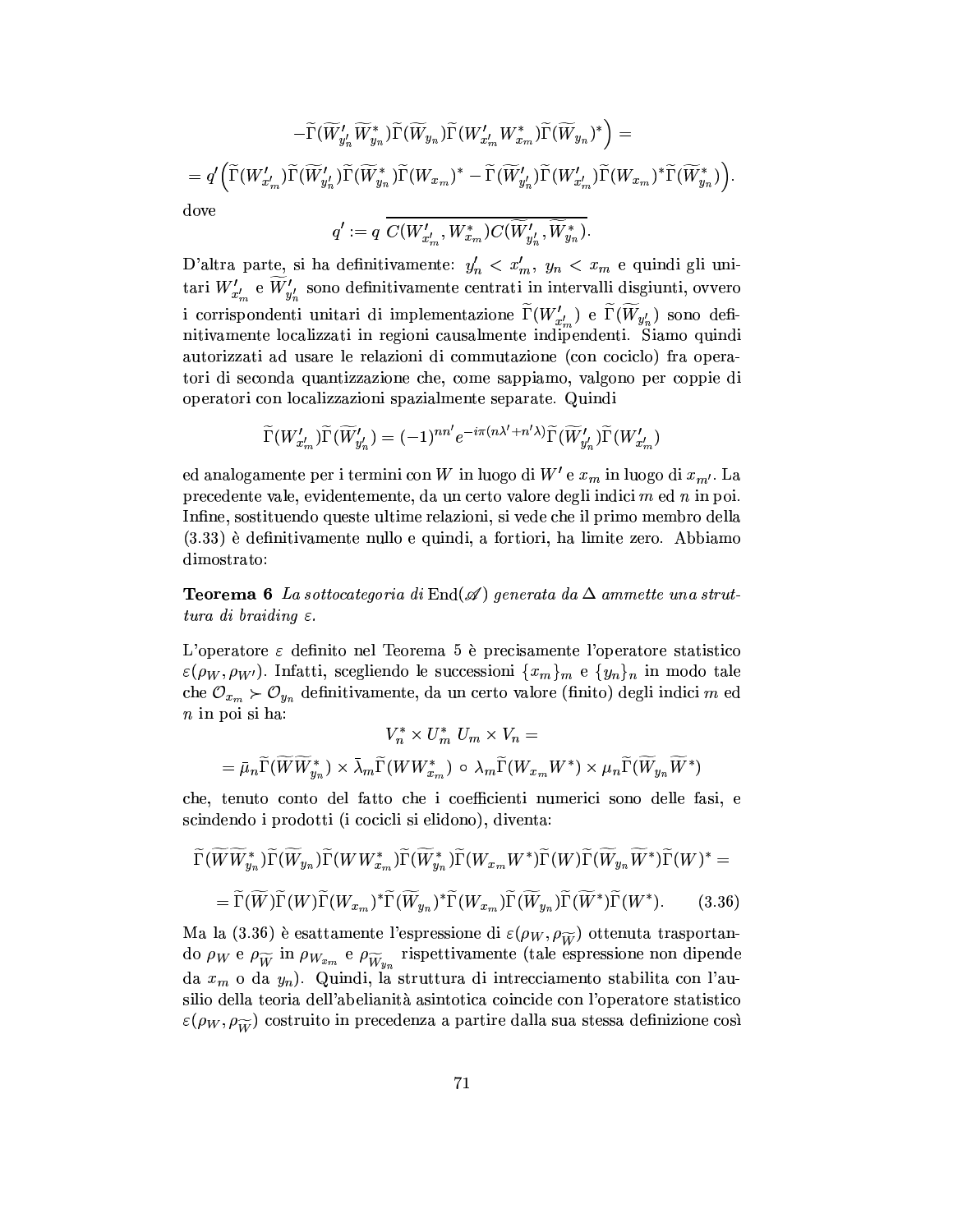come viene data nella teoria algebrica dei campi quantistici (in bassa dimensione). È evidente che anche nella presente costruzione possiamo ottenere entrambi gli operatori statistici  $\varepsilon(\rho, \sigma)$  e  $\varepsilon(\sigma, \rho)^*$ , purché si scambino il ruolo delle due successioni  $\{x_m\}_m$  e  $\{y_n\}_n$  al fine di traslare verso  $+\infty$  ( $-\infty$ ) l'automorfismo che nel caso precedente era stato traslato verso  $-\infty$  ( $+\infty$ ).

*Osservazione.*  $\Gamma(W) \notin \mathscr{A}$ , in quanto non è gauge invariante. Pertanto, gli automorfismi  $\rho_W$  dell'algebra delle osservabili  $\mathscr A$  non sono interni. Ciò giustifica il ricorso alla teoria dell'abelianità asintotica (condizione che, come dimostrato, qui è verificata) per stabilire se gli oggetti costruiti con i metodi "classici" dell'AQFT possano configurare una vera e propria struttura di braiding e dare un autentico significato di statistica alla rappresentazione 1-dimensionale del gruppo delle trecce qui costruita.

Un altro motivo per cui  $\Gamma(W)$  non può essere un elemento di  $\mathscr A$  è data dalla seguente osservazione. Sia  $W = W(n, \lambda)$ , con  $n \in \mathbb{Z}, \lambda \in \mathbb{R}$  arbitrari. Ovviamente.

$$
\rho_W(A)=\Gamma(W) A \Gamma(W)^*=\Gamma(W) \rho_1(A) \Gamma(W)^*.
$$

Supponiamo che  $\widetilde{\Gamma}(W) \in \mathscr{A}$ . Allora  $\rho_W \simeq \rho_1$  e quindi dovrebbe risultare

$$
\varepsilon_{\rho_W} = \varepsilon_{\rho_1} \equiv \varepsilon_{id} = 1, \qquad \forall n \in \mathbb{Z}, \quad \forall \lambda \in \mathbb{R},
$$

il che è assurdo. Pertanto,  $\widetilde{\Gamma}(W) \notin \mathscr{A}$  (ad eccezione, ovviamente, del caso banale  $W = 1$ ).

A questo punto facciamo un'ulteriore precisazione. Sebbene ogni coppia di automorfismi della forma  $\rho_W$  sia legata da una relazione di "similitudine" (ovvero,  $\rho_{W_2} = Ad_{\widetilde{\Gamma}(W_2 W_1^*)} \circ \rho_{W_1}$ ) ciò non significa che essi sono unitariamente equivalenti tramite un elemento locale dell'algebra delle osservabili, perché l'intertwiner unitario non è necessariamente un elemento dell'algebra  $\mathscr A$ . Più precisamente, se  $(n_1, \lambda_1) \neq (n_2, \lambda_2)$ , allora  $\Gamma(W_1W_2^*) \notin \mathscr{A}$ . Questa è un'ovvia conseguenza dell'osservazione precedente, non appena si noti che gli unitari della forma  $W(\cdot, \cdot; \varepsilon)$  sono chiusi rispetto al prodotto ed al passaggio all'aggiunto (ovvero, costituisco un gruppo):  $W(n, \lambda)W(n', \lambda') = W(n+n', \lambda+\lambda'),\; W(n, \lambda) = W(-n, -\lambda).$  Invece, come dobbiamo attenderci,  $W_x W^*$  non rientra in questi casi. Infatti,

$$
W(n,\lambda;\varepsilon)_x W(n,\lambda;\varepsilon)^*=W(n,\lambda;\tau_x\varepsilon-\varepsilon)
$$

e, come è stato dimostrato,

$$
\widetilde{\Gamma}(W_x W^*) \in \mathscr{A}(\tilde{\mathcal{O}}), \text{ dove } \tilde{\mathcal{O}} \supset \mathcal{O} \cup \mathcal{O}_x. \tag{3.37}
$$

In effetti, se provassimo a ripetere per  $\tilde{\Gamma}(W)$  la dimostrazione che ha portato alla (3.37) ben presto ci accorgeremmo che questa non funziona per un qualunque  $W$ , perché si otterrebbe

$$
(Wf)(x)=e^{i\pi\lambda\varepsilon(x)}\big(e^{i\pi n\varepsilon(x)}f_+(x),f_-(x)\big)
$$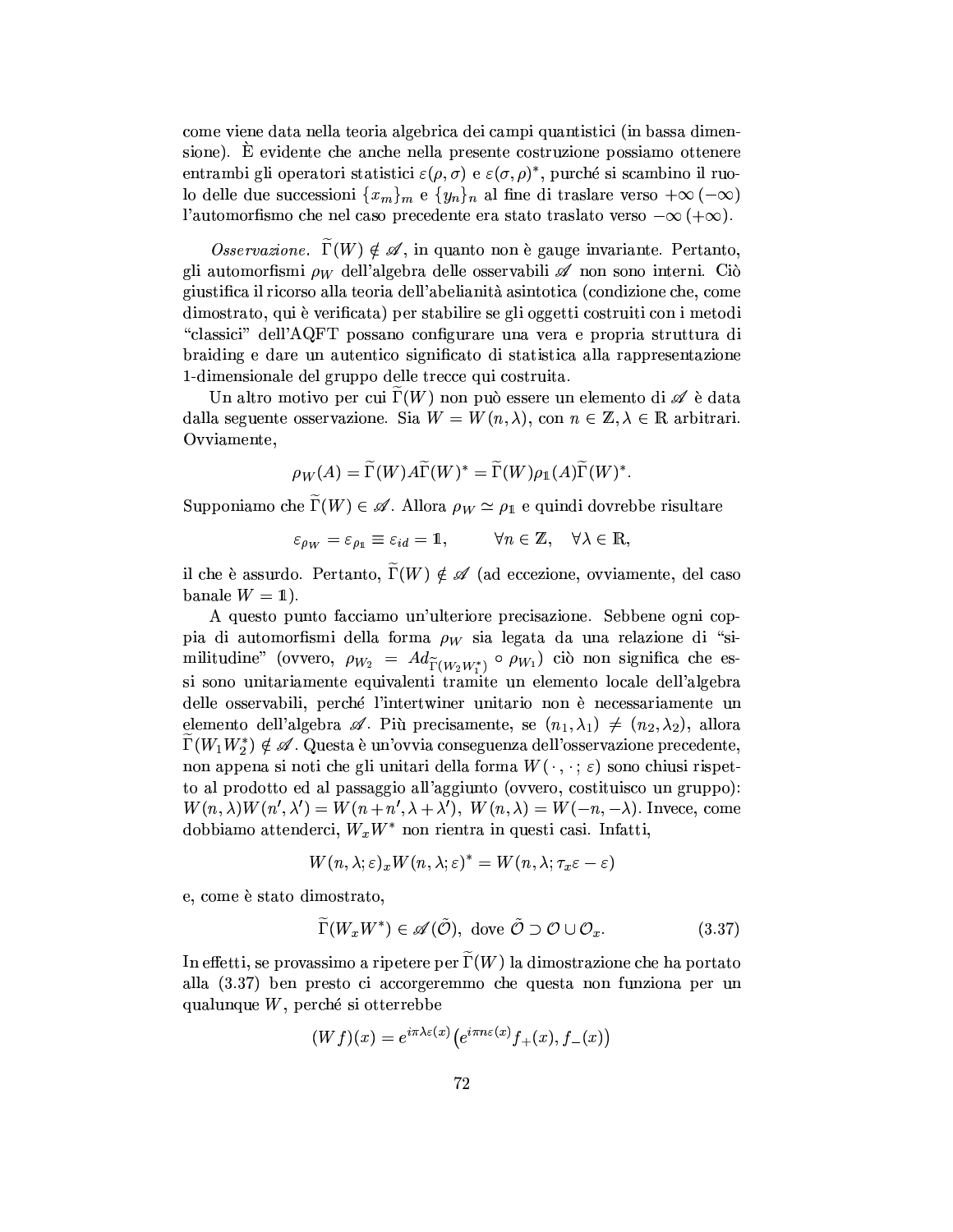per qualunque funzione f tale che supp $(f) \subset B_{\mathcal{O}_1}, \mathcal{O}_1 \subset \mathcal{O}'$ .

L'intrecciamento determinato da questa "braidology" non è una simmetria. Infatti, perché la condizione di abelianità asintotica sia verificata, occorre che le due successioni di doppi coni $\mathcal{O}_m^{\mathcal{U}}$ e  $\mathcal{O}_n^{\mathcal{V}}$  usate in  $\mathcal{U}_{\rho_W}$  e  $\mathcal{V}_{\rho_W}$ appartengano a componenti distinte di  $\mathcal{O}',$ perché solo così si può realizzare la condizione che  $\mathcal{O}_m^{\mathcal{U}} - \mathcal{O}_n^{\mathcal{V}}$  tenda spazialmente all'infinito per  $m, n \to \infty$ . In effetti, si nota immediatamente che in  $(1+1)$  dimensioni non c'è alternativa. Le due "braidologie"  $\{\mathcal{U}, \mathcal{V}\}\$ e  $\{\mathcal{V}, \mathcal{U}\}\$ , però, non possono appartenere alla stessa componente connessa per cammini (equivalentemente, le due braidologie non possono essere mutuamente cofinali). In  $(3+1)$  dimensioni il problema non sussiste, in quanto possiamo porre, nel caso di morfismi strettamente localizzati,  $\mathcal{O}_n^{\mathcal{V}} = -\mathcal{O}_n^{\mathcal{U}}$ , e quindi è possibile passare con continuità da  $\{\mathcal{U}, \mathcal{V}\}\$ a  $\{\mathcal{V}, \mathcal{U}\}\$ attraverso un cammino costituito da una catena di doppi coni adiacenti intersecantesi a due a due. In  $(2+1)$  dimensioni, dove la migliore nozione di localizzazione è fornita dai coni, si può scegliere  $\rho_a$  in modo tale che a tenda all'infinito di tipo spazio rimanendo entro un cono spacelike C, per  $\mathcal{U}_{\rho}$ , e  $-\mathcal{C}$  per  $\mathcal{V}_{\rho}$ . È chiaro che, sostituendo nella definizione di braidology il cono  $C$  con un cono spacelike più piccolo  $C_1$ , rimaniamo nella stessa componente connessa per cammini. Analogamente se  $\mathcal{C} \cap \mathcal{C}_1 \neq \emptyset$ . Pertanto, si può scambiare  $\mathcal C$  con  $-\mathcal C$  attraverso una successione di coni di tipo spazio che si intersecano a due a due. Ciò non è più possibile in  $(1+1)$ dimensioni, perché  $\mathcal{O}'$  non è connesso e quindi non è connesso per cammini.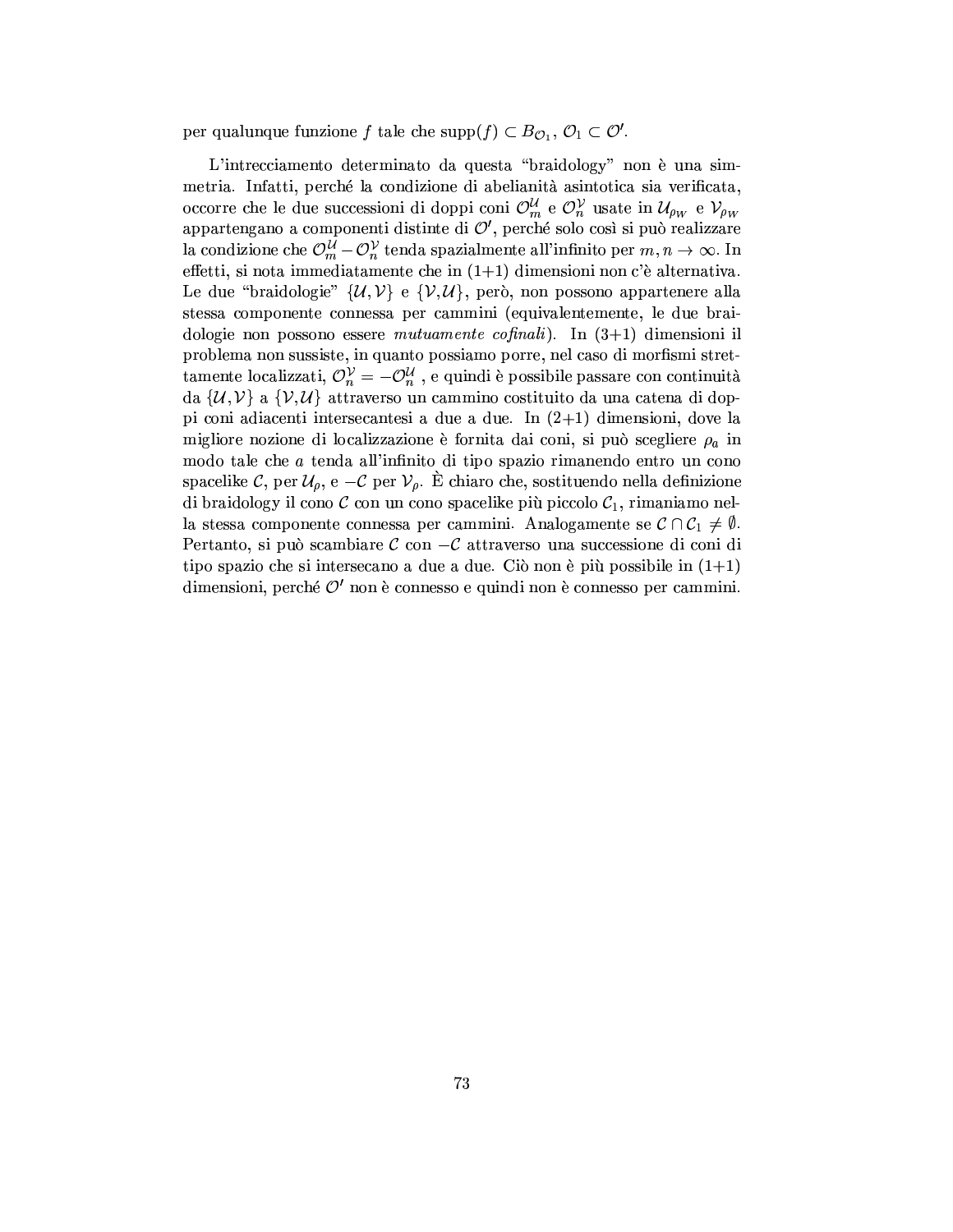## Conclusioni

Nel contesto della Teoria Algebrica dei Campi Quantistici abbiamo costruito una famiglia di automorfismi di  $\mathscr A$  localizzati e trasportabili che esibiscono statistiche delle trecce. All'interno di ogni settore si ha, per ogni valore del parametro  $\lambda$ , una struttura di braiding differente, indotta da operatori kink che non portano carica ma che alterano la statistica degli automorfismi con cui vengono composti. La non località dei portatori di carica è all'origine del fatto che la statistica non è più un invariante del settore, fenomeno già manifestatosi in teorie di particelle  $(1+1)$ -dimensionali o in ambito solitonico. Alla sottostante struttura ordinaria, gli operatori kink sovrappongono una famiglia continua di categorie tensoriali intrecciate, nel senso più ampio che tale termine assume nell'ambito della teoria delle "braidologie". Tali risultati non sono in contrasto con quanto ampiamente acquisito in AQFT. in virtù della non località degli implementatori unitari del nostro modello e della violazione della dualità di Haag, unitamente alla particolarità topologica dello spazio-tempo bidimensionale, che pone un limite all'utilizzo di alcuni risultati della teoria quantistica locale, aprendo la possibilità ad una più vasta gamma di situazioni intermedie. Si ha quindi un modello concreto di statistiche anioniche, in cui trova conferma, tra le altre, l'idea che in  $(1+1)$ -dimensioni la statistica non è, a priori, una caratteristica intrinseca dei settori. L'interpretazione della struttura di braiding di questo modello fermionico estende alle algebre CAR il metodo di costruzione di categorie tensoriali intrecciate [BDMRSa] precedentemente impiegato nella trattazione dell'algebra di Weyl in ambito CCR. Implicitamente, l'analisi di una teoria che viola la dualità di Haag porta inevitabilmente a riconsiderare alcuni argomenti fondamentali che stanno alla base della teoria algebrica dei campi quantistici, spesso legati in modo inscindibile alla dualità di Haag (alla cui mancanza talvolta si può supplire con l'ausilio di argomenti specifici inerenti al modello in esame), precisandone il campo di applicabilità (quali, per esempio, la chiusura della statistica rispetto alla composizione di cariche e la dipendenza del parametro statistico dai rappresentanti del settore).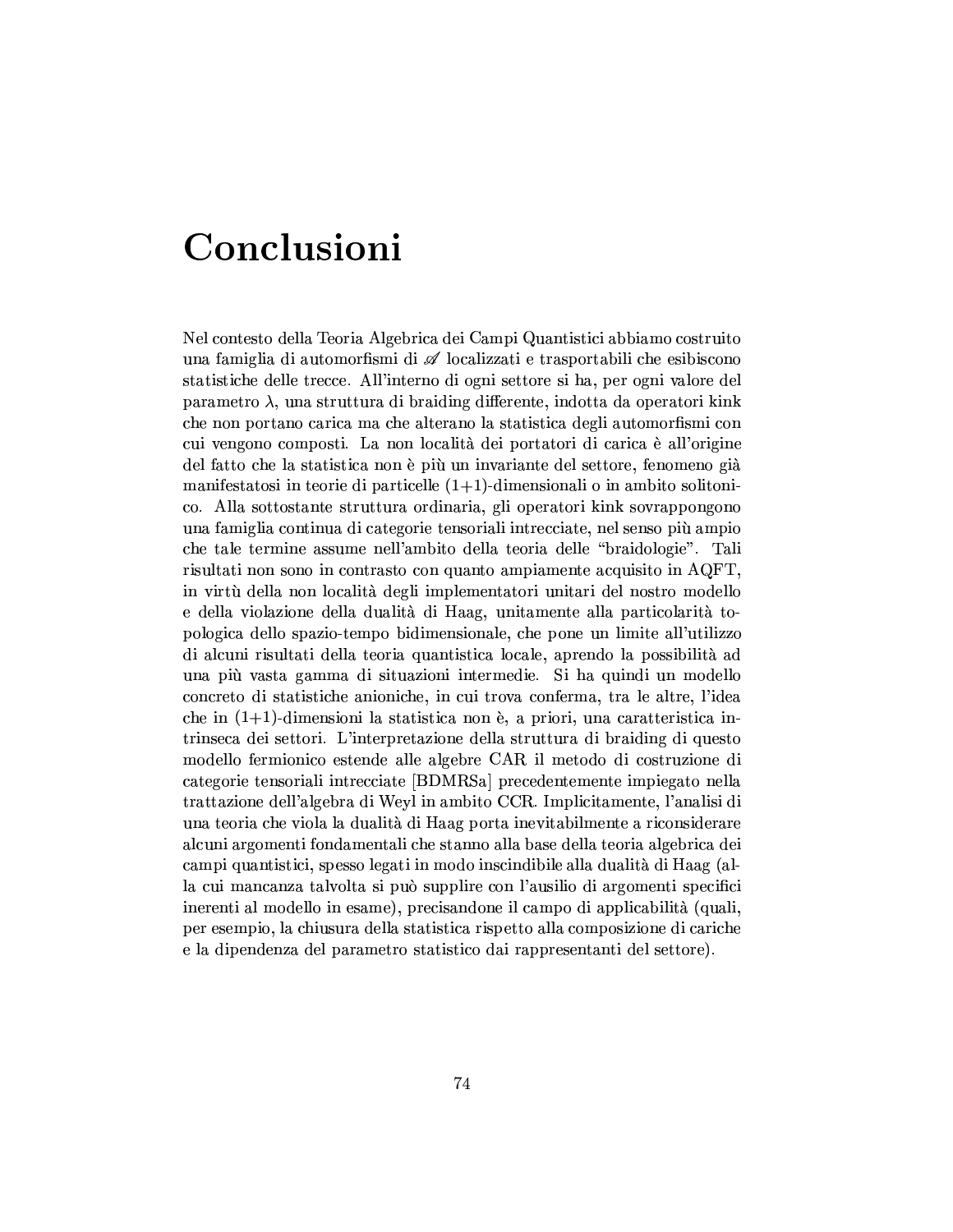RINGRAZIAMENTI. Desidero ringraziare il Prof. Sergio Doplicher per i preziosi consigli e per la pazienza con cui ha seguito e partecipato allo sviluppo di questo lavoro. I suoi continui incoraggiamenti, specialmente nei momenti più difficili, sono risultati oltremodo graditi. Ringrazio il coordinatore del Dottorato, Prof. Alessandro Silva, per la fiducia accordatami e per avermi consentito di portare a termine questo lavoro di tesi presso il Dipartimento di Matematica.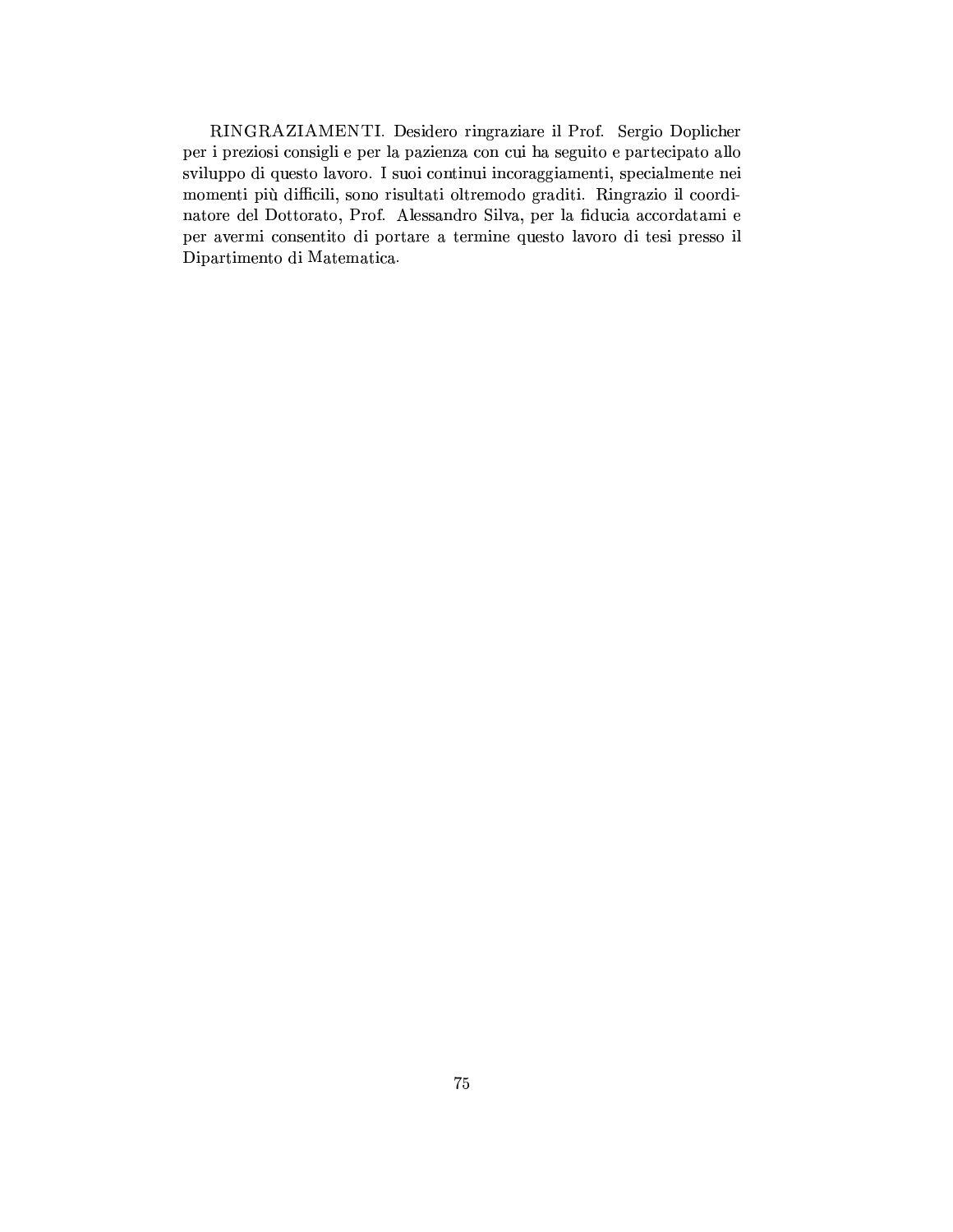### Appendice A

# Proprietà degli operatori di creazione e di distruzione

Dimostriamo alcune proprietà utilizzate nelle dimostrazioni dei teoremi.

**Lemma 13** Le corrispondenze  $f \mapsto c^*(f)$  e  $f \mapsto c(f)$  sono isometriche.

Dimostrazione. Essendo l'una l'aggiunta dell'altra, è sufficiente dimostrare la tesi per  $c^*(f)$ .

Partendo dalle ovvie identità:

$$
||c(f)g||2 + ||c*(f)g||2 = < c*(f)c(f)g, g > +  =
$$
  
= 
$$
<{c(f), c*(f)}g, g> = ||f||2||g||2,
$$
 (A.1)

si ricava  $||c^*(f)|| \le ||f||.$ 

D'altra parte,  $c^*(f)\Omega = f$ , da cui  $||c^*(f)\Omega|| = ||f|| = ||f|| ||\Omega||$ , e quindi  $||c^*(f)|| = ||f||.$ 

$$
\square
$$

*Osservazione.* Volendo dimostrare direttamente che  $||c(f)|| = ||f||$ , osservo che dalla (A.1) si ricava  $||c(f)|| \le ||f||$ ; inoltre,  $c(f)f = c(f)c^*(f)\Omega =$  $||f||^2\Omega$ , e quindi  $||c(f)f|| = ||f||^2$ , da cui la tesi.

Forniamo una dimostrazione alternativa e più diretta del lemma precedente:

Dimostrazione diretta. Valutando l'operatore di creazione  $c^*(f)$  sul generico spazio componente  $\wedge^n\mathscr{H}$ , e ricorrendo alle relazioni di anticommutazione, si ha:

$$
||c^*(f)c^*(f_1)\cdots c^*(f_n)\Omega||^2 = (c^*(f_1)\cdots c^*(f_n)\Omega, c(f)c^*(f)c^*(f_1)\cdots c^*(f_n)\Omega) =
$$
  
\n
$$
||f||^2||c^*(f_1)\cdots c^*(f_n)\Omega||^2 - (c^*(f_1)\cdots c^*(f_n)\Omega, c^*(f)c(f)c^*(f_1)\cdots c^*(f_n)\Omega) \le ||f||^2||c^*(f_1)\cdots c^*(f_n)\Omega||^2,
$$
 (A.2)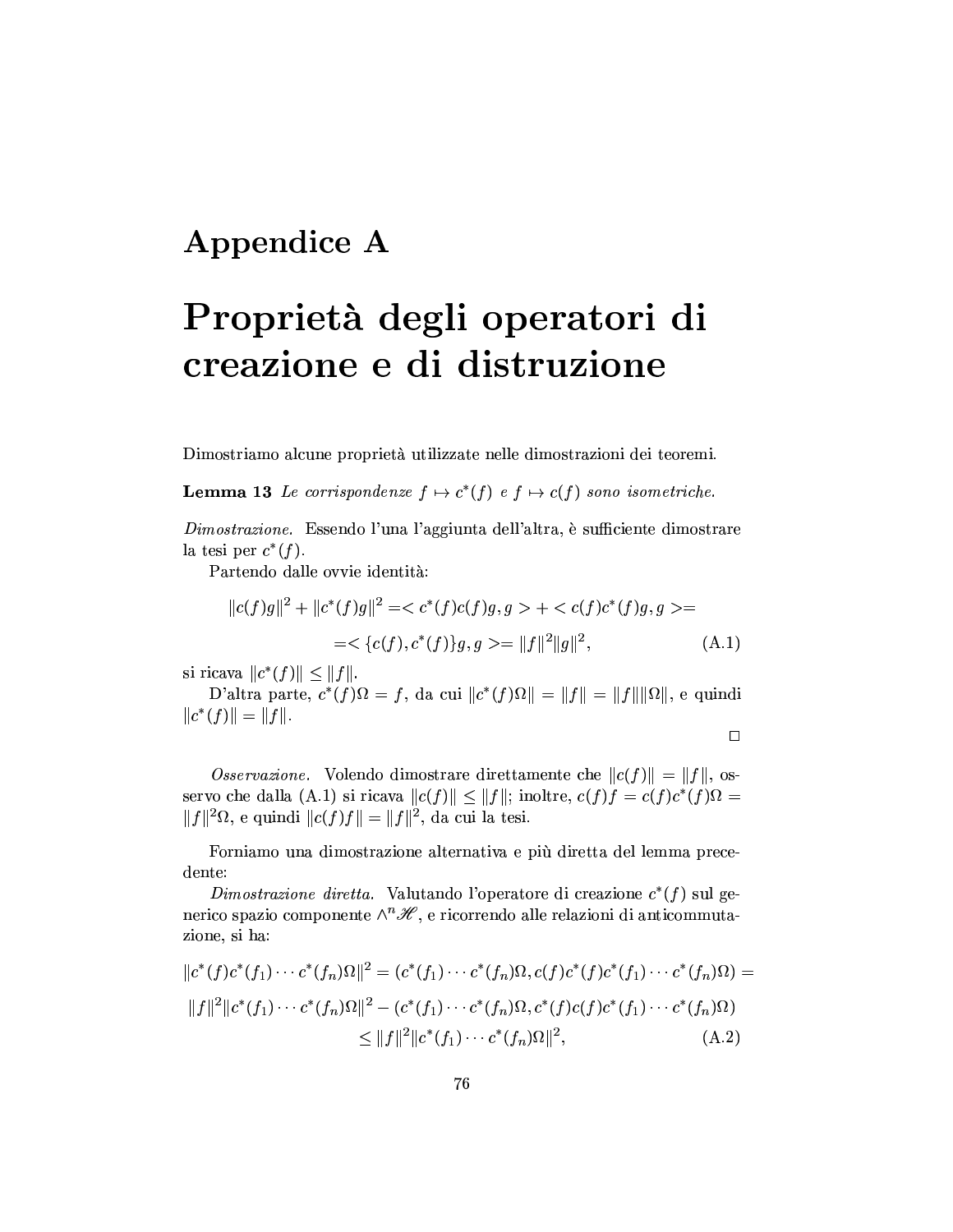e quindi  $||c^*(f)|| \le ||f||$ . Per esibire un vettore che renda quest'ultima una uguaglianza, basta scegliere una famiglia  $\{f_i\}_{i=1}^n$  di vettori linearmente indipendenti ed ortogonali ad  $f$ . Se  $H$  ha dimensione infinita, questo lo si può fare per qualsiasi n, altrimenti si pone  $n = \dim \mathcal{H} - 1$ . Con tali scelte, il prodotto scalare al secondo membro della (A.2) è nullo, in quanto

$$
c(f)c^*(f_1)\cdots c^*(f_n)\Omega = \sum_{i=1}^n (-1)^i (f, f_i) c^*(f_1) \cdots \widehat{c^*(f_i)} \cdots c^*(f_n)\Omega = 0.
$$

Notiamo che nel caso  $N = 1$  non c'è nulla da dimostrare, in quanto  $||c^*(f)\Omega||^2 \equiv ||f||^2 \equiv ||f||^2 ||\Omega||^2.$ 

 $\Box$ 

**Proposizione 11** La rappresentazione di Fock  $\pi(\phi(f)) = c(P+f) + c(\overline{P-f})^*$ è fedele.

Dimostrazione. Sia  $\pi(\phi(f)) = 0$ . Poiché  $\pi(\phi(f))\Omega = c(P_{+}f)\Omega + c^{*}(\overline{P_{-}f})\Omega =$  $c^*(\overline{P-f})\Omega = \overline{P-f}$ , si ha  $P-f = 0$ . Dunque  $\pi(\phi(f)) = c(P+f)$  e poiché la corrispondenza  $g \mapsto c(g)$  è iniettiva (in quanto isometrica), risulta anche  $P_{+}f = 0$ . Pertanto,  $f = 0$ , ovvero  $\phi(f) = 0$ .

 $\Box$ 

**Lemma 14** La corrispondenza  $\mathcal{U}(\mathcal{H}) \to \mathcal{U}(\mathcal{F}_a\mathcal{H})$  che associa ad U l'operatore  $\Gamma(U)$  conserva l'involuzione, ovvero:  $\Gamma(U)^* = \Gamma(U^*)$ .

Dimostrazione Con le notazioni  $U_{\delta\delta'} := P_{\delta}UP_{\delta'}, \delta, \delta' = +, -, e \bar{U} =$  $JUJ$ , si calcolano immediatamente gli aggiunti:

$$
(U^*)_{\delta\delta}=(U_{\delta\delta})^*,\ (U^*)_{\delta-\delta}=(U_{-\delta\delta})^*,\ (\bar{U})^*=\overline{U^*}.
$$

Poiché  $\Gamma(A^*) = \Gamma(A)^*$ , si ha:

$$
\widetilde{\Gamma}(U^*) = \Gamma(U_{++}^*) \Gamma(\bar{U^*}_{--}) \equiv \Gamma(U_{++}^* \oplus 1) \Gamma(1 \oplus \bar{U}_{--}^*) =
$$
\n
$$
= \Gamma(U_{++} \oplus 1)^* \Gamma(1 \oplus \bar{U}_{--})^* = (\Gamma(1 \oplus \bar{U}_{--}) \Gamma(U_{++} \oplus 1))^*.
$$
\n(A.3)

Infine, poiché  $\Gamma$  è ovviamente moltiplicativo (ossia,  $\Gamma(AB) = \Gamma(A)\Gamma(B)$ ) e poiché  $1 \oplus \overline{U}_{--}$  e  $U_{++} \oplus 1$  commutano, la (A.3) è anche uguale, nella notazione abbreviata, a

$$
(\Gamma(U_{++})\Gamma(\bar{U}_{--}))^* \equiv \Gamma(U)^*.
$$

 $\Box$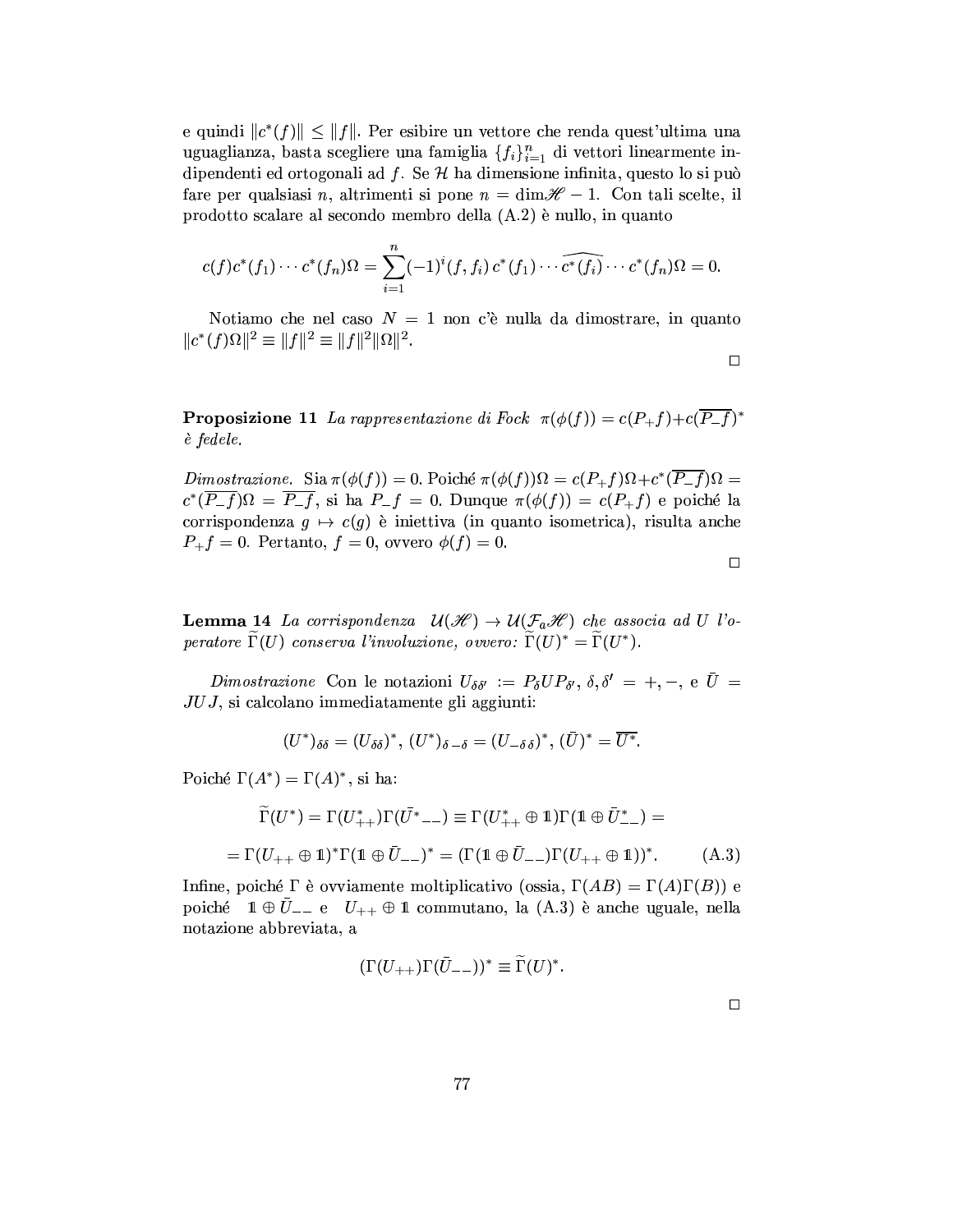### **Appendice B**

## Dualità twisted per i campi liberi di Fermi

La località è uno dei principi fondamentali della teoria dei campi quantistici e stabilisce che osservabili localizzate in regioni spazialmente separate devono commutare. La dualità rafforza questo principio, richiedendo che osservabili che commutano con tutte le osservabili localizzate nel complemento space-like  $\mathcal{O}'$  di  $\mathcal O$  devono essere a loro volta localizzate in  $\mathcal O$ . In termini di algebre di von Neumann locali  $\mathscr{A}(\mathcal{O})$  generate dalle osservabili localizzate in O, tale principio si esprime identificando le due algebre:  $\mathscr{A}(0) = \mathscr{A}(0')'.$ La dualità gioca un ruolo cruciale nella teoria dei settori di superselezione (Cf. [DHR69a], [DHR69b]), per cui diventa importante sapere per quali modelli vale la dualità. Il primo passo consiste nello studiare questa proprietà per le teorie di campo libero. In effetti, per le teorie con interazione i risultati sono limitati ad uno spazio-tempo bidimensionale e si basano sui corrispondenti risultati per i campi liberi (Cf. [Sum]). La dimostrazione della dualità per i campi liberi di Bose, così come venne data inizialmente da Araki (Cf. [Ara63]), si suddivide in due parti. Come primo passo, si dimostra che il commutante dell'algebra di von Neumann  $R(M)$  generata dagli operatori di Weyl basati su un sottospazio reale chiuso M dello spazio di Hilbert di una particella è  $R(M')$ , dove M' denota il complemento simplettico  $\overline{di}$  M. Tale dimostrazione venne successivamente semplificata da Eckmann e Osterwalder (Cf. [EO]), grazie alla teoria di Tomita-Takesaki, identificando l'involuzione antiunitaria J associata allo stato del vuoto di  $R(M)$  con la seconda quantizzazione di un'involuzione antiunitaria j sullo spazio di una particella. Un'ulteriore semplificazione (Cf. [LRT]) consiste nell' identificare l'involuzione antilineare  $S$  con la seconda quantizzazione di un'involuzione antilineare s sullo spazio di una particella. Altre versioni di questa prima parte di dimostrazione vennero fornite in (Cf. [Del]), usando prodotti tensoriali infiniti, ed in (Cf. [Rie]), usando un teorema di commutazione astratto. La seconda parte della dimostrazione di Araki (Cf. [Ara64]) caratterizza i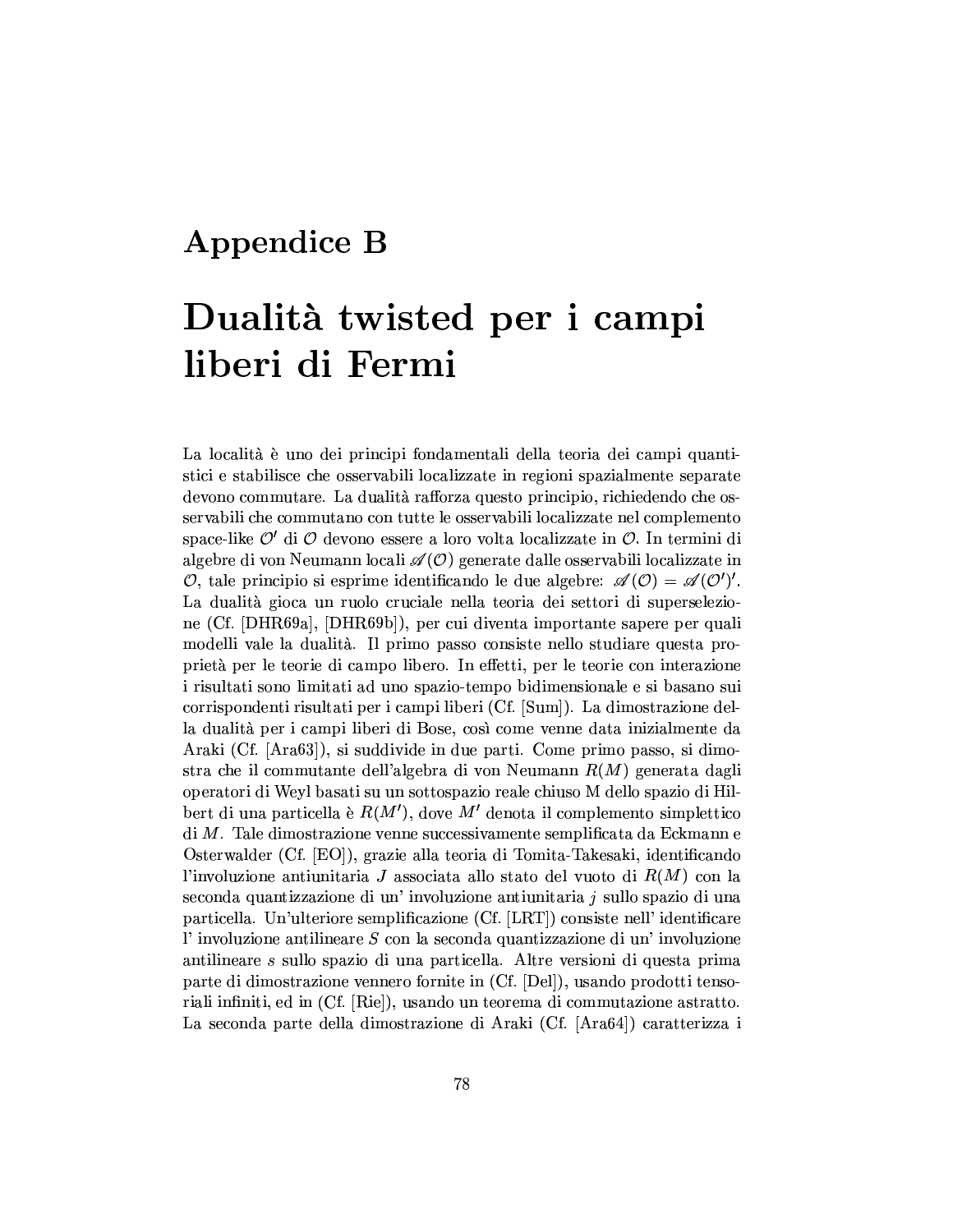sottospazi reali chiusi  $M(\mathcal{O})$  associati alla regione  $\mathcal O$  dello spazio-tempo per il campo scalare libero di Bose e stabilisce che, per una vasta classe di regioni,  $M(\mathcal{O})' = M(\mathcal{O}')$ . Nel nostro caso, naturalmente, il concetto di dualità deve essere modificato e adattato alla caratteristica anticommutatività dei campi fermionici. Il concetto appropriato, la *dualità twisted*, venne introdotto in [DHR69a] dove, tra l'altro, venne dimostrato che implica la dualità per le algebre delle osservabili. In questa appendice utilizzeremo le idee esposte in [LRT] per dimostrare che se  $R(M)$  è l'algebra di von Neumann generata dai campi di Fermi con base su un sottospazio reale chiuso M dello spazio di una particella allora

$$
R(M)^{\tau}=R(iM')
$$

dove  $R(M)^{\tau}$  si ottiene da  $R(M)$  applicando una trasformazione di Weyl.

#### $B.1$ Sottospazi reali di uno spazio di Hilbert complesso

Riportiamo qui alcune definizioni e proposizioni utilizzate in seguito.

**Definizione 4** Sia H uno spazio di Hilbert complesso, con prodotto scalare  $h, k \rightarrow (h, k), M$  un sottoinsieme di H.

$$
M'=\{k\in\mathcal{H}: Im(h,k)=0,\,h\in M\}
$$

 $\dot{e}$  il complemento simplettico di M.

Proposizione 12 Sia M un sottoinsieme di H. Allora:

- (i)  $M'$  è un sottospazio reale chiuso di  $H$ .
- (ii) Se  $M \subset N$ , allora  $N' \subset M'$ .
- (iii)  $M'' \nightharpoonup il$  sottospazio reale chiuso generato da M.
- (iv)  $(M + iM)' = M' \cap iM' = M^{\perp}$
- (v)  $M' = \{0\}$  se M è denso in H.
- (vi) Se M è un sottospazio reale chiuso di  $H$  e P un proiettore ortogonale in  $H$ , le seguenti affermazioni sono equivalenti:

 $PM \subset M$ ,  $(1 - P)M \subset M$ ,  $PM' \subset M',$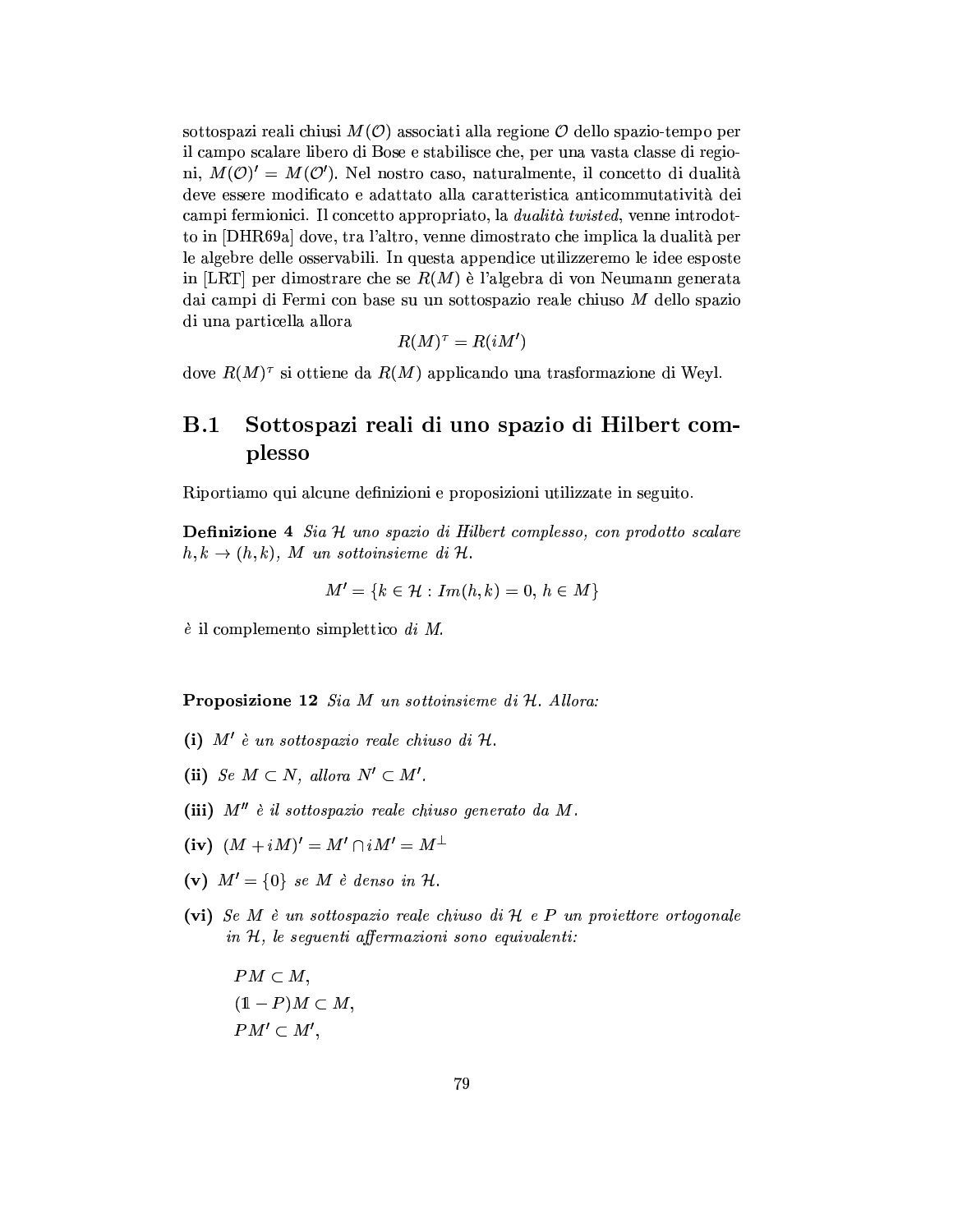$(1 - P)M' \subset M'.$ 

Se una di queste è vera, allora

$$
PM' = (PM)' \cap P\mathcal{H}.
$$

**Definizione 5** Un sottospazio reale chiuso M in  $H$  è detto standard se  $M \cap iM = \{0\}$  e  $\overline{M + iM} = \mathcal{H}$ . Se M è standard, la mappa

$$
s(h + k) = h - ik, \quad h, k \in M
$$

 $\dot{e}$  detta involuzione canonica di M.

La proposizione seguente fornisce una prima relazione tra le proprietà dell'operatore s e la struttura di sottospazio reale, che risulta utile nella dimostrazione della dualità twisted.

Proposizione 13 Sia M standard. Allora:

- i) L'involuzione canonica s di M è un' involuzione antilineare densamente definita e chiusa.
- ii)  $M'$  è standard e l'involuzione canonica di  $M'$  è s\*.
- iii) Se  $s = j\delta^{1/2}$  è la decomposizione polare di s, allora  $j^2 = 1$ ,  $j\delta^{1/2} =$ <br> $= \delta^{-1/2}j$  e  $j(M) = M'$ .
- iv) Se P un proiettore ortogonale in H tale che PM  $\subset M$ , allora PM  $((1 - P)M)$  è standard in PH  $((1 - P)H)$ .

La proposizione seguente dimostra che è sufficiente studiare sottospazione il reali standard.

**Proposizione 14** Sia M un sottospazio reale chiuso di  $H$ . Siano  $P_1$  (rispettivamente  $P_2$ ) i proiettori ortogonali sui sottospazi complessi ortogonali ad M (rispettivamente ad  $M'$ ). Allora:

- i)  $P_1P_2 = 0$  e quindi  $P_3 = 1 P_1 P_2$  è un proiettore ortogonale in H.
- ii)  $P_1M = \{0\}, P_1M' = P_1H$ .
- iii)  $P_2M' = \{0\}, \quad P_2M = P_2\mathcal{H}.$
- iv)  $P_3M$  è standard in  $P_3H$ .
- **v**)  $P_3M' = (P_3M)' \cap P_3H$ .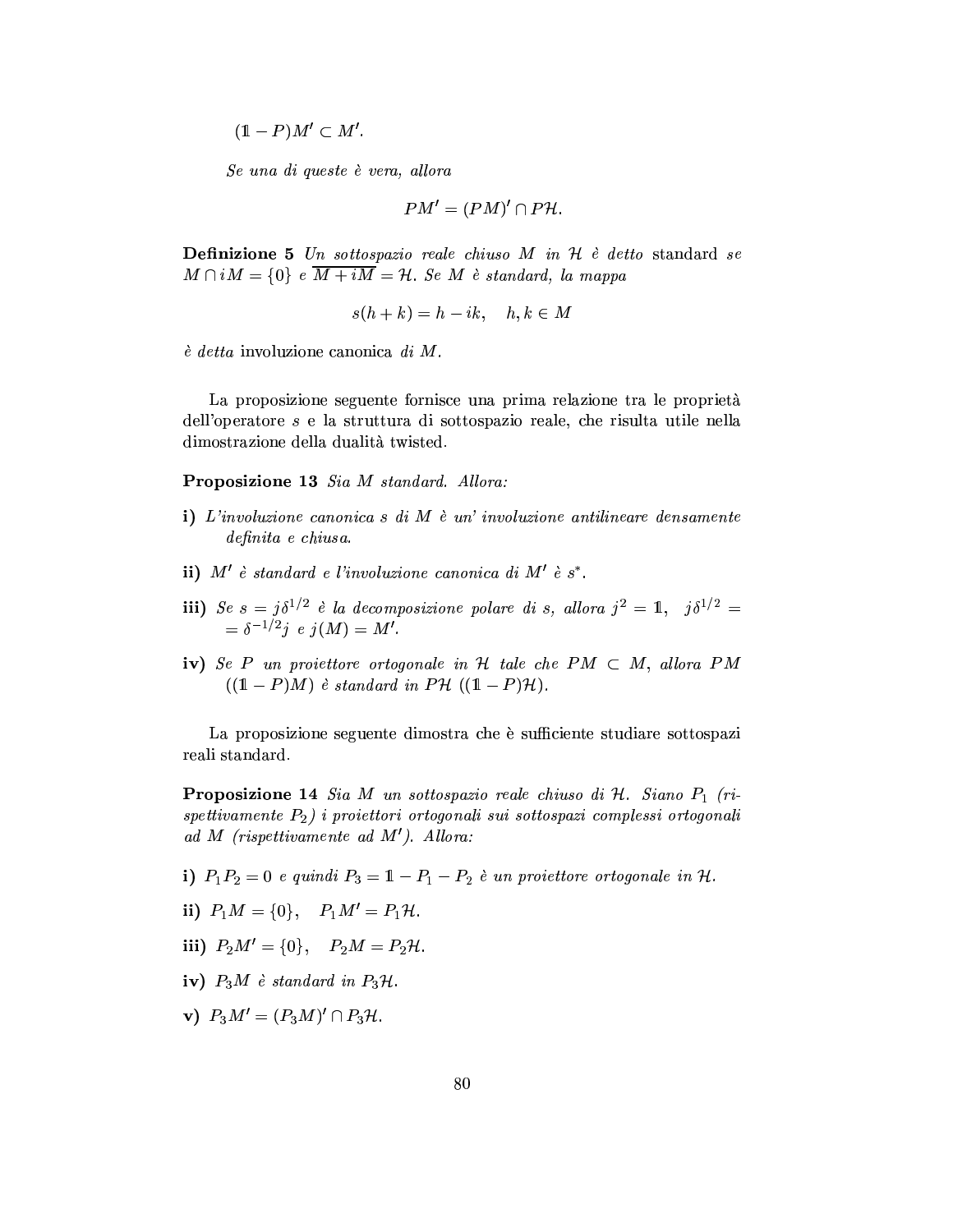#### $\bf B.2$ Algebre di von Neumann associate a sottospazi reali

**Definizione 6** Sia  $M \subset \mathcal{H}$  un sottospazio reale chiuso di  $\mathcal{H}$ . Denotiamo con  $\psi(h)$  il generico campo di Fermi sullo spazio di Fock  $\mathcal{F}_a(\mathcal{H})$ . R(M) è l'algebra di von Neumann generata da  $\psi(h)$ .

I generatori  $\psi(h)$  di  $R(M)$  soddisfano relazioni di anticommutazione, al contrario dei campi di Bose. Quindi, occorre modificare la nozione di dualità per l'algebra dei campi. A tale scopo si considera dappprima un automorfismo su  $R(M)$  che separi la struttura fermionica da quella bosonica. La trasformazione  $\psi(h) \to -\psi(h)$  si estende ad un unico automorfismo  $\gamma$  su  $R(M):$ 

$$
\gamma(F) = F \quad \text{se } F \in R_+(M),
$$
  

$$
\gamma(F) = -F \quad \text{se } F \in R_-(M).
$$

 $R_{\pm}(M)$  è generato dai prodotti di un numero pari (dispari) di  $\psi(h)$ . Poiché lo stato di Fock è  $\gamma$ -invariante, esiste un operatore unitario U su  $\mathcal{F}_a(\mathcal{H})$ con le seguenti proprietà:

$$
U\Omega=\Omega,
$$
  

$$
\gamma(F)=UFU^*,\ F\in R(M),\quad U^*=U^{-1}=U.
$$

Per i campi liberi qui considerati possiamo scegliere  $U = e^{i\pi N}$ , dove N è l'operatore numero di particelle. Pertanto, ogni  $F \in R(M)$  può essere decomposto nella forma

$$
F=F_++F_-,
$$

dove

$$
F_{\pm} = \frac{1}{2}(F \pm \gamma(F)).
$$

Definizione 7 L'algebra twisted è

$$
R(M)^{\tau}=\{F_++iF_-U:F\in R(M)\}.
$$

**Proposizione 15** Con le definizione date,

- i) La corrispondenza  $F \to F_+ + iF_-U$  definisce un isomorfismo di  $R(M)$  su  $R(M)^{\tau}$  implementato dall'operatore unitario  $V = \frac{1}{\sqrt{2}}(1 - iU)$ .
- ii)  $R(M)^{\tau\tau} = R(M)$ .
- iii)  $R(M)^{t^{\tau}} = R(M)^{\tau'}$ .
- iv)  $R(iM') \subset R(M)^{\tau'}$  (località twisted).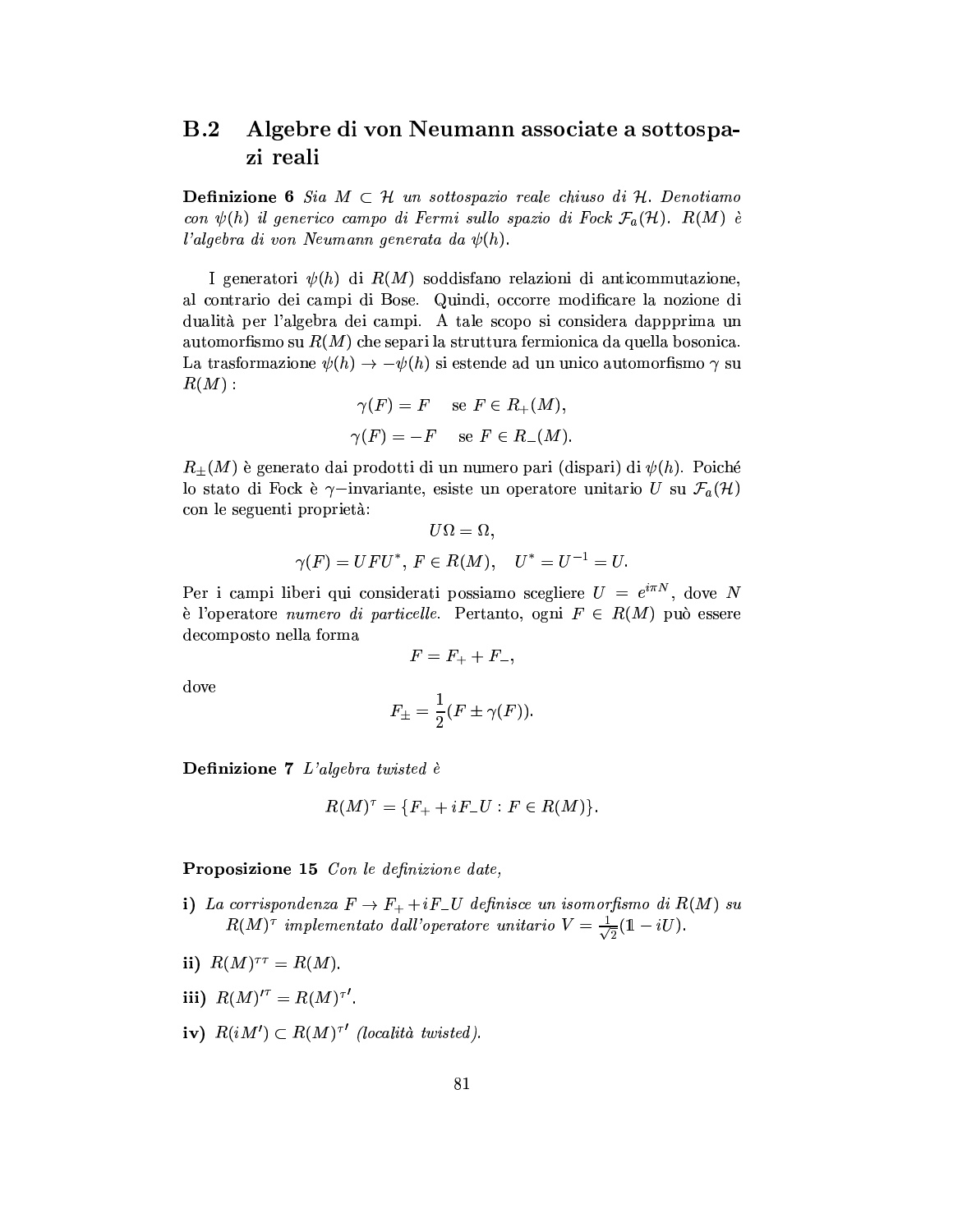#### $\it Dimostrazione.$

- i) si dimostra con un semplice calcolo.
- ii) segue dall'equazione  $V^2 F V^{*2} = F_+ F_-$ .
- iii) è una conseguenza dell'unitarietà di V.
- iv) Sia  $F = F_+ + F_- \in R(M)$  e  $F' = F'_+ + F'_- \in R(iM')$ . I termini della somma soddisfano alle seguenti relazioni:

$$
[F_+,F'_\pm]=0,\quad \{F_-,F'_-\}=0,
$$

ovvero

$$
[F',VFV^*]=0,\\
$$

e quindi si ha:

$$
R(iM') \subset R(M)^{\tau'}.
$$

**Teorema 7** Siano  $M_{\alpha} \subset \mathcal{H}$ ,  $\alpha \in I$ , sottospazi reali chiusi di  $\mathcal{H}$ , e  $R(M_{\alpha})$  le algebre di von Neumann ad essi associate.  $R(M)$  fornisce un isomorfismo tra il reticolo dei sottospazi reali ed il sottoreticolo delle algebre di von Neumann:

- i)  $R(M_1) \subset R(M_2)$  se e solo se  $M_1 \subset M_2$ .
- ii)  $R(M_1) = R(M_2)$  se e solo se  $M_1 = M_2$ .
- iii) Sia  $\bigvee_{\alpha} M_{\alpha} = \overline{\sum_{\alpha} M_{\alpha}}$  la chiusura dell'insieme di tutte le combinazioni lineri reali finite. Allora si ha:

$$
R(\vee_{\alpha}M_{\alpha})=\bigvee_{\alpha}R(M_{\alpha})
$$

- iv)  $R(\bigcap_{\alpha} M_{\alpha}) = \bigwedge_{\alpha} R(M_{\alpha}).$
- v)  $R(M)$ <sup>''</sup> =  $R(iM')$  (dualità twisted).

Per dimostrare l'ultimo punto, che è poi il risultato principale, si ricorre ad alcune proposizioni di carattere tecnico. Enunciamole brevemente:

**Proposizione 16** Sia H uno spazio di Hilbert complesso, M un sottospazio reale chiuso di H.

- i)  $\Omega \in \mathcal{F}_a(\mathcal{H})$  è un vettore ciclico per  $R(M)$  se e solo se  $M + iM$  è denso  $in \mathcal{H}.$
- ii)  $\Omega$  è un vettore separante per  $R(M)$  se e solo se  $M \cap iM = \{0\}.$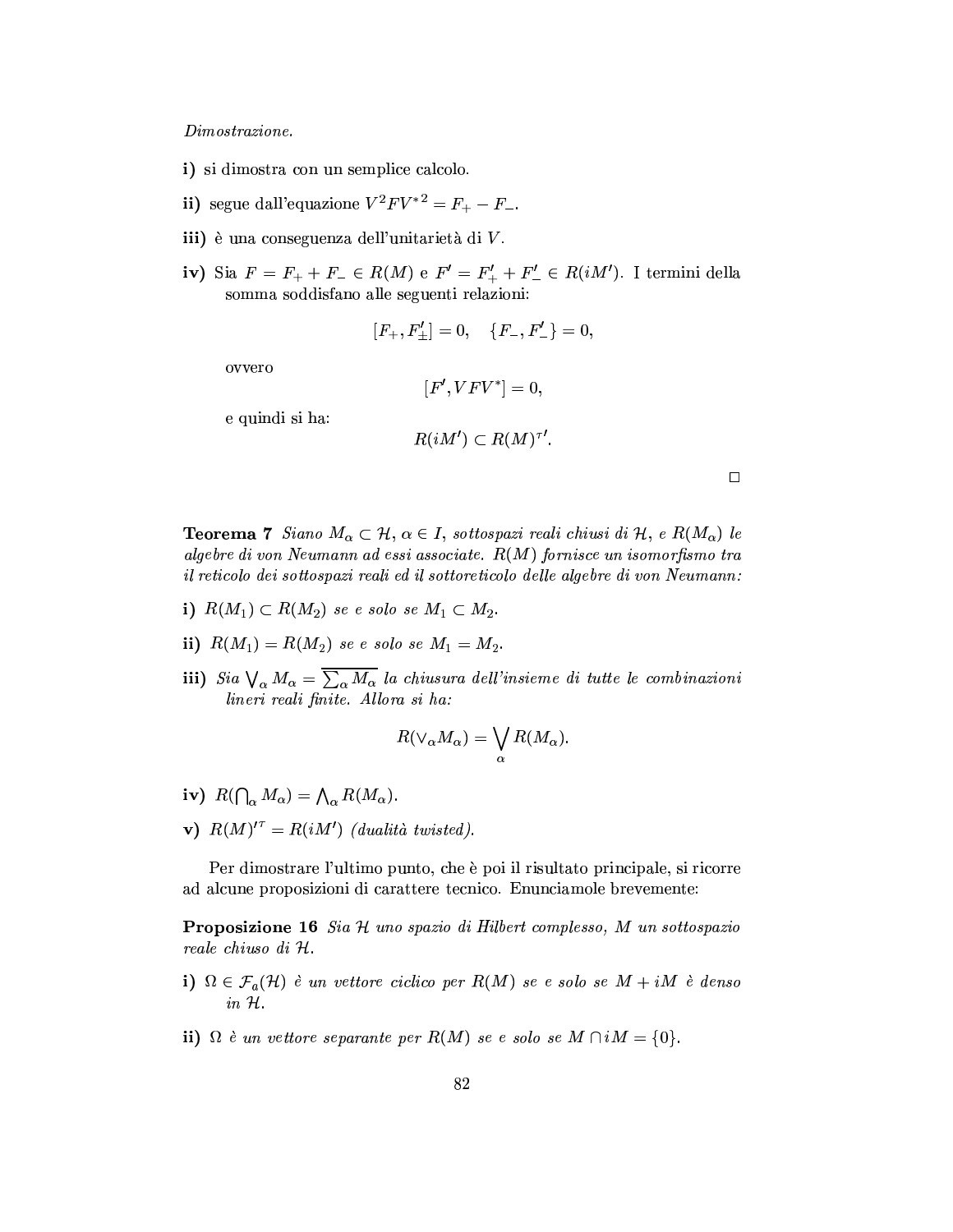Quindi, se M è standard in  $\mathcal{H}, \Omega$  è un vettore ciclico e separante di  $R(M)$ , e pertanto si può applicare la teoria di Tomita-Takasaki. Dunque, si consideri il seguente operatore antilineare, densamente definito e chiuso

$$
S_0: R(M)\Omega \to R(M)\Omega, \quad S_0 A \Omega = A^* \Omega, \quad A \in R(M).
$$

La decomposizione polare della chiusura  $\bar{S}_0 = S = J\Delta^{1/2}$  fornisce l'operatore di Tomita-Takesaki J con la proprietà  $JR(M)J = R(M)'$ . Per studiare le relazioni che legano  $S$  e  $J$  con gli operatori  $s$  e  $j$ , introduciamo la seguente

**Definizione 8** Denotiamo con  $\mathscr{D}(s)$  il dominio dell'operatore s, e con  $\wedge_n \mathscr{D}(s)$ l'insieme di tutte le combinazioni lineari di vettori della forma  $h_1 \wedge \cdots \wedge$  $h_n, h_j \in \mathscr{D}(s)$ . Indichiamo con  $\Gamma_n(is)$ , per  $n = 1, 2, \dots$ , la chiusura dell'operatore  $\otimes^n(is)$  su  $\wedge_n \mathscr{D}(s)$ . Definiamo:

$$
\tilde S:=e^{-i(\pi/4)}V^*\Gamma(is),\quad \Gamma(is):=\oplus_{n=1}^\infty \Gamma_n(is).
$$

**Proposizione 17** Se  $s = j\delta^{1/2}$  è la decomposizone polare di s, allora  $\Gamma(s) =$  $\Gamma(i)\Gamma(\delta^{1/2})$  è la decomposizione polare di  $\Gamma(s)$ .

 $Dimostrazione.$  $Cf.$  [LRT].

La seguente proposizione, infine, permette di completare la dimostrazione del teorema.

**Proposizione 18** Sia  $R_0(M)$  l'algebra involutiva generata dai polinomi di  $\psi(h), h \in M$ , con M standard in H.

- i)  $R_0(M) \Omega$  è un core per S e  $\tilde{S}$ .
- ii)  $S|_{R_0(M)\Omega} = \tilde{S}|_{R_0(M)\Omega}.$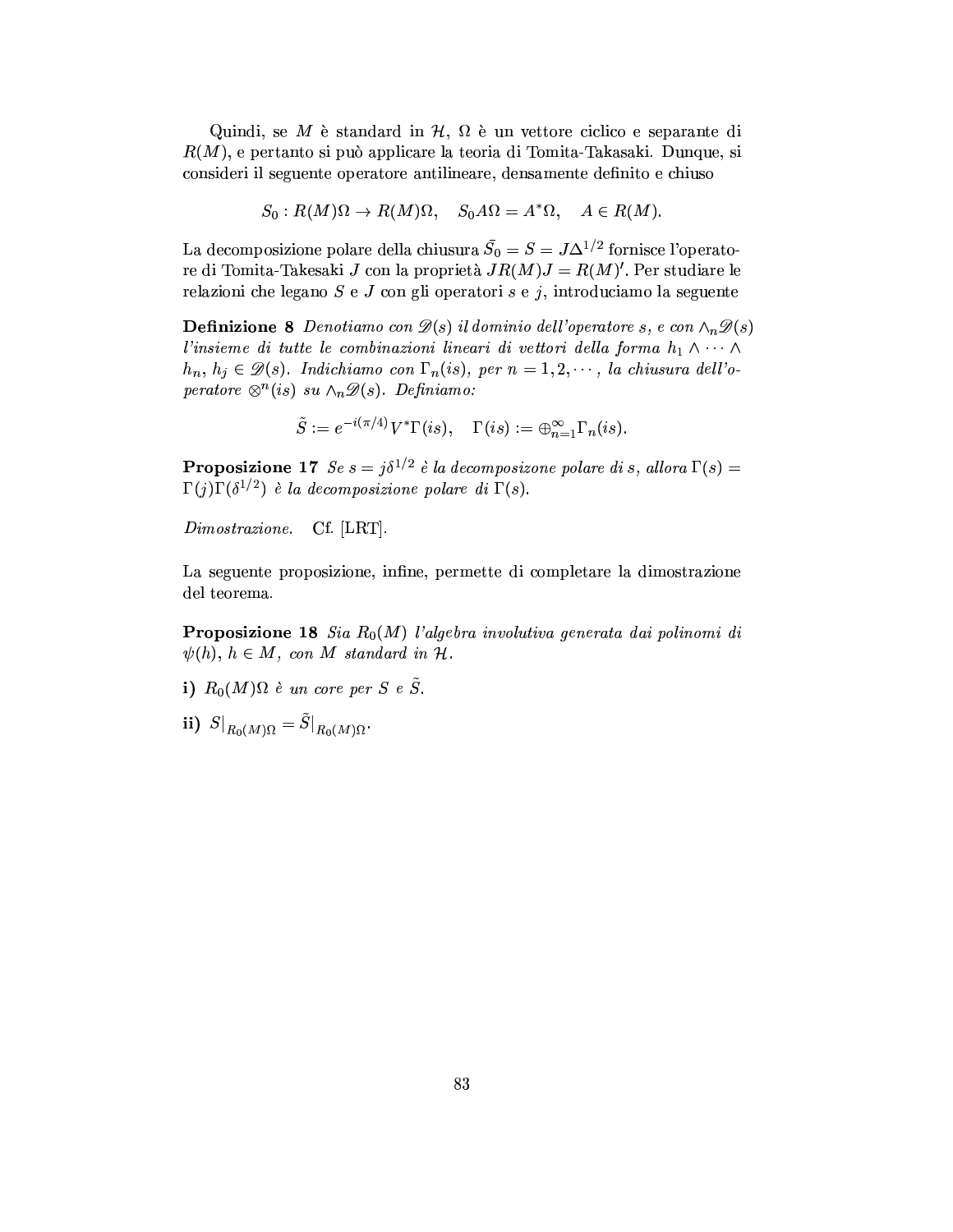### Appendice C

# Statistiche ordinarie e statistiche delle trecce

Come è noto, la simmetria di una funzione d'onda ad una componente  $\psi(x_1,\ldots,x_n)$  è descritta da una rappresentazione 1-dimensionale del gruppo  $S_n$  delle permutazioni, dando luogo alle statistiche di Bose o di Fermi. Funzioni d'onda a più componenti, corrispondenti a particelle con numeri quantici interni, si possono trasformare in accordo a rappresentazioni di dimensione superiore che corrispondono alle parastatistiche. Se si considerano funzioni d'onda a più valori, lo scambio di due argomenti x e y può dipendere dalla classe di omotopia del cammino lungo il quale  $x e y$  vengono scambiati, dando così luogo ad una rappresentazione del gruppo delle trecce  $\mathcal{B}_n$  ad *n* stringhe.

 $\mathcal{B}_n$  venne definito da Artin nel 1925 come il gruppo con  $n-1$  generatori  $b_1, \ldots, b_{n-1}$  ( $b_i$  intreccia la stringa i con la stringa  $i+1$ ) che soddisfano alle relazioni:

$$
b_i b_j = b_j b_j, \t |i - j| \ge 2,
$$
  

$$
b_i b_{i+1} b_i = b_{i+1} b_i b_{i+1}, \t i = 1, ..., n-2
$$

Sia  $\sigma : \mathcal{B}_n \to \mathcal{S}_n$  l'omomorfismo di gruppi definito da

$$
\sigma(b_i) = \sigma_i, \qquad \sigma_i^2 = \mathbb{1}(\in \mathcal{S}_n), \qquad i = 1, \ldots, n-1,
$$
 (C.1)

dove  $\sigma_i$  sono le trasposizioni (*i i*+1) che generano  $S_n$ . Il nucleo  $\mathcal{P}_n$  di questo omomorfismo è detto gruppo di monodromia o gruppo puro delle trecce. Notiamo che l'elemento

$$
c_n := (b_1 b_2 \dots b_{n-1})^n \tag{C.2}
$$

genera il centro di  $B_n$ .

Il gruppo delle trecce  $\mathcal{B}_n$  ed il sottogruppo invariante  $\mathcal{P}_n$  ammettono un'interpretazione topologica. Consideriamo la varietà  $n$ -dimensionale

$$
Y_n = \mathbb{C}^n \setminus \text{Diag} \equiv \{ \vec{z} = (z_1, \dots, z_n) \in \mathbb{C}^n : i \neq j \Rightarrow z_i \neq z_j \} \tag{C.3}
$$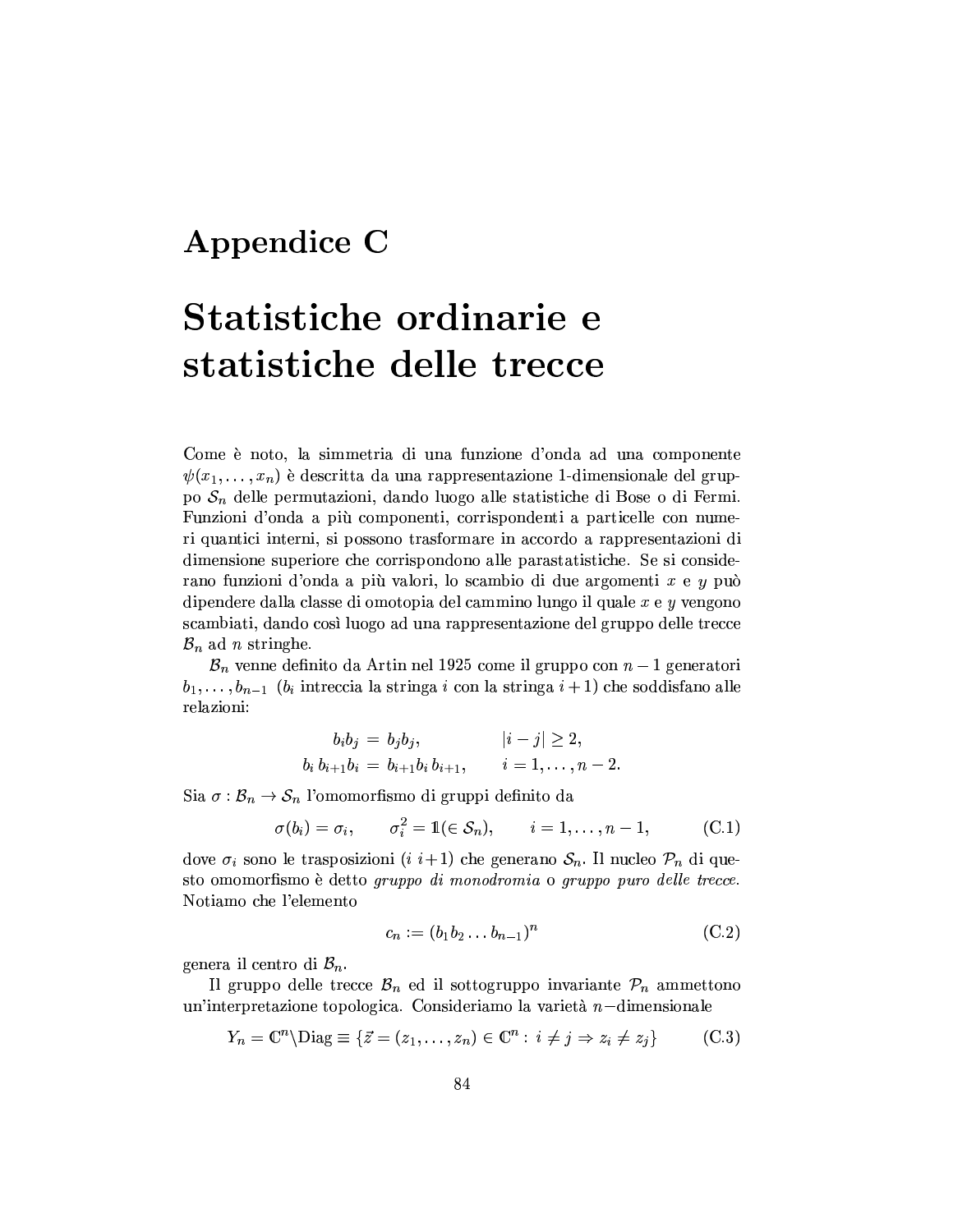(in un contesto diverso dal nostro quale è rappresentato dalla teoria del campo conforme chirale,  $Y_n$  è il dominio di analiticità dei blocchi conformi ad n punti). Il gruppo simmetrico  $S_n$  agisce su  $Y_n$  permutando le coordinate. Lo spazio quoziente  $X_n = Y_n / S_n$  è lo spazio delle configurazioni di n punti in  $\mathbb{C}^n$ , ovvero lo spazio delle configurazioni di *n* particelle identiche. Vale la seguente

**Proposizione 19** Il gruppo delle trecce  $\mathcal{B}_n$  è isomorfo al gruppo fondamentale  $\pi_1(X_n, \vec{z}_0)$  dello spazio delle configurazioni (dove, per esempio,  $\vec{z_0}$  =  $(n, \ldots, 1)).$  Analogamente,  $\mathcal{P}_n \simeq \pi_1(Y_n, \vec{z}_0).$ 

Chiaramente, sostituendo il piano complesso  $\mathbb C$  con uno spazio  $s-$  dimensionale  $\hat{\mathcal{R}}^s$  per  $s \geq 3$ , il gruppo fondamentale  $\pi_1((\hat{\mathcal{R}}^s)^{\otimes n} \backslash \text{Diag}, \vec{z}_0)$ potrebbe essere banale, e da esso potrebbe non essere possibile ricavare relazioni interessanti con il gruppo delle trecce. Questa semplice osservazione topologica è alla base del motivo per cui, in bassa dimensione, vi è maggiore possibilità di statistiche generalizzate.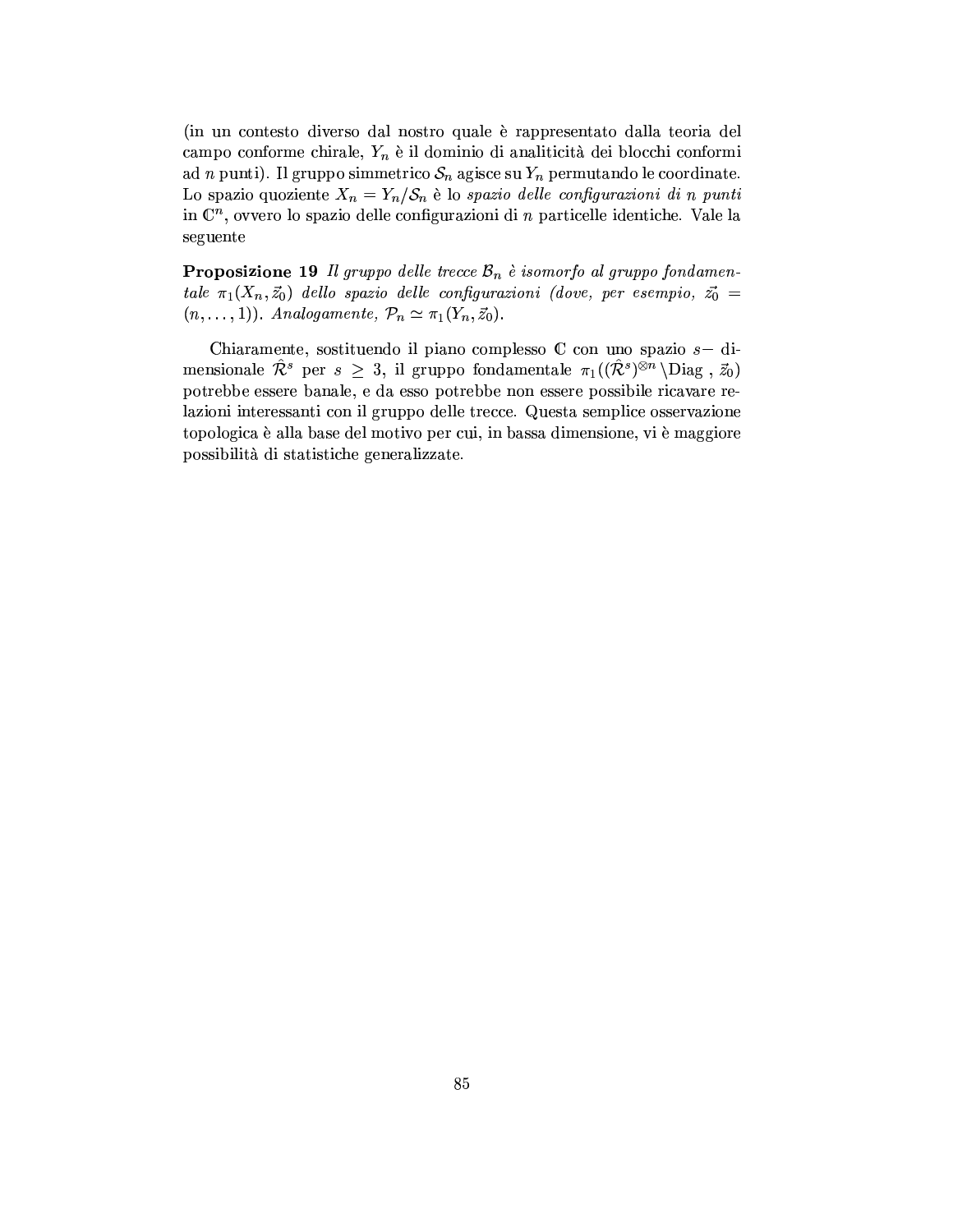### **Appendice D**

## Categorie monoidali simmetriche

Siano  $\mathfrak{U} \subset \mathcal{B}$  algebre  $C^*$  con unità I tali che il commutante relativo sia triviale:

$$
\mathfrak{U}' \cap \mathcal{B} = \mathbb{C} \cdot I. \tag{D.1}
$$

Se  $\rho$  è un endomorfismo unitale di  $\mathfrak U$  definiamo

$$
H = \{ \psi \in \mathcal{B} \mid \psi A = \rho(A)\psi, \ A \in \mathfrak{U} \}.
$$
 (D.2)

Allora H è uno spazio di Hilbert in  $\mathcal{B}$ : infatti, è un sottospazio vettoriale chiuso in norma e

$$
\psi^* \psi' \in \mathfrak{U}' \cap \mathcal{B} = \mathbb{C} \cdot I; \quad \psi, \psi' \in H \tag{D.3}
$$

per cui  $\psi^* \psi' = (\psi, \psi') \cdot I$  definisce un prodotto scalare su H la cui norma coincide con la norma su  $\mathfrak U$  in virtù dell' identità  $C^*$ . Se un sottogruppo G di AutB lascia fissi gli elementi di  $\mathfrak{U}$ , lascia H globalmente stabile per la  $(D.2)$  e, per la  $(D.3)$ , H induce una rappresentazione unitaria  $u<sub>o</sub>$  di G:

$$
u_{\rho}(g)\psi = g(\psi), \quad g \in G, \ \psi \in H. \tag{D.4}
$$

L'endomorfismo  $\rho$  è detto *interno in*  $\beta$  se lo spazio di Hilbert associato H ha annichilatore a sinistra zero. Se H ha dimensione finita (o se  $\mathfrak U$  è algebra di von Neumann) i proiettori finali degli elementi $\psi \, \in \, H$ hanno un l.u.b.  $I_H \in \mathfrak{U}$ , il supporto di H, e  $\rho$  interno in B equivale a  $I_H = I$ . Sia  $\mathfrak{U}$  l'insieme dei punti fissi di  $\beta$  rispetto all'azione di  $G$ :

$$
\mathfrak{U} = \mathcal{B}^G; \tag{D.5}
$$

la corrispondenza  $\rho \rightarrow u_{\rho}$  può essere vista come un isomorfismo di categorie se ristretta agli endomorfismi unitali il cui spazio di Hilbert  $H_{\rho}$  ha dimensione finita con supporto I. Ricordiamo la definizione della categoria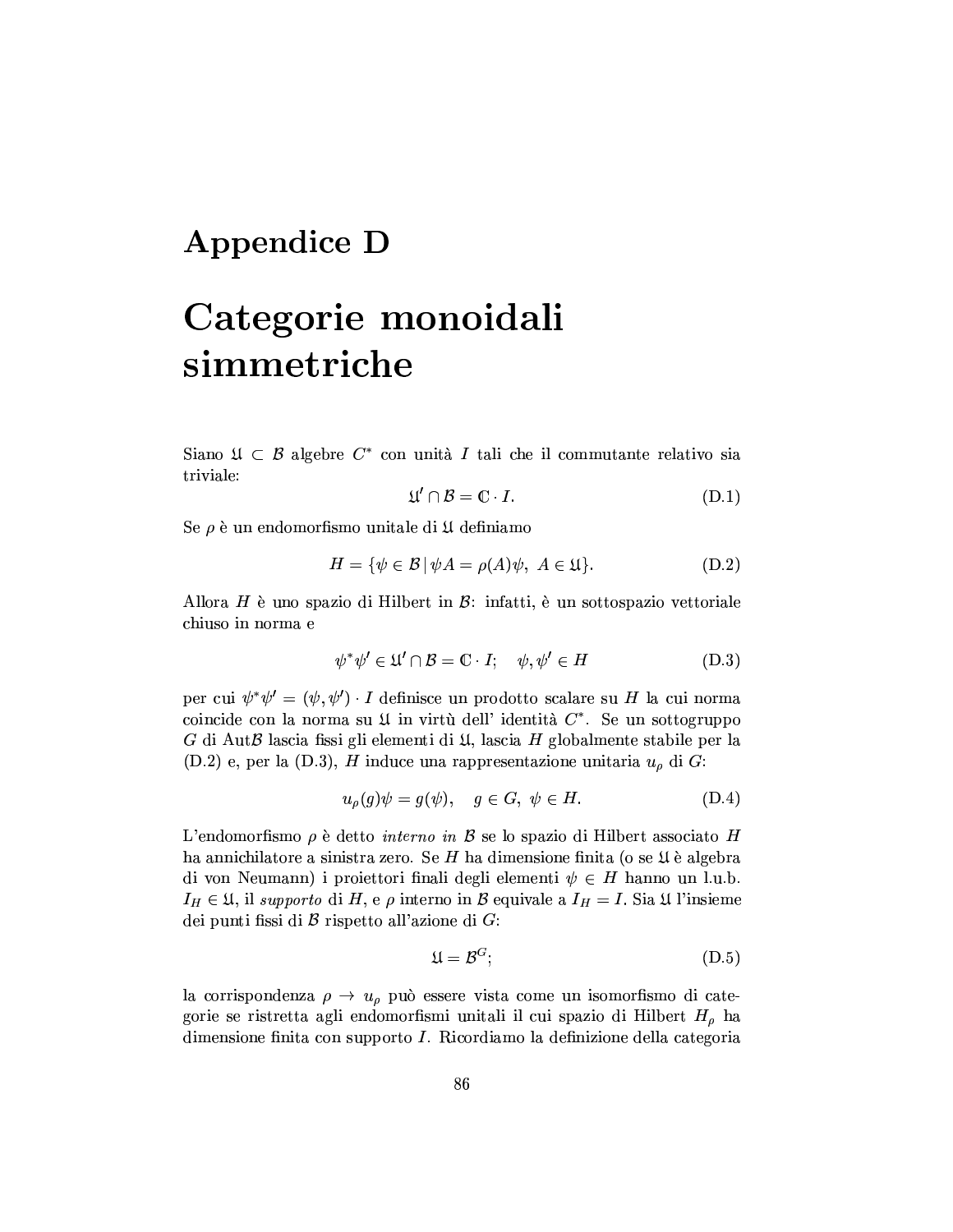monoidale End 4. Gli oggetti sono gli endomorfismi unitali di 4. Le frecce fra due oggetti  $\rho, \sigma$  sono

$$
(\rho, \sigma) = \{ T \in \mathfrak{U} | T\rho(A) = \sigma(A)T, \quad A \in \mathfrak{U} \}. \tag{D.6}
$$

Le operazioni monoidali sono, per gli oggetti, la composizione di mappe, mentre per le frecce, se  $R \in (\rho, \rho'), S \in (\sigma, \sigma'),$  si definisce

$$
R \times S \in (\rho \sigma, \rho' \sigma'), \quad R \times S = R\rho(S). \tag{D.7}
$$

Queste operazioni sono strettamente associative e compatibili con la composizione di mappe, la norma e l'aggiunto \*, per cui End II è una categoria monoidale stretta  $C^*$ , in cui l'unità monoidale è l'automorfismo identità.

Denotiamo con  $\mathcal{S}(\mathcal{B})$  la sottocategoria piena <sup>1</sup> di End $\mathfrak{U}$  che ha come oggetti gli endomorfismi  $\rho$  per i quali  $H_{\rho}$  ha dimensione finita con supporto *I*. Se  $T \in (\rho, \sigma)$ , si ha

$$
TH_{\rho} \subset H_{\sigma}; \quad g(T\psi) = Tg(\psi), \tag{D.8}
$$

come si ricava dalle (D.1), (D.5), (D.6), e quindi  $T \in (u_{\rho}, u_{\sigma})$ . Inoltre,  $\rho \rightarrow u_{\rho}, T \rightarrow T$  è un funtore di  $\mathcal{S}(\mathcal{B})$  sulla sottocategoria di RepG. Gli operatori lineari  $(H_{\rho}, H_{\sigma})$  da  $H_{\rho}$  in  $H_{\sigma}$  si identificano in modo naturale con il sottospazio vettoriale generato da  $H_{\sigma} H_{\rho}^*$  i cui punti fissi rispetto a G sono, per (D.4) e (D.6), in  $(\rho, \sigma)$ ; ne consegue che esiste un funtore fedele su una sottocategoria piena di RepG. Il sottospazio lineare generato da  $H_o H_o$ fornisce una realizzazione strettamente associativa del prodotto tensoriale; è ancora uno spazio di Hilbert con supporto I che, per la  $(D.4)$ , coincide con  $H_{\rho\sigma}$ . Si verifica facilmente che questo funtore associa a  $T \times S$  l'intertwiner  $T \otimes S \in (u_{\rho} \otimes u_{\sigma}, u_{\rho} \otimes u_{\sigma}), \text{ se } T \in (\rho, \rho'), S \in (\sigma, \sigma'). \text{ Pertanto, si ha un }$ funtore *strettamente monoidale*.

Introduciamo la struttura di *simmetria*. Poiché HK genera un prodotto tensoriale di  $H \text{ e } K$ , per ogni spazio di Hilbert di dimensione finita con supporto I in B, esiste un unitario  $\vartheta_{H,K} \in (HK, KH) \subset \mathcal{B}$ , tale che

$$
\vartheta_{H,K}\,\varphi\psi = \psi\varphi, \quad \varphi \in H, \,\psi \in K. \tag{D.9}
$$

Se  $\rho, \sigma$  sono oggetti di  $\mathcal{S}(\mathcal{B}), \vartheta_{H_{\rho},H_{\sigma}}$  allaccia  $u_{\rho} \otimes u_{\sigma}$  e  $u_{\sigma} \otimes u_{\rho}$ , e quindi è in  $\mathfrak{U}$ :

$$
\vartheta(\rho,\sigma) \equiv \vartheta_{H_{\rho},H_{\sigma}} \in (\rho\sigma,\sigma\rho). \tag{D.10}
$$

Allora  $(S(\mathcal{B}), \vartheta)$  è una categoria  $C^*$  monoidale *strettamente simmetrica*, nel senso che  $\vartheta$  assegna alla coppia di oggetti  $\rho, \sigma$  un unitario come in (D.10) con le proprietà seguenti:

$$
\vartheta(\rho', \sigma') \circ R \times S = S \times R \circ \vartheta(\rho, \sigma), \quad R \in (\rho, \rho'), S \in (\sigma, \sigma');
$$
 (D.11)

<sup>&</sup>lt;sup>1</sup>Vale a dire: se  $\rho$ ,  $\sigma$  sono oggetti della sottocategoria, le frecce  $(\rho, \sigma)$  sono tutte le frecce nella categoria ambiente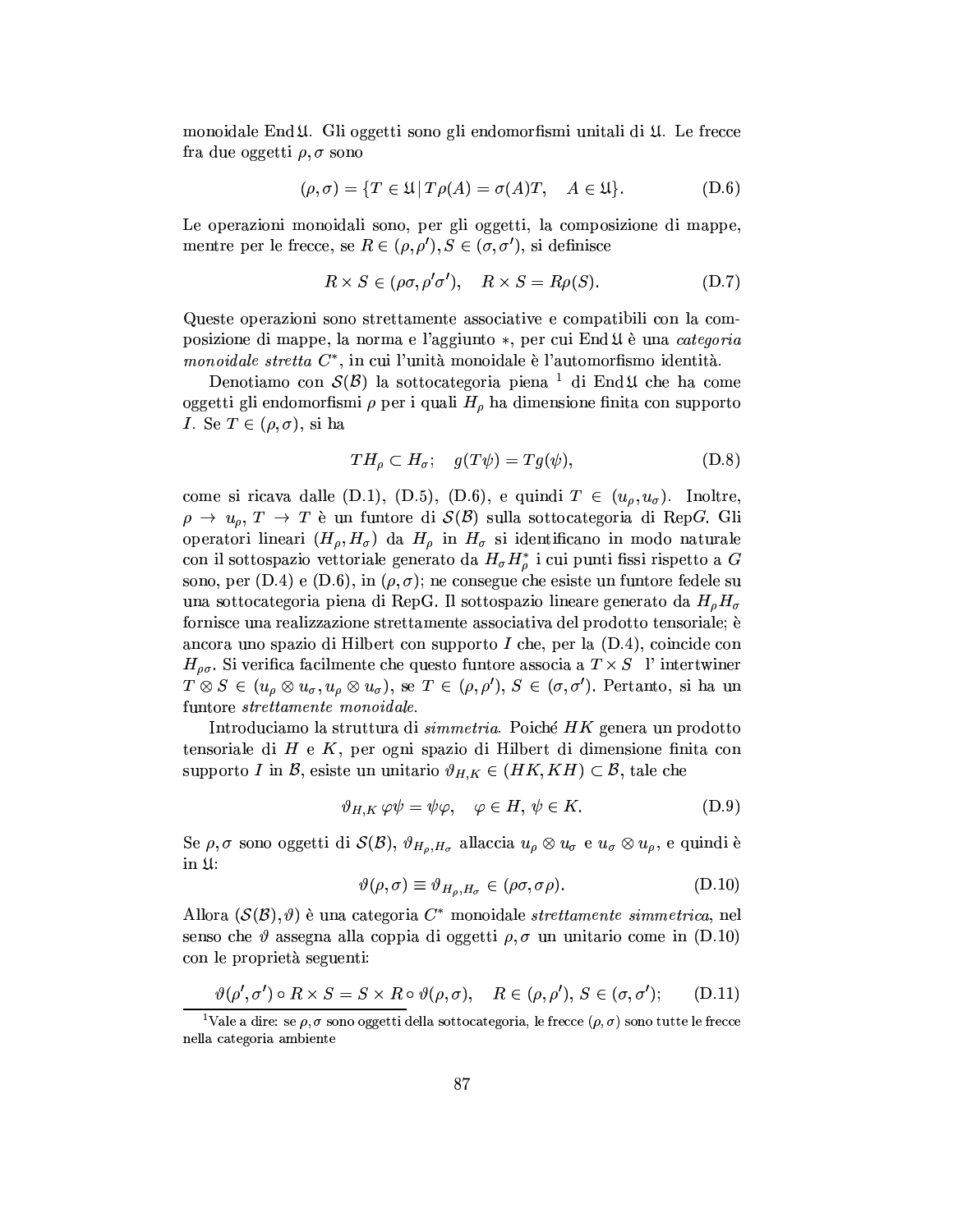$$
\vartheta(\rho\sigma,\tau) = \vartheta(\rho,\tau) \times I_{\sigma} \circ I_{\rho} \times \vartheta(\sigma,\tau); \tag{D.12}
$$

$$
\vartheta(\rho,\sigma) \circ \vartheta(\sigma,\rho) = I_{\rho\sigma}.\tag{D.13}
$$

Si è denotato con $I_{\tau}$  l'elemento identità visto come intertwiner dell'oggetto  $\tau$  con se stesso. Se ${\mathfrak{T}}$ è una sottocategoria monoidale piena di End ${\mathfrak{U}},$ una  $\emph{simmetria}$ <br/> $\varepsilon$ per $\mathfrak T$ assegna ad ogni coppia di oggetti un unitario<br/>  $\varepsilon(\rho,\sigma)$ che soddisfa le  $(D.10 - D.13)$ .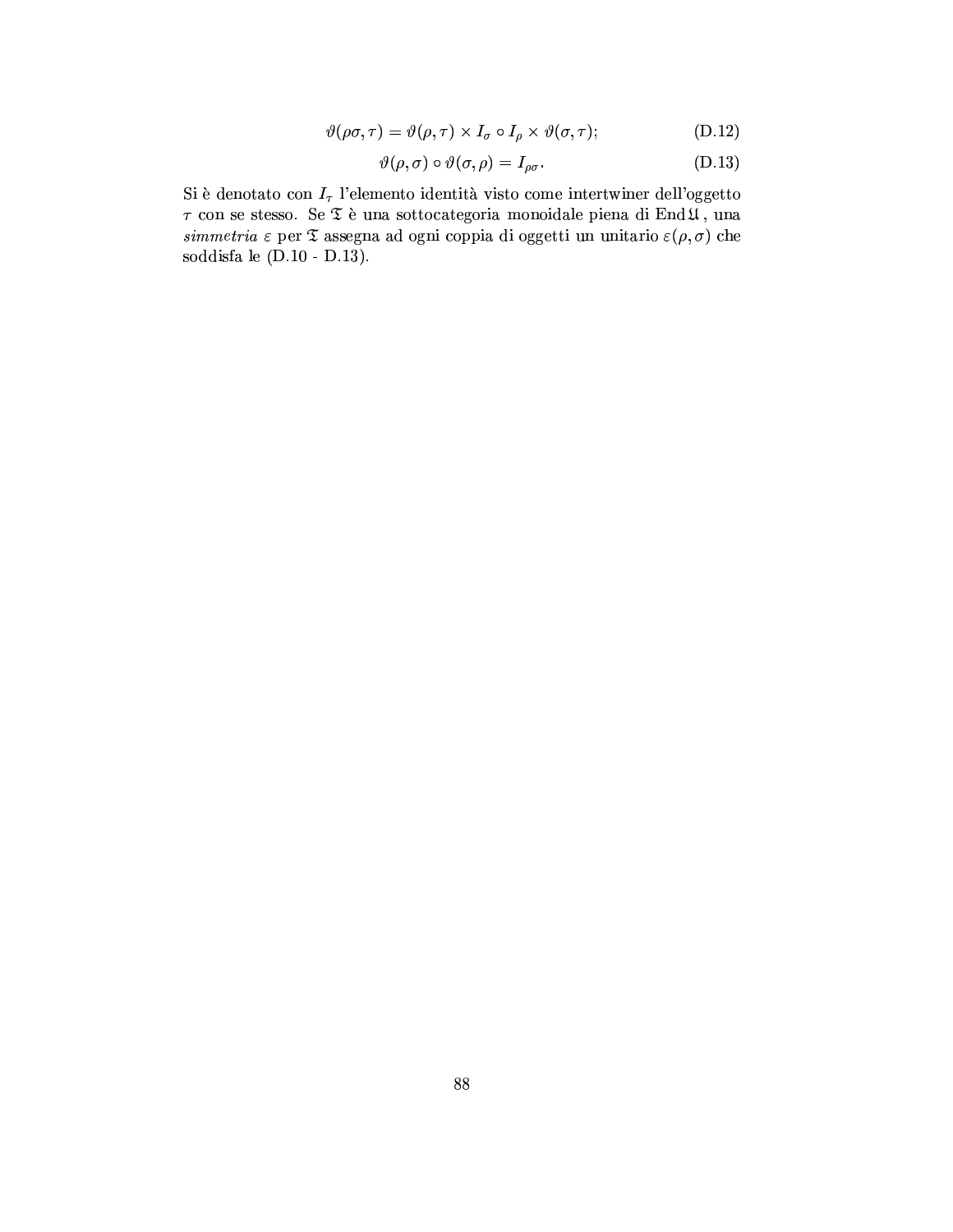## **Bibliografia**

- [Ara63] H. Araki. A lattice of Von Neumann algebras associated with the quantum theory of a free Bose field. J. Math. Phys. 4, 1343-1362 (1963)
- [Ara64] H. Araki. Von Neumann algebras of local observables for free scalar *field.* J. Math. Phys.  $5, 1-13$  (1964)
- $[{\text{Ara71}}]$  H. Araki. On quasifree states of CAR and Bogoliubov automorphism. Publ. RIMS 6, 385-442  $(1971)$
- [Ara87] H. Araki. Bogoliubov automorphism and Fock representations of canonical anticommutation relation. in: Operator Algebras and Mathematical Physics, vol.62, Am. Math. Soc. (1987)
- [Art] E. Artin. *Braids and permutations.* Ann. Math. 49, 643-649 (1948)
- [BF] D. Buchholz, K. Fredenhagen. Locality and the structure of particle states. Comm. Math. Phys. 84, 1-54 (1982)
- [Bin97] C. Binnenhei. Implementation of endomorphisms of the CAR *algebra.* Rev. Math. Phys. 7, 833-869 (1995)
- [Bin99] C. Binnenhei. The charge quantum numbers of gauge invariant quasi-free endomorphisms. Rev. Math. Phys. 12, 1531-1549 (2000)
- [BDMRSa] D. Buchholz, S. Doplicher, G. Morchio, J. E. Roberts, F. Strocchi. A model for charges of electromagnetic type. in: Operator algebras and quantum field theory. Internat. Press, Cambridge, 647-660 (1997)
- [BDMRSb] D. Buchholz, S. Doplicher, G. Morchio, J. E. Roberts, F. Strocchi. Asymptotic abelianness and braided tensor  $C^*$ -categories.  $arXiv:math-ph/0209038$
- [Bir] J. S. Birman. Braids, links and mapping class groups. Princeton University Press (1974)
- [BF] D. Buchholz, K. Fredenhagen. Locality and structure of particle statistics. Comm. Math. Phys. 84, 1-54 (1982)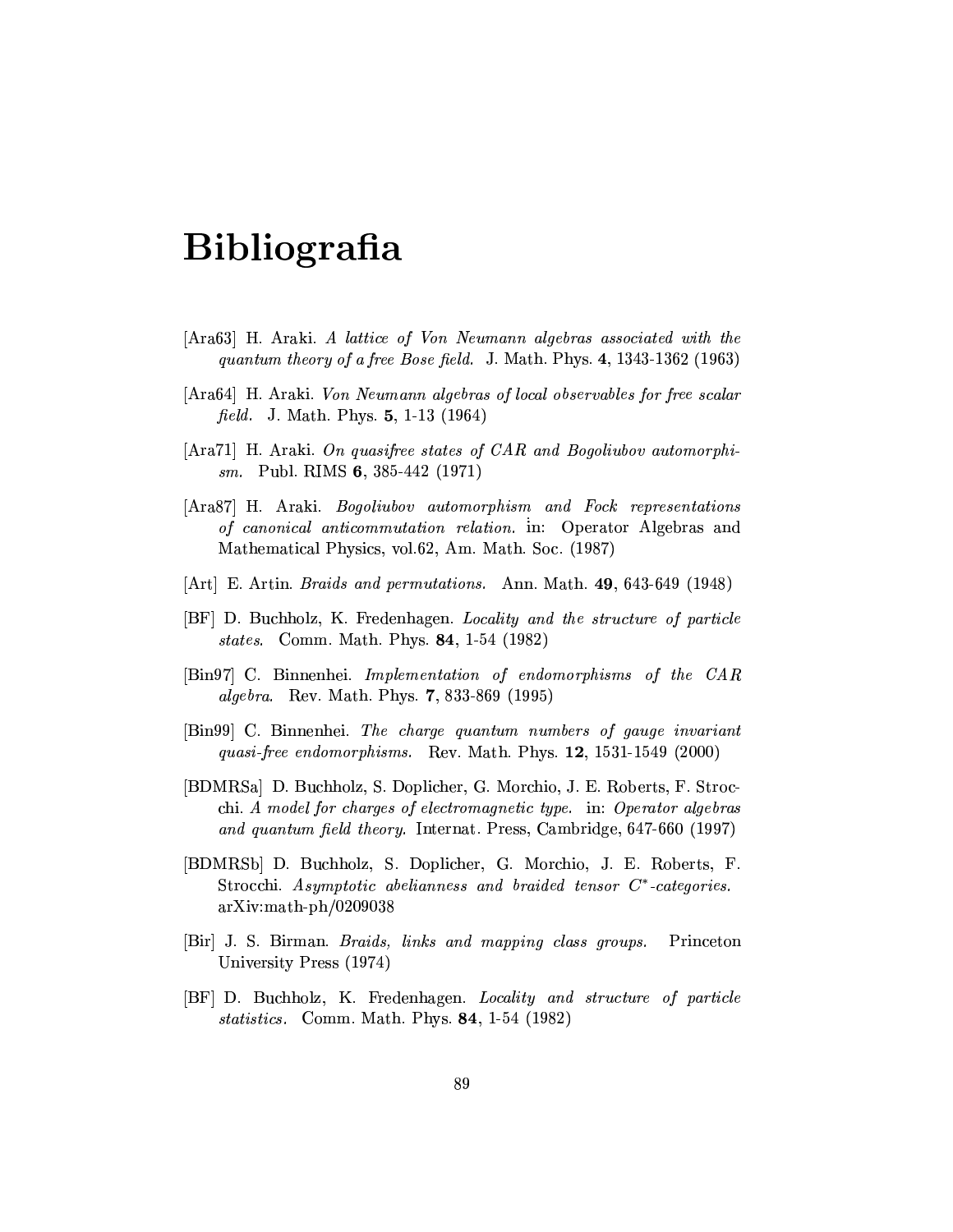- [BM] D. Buchholz, H. Schulz-Mirbach. Haag duality in conformal quantum *field theory.* Rev. Math. Phys. 1, 105-125 (1990)
- [BJL] H. Baumgärtel, M. Jurke, F. Lledó. Twisted duality of the CAR*algebra.* J. Math. Phys. 43, 4158-4179 (2002)
- [Car] A. L. Carey. Spin groups, infinite dimensional Clifford algebras and applications. London Mathematical Society Lecture Note Series 136. Operator algebras and applications, volume 2. Cambridge University Press (1988)
- [CHB] A. L. Carey, C. A. Hurst, D. M. O'Brien. Automorphisms of the *canonical anticommutation relation and index theory.* J. Funct. Anal. 48, 360-393 (1982)
- [Del] G. Dell'Antonio. Structure of the algebras of some free systems. Commun. Math. Phys. 9, 81-117 (1968)
- [DHR69a] S. Doplicher, R. Haag, J. E. Roberts. Fields, observables and gauge transformations I. Commun. Math. Phys. 1, 1-23 (1969)
- [DHR69b] S. Doplicher, R. Haag, J. E. Roberts. Fields, observables and gauge transformations II. Commun. Math. Phys. 15, 173-200 (1969)
- [DHR71] S. Doplicher, R. Haag, J. E. Roberts. Local observables and particle *statistics I.* Commun. Math. Phys. 23, 199-230 (1971)
- [DHR74] S. Doplicher, R. Haag, J. E. Roberts. Local observables and *particles statistics II.* Commun. Math. Phys. **35**, 49-85 (1974)
- [DR86] S. Doplicher, J. E. Roberts.  $C^*$ -algebras an duality for compact groups: why there is a compact group of internal symmetries in particle *physics.* Proceedings of the International Conference on Mathematical Physics, Marseille (1986)
- [DR90] S. Doplicher, J. E. Roberts. Why there is a field algebra with a compact gauge group describing the superselection structure in particle *physics.* Commun. Math. Phys. **131**, 51-107 (1990)
- [EK] D. E. Evans, Y. Kawahigashi. Quantum symmetries on operator *algebras.* Clarendon Press, Oxford, (1998)
- [EO] J. P. Eckmann, K. Osterwalder. An application of Tomita's theory of modular Hilbert algebras: duality for free Bose fields. J. Func. Anal. 13, 1-12 (1973)
- [ET] D. E. Evans, M. Takesaki. Operator algebras and applications, vol. 2. London Mathematical Society Lecture Notes Series 136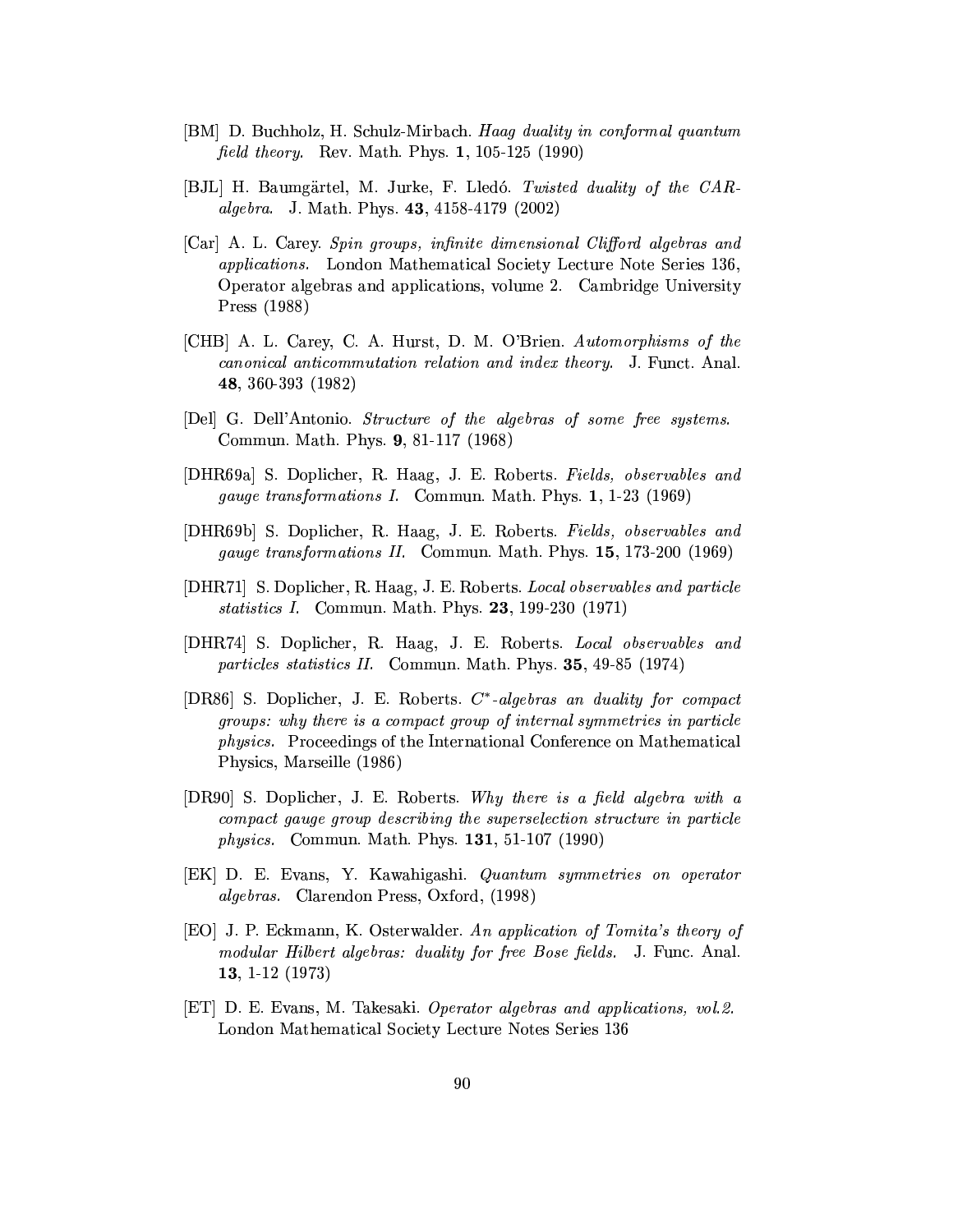- [Fred88] K. Fredenhagen. Structure of superselection sectors in lowdimensional quantum field theory. Differential geometric methods in theoretical physics (Davis, CA, 1988), 95-104, NATO Adv. Sci. Inst. Ser. B Phys., 245, Plenum, New York (1990)
- [Fred89] K. Fredenhagen. Sum rules for spins in  $(2 + 1)$ -dimensional *quantum field theory.* Lecture Notes in Physics 370, (1990)
- [Fred90] K. Fredenhagen. *Generalizations of the theory of superselection* sectors. In: [Kastler].
- [FGR] K. Fredenhagen, M. Gabardiel, S. M. Rüger. Scattering states of plektons (particles with braid group statistics) in  $2+1$  dimensional field *theory.* Comm. Math. Phys. 175, 319-335 (1996)
- [FRS92] K. Fredenhagen, K.-H. Rehren, B. Schroer. Superselection sectors with braid group statistics and exchange algebras II: geometric aspects and conformal covariance. Reviews in Mathematical Physics, Special Issue, 113-157 (1992)
- [FM] J. Frölich, P. A. Marchetti. *Quantum field theory of anyons.* Lett. Math. Phys. 16, 347-358 (1988)
- [Kastler] D. Kastler (ed.). The algebraic theory of superselection sectors. *Introduction and recent results.* World Scientific (1990)
- [LRT] P. Leyland, J. E. Roberts, D. Testard. Duality for quantum free fields. Unpublished notes (1978)
- [Mue96] M. Müger. Disorder operators, quantum doubles, and Haag dua*lity* in  $1+1$  dimensions. in: Quantum fields and quantum spacetime (Cargèse, 1996) Nato Adv. Sci. Inst. Ser. B Phys. 364, 349-356 (1997)
- [Mue98] M. Müger. Superselection structure of massive quantum field *theories in*  $1+1$  *dimensions.* Rev. Math. Phys. 10, 1147-1170 (1998)
- [MS] J. Mund, R. Schrader. Hilbert spaces for nonrelativistic and relativistic "free" plektons (particles with braid group statistics). Proceedings of the Conference on Advances in Dynamical Systems and Quantum Physics, World Scientific (1995)
- [PS] A. Pressley, G. Segal. Loop groups. Clarendon Press (1986)
- [PR] R. J. Plymen, P.L. Robinson. Spinors in Hilbert space. Cambridge University Press (1994)
- [Re] K. H. Rehren. *Braid group statistics and their superselection rules.* In: [Kastler]